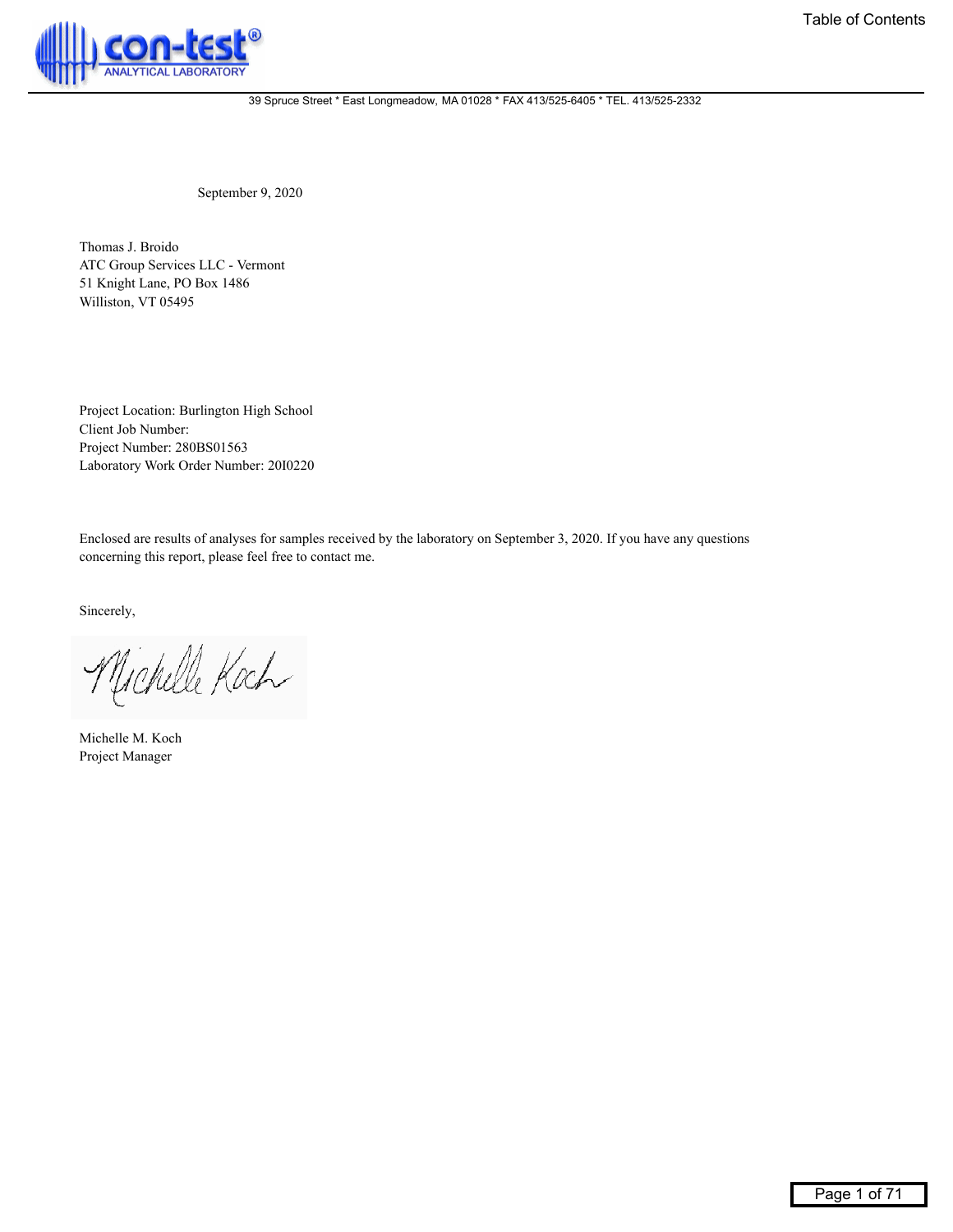# <span id="page-1-0"></span>Table of Contents

| Sample Summary                      | 3              |
|-------------------------------------|----------------|
| Case Narrative                      | $\overline{4}$ |
| Sample Results                      | 6              |
| Sample Preparation Information      | 51             |
| QC Data                             | 52             |
| PCB Congeners in Air by GC/MS       | 52             |
| B265805                             | 52             |
| B265807                             | 58             |
| Flag/Qualifier Summary              | 64             |
| Internal standard Area & RT Summary | 65             |
| Continuing Calibration Check        | 68             |
| Certifications                      | 69             |
| Chain of Custody/Sample Receipt     | 70             |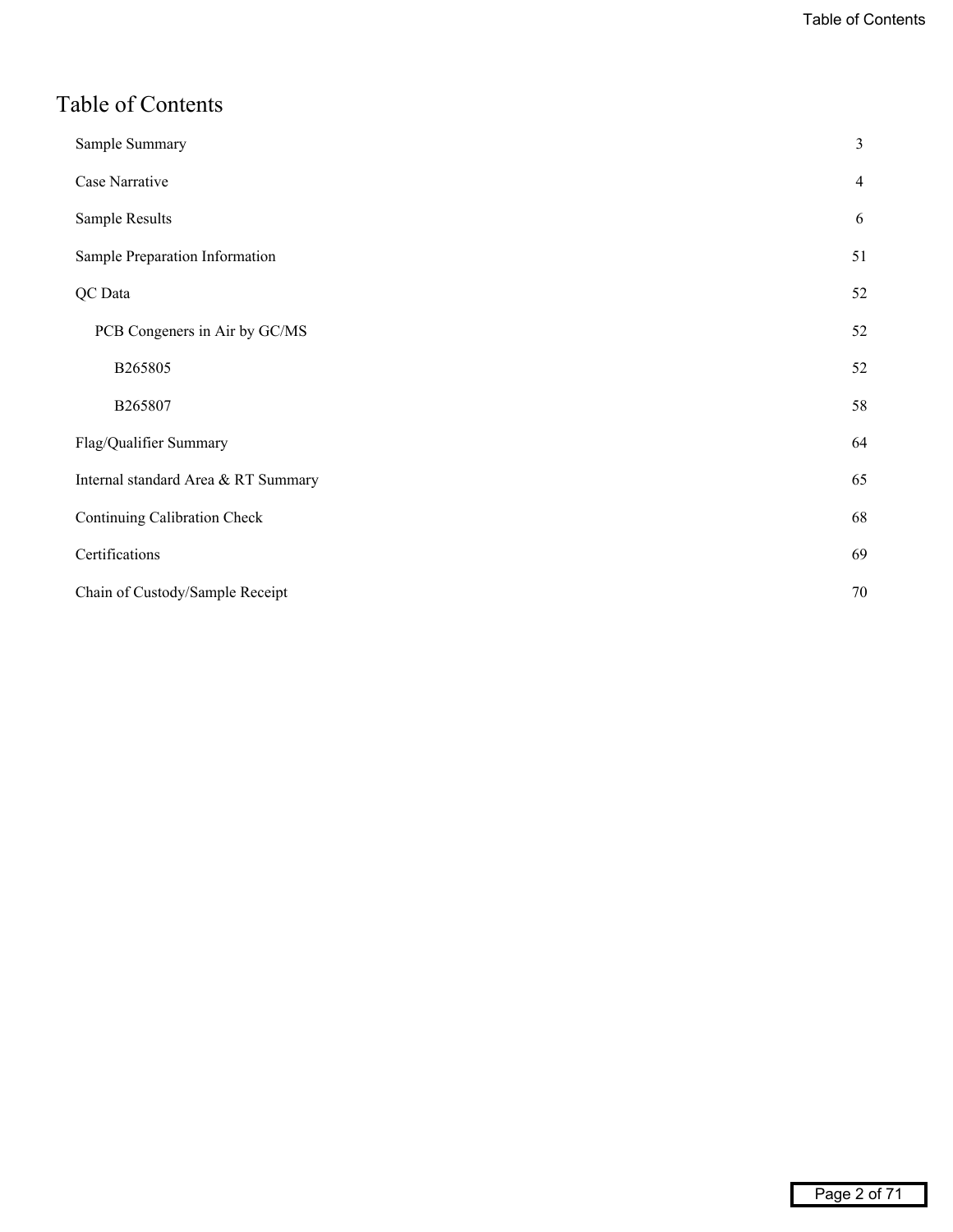<span id="page-2-0"></span>

ATC Group Services LLC - Vermont 51 Knight Lane, PO Box 1486 Williston, VT 05495 ATTN: Thomas J. Broido

REPORT DATE: 9/9/2020

PURCHASE ORDER NUMBER:

280BS01563

PROJECT NUMBER:

**ANALYTICAL SUMMARY**

20I0220 WORK ORDER NUMBER:

The results of analyses performed on the following samples submitted to the CON-TEST Analytical Laboratory are found in this report.

PROJECT LOCATION: Burlington High School

| FIELD SAMPLE # | LAB ID:    | <b>MATRIX</b> | <b>SAMPLE DESCRIPTION</b> | <b>TEST</b>  | <b>SUB LAB</b> |
|----------------|------------|---------------|---------------------------|--------------|----------------|
| $F-312-06$     | 2010220-01 | Indoor air    |                           | SW-846-8270M |                |
| F-312-Dup-07   | 2010220-02 | Indoor air    |                           | SW-846-8270M |                |
| F-312-HF-51    | 2010220-03 | Indoor air    |                           | SW-846-8270M |                |
| $F-304-18$     | 2010220-04 | Indoor air    |                           | SW-846-8270M |                |
| $F-309-26$     | 2010220-05 | Indoor air    |                           | SW-846-8270M |                |
| $F-205-30$     | 2010220-06 | Indoor air    |                           | SW-846-8270M |                |
| $F-210-28$     | 2010220-07 | Indoor air    |                           | SW-846-8270M |                |
| $F-214-21$     | 2010220-08 | Indoor air    |                           | SW-846-8270M |                |
| $F-103-19$     | 2010220-09 | Indoor air    |                           | SW-846-8270M |                |
|                |            |               |                           |              |                |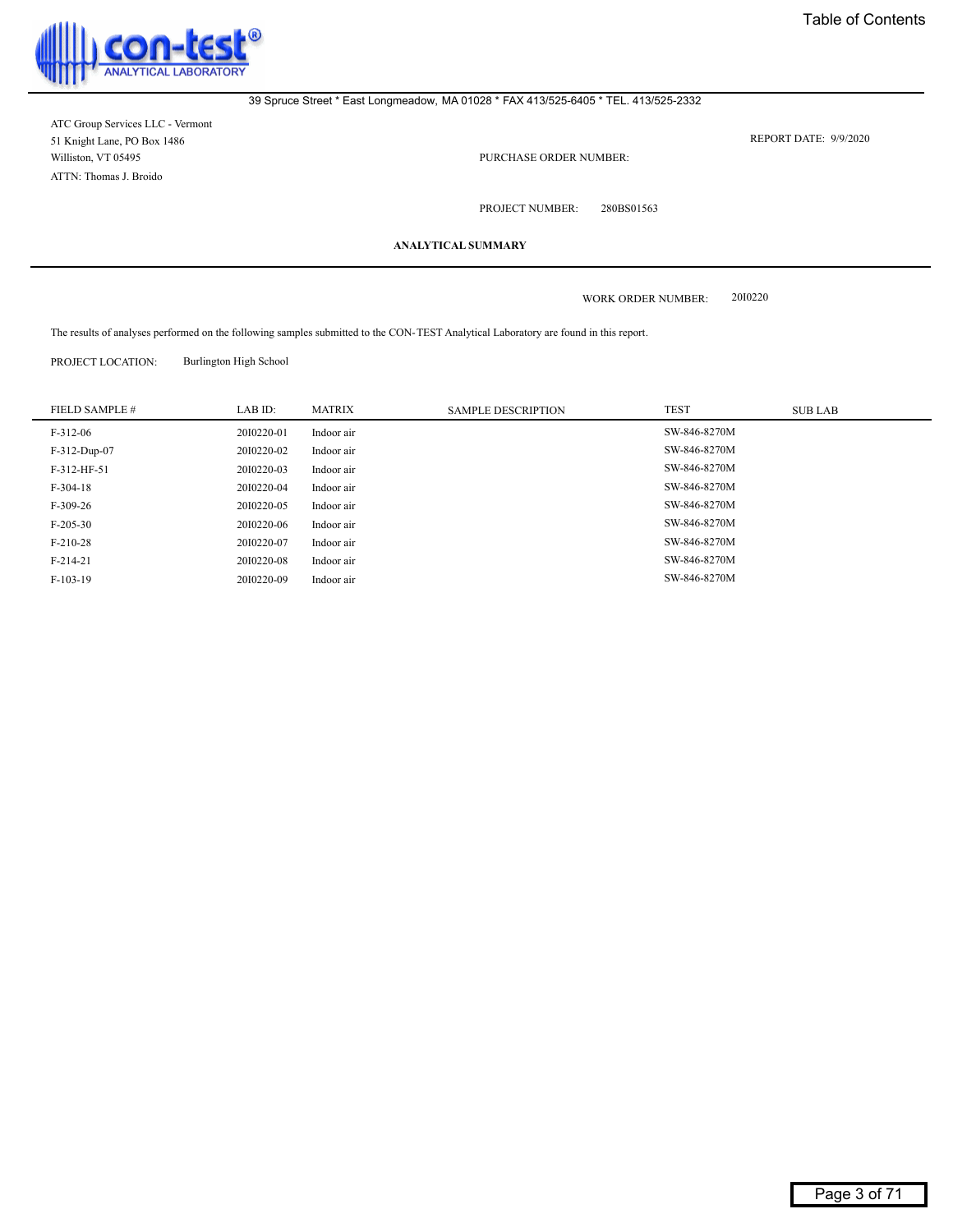<span id="page-3-0"></span>

#### **CASE NARRATIVE SUMMARY**

All reported results are within defined laboratory quality control objectives unless listed below or otherwise qualified in this report.

Revised Report 09/09/2020: Updated report to include Total PCBs and corrections to errors found in ug/m3 results.

**SW-846-8270M**

#### **Qualifications:**

#### **R-05**

#### Laboratory fortified blank duplicate RPD is outside of control limits. Reduced precision is anticipated for any reported value for this

# compound. **Analyte & Samples(s) Qualified:**

#### **Cl3-BZ#28**

20I0220-03[F-312-HF-51], B265807-BLK1, B265807-BS1, B265807-BSD1

#### **S-01**

The surrogate recovery for this sample is not available due to sample dilution below the surrogate reporting limit required from high analyte concentration and/or matrix interferences. **Analyte & Samples(s) Qualified:**

#### **Tetrachloro-m-xylene**

20I0220-07RE1[F-210-28], 20I0220-08RE1[F-214-21]

#### **V-06**

Continuing calibration verification (CCV) did not meet method specifications and was biased on the high side for this compound.

#### **Analyte & Samples(s) Qualified:**

#### **Cl10-BZ#209**

B265807-BSD1, S052118-CCV1, S052137-CCV1, S052146-CCV1

# **Cl1-BZ#2**

S052117-CCV1, S052118-CCV1

#### **Cl1-BZ#3**

20I0220-03[F-312-HF-51], 20I0220-05[F-309-26], 20I0220-06[F-205-30], 20I0220-07[F-210-28], 20I0220-08[F-214-21], 20I0220-09[F-103-19], S 052117-CCV1,

S052118-CCV1, S052137-CCV1 **Cl8-BZ#196**

S052146-CCV1

**Cl9-BZ#206**

S052146-CCV1

# **Cl9-BZ#207**

S052118-CCV1, S052137-CCV1, S052146-CCV1

# **Cl9-BZ#208**

S052137-CCV1, S052146-CCV1

#### **V-20**

Continuing calibration verification (CCV) did not meet method specifications and was biased on the high side. Data validation is not affected since sample result was "not detected" for this compound. **Analyte & Samples(s) Qualified:**

# **Cl10-BZ#209**

20I0220-03[F-312-HF-51], B265807-BLK1

# **Cl1-BZ#2**

20I0220-01[F-312-06], 20I0220-02[F-312-Dup-07], 20I0220-03[F-312-HF-51], 20I0220-04[F-304-18], 20I0220-05[F-309-26], 20I0220-06[F-205-30], 20I0220-07[F-210-28], 20I0220-08[F-214-21], 20I0220-09[F-103-19], B265805-BLK1, B265807-BLK1

#### **Cl1-BZ#3**

20I0220-01[F-312-06], 20I0220-02[F-312-Dup-07], 20I0220-04[F-304-18], B265805-BLK1, B265807-BLK1

#### **Cl9-BZ#207**

20I0220-03[F-312-HF-51], B265807-BLK1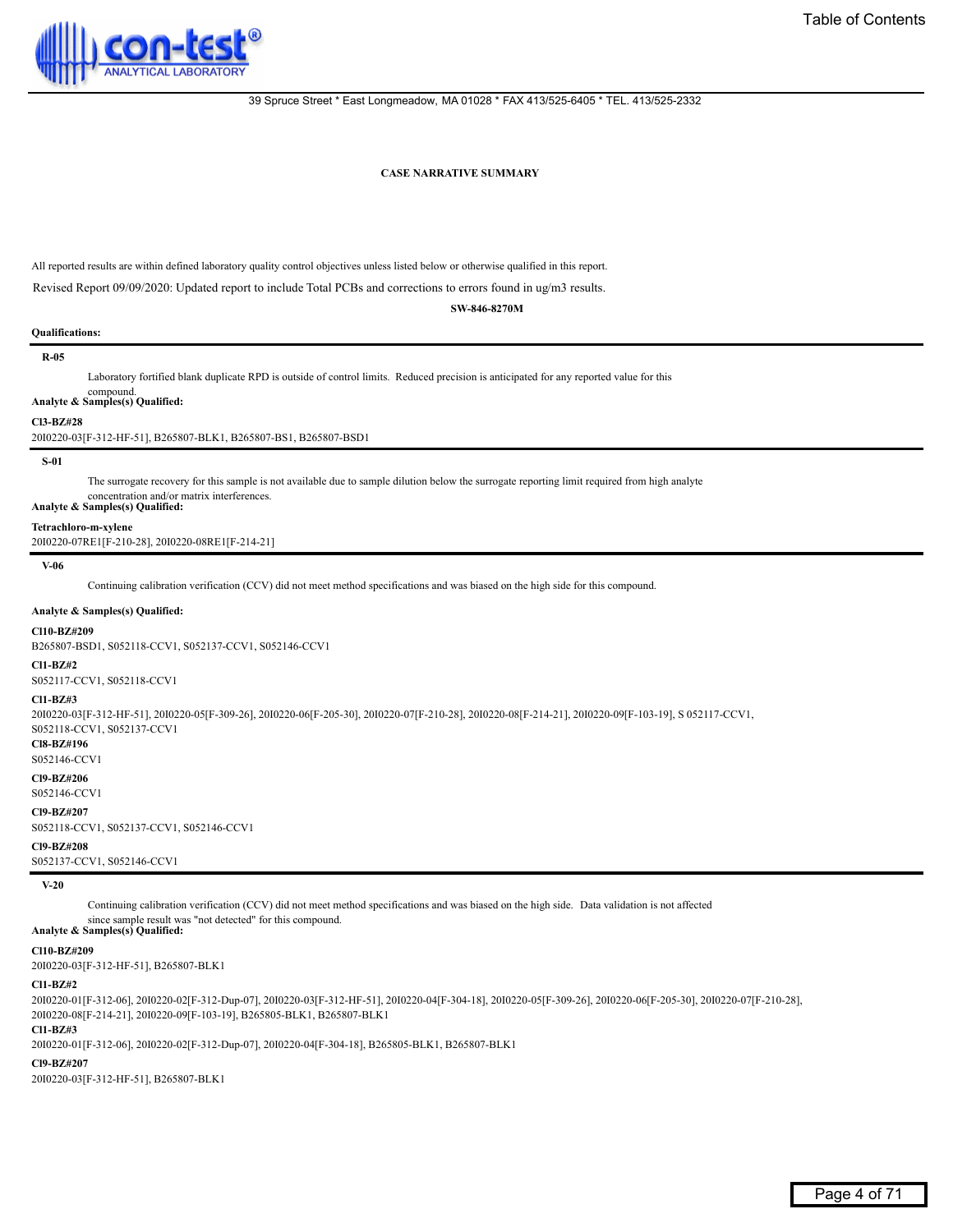

The results of analyses reported only relate to samples submitted to the Con-Test Analytical Laboratory for testing.

I certify that the analyses listed above, unless specifically listed as subcontracted, if any, were performed under my direction according to the approved methodologies listed in this document, and that based upon my inquiry of those individuals immediately responsible for obtaining the information, the material contained in this report is, to the best of my knowledge and belief, accurate and complete.

 $\mathcal{Z}$ 

Daren J. Damboragian Director of Operations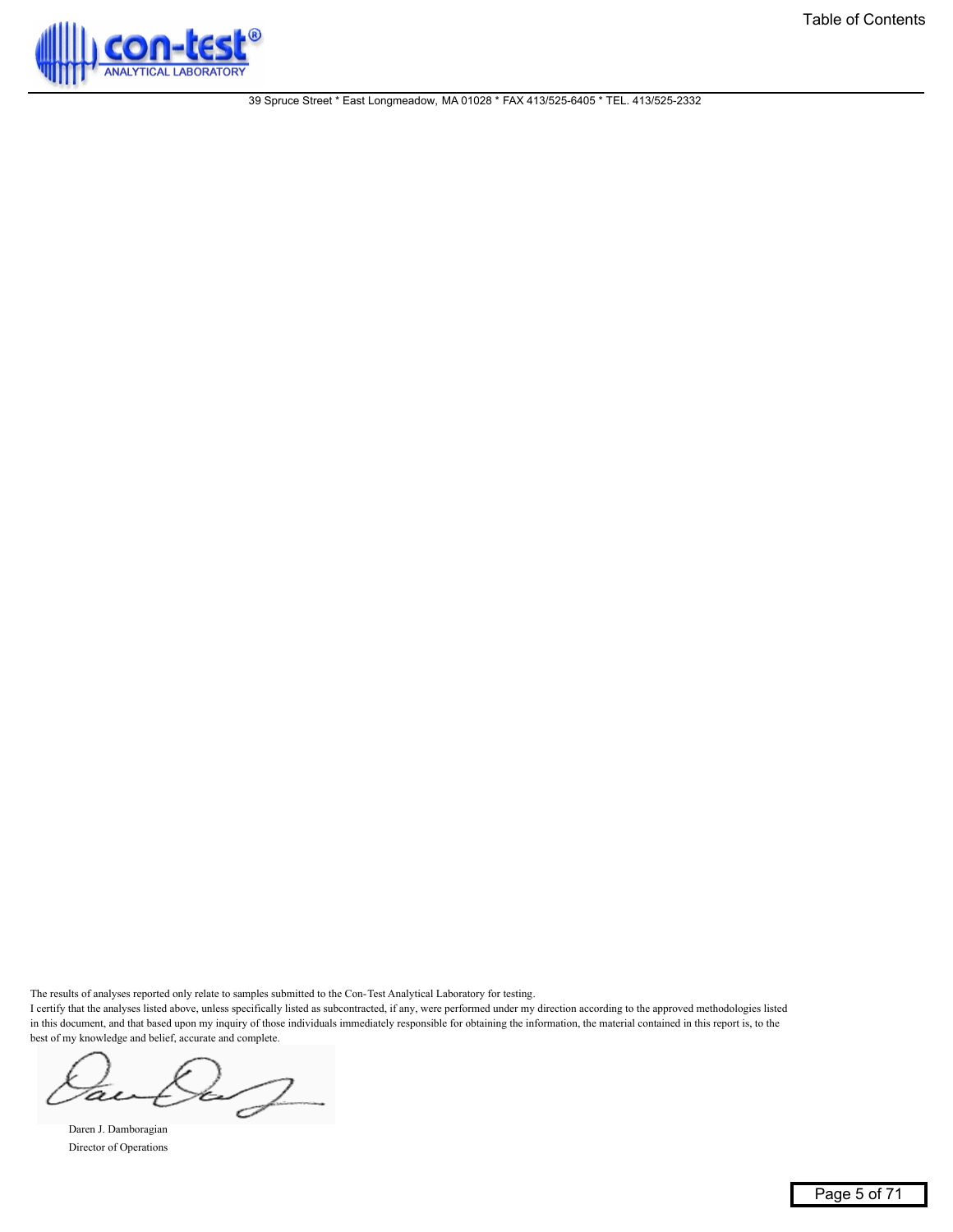<span id="page-5-0"></span>

#### **ANALYTICAL RESULTS**

| Project Location: Burlington High School | Sample Description/Location: | <b>Work Order: 2010220</b> |
|------------------------------------------|------------------------------|----------------------------|
| Date Received: 9/3/2020                  | Sub Description/Location:    |                            |
| <b>Field Sample #: F-312-06</b>          |                              |                            |
| Sample ID: 2010220-01                    |                              |                            |
| Sample Matrix: Indoor air                | Flow Controller ID:          |                            |
| Sampled: 9/3/2020 11:00                  | Sample Type:                 |                            |
|                                          | Air Volume L: 7084.8         |                            |

| SW-846-8270M      |                |     |                  |                |         |                 |              |            |
|-------------------|----------------|-----|------------------|----------------|---------|-----------------|--------------|------------|
|                   | Total ng       |     |                  | ug/m3          |         |                 | Date/Time    |            |
| Analyte           | <b>Results</b> | RL  | <b>Flag/Qual</b> | <b>Results</b> | RL      | <b>Dilution</b> | Analyzed     | Analyst    |
| Cl1-BZ#1          | ND             | 1.0 |                  | ND             | 0.00014 | -1              | 9/5/20 12:06 | <b>CLA</b> |
| Cl1-BZ#2          | <b>ND</b>      | 1.0 | $V-20$           | ND             | 0.00014 | 1               | 9/5/20 12:06 | <b>CLA</b> |
| C11-BZ#3          | <b>ND</b>      | 1.0 | $V-20$           | ND             | 0.00014 | -1              | 9/5/20 12:06 | <b>CLA</b> |
| Cl2-BZ#4/#10      | <b>ND</b>      | 2.0 |                  | ND             | 0.00028 | 1               | 9/5/20 12:06 | <b>CLA</b> |
| Cl2-BZ#9          | <b>ND</b>      | 1.0 |                  | ND             | 0.00014 | -1              | 9/5/20 12:06 | <b>CLA</b> |
| Cl2-BZ#7          | <b>ND</b>      | 1.0 |                  | ND             | 0.00014 | -1              | 9/5/20 12:06 | <b>CLA</b> |
| Cl2-BZ#6          | 1.3            | 1.0 |                  | 0.00018        | 0.00014 | -1              | 9/5/20 12:06 | <b>CLA</b> |
| Cl2-BZ#5          | <b>ND</b>      | 1.0 |                  | ND             | 0.00014 | 1               | 9/5/20 12:06 | <b>CLA</b> |
| Cl2-BZ#8          | 5.5            | 1.0 |                  | 0.00077        | 0.00014 | 1               | 9/5/20 12:06 | <b>CLA</b> |
| Cl3-BZ#19         | <b>ND</b>      | 1.0 |                  | ND             | 0.00014 | -1              | 9/5/20 12:06 | <b>CLA</b> |
| Cl2-BZ#14         | <b>ND</b>      | 1.0 |                  | ND             | 0.00014 | 1               | 9/5/20 12:06 | <b>CLA</b> |
| Cl3-BZ#30         | <b>ND</b>      | 1.0 |                  | ND             | 0.00014 | -1              | 9/5/20 12:06 | <b>CLA</b> |
| Cl3-BZ#18         | 13             | 1.0 |                  | 0.0019         | 0.00014 | -1              | 9/5/20 12:06 | <b>CLA</b> |
| Cl2-BZ#11         | 4.6            | 1.0 |                  | 0.00065        | 0.00014 | -1              | 9/5/20 12:06 | <b>CLA</b> |
| Cl3-BZ#17         | 4.3            | 1.0 |                  | 0.0006         | 0.00014 | -1              | 9/5/20 12:06 | <b>CLA</b> |
| Cl2-BZ#12         | <b>ND</b>      | 2.0 |                  | ND             | 0.00028 | -1              | 9/5/20 12:06 | <b>CLA</b> |
| Cl3-BZ#27         | <b>ND</b>      | 1.0 |                  | ND             | 0.00014 | -1              | 9/5/20 12:06 | <b>CLA</b> |
| Cl2-BZ#13         | <b>ND</b>      | 1.0 |                  | ND             | 0.00014 | 1               | 9/5/20 12:06 | <b>CLA</b> |
| Cl3-BZ#24         | <b>ND</b>      | 1.0 |                  | ND             | 0.00014 | -1              | 9/5/20 12:06 | <b>CLA</b> |
| Cl3-BZ#16         | 4.7            | 1.0 |                  | 0.00067        | 0.00014 | 1               | 9/5/20 12:06 | <b>CLA</b> |
| Cl3-BZ#32         | 3.0            | 1.0 |                  | 0.00043        | 0.00014 | -1              | 9/5/20 12:06 | <b>CLA</b> |
| Cl2-BZ#15         | 2.6            | 2.0 |                  | 0.00037        | 0.00028 | -1              | 9/5/20 12:06 | <b>CLA</b> |
| Cl3-BZ#34         | <b>ND</b>      | 1.0 |                  | ND             | 0.00014 | 1               | 9/5/20 12:06 | <b>CLA</b> |
| Cl4-BZ#54         | <b>ND</b>      | 2.0 |                  | ND             | 0.00028 | -1              | 9/5/20 12:06 | <b>CLA</b> |
| Cl3-BZ#23         | <b>ND</b>      | 1.0 |                  | ND             | 0.00014 | 1               | 9/5/20 12:06 | <b>CLA</b> |
| Cl3-BZ#29         | <b>ND</b>      | 1.0 |                  | ND             | 0.00014 | -1              | 9/5/20 12:06 | <b>CLA</b> |
| Cl4-BZ#50         | <b>ND</b>      | 2.0 |                  | ND             | 0.00028 | -1              | 9/5/20 12:06 | <b>CLA</b> |
| Cl3-BZ#26         | 2.3            | 1.0 |                  | 0.00032        | 0.00014 | -1              | 9/5/20 12:06 | <b>CLA</b> |
| Cl3-BZ#25         | 1.1            | 1.0 |                  | 0.00015        | 0.00014 | 1               | 9/5/20 12:06 | <b>CLA</b> |
| Cl4-BZ#53         | 8.4            | 2.0 |                  | 0.0012         | 0.00028 | -1              | 9/5/20 12:06 | <b>CLA</b> |
| Cl3-BZ#31         | 19             | 1.0 |                  | 0.0027         | 0.00014 | -1              | 9/5/20 12:06 | <b>CLA</b> |
| Cl3-BZ#28         | 14             | 1.0 |                  | 0.002          | 0.00014 | $\mathbf{1}$    | 9/5/20 12:06 | <b>CLA</b> |
| Cl3-BZ#33/#21/#20 | 10             | 3.0 |                  | 0.0014         | 0.00042 | -1              | 9/5/20 12:06 | <b>CLA</b> |
| Cl4-BZ#51         | <b>ND</b>      | 2.0 |                  | ND             | 0.00028 | -1              | 9/5/20 12:06 | <b>CLA</b> |
| Cl4-BZ#45         | 5.0            | 2.0 |                  | 0.00071        | 0.00028 | -1              | 9/5/20 12:06 | <b>CLA</b> |
| Cl3-BZ#22         | 6.4            | 1.0 |                  | 0.00091        | 0.00014 | -1              | 9/5/20 12:06 | <b>CLA</b> |
| Cl4-BZ#46         | 2.5            | 2.0 |                  | 0.00035        | 0.00028 | -1              | 9/5/20 12:06 | <b>CLA</b> |
| Cl4-BZ#73         | ND             | 2.0 |                  | ND             | 0.00028 | -1              | 9/5/20 12:06 | <b>CLA</b> |
| Cl4-BZ#69         | ND             | 2.0 |                  | $\rm ND$       | 0.00028 | 1               | 9/5/20 12:06 | <b>CLA</b> |

Page 6 of 71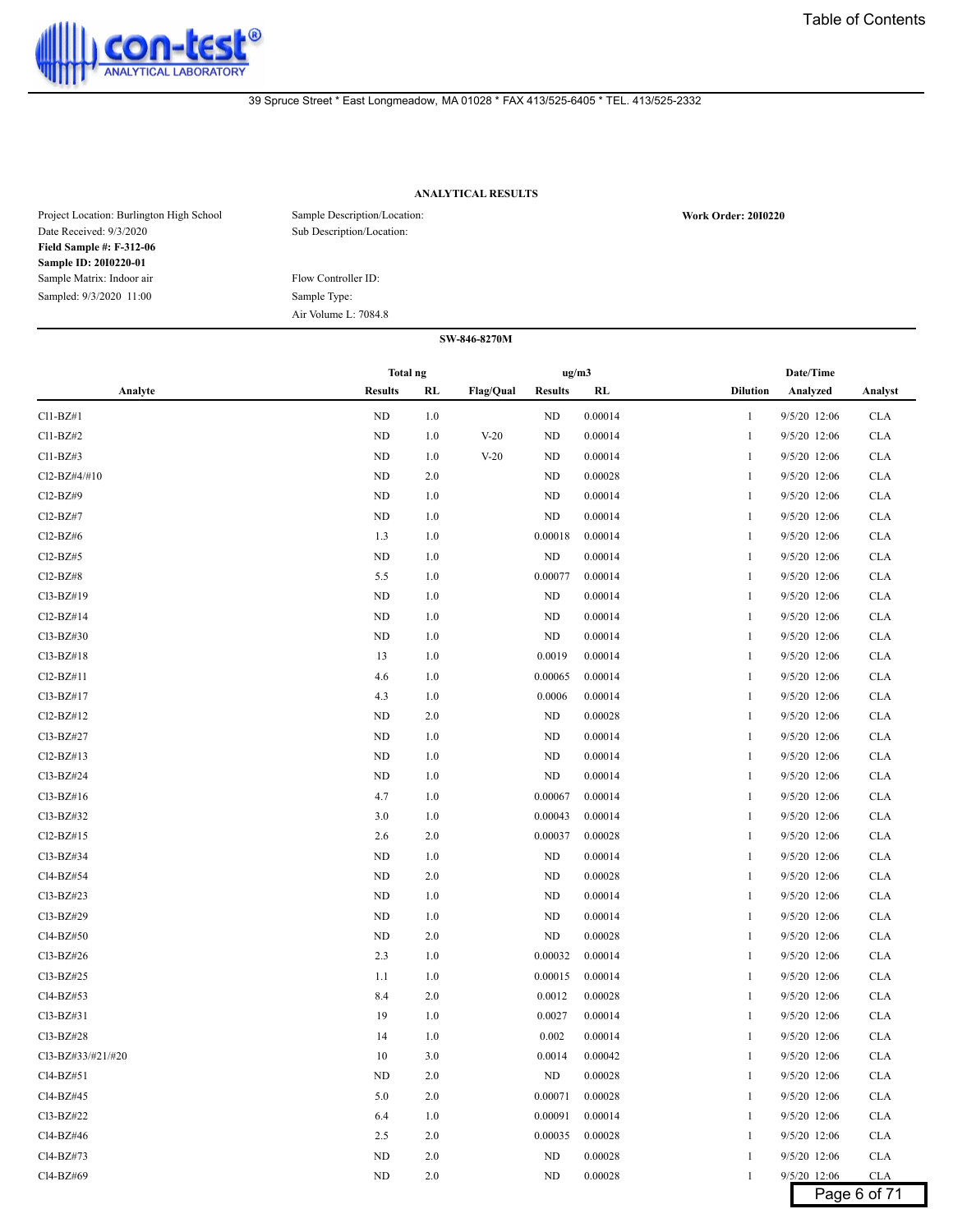

# **ANALYTICAL RESULTS**

| Project Location: Burlington High School<br>Date Received: 9/3/2020 | Sample Description/Location:<br>Sub Description/Location: | <b>Work Order: 2010220</b> |
|---------------------------------------------------------------------|-----------------------------------------------------------|----------------------------|
| <b>Field Sample #: F-312-06</b>                                     |                                                           |                            |
| Sample ID: 2010220-01                                               |                                                           |                            |
| Sample Matrix: Indoor air                                           | Flow Controller ID:                                       |                            |
| Sampled: 9/3/2020 11:00                                             | Sample Type:                                              |                            |
|                                                                     | Air Volume L: 7084.8                                      |                            |

|                   | <b>Total ng</b><br>ug/m3 |         |                                    |         |                 |              |              |
|-------------------|--------------------------|---------|------------------------------------|---------|-----------------|--------------|--------------|
| Analyte           | <b>Results</b>           | RL      | <b>Flag/Qual</b><br><b>Results</b> | RL      | <b>Dilution</b> | Analyzed     | Analyst      |
| Cl4-BZ#43         | ND                       | 2.0     | ND                                 | 0.00028 | 1               | 9/5/20 12:06 | <b>CLA</b>   |
| Cl3-BZ#36         | ND                       | 1.0     | ND                                 | 0.00014 | 1               | 9/5/20 12:06 | <b>CLA</b>   |
| Cl4-BZ#52         | 420                      | 10      | 0.060                              | 0.0014  | 5               | 9/7/20 9:33  | IMR          |
| Cl4-BZ#48         | 9.9                      | 2.0     | 0.0014                             | 0.00028 | 1               | 9/5/20 12:06 | <b>CLA</b>   |
| Cl4-BZ#49         | 70                       | 2.0     | 0.0099                             | 0.00028 | 1               | 9/5/20 12:06 | <b>CLA</b>   |
| Cl5-BZ#104        | <b>ND</b>                | 2.0     | ND                                 | 0.00028 | 1               | 9/5/20 12:06 | <b>CLA</b>   |
| Cl4-BZ#47/#65/#62 | 9.8                      | 6.0     | 0.0014                             | 0.00085 | 1               | 9/5/20 12:06 | <b>CLA</b>   |
| Cl4-BZ#75         | ND                       | 2.0     | ND                                 | 0.00028 |                 | 9/5/20 12:06 | <b>CLA</b>   |
| Cl3-BZ#39         | ND                       | 1.0     | ND                                 | 0.00014 | -1              | 9/5/20 12:06 | <b>CLA</b>   |
| Cl3-BZ#38         | ND                       | 1.0     | ND                                 | 0.00014 | 1               | 9/5/20 12:06 | <b>CLA</b>   |
| Cl4-BZ#44         | 150                      | 2.0     | 0.021                              | 0.00028 | 1               | 9/5/20 12:06 | <b>CLA</b>   |
| Cl4-BZ#59         | 2.2                      | 2.0     | 0.00031                            | 0.00028 | 1               | 9/5/20 12:06 | <b>CLA</b>   |
| Cl4-BZ#42         | 18                       | 2.0     | 0.0026                             | 0.00028 | 1               | 9/5/20 12:06 | <b>CLA</b>   |
| Cl4-BZ#71         | 14                       | 2.0     | 0.002                              | 0.00028 | 1               | 9/5/20 12:06 | <b>CLA</b>   |
| Cl3-BZ#35         | ND                       | 1.0     | ND                                 | 0.00014 | 1               | 9/5/20 12:06 | <b>CLA</b>   |
| Cl4-BZ#41         | 4.0                      | 2.0     | 0.00057                            | 0.00028 | -1              | 9/5/20 12:06 | <b>CLA</b>   |
| Cl5-BZ#96         | 2.7                      | 2.0     | 0.00038                            | 0.00028 | 1               | 9/5/20 12:06 | <b>CLA</b>   |
| Cl4-BZ#72         | ND                       | 2.0     | ND                                 | 0.00028 | 1               | 9/5/20 12:06 | <b>CLA</b>   |
| Cl5-BZ#103        | 2.2                      | 2.0     | 0.00031                            | 0.00028 | 1               | 9/5/20 12:06 | <b>CLA</b>   |
| Cl4-BZ#64         | 58                       | 2.0     | 0.0082                             | 0.00028 | 1               | 9/5/20 12:06 | <b>CLA</b>   |
| Cl4-BZ#40/#68     | 6.5                      | 4.0     | 0.00092                            | 0.00056 | 1               | 9/5/20 12:06 | <b>CLA</b>   |
| Cl3-BZ#37         | 5.1                      | 1.0     | 0.00072                            | 0.00014 | 1               | 9/5/20 12:06 | <b>CLA</b>   |
| Cl5-BZ#100        | ND                       | 2.0     | ND                                 | 0.00028 | -1              | 9/5/20 12:06 | <b>CLA</b>   |
| Cl5-BZ#94         | ND                       | 2.0     | ND                                 | 0.00028 | 1               | 9/5/20 12:06 | <b>CLA</b>   |
| Cl4-BZ#57         | ND                       | 2.0     | ND                                 | 0.00028 | 1               | 9/5/20 12:06 | <b>CLA</b>   |
| Cl4-BZ#67/#58     | ND                       | 4.0     | ND                                 | 0.00056 | 1               | 9/5/20 12:06 | <b>CLA</b>   |
| Cl5-BZ#102        | 13                       | 2.0     | 0.0018                             | 0.00028 | 1               | 9/5/20 12:06 | <b>CLA</b>   |
| Cl4-BZ#61         | ND                       | 2.0     | ND                                 | 0.00028 | 1               | 9/5/20 12:06 | <b>CLA</b>   |
| Cl5-BZ#98         | ND                       | 2.0     | ND                                 | 0.00028 | 1               | 9/5/20 12:06 | <b>CLA</b>   |
| Cl5-BZ#93         | ND                       | 4.0     | ND                                 | 0.00056 | -1              | 9/5/20 12:06 | <b>CLA</b>   |
| Cl4-BZ#76         | <b>ND</b>                | 2.0     | ND                                 | 0.00028 | 1               | 9/5/20 12:06 | <b>CLA</b>   |
| Cl4-BZ#63         | 2.6                      | 2.0     | 0.00037                            | 0.00028 | -1              | 9/5/20 12:06 | <b>CLA</b>   |
| Cl5-BZ#88/#95     | 540                      | 20      | 0.076                              | 0.0028  | 5               | 9/7/20 9:33  | <b>IMR</b>   |
| $Cl5-BZ#121$      | ND                       | 2.0     | ND                                 | 0.00028 | 1               | 9/5/20 12:06 | <b>CLA</b>   |
| Cl4-BZ#74         | 57                       | 2.0     | 0.008                              | 0.00028 | $\mathbf{1}$    | 9/5/20 12:06 | <b>CLA</b>   |
| Cl6-BZ#155        | ND                       | 2.0     | ND                                 | 0.00028 | -1              | 9/5/20 12:06 | <b>CLA</b>   |
| Cl4-BZ#70         | 270                      | 10      | 0.038                              | 0.0014  | 5               | 9/7/20 9:33  | IMR          |
| Cl5-BZ#91         | 62                       | 2.0     | 0.0088                             | 0.00028 | 1               | 9/5/20 12:06 | <b>CLA</b>   |
| Cl4-BZ#66         | 64                       | $2.0\,$ | 0.0091                             | 0.00028 | $\mathbf{1}$    | 9/5/20 12:06 | <b>CLA</b>   |
|                   |                          |         |                                    |         |                 |              | Page 7 of 71 |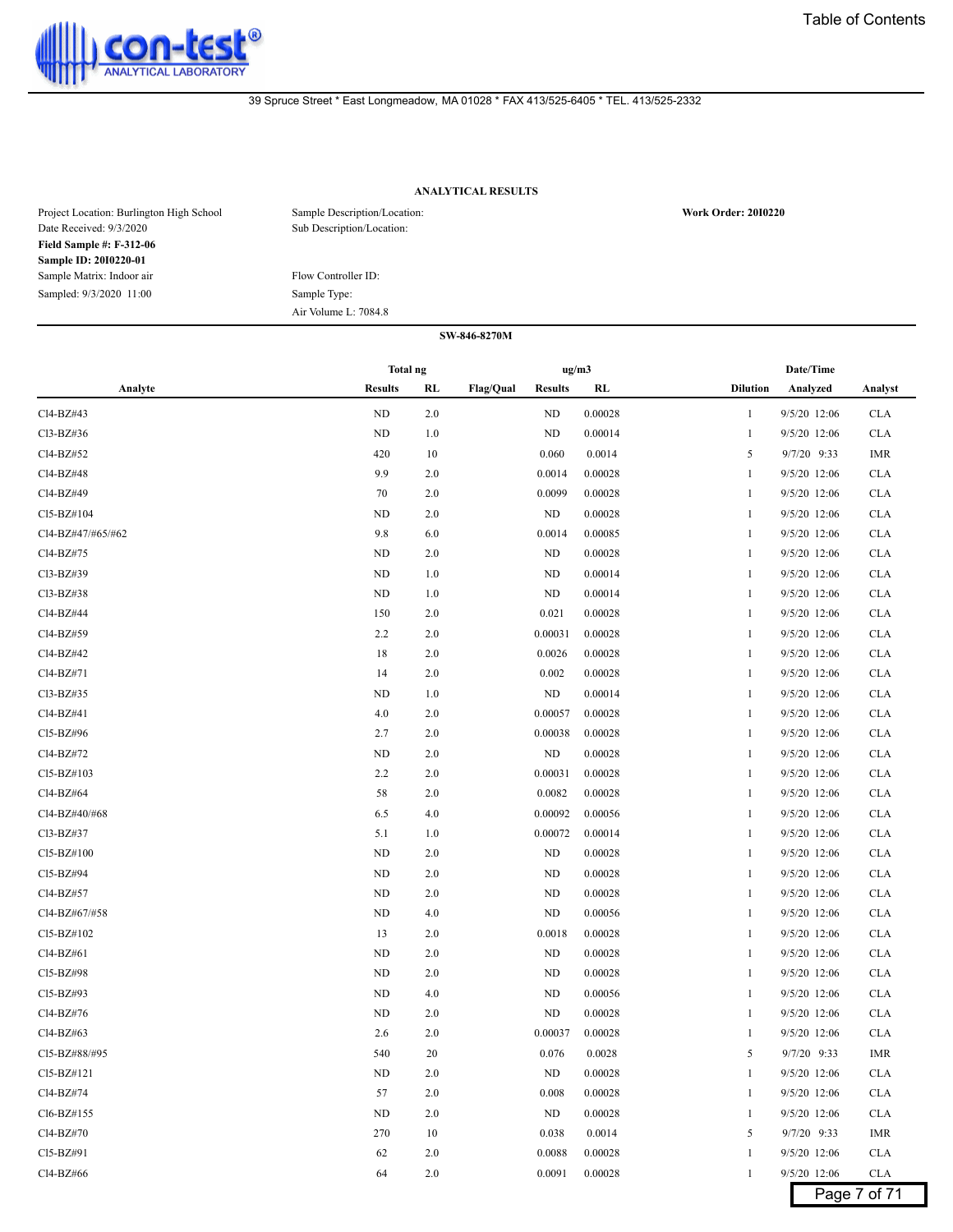

# **ANALYTICAL RESULTS**

| Project Location: Burlington High School<br>Date Received: 9/3/2020 | Sample Description/Location:<br>Sub Description/Location: | <b>Work Order: 2010220</b> |
|---------------------------------------------------------------------|-----------------------------------------------------------|----------------------------|
| <b>Field Sample #: F-312-06</b>                                     |                                                           |                            |
| Sample ID: 2010220-01                                               |                                                           |                            |
| Sample Matrix: Indoor air                                           | Flow Controller ID:                                       |                            |
| Sampled: 9/3/2020 11:00                                             | Sample Type:                                              |                            |
|                                                                     | Air Volume L: 7084.8                                      |                            |

|                      | ug/m3<br>Total ng |     |           |                |         |                 |              |              |
|----------------------|-------------------|-----|-----------|----------------|---------|-----------------|--------------|--------------|
| Analyte              | <b>Results</b>    | RL  | Flag/Qual | <b>Results</b> | RL      | <b>Dilution</b> | Analyzed     | Analyst      |
| Cl4-BZ#80/#55        | ND                | 4.0 |           | ND             | 0.00056 | 1               | 9/5/20 12:06 | <b>CLA</b>   |
| Cl5-BZ#92            | 100               | 2.0 |           | 0.014          | 0.00028 |                 | 9/5/20 12:06 | <b>CLA</b>   |
| Cl5-BZ#89/#84        | 160               | 4.0 |           | 0.023          | 0.00056 | -1              | 9/5/20 12:06 | <b>CLA</b>   |
| Cl4-BZ#56            | 30                | 2.0 |           | 0.0043         | 0.00028 | 1               | 9/5/20 12:06 | <b>CLA</b>   |
| CI5-BZ#90/#101       | 780               | 20  |           | 0.11           | 0.0028  | 5               | 9/7/20 9:33  | IMR          |
| Cl5-BZ#113           | <b>ND</b>         | 2.0 |           | ND             | 0.00028 | 1               | 9/5/20 12:06 | <b>CLA</b>   |
| Cl4-BZ#60            | 17                | 2.0 |           | 0.0024         | 0.00028 | 1               | 9/5/20 12:06 | <b>CLA</b>   |
| Cl5-BZ#99            | 190               | 2.0 |           | 0.026          | 0.00028 | 1               | 9/5/20 12:06 | <b>CLA</b>   |
| Cl6-BZ#150           | ND                | 2.0 |           | ND             | 0.00028 |                 | 9/5/20 12:06 | <b>CLA</b>   |
| Cl6-BZ#152           | ND                | 2.0 |           | ND             | 0.00028 | -1              | 9/5/20 12:06 | <b>CLA</b>   |
| Cl5-BZ#119/#83       | 27                | 4.0 |           | 0.0038         | 0.00056 | 1               | 9/5/20 12:06 | <b>CLA</b>   |
| Cl5-BZ#125/#112/#86  | ND                | 6.0 |           | ND             | 0.00085 | 1               | 9/5/20 12:06 | <b>CLA</b>   |
| Cl5-BZ#109           | <b>ND</b>         | 2.0 |           | ND             | 0.00028 | 1               | 9/5/20 12:06 | <b>CLA</b>   |
| Cl6-BZ#145           | ND                | 2.0 |           | ND             | 0.00028 | 1               | 9/5/20 12:06 | <b>CLA</b>   |
| Cl5-BZ#97            | 190               | 2.0 |           | 0.026          | 0.00028 | 1               | 9/5/20 12:06 | <b>CLA</b>   |
| Cl6-BZ#148           | ND                | 2.0 |           | ND             | 0.00028 |                 | 9/5/20 12:06 | <b>CLA</b>   |
| Cl4-BZ#79            | ND                | 2.0 |           | ND             | 0.00028 | -1              | 9/5/20 12:06 | <b>CLA</b>   |
| Cl5-BZ#116           | ND                | 2.0 |           | ND             | 0.00028 | 1               | 9/5/20 12:06 | <b>CLA</b>   |
| CI5-BZ#87            | 270               | 10  |           | 0.037          | 0.0014  | 5               | 9/7/20 9:33  | IMR          |
| Cl4-BZ#78            | 9.3               | 2.0 |           | 0.0013         | 0.00028 | 1               | 9/5/20 12:06 | <b>CLA</b>   |
| Cl6-BZ#154/#136      | 64                | 4.0 |           | 0.009          | 0.00056 | 1               | 9/5/20 12:06 | <b>CLA</b>   |
| CI5-BZ#111/#117/#115 | 27                | 6.0 |           | 0.0037         | 0.00085 | 1               | 9/5/20 12:06 | <b>CLA</b>   |
| Cl5-BZ#85            | 63                | 2.0 |           | 0.0089         | 0.00028 |                 | 9/5/20 12:06 | <b>CLA</b>   |
| Cl5-BZ#120/#110      | <b>ND</b>         | 4.0 |           | ND             | 0.00056 | -1              | 9/5/20 12:06 | <b>CLA</b>   |
| Cl4-BZ#81            | ND                | 2.0 |           | ND             | 0.00028 | 1               | 9/5/20 12:06 | <b>CLA</b>   |
| Cl6-BZ#151           | 54                | 2.0 |           | 0.0076         | 0.00028 | -1              | 9/5/20 12:06 | <b>CLA</b>   |
| Cl6-BZ#135           | 39                | 2.0 |           | 0.0056         | 0.00028 | 1               | 9/5/20 12:06 | <b>CLA</b>   |
| Cl5-BZ#82            | 39                | 2.0 |           | 0.0055         | 0.00028 | 1               | 9/5/20 12:06 | <b>CLA</b>   |
| Cl6-BZ#144           | 17                | 2.0 |           | 0.0024         | 0.00028 | 1               | 9/5/20 12:06 | <b>CLA</b>   |
| Cl6-BZ#147/#149      | 210               | 4.0 |           | 0.030          | 0.00056 | 1               | 9/5/20 12:06 | <b>CLA</b>   |
| Cl4-BZ#77            | ND                | 2.0 |           | ND             | 0.00028 | -1              | 9/5/20 12:06 | <b>CLA</b>   |
| Cl6-BZ#143/#139      | 8.5               | 4.0 |           | 0.0012         | 0.00056 | 1               | 9/5/20 12:06 | <b>CLA</b>   |
| Cl6-BZ#140           | $\rm ND$          | 2.0 |           | ND             | 0.00028 |                 | 9/5/20 12:06 | <b>CLA</b>   |
| Cl5-BZ#124           | 11                | 2.0 |           | 0.0015         | 0.00028 | 1               | 9/5/20 12:06 | <b>CLA</b>   |
| Cl5-BZ#108           | 2.3               | 2.0 |           | 0.00033        | 0.00028 | 1               | 9/5/20 12:06 | <b>CLA</b>   |
| Cl5-BZ#123/#107      | 17                | 4.0 |           | 0.0024         | 0.00056 | 1               | 9/5/20 12:06 | <b>CLA</b>   |
| Cl7-BZ#188           | ND                | 2.0 |           | ND             | 0.00028 |                 | 9/5/20 12:06 | <b>CLA</b>   |
| Cl6-BZ#134           | 22                | 2.0 |           | 0.0031         | 0.00028 | 1               | 9/5/20 12:06 | <b>CLA</b>   |
| Cl5-BZ#106           | ND                | 2.0 |           | ND             | 0.00028 | $\mathbf{1}$    | 9/5/20 12:06 | <b>CLA</b>   |
|                      |                   |     |           |                |         |                 |              | Page 8 of 71 |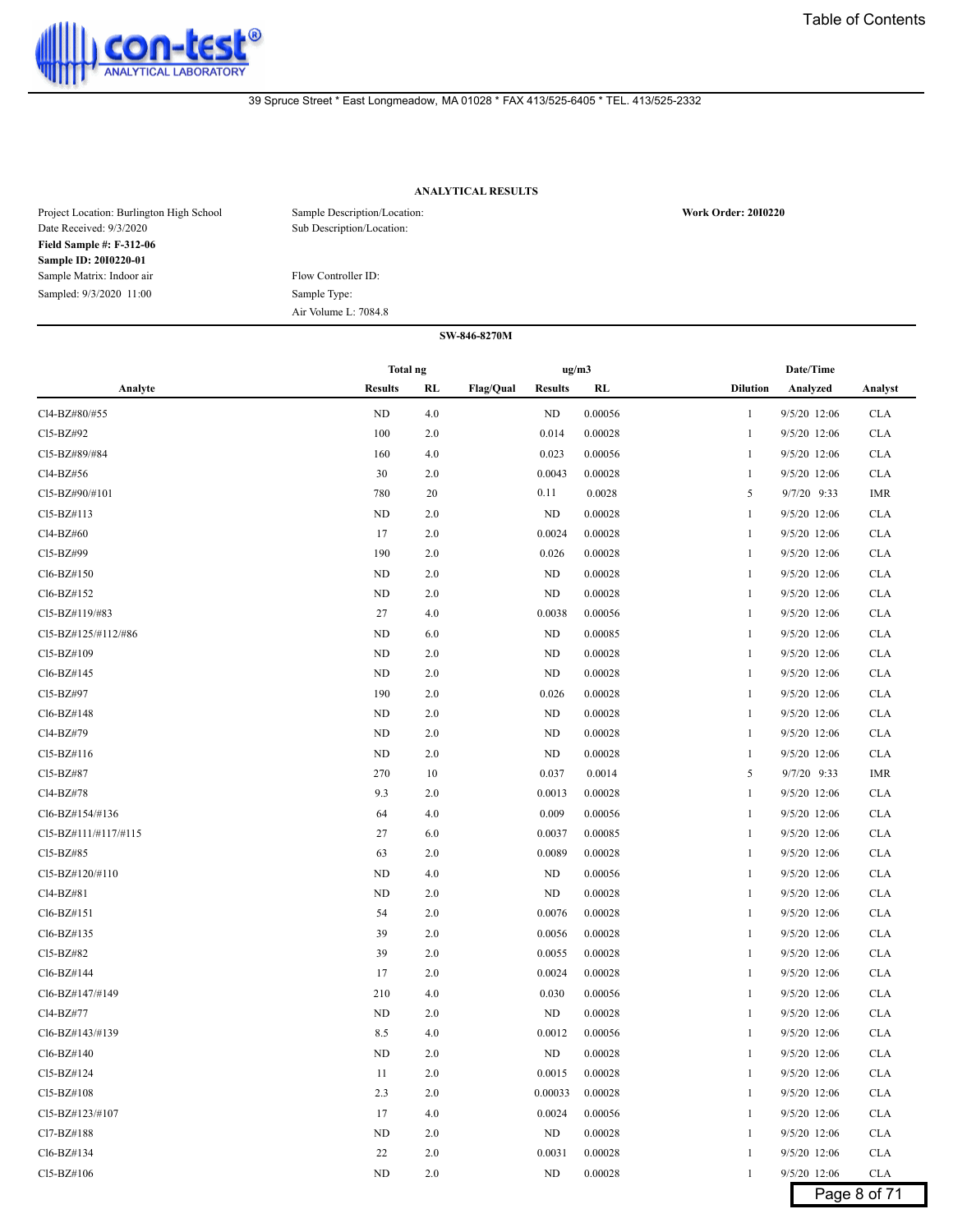

# **ANALYTICAL RESULTS**

| Project Location: Burlington High School<br>Date Received: 9/3/2020 | Sample Description/Location:<br>Sub Description/Location: | <b>Work Order: 2010220</b> |
|---------------------------------------------------------------------|-----------------------------------------------------------|----------------------------|
| <b>Field Sample #: F-312-06</b>                                     |                                                           |                            |
| Sample ID: 2010220-01                                               |                                                           |                            |
| Sample Matrix: Indoor air                                           | Flow Controller ID:                                       |                            |
| Sampled: 9/3/2020 11:00                                             | Sample Type:                                              |                            |
|                                                                     | Air Volume L: 7084.8                                      |                            |

|                      | ug/m3<br>Total ng |     |                                    | Date/Time |                                            |
|----------------------|-------------------|-----|------------------------------------|-----------|--------------------------------------------|
| Analyte              | <b>Results</b>    | RL  | <b>Flag/Qual</b><br><b>Results</b> | RL        | <b>Dilution</b><br>Analyzed<br>Analyst     |
| Cl6-BZ#142           | ND                | 2.0 | ND                                 | 0.00028   | 9/5/20 12:06<br><b>CLA</b><br>1            |
| Cl6-BZ#133/#131      | 8.9               | 4.0 | 0.0013                             | 0.00056   | 9/5/20 12:06<br><b>CLA</b><br>1            |
| $Cl5-BZ#118$         | 280               | 10  | 0.039                              | 0.0014    | 5<br>9/7/20 9:33<br>IMR                    |
| Cl7-BZ#184           | ND                | 2.0 | ND                                 | 0.00028   | 9/5/20 12:06<br><b>CLA</b><br>1            |
| Cl6-BZ#165           | ND                | 2.0 | ND                                 | 0.00028   | 9/5/20 12:06<br><b>CLA</b><br>1            |
| Cl6-BZ#146           | 24                | 2.0 | 0.0033                             | 0.00028   | 9/5/20 12:06<br>$\mathbf{1}$<br><b>CLA</b> |
| Cl5-BZ#122           | ND                | 2.0 | ND                                 | 0.00028   | 9/5/20 12:06<br><b>CLA</b><br>1            |
| Cl6-BZ#161           | ND                | 2.0 | ND                                 | 0.00028   | 9/5/20 12:06<br><b>CLA</b><br>1            |
| Cl5-BZ#114           | 5.3               | 2.0 | 0.00075                            | 0.00028   | 9/5/20 12:06<br><b>CLA</b><br>1            |
| Cl6-BZ#168           | ND                | 2.0 | ND                                 | 0.00028   | 9/5/20 12:06<br><b>CLA</b><br>1            |
| Cl6-BZ#153           | 130               | 2.0 | 0.018                              | 0.00028   | 9/5/20 12:06<br><b>CLA</b><br>1            |
| Cl6-BZ#132           | 77                | 2.0 | 0.011                              | 0.00028   | 9/5/20 12:06<br><b>CLA</b><br>$\mathbf{1}$ |
| Cl7-BZ#179           | 9.2               | 2.0 | 0.0013                             | 0.00028   | 9/5/20 12:06<br><b>CLA</b><br>$\mathbf{1}$ |
| Cl6-BZ#141           | 31                | 2.0 | 0.0044                             | 0.00028   | 9/5/20 12:06<br><b>CLA</b><br>1            |
| Cl7-BZ#176           | 3.2               | 2.0 | 0.00044                            | 0.00028   | 9/5/20 12:06<br><b>CLA</b><br>1            |
| Cl5-BZ#105           | 49                | 2.0 | 0.0069                             | 0.00028   | 9/5/20 12:06<br><b>CLA</b><br>1            |
| Cl6-BZ#137           | 11                | 2.0 | 0.0015                             | 0.00028   | 9/5/20 12:06<br><b>CLA</b><br>1            |
| Cl7-BZ#186           | ND                | 2.0 | ND                                 | 0.00028   | 9/5/20 12:06<br><b>CLA</b><br>1            |
| Cl5-BZ#127           | ND                | 2.0 | ND                                 | 0.00028   | 9/5/20 12:06<br><b>CLA</b><br>1            |
| Cl6-BZ#130/#164      | 18                | 4.0 | 0.0026                             | 0.00056   | 9/5/20 12:06<br><b>CLA</b><br>$\mathbf{1}$ |
| Cl7-BZ#178           | 2.4               | 2.0 | 0.00033                            | 0.00028   | 9/5/20 12:06<br><b>CLA</b><br>1            |
| Cl6-BZ#138           | 91                | 2.0 | 0.013                              | 0.00028   | <b>CLA</b><br>9/5/20 12:06<br>1            |
| Cl6-BZ#160/#129/#163 | 35                | 6.0 | 0.005                              | 0.00085   | 9/5/20 12:06<br><b>CLA</b><br>1            |
| Cl6-BZ#158           | 16                | 2.0 | 0.0023                             | 0.00028   | 9/5/20 12:06<br><b>CLA</b><br>1            |
| Cl7-BZ#182/#175      | <b>ND</b>         | 4.0 | ND                                 | 0.00056   | 9/5/20 12:06<br><b>CLA</b><br>1            |
| Cl7-BZ#187           | 10                | 2.0 | 0.0015                             | 0.00028   | 9/5/20 12:06<br><b>CLA</b><br>1            |
| Cl7-BZ#183           | 5.9               | 2.0 | 0.00084                            | 0.00028   | 9/5/20 12:06<br><b>CLA</b><br>$\mathbf{1}$ |
| Cl6-BZ#166           | <b>ND</b>         | 2.0 | ND                                 | 0.00028   | <b>CLA</b><br>$\mathbf{1}$<br>9/5/20 12:06 |
| Cl6-BZ#159           | ND                | 2.0 | ND                                 | 0.00028   | <b>CLA</b><br>9/5/20 12:06<br>1            |
| Cl5-BZ#126           | ND                | 2.0 | ND                                 | 0.00028   | 9/5/20 12:06<br><b>CLA</b><br>1            |
| Cl7-BZ#185           | ND                | 2.0 | ND                                 | 0.00028   | 9/5/20 12:06<br><b>CLA</b><br>1            |
| Cl6-BZ#128/#162      | 13                | 4.0 | 0.0018                             | 0.00056   | 9/5/20 12:06<br><b>CLA</b><br>1            |
| Cl7-BZ#174           | 7.4               | 2.0 | 0.0011                             | 0.00028   | 9/5/20 12:06<br><b>CLA</b>                 |
| Cl8-BZ#202           | ND                | 3.0 | ND                                 | 0.00042   | 9/5/20 12:06<br><b>CLA</b><br>$\mathbf{1}$ |
| Cl6-BZ#167           | 2.6               | 2.0 | 0.00036                            | 0.00028   | 9/5/20 12:06<br><b>CLA</b><br>1            |
| Cl7-BZ#181           | ND                | 2.0 | ND                                 | 0.00028   | 9/5/20 12:06<br><b>CLA</b><br>1            |
| Cl7-BZ#177           | 3.8               | 2.0 | 0.00054                            | 0.00028   | 9/5/20 12:06<br><b>CLA</b><br>1            |
| Cl8-BZ#200/#204      | ND                | 6.0 | ND                                 | 0.00085   | 9/5/20 12:06<br><b>CLA</b><br>1            |
| Cl7-BZ#171           | 2.2               | 2.0 | 0.00032                            | 0.00028   | 9/5/20 12:06<br><b>CLA</b><br>1            |
|                      |                   |     |                                    |           | Page 9 of 71                               |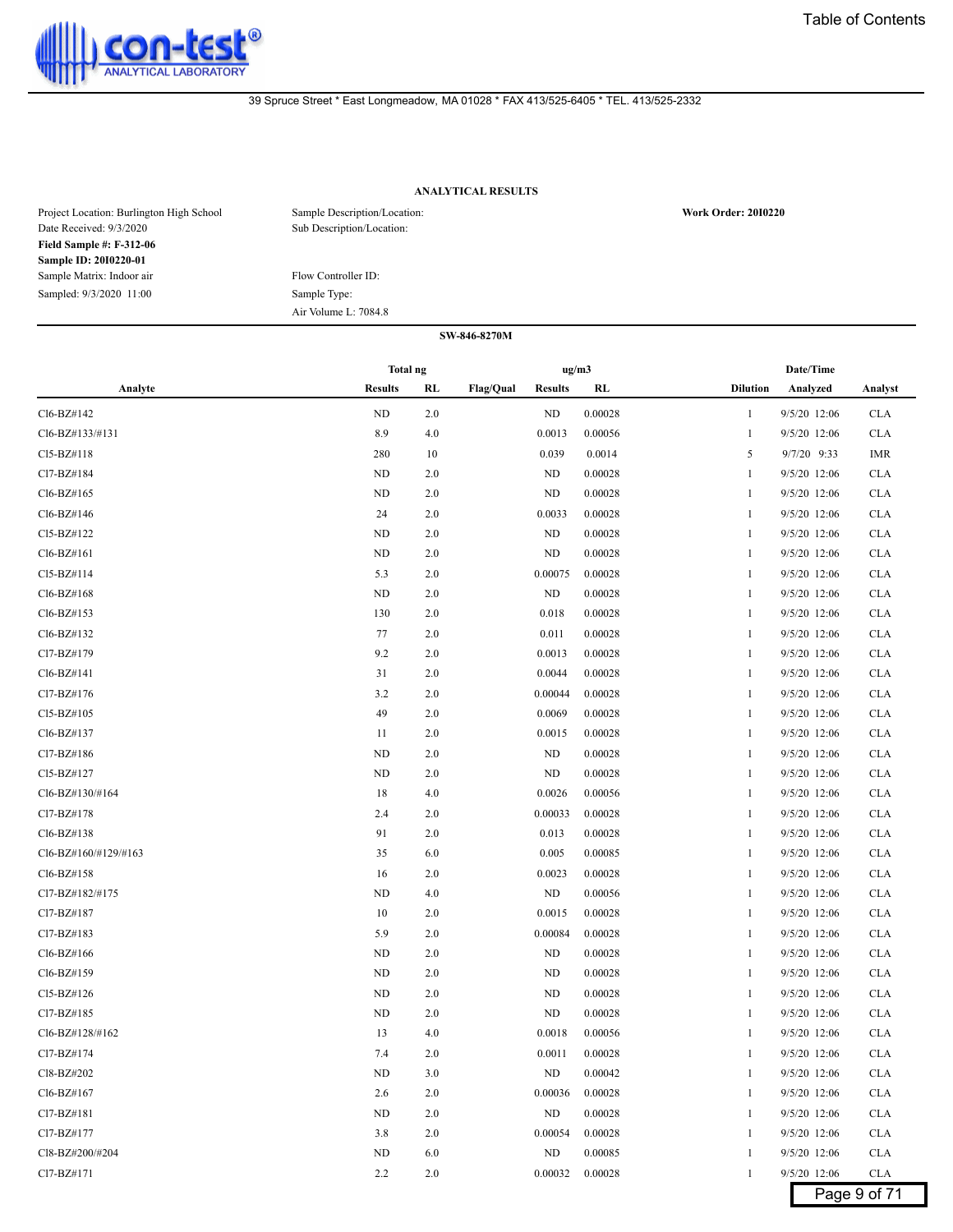

# **ANALYTICAL RESULTS**

| Project Location: Burlington High School<br>Date Received: 9/3/2020 | Sample Description/Location:<br>Sub Description/Location: | <b>Work Order: 2010220</b> |
|---------------------------------------------------------------------|-----------------------------------------------------------|----------------------------|
| <b>Field Sample #: F-312-06</b>                                     |                                                           |                            |
| Sample ID: 2010220-01                                               |                                                           |                            |
| Sample Matrix: Indoor air                                           | Flow Controller ID:                                       |                            |
| Sampled: 9/3/2020 11:00                                             | Sample Type:                                              |                            |
|                                                                     | Air Volume L: 7084.8                                      |                            |

|                            | Total ng       |     |           | ug/m3          |         |                 | Date/Time    |            |
|----------------------------|----------------|-----|-----------|----------------|---------|-----------------|--------------|------------|
| Analyte                    | <b>Results</b> | RL  | Flag/Qual | <b>Results</b> | RL      | <b>Dilution</b> | Analyzed     | Analyst    |
| Cl7-BZ#173                 | $\rm ND$       | 2.0 |           | ND             | 0.00028 | $\mathbf{1}$    | 9/5/20 12:06 | <b>CLA</b> |
| Cl8-BZ#197                 | ND             | 3.0 |           | $\rm ND$       | 0.00042 | $\mathbf{1}$    | 9/5/20 12:06 | <b>CLA</b> |
| Cl7-BZ#172                 | ND             | 2.0 |           | $\rm ND$       | 0.00028 | 1               | 9/5/20 12:06 | <b>CLA</b> |
| Cl6-BZ#156                 | 4.8            | 2.0 |           | 0.00068        | 0.00028 | 1               | 9/5/20 12:06 | <b>CLA</b> |
| Cl7-BZ#192                 | ND             | 2.0 |           | $\rm ND$       | 0.00028 | $\mathbf{1}$    | 9/5/20 12:06 | <b>CLA</b> |
| Cl6-BZ#157                 | ND             | 2.0 |           | $\rm ND$       | 0.00028 | 1               | 9/5/20 12:06 | <b>CLA</b> |
| Cl7-BZ#180                 | 8.0            | 2.0 |           | 0.0011         | 0.00028 | 1               | 9/5/20 12:06 | <b>CLA</b> |
| Cl7-BZ#193                 | ND             | 2.0 |           | $\rm ND$       | 0.00028 | 1               | 9/5/20 12:06 | <b>CLA</b> |
| Cl8-BZ#199                 | ND             | 3.0 |           | $\rm ND$       | 0.00042 | 1               | 9/5/20 12:06 | <b>CLA</b> |
| Cl7-BZ#191                 | ND             | 2.0 |           | $\rm ND$       | 0.00028 | 1               | 9/5/20 12:06 | <b>CLA</b> |
| Cl8-BZ#198                 | ND             | 3.0 |           | ND             | 0.00042 | 1               | 9/5/20 12:06 | <b>CLA</b> |
| Cl8-BZ#201                 | ND             | 3.0 |           | $\rm ND$       | 0.00042 | $\mathbf{1}$    | 9/5/20 12:06 | <b>CLA</b> |
| Cl7-BZ#170                 | ND             | 2.0 |           | $\rm ND$       | 0.00028 | $\mathbf{1}$    | 9/5/20 12:06 | <b>CLA</b> |
| Cl7-BZ#190                 | ND             | 2.0 |           | ND             | 0.00028 | 1               | 9/5/20 12:06 | <b>CLA</b> |
| Cl8-BZ#196                 | ND             | 3.0 |           | $\rm ND$       | 0.00042 | 1               | 9/5/20 12:06 | <b>CLA</b> |
| Cl8-BZ#203                 | ND             | 3.0 |           | $\rm ND$       | 0.00042 | $\mathbf{1}$    | 9/5/20 12:06 | <b>CLA</b> |
| Cl6-BZ#169                 | ND             | 2.0 |           | ND             | 0.00028 | $\mathbf{1}$    | 9/5/20 12:06 | <b>CLA</b> |
| Cl9-BZ#208                 | ND             | 3.0 |           | $\rm ND$       | 0.00042 | $\mathbf{1}$    | 9/5/20 12:06 | <b>CLA</b> |
| Cl9-BZ#207                 | ND             | 3.0 |           | ND             | 0.00042 | $\mathbf{1}$    | 9/5/20 12:06 | <b>CLA</b> |
| Cl7-BZ#189                 | ND             | 2.0 |           | $\rm ND$       | 0.00028 | $\mathbf{1}$    | 9/5/20 12:06 | <b>CLA</b> |
| Cl8-BZ#195                 | ND             | 3.0 |           | ND             | 0.00042 | 1               | 9/5/20 12:06 | <b>CLA</b> |
| Cl8-BZ#194                 | ND             | 3.0 |           | $\rm ND$       | 0.00042 | 1               | 9/5/20 12:06 | <b>CLA</b> |
| Cl8-BZ#205                 | ND             | 3.0 |           | ND             | 0.00042 | $\mathbf{1}$    | 9/5/20 12:06 | <b>CLA</b> |
| Cl9-BZ#206                 | ND             | 3.0 |           | ND             | 0.00042 | 1               | 9/5/20 12:06 | <b>CLA</b> |
| Cl10-BZ#209                | ND             | 3.0 |           | $\rm ND$       | 0.00042 | 1               | 9/5/20 12:06 | <b>CLA</b> |
| <b>Total PCB Congeners</b> | 5100           |     |           | 0.72           |         | $\mathbf{1}$    | 9/5/20 12:06 | <b>IMR</b> |

| Surrogates           | % Recovery | % REC Limits |                |
|----------------------|------------|--------------|----------------|
| Tetrachloro-m-xylene | 105        | $40-140$     | $9/5/20$ 12:06 |
| Tetrachloro-m-xylene | 121        | $40-140$     | $9/7/20$ 9:33  |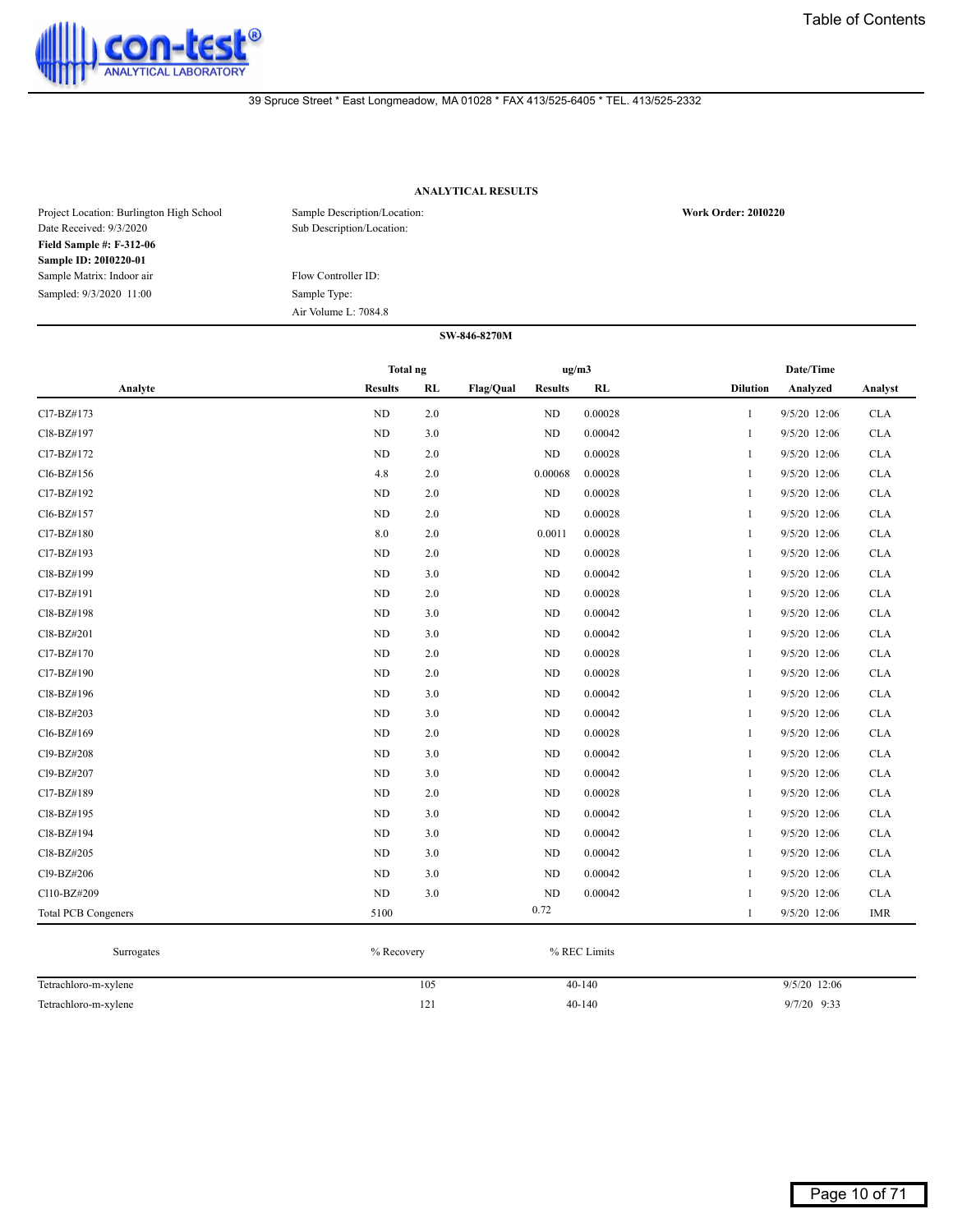

# **ANALYTICAL RESULTS**

| Project Location: Burlington High School<br>Date Received: 9/3/2020 | Sample Description/Location:<br>Sub Description/Location: | <b>Work Order: 2010220</b> |
|---------------------------------------------------------------------|-----------------------------------------------------------|----------------------------|
| Field Sample #: F-312-Dup-07                                        |                                                           |                            |
| Sample ID: 2010220-02                                               |                                                           |                            |
| Sample Matrix: Indoor air                                           | Flow Controller ID:                                       |                            |
| Sampled: 9/3/2020 11:00                                             | Sample Type:                                              |                            |
|                                                                     | Air Volume L: 7084.8                                      |                            |

|                                    | Total ng       |     |                  |                | ug/m3   |                 | Date/Time    |               |
|------------------------------------|----------------|-----|------------------|----------------|---------|-----------------|--------------|---------------|
| Analyte                            | <b>Results</b> | RL  | <b>Flag/Qual</b> | <b>Results</b> | RL      | <b>Dilution</b> | Analyzed     | Analyst       |
| $Cl1-BZ#1$                         | ND             | 1.0 |                  | ND             | 0.00014 | 1               | 9/5/20 13:53 | <b>CLA</b>    |
| Cl1-BZ#2                           | ND             | 1.0 | $V-20$           | ND             | 0.00014 | 1               | 9/5/20 13:53 | <b>CLA</b>    |
| $Cl1-BZ#3$                         | ND             | 1.0 | $V-20$           | ND             | 0.00014 | 1               | 9/5/20 13:53 | <b>CLA</b>    |
| Cl2-BZ#4/#10                       | ND             | 2.0 |                  | ND             | 0.00028 | 1               | 9/5/20 13:53 | <b>CLA</b>    |
| Cl2-BZ#9                           | ND             | 1.0 |                  | <b>ND</b>      | 0.00014 | 1               | 9/5/20 13:53 | <b>CLA</b>    |
| Cl <sub>2</sub> -B <sub>Z</sub> #7 | ND             | 1.0 |                  | ND             | 0.00014 | 1               | 9/5/20 13:53 | <b>CLA</b>    |
| Cl <sub>2</sub> -B <sub>Z</sub> #6 | 1.8            | 1.0 |                  | 0.00025        | 0.00014 | 1               | 9/5/20 13:53 | <b>CLA</b>    |
| $Cl2-BZ#5$                         | ND             | 1.0 |                  | ND             | 0.00014 | 1               | 9/5/20 13:53 | <b>CLA</b>    |
| Cl <sub>2</sub> -B <sub>Z</sub> #8 | 7.0            | 1.0 |                  | 0.00099        | 0.00014 | 1               | 9/5/20 13:53 | <b>CLA</b>    |
| Cl3-BZ#19                          | 1.0            | 1.0 |                  | 0.00015        | 0.00014 | 1               | 9/5/20 13:53 | <b>CLA</b>    |
| Cl2-BZ#14                          | ND             | 1.0 |                  | ND             | 0.00014 | 1               | 9/5/20 13:53 | <b>CLA</b>    |
| Cl3-BZ#30                          | ND             | 1.0 |                  | ND             | 0.00014 | 1               | 9/5/20 13:53 | <b>CLA</b>    |
| $Cl3-BZ#18$                        | 15             | 1.0 |                  | 0.0021         | 0.00014 | 1               | 9/5/20 13:53 | <b>CLA</b>    |
| Cl2-BZ#11                          | 5.2            | 1.0 |                  | 0.00074        | 0.00014 | 1               | 9/5/20 13:53 | <b>CLA</b>    |
| Cl3-BZ#17                          | 5.0            | 1.0 |                  | 0.00071        | 0.00014 | 1               | 9/5/20 13:53 | <b>CLA</b>    |
| $Cl2-BZ#12$                        | ND             | 2.0 |                  | ND             | 0.00028 | 1               | 9/5/20 13:53 | <b>CLA</b>    |
| Cl3-BZ#27                          | ND             | 1.0 |                  | ND             | 0.00014 | 1               | 9/5/20 13:53 | <b>CLA</b>    |
| $Cl2-BZ#13$                        | ND             | 1.0 |                  | ND             | 0.00014 | 1               | 9/5/20 13:53 | <b>CLA</b>    |
| Cl3-BZ#24                          | ND             | 1.0 |                  | ND             | 0.00014 | 1               | 9/5/20 13:53 | <b>CLA</b>    |
| $Cl3-BZ#16$                        | 5.1            | 1.0 |                  | 0.00072        | 0.00014 | 1               | 9/5/20 13:53 | <b>CLA</b>    |
| Cl3-BZ#32                          | 3.4            | 1.0 |                  | 0.00048        | 0.00014 | 1               | 9/5/20 13:53 | <b>CLA</b>    |
| Cl2-BZ#15                          | 2.8            | 2.0 |                  | 0.0004         | 0.00028 | 1               | 9/5/20 13:53 | <b>CLA</b>    |
| Cl3-BZ#34                          | ND             | 1.0 |                  | ND             | 0.00014 | 1               | 9/5/20 13:53 | <b>CLA</b>    |
| Cl4-BZ#54                          | ND             | 2.0 |                  | ND             | 0.00028 | 1               | 9/5/20 13:53 | <b>CLA</b>    |
| Cl3-BZ#23                          | ND             | 1.0 |                  | ND             | 0.00014 | 1               | 9/5/20 13:53 | <b>CLA</b>    |
| Cl3-BZ#29                          | ND             | 1.0 |                  | ND             | 0.00014 | 1               | 9/5/20 13:53 | <b>CLA</b>    |
| Cl4-BZ#50                          | ND             | 2.0 |                  | ND             | 0.00028 | 1               | 9/5/20 13:53 | <b>CLA</b>    |
| Cl3-BZ#26                          | 2.5            | 1.0 |                  | 0.00035        | 0.00014 | 1               | 9/5/20 13:53 | <b>CLA</b>    |
| Cl3-BZ#25                          | 1.2            | 1.0 |                  | 0.00017        | 0.00014 | 1               | 9/5/20 13:53 | <b>CLA</b>    |
| Cl4-BZ#53                          | 9.0            | 2.0 |                  | 0.0013         | 0.00028 | 1               | 9/5/20 13:53 | <b>CLA</b>    |
| Cl3-BZ#31                          | 21             | 1.0 |                  | 0.0029         | 0.00014 | 1               | 9/5/20 13:53 | <b>CLA</b>    |
| Cl3-BZ#28                          | 15             | 1.0 |                  | 0.0022         | 0.00014 | 1               | 9/5/20 13:53 | <b>CLA</b>    |
| Cl3-BZ#33/#21/#20                  | 12             | 3.0 |                  | 0.0017         | 0.00042 | 1               | 9/5/20 13:53 | <b>CLA</b>    |
| Cl4-BZ#51                          | ND             | 2.0 |                  | ND             | 0.00028 | 1               | 9/5/20 13:53 | <b>CLA</b>    |
| Cl4-BZ#45                          | 5.4            | 2.0 |                  | 0.00077        | 0.00028 | 1               | 9/5/20 13:53 | <b>CLA</b>    |
| Cl3-BZ#22                          | 6.9            | 1.0 |                  | 0.00097        | 0.00014 | 1               | 9/5/20 13:53 | <b>CLA</b>    |
| Cl4-BZ#46                          | 2.7            | 2.0 |                  | 0.00038        | 0.00028 |                 | 9/5/20 13:53 | <b>CLA</b>    |
| Cl4-BZ#73                          | ND             | 2.0 |                  | ND             | 0.00028 | 1               | 9/5/20 13:53 | <b>CLA</b>    |
| Cl4-BZ#69                          | ND             | 2.0 |                  | ND             | 0.00028 | $\mathbf{1}$    | 9/5/20 13:53 | <b>CLA</b>    |
|                                    |                |     |                  |                |         |                 |              | Page 11 of 71 |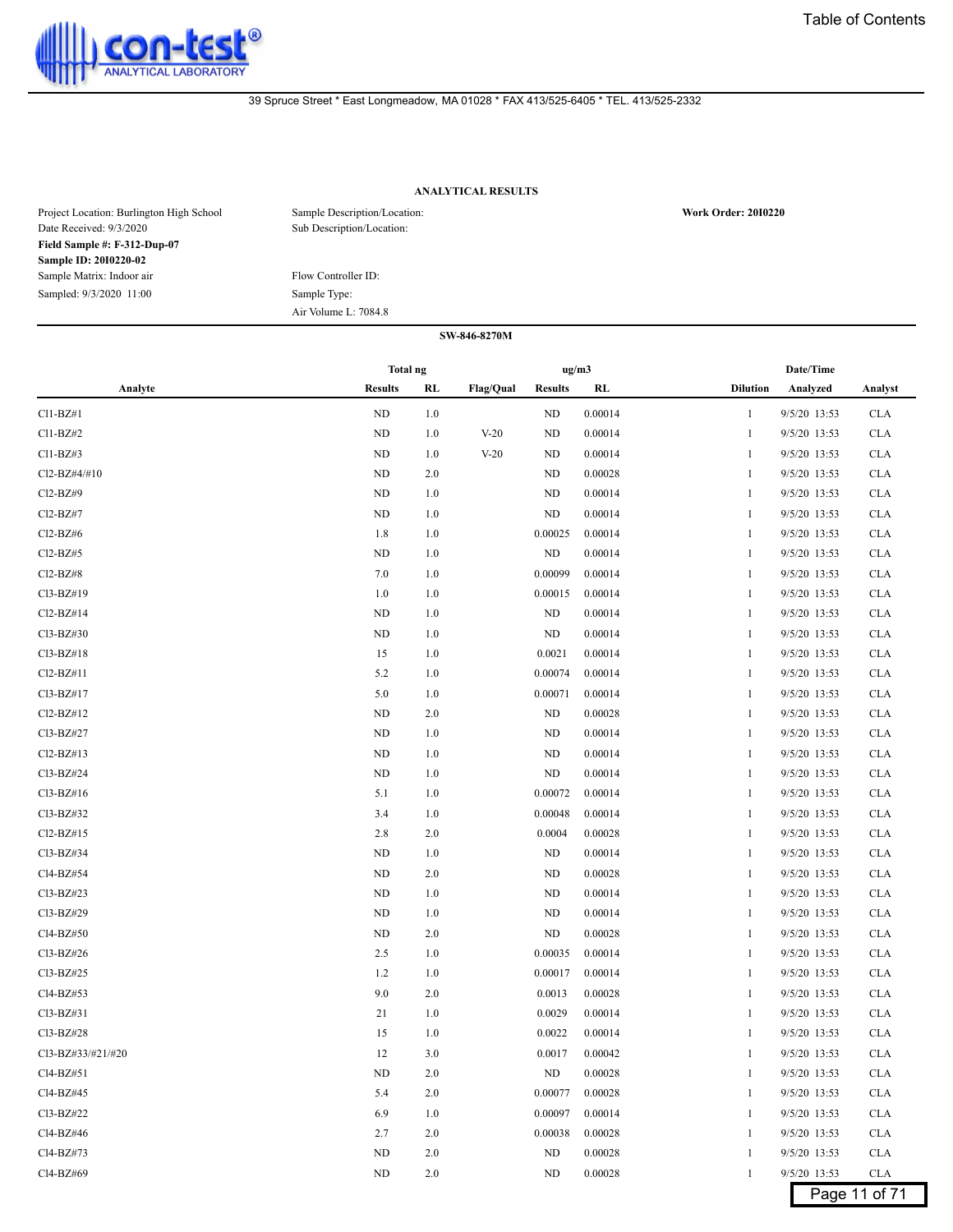

# **ANALYTICAL RESULTS**

| Project Location: Burlington High School<br>Date Received: 9/3/2020 | Sample Description/Location:<br>Sub Description/Location: | <b>Work Order: 2010220</b> |
|---------------------------------------------------------------------|-----------------------------------------------------------|----------------------------|
| Field Sample #: F-312-Dup-07                                        |                                                           |                            |
| Sample ID: 2010220-02                                               |                                                           |                            |
| Sample Matrix: Indoor air                                           | Flow Controller ID:                                       |                            |
| Sampled: 9/3/2020 11:00                                             | Sample Type:                                              |                            |
|                                                                     | Air Volume L: 7084.8                                      |                            |

|                   | <b>Total ng</b> |         |                  | ug/m3          |         |                 | Date/Time      |               |
|-------------------|-----------------|---------|------------------|----------------|---------|-----------------|----------------|---------------|
| Analyte           | <b>Results</b>  | RL      | <b>Flag/Qual</b> | <b>Results</b> | RL      | <b>Dilution</b> | Analyzed       | Analyst       |
| Cl4-BZ#43         | $\rm ND$        | 2.0     |                  | ND             | 0.00028 | 1               | 9/5/20 13:53   | <b>CLA</b>    |
| Cl3-BZ#36         | ND              | 1.0     |                  | ND             | 0.00014 | 1               | 9/5/20 13:53   | <b>CLA</b>    |
| Cl4-BZ#52         | 320             | 20      |                  | 0.045          | 0.0028  | 10              | 9/7/20 11:20   | IMR           |
| Cl4-BZ#48         | 10              | 2.0     |                  | 0.0015         | 0.00028 | 1               | 9/5/20 13:53   | <b>CLA</b>    |
| Cl4-BZ#49         | 75              | 2.0     |                  | 0.011          | 0.00028 | 1               | 9/5/20 13:53   | <b>CLA</b>    |
| Cl5-BZ#104        | ND              | 2.0     |                  | ND             | 0.00028 | 1               | 9/5/20 13:53   | <b>CLA</b>    |
| Cl4-BZ#47/#65/#62 | 11              | 6.0     |                  | 0.0015         | 0.00085 | 1               | 9/5/20 13:53   | <b>CLA</b>    |
| Cl4-BZ#75         | ND              | 2.0     |                  | ND             | 0.00028 | 1               | 9/5/20 13:53   | <b>CLA</b>    |
| Cl3-BZ#39         | ND              | 1.0     |                  | ND             | 0.00014 | 1               | 9/5/20 13:53   | <b>CLA</b>    |
| Cl3-BZ#38         | ND              | 1.0     |                  | ND             | 0.00014 | 1               | 9/5/20 13:53   | <b>CLA</b>    |
| Cl4-BZ#44         | 160             | 2.0     |                  | 0.023          | 0.00028 | 1               | 9/5/20 13:53   | <b>CLA</b>    |
| Cl4-BZ#59         | 2.2             | 2.0     |                  | 0.00031        | 0.00028 | 1               | 9/5/20 13:53   | <b>CLA</b>    |
| Cl4-BZ#42         | 20              | 2.0     |                  | 0.0028         | 0.00028 | 1               | 9/5/20 13:53   | <b>CLA</b>    |
| Cl4-BZ#71         | 15              | 2.0     |                  | 0.0021         | 0.00028 | 1               | 9/5/20 13:53   | <b>CLA</b>    |
| Cl3-BZ#35         | <b>ND</b>       | 1.0     |                  | ND             | 0.00014 | 1               | 9/5/20 13:53   | <b>CLA</b>    |
| Cl4-BZ#41         | 4.4             | 2.0     |                  | 0.00062        | 0.00028 | 1               | 9/5/20 13:53   | <b>CLA</b>    |
| Cl5-BZ#96         | 2.8             | 2.0     |                  | 0.0004         | 0.00028 | 1               | 9/5/20 13:53   | <b>CLA</b>    |
| Cl4-BZ#72         | ND              | 2.0     |                  | ND             | 0.00028 | -1              | 9/5/20 13:53   | <b>CLA</b>    |
| Cl5-BZ#103        | 2.3             | 2.0     |                  | 0.00033        | 0.00028 | 1               | 9/5/20 13:53   | <b>CLA</b>    |
| Cl4-BZ#64         | 63              | 2.0     |                  | 0.0089         | 0.00028 | 1               | 9/5/20 13:53   | <b>CLA</b>    |
| Cl4-BZ#40/#68     | 7.8             | 4.0     |                  | 0.0011         | 0.00056 | 1               | 9/5/20 13:53   | <b>CLA</b>    |
| Cl3-BZ#37         | 5.6             | 1.0     |                  | 0.00079        | 0.00014 | 1               | 9/5/20 13:53   | <b>CLA</b>    |
| Cl5-BZ#100        | ND              | 2.0     |                  | ND             | 0.00028 | 1               | 9/5/20 13:53   | <b>CLA</b>    |
| Cl5-BZ#94         | ND              | 2.0     |                  | ND             | 0.00028 | 1               | 9/5/20 13:53   | <b>CLA</b>    |
| Cl4-BZ#57         | ND              | 2.0     |                  | ND             | 0.00028 | -1              | 9/5/20 13:53   | <b>CLA</b>    |
| Cl4-BZ#67/#58     | ND              | 4.0     |                  | ND             | 0.00056 | 1               | 9/5/20 13:53   | <b>CLA</b>    |
| Cl5-BZ#102        | 14              | 2.0     |                  | 0.002          | 0.00028 | 1               | 9/5/20 13:53   | <b>CLA</b>    |
| Cl4-BZ#61         | ND              | 2.0     |                  | ND             | 0.00028 | 1               | 9/5/20 13:53   | <b>CLA</b>    |
| Cl5-BZ#98         | <b>ND</b>       | 2.0     |                  | ND             | 0.00028 | 1               | 9/5/20 13:53   | <b>CLA</b>    |
| Cl5-BZ#93         | ND              | 4.0     |                  | ND             | 0.00056 | 1               | 9/5/20 13:53   | <b>CLA</b>    |
| Cl4-BZ#76         | ND              | 2.0     |                  | ND             | 0.00028 | 1               | 9/5/20 13:53   | <b>CLA</b>    |
| Cl4-BZ#63         | 3.0             | 2.0     |                  | 0.00042        | 0.00028 | -1              | 9/5/20 13:53   | <b>CLA</b>    |
| Cl5-BZ#88/#95     | 400             | 40      |                  | 0.056          | 0.0056  | 10              | 9/7/20 11:20   | <b>IMR</b>    |
| Cl5-BZ#121        | $\rm ND$        | $2.0\,$ |                  | ND             | 0.00028 | 1               | 9/5/20 13:53   | <b>CLA</b>    |
| Cl4-BZ#74         | 60              | 2.0     |                  | 0.0084         | 0.00028 | $\mathbf{1}$    | $9/5/20$ 13:53 | <b>CLA</b>    |
| Cl6-BZ#155        | <b>ND</b>       | 2.0     |                  | <b>ND</b>      | 0.00028 | 1               | 9/5/20 13:53   | <b>CLA</b>    |
| Cl4-BZ#70         | 200             | 20      |                  | 0.028          | 0.0028  | 10              | 9/7/20 11:20   | IMR           |
| Cl5-BZ#91         | 65              | 2.0     |                  | 0.0092         | 0.00028 | 1               | 9/5/20 13:53   | <b>CLA</b>    |
| Cl4-BZ#66         | 67              | 2.0     |                  | 0.0095         | 0.00028 | 1               | 9/5/20 13:53   | <b>CLA</b>    |
|                   |                 |         |                  |                |         |                 |                | Page 12 of 71 |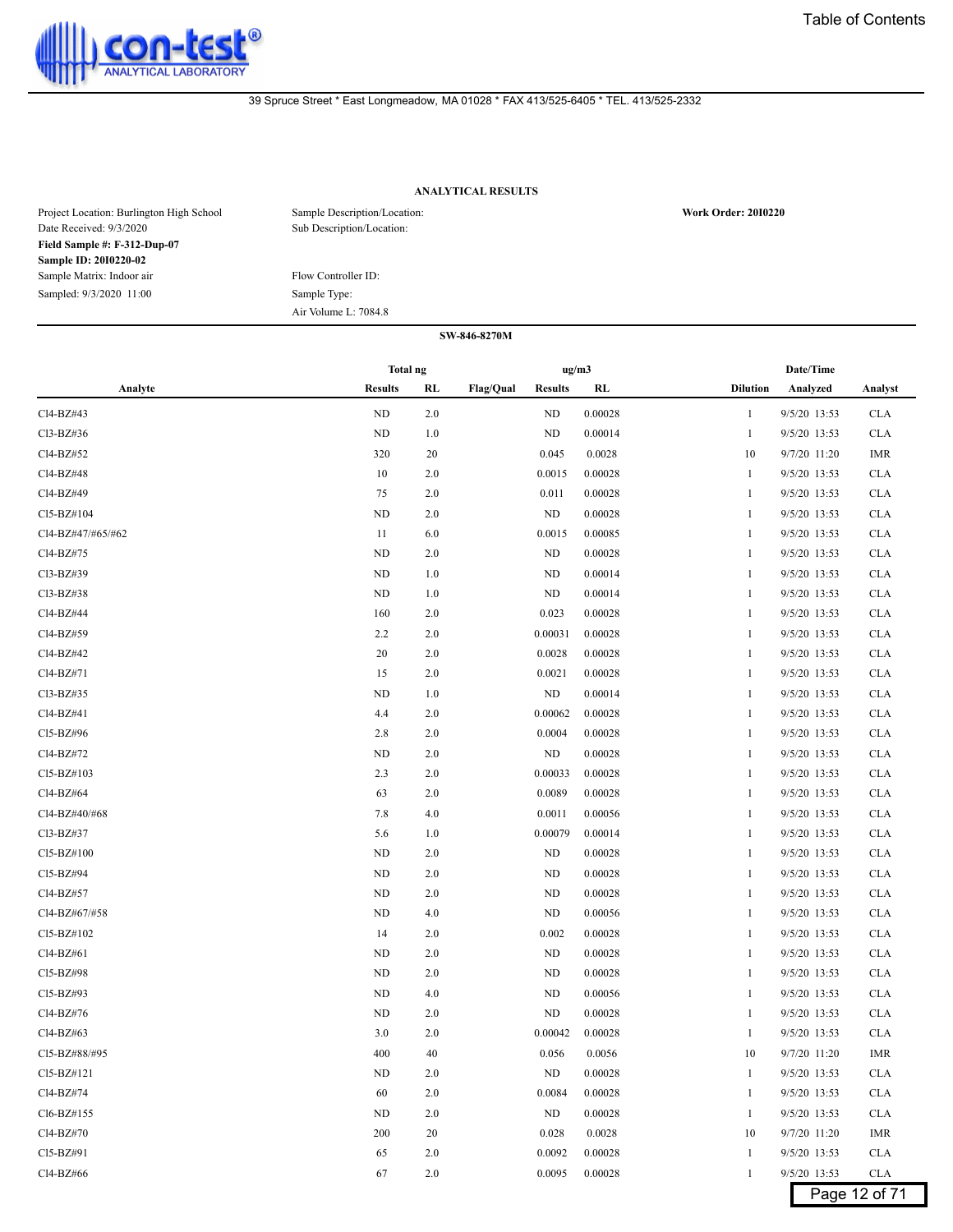

# **ANALYTICAL RESULTS**

| Project Location: Burlington High School<br>Date Received: 9/3/2020 | Sample Description/Location:<br>Sub Description/Location: | <b>Work Order: 2010220</b> |
|---------------------------------------------------------------------|-----------------------------------------------------------|----------------------------|
| Field Sample #: F-312-Dup-07                                        |                                                           |                            |
| Sample ID: 2010220-02                                               |                                                           |                            |
| Sample Matrix: Indoor air                                           | Flow Controller ID:                                       |                            |
| Sampled: 9/3/2020 11:00                                             | Sample Type:                                              |                            |
|                                                                     | Air Volume L: 7084.8                                      |                            |

|                      | <b>Total ng</b> |     |           | ug/m3          |           |                 | Date/Time    |               |
|----------------------|-----------------|-----|-----------|----------------|-----------|-----------------|--------------|---------------|
| Analyte              | <b>Results</b>  | RL  | Flag/Qual | <b>Results</b> | <b>RL</b> | <b>Dilution</b> | Analyzed     | Analyst       |
| Cl4-BZ#80/#55        | ND              | 4.0 |           | ND             | 0.00056   | 1               | 9/5/20 13:53 | <b>CLA</b>    |
| Cl5-BZ#92            | 100             | 2.0 |           | 0.015          | 0.00028   | 1               | 9/5/20 13:53 | <b>CLA</b>    |
| Cl5-BZ#89/#84        | 170             | 4.0 |           | 0.023          | 0.00056   | 1               | 9/5/20 13:53 | <b>CLA</b>    |
| Cl4-BZ#56            | 31              | 2.0 |           | 0.0044         | 0.00028   | 1               | 9/5/20 13:53 | <b>CLA</b>    |
| Cl5-BZ#90/#101       | 590             | 40  |           | 0.083          | 0.0056    | 10              | 9/7/20 11:20 | <b>IMR</b>    |
| Cl5-BZ#113           | ND              | 2.0 |           | <b>ND</b>      | 0.00028   | 1               | 9/5/20 13:53 | <b>CLA</b>    |
| Cl4-BZ#60            | 17              | 2.0 |           | 0.0024         | 0.00028   | 1               | 9/5/20 13:53 | <b>CLA</b>    |
| Cl5-BZ#99            | 190             | 2.0 |           | 0.027          | 0.00028   | 1               | 9/5/20 13:53 | <b>CLA</b>    |
| Cl6-BZ#150           | ND              | 2.0 |           | ND             | 0.00028   | 1               | 9/5/20 13:53 | <b>CLA</b>    |
| Cl6-BZ#152           | ND              | 2.0 |           | ND             | 0.00028   | 1               | 9/5/20 13:53 | <b>CLA</b>    |
| Cl5-BZ#119/#83       | 27              | 4.0 |           | 0.0039         | 0.00056   | -1              | 9/5/20 13:53 | <b>CLA</b>    |
| Cl5-BZ#125/#112/#86  | ND              | 6.0 |           | ND             | 0.00085   | 1               | 9/5/20 13:53 | <b>CLA</b>    |
| Cl5-BZ#109           | ND              | 2.0 |           | ND             | 0.00028   | 1               | 9/5/20 13:53 | <b>CLA</b>    |
| Cl6-BZ#145           | ND              | 2.0 |           | <b>ND</b>      | 0.00028   | 1               | 9/5/20 13:53 | <b>CLA</b>    |
| Cl5-BZ#97            | 190             | 2.0 |           | 0.027          | 0.00028   | 1               | 9/5/20 13:53 | <b>CLA</b>    |
| Cl6-BZ#148           | ND              | 2.0 |           | ND             | 0.00028   | 1               | 9/5/20 13:53 | <b>CLA</b>    |
| Cl4-BZ#79            | ND              | 2.0 |           | ND             | 0.00028   | 1               | 9/5/20 13:53 | <b>CLA</b>    |
| Cl5-BZ#116           | ND              | 2.0 |           | ND             | 0.00028   | 1               | 9/5/20 13:53 | <b>CLA</b>    |
| CI5-BZ#87            | 200             | 20  |           | 0.028          | 0.0028    | 10              | 9/7/20 11:20 | <b>IMR</b>    |
| Cl4-BZ#78            | 9.4             | 2.0 |           | 0.0013         | 0.00028   | 1               | 9/5/20 13:53 | <b>CLA</b>    |
| Cl6-BZ#154/#136      | 65              | 4.0 |           | 0.0092         | 0.00056   | 1               | 9/5/20 13:53 | <b>CLA</b>    |
| CI5-BZ#111/#117/#115 | 26              | 6.0 |           | 0.0037         | 0.00085   | 1               | 9/5/20 13:53 | <b>CLA</b>    |
| Cl5-BZ#85            | 64              | 2.0 |           | 0.0091         | 0.00028   | 1               | 9/5/20 13:53 | <b>CLA</b>    |
| Cl5-BZ#120/#110      | ND              | 4.0 |           | ND             | 0.00056   | -1              | 9/5/20 13:53 | <b>CLA</b>    |
| Cl4-BZ#81            | ND              | 2.0 |           | ND             | 0.00028   | -1              | 9/5/20 13:53 | <b>CLA</b>    |
| Cl6-BZ#151           | 56              | 2.0 |           | 0.0079         | 0.00028   | 1               | 9/5/20 13:53 | <b>CLA</b>    |
| Cl6-BZ#135           | 40              | 2.0 |           | 0.0057         | 0.00028   | 1               | 9/5/20 13:53 | <b>CLA</b>    |
| Cl5-BZ#82            | 39              | 2.0 |           | 0.0056         | 0.00028   | 1               | 9/5/20 13:53 | <b>CLA</b>    |
| Cl6-BZ#144           | 18              | 2.0 |           | 0.0026         | 0.00028   | 1               | 9/5/20 13:53 | <b>CLA</b>    |
| Cl6-BZ#147/#149      | 220             | 4.0 |           | 0.031          | 0.00056   | 1               | 9/5/20 13:53 | <b>CLA</b>    |
| Cl4-BZ#77            | ND              | 2.0 |           | ND             | 0.00028   | -1              | 9/5/20 13:53 | <b>CLA</b>    |
| Cl6-BZ#143/#139      | 9.5             | 4.0 |           | 0.0013         | 0.00056   |                 | 9/5/20 13:53 | <b>CLA</b>    |
| Cl6-BZ#140           | ND              | 2.0 |           | ND             | 0.00028   | -1              | 9/5/20 13:53 | <b>CLA</b>    |
| Cl5-BZ#124           | 11              | 2.0 |           | 0.0016         | 0.00028   | 1               | 9/5/20 13:53 | <b>CLA</b>    |
| Cl5-BZ#108           | 3.6             | 2.0 |           | 0.00051        | 0.00028   | 1               | 9/5/20 13:53 | <b>CLA</b>    |
| Cl5-BZ#123/#107      | 17              | 4.0 |           | 0.0025         | 0.00056   | 1               | 9/5/20 13:53 | <b>CLA</b>    |
| Cl7-BZ#188           | ND              | 2.0 |           | ND             | 0.00028   | 1               | 9/5/20 13:53 | <b>CLA</b>    |
| Cl6-BZ#134           | 22              | 2.0 |           | 0.0032         | 0.00028   | 1               | 9/5/20 13:53 | <b>CLA</b>    |
| Cl5-BZ#106           | ND              | 2.0 |           | ND             | 0.00028   | 1               | 9/5/20 13:53 | <b>CLA</b>    |
|                      |                 |     |           |                |           |                 |              | Page 13 of 71 |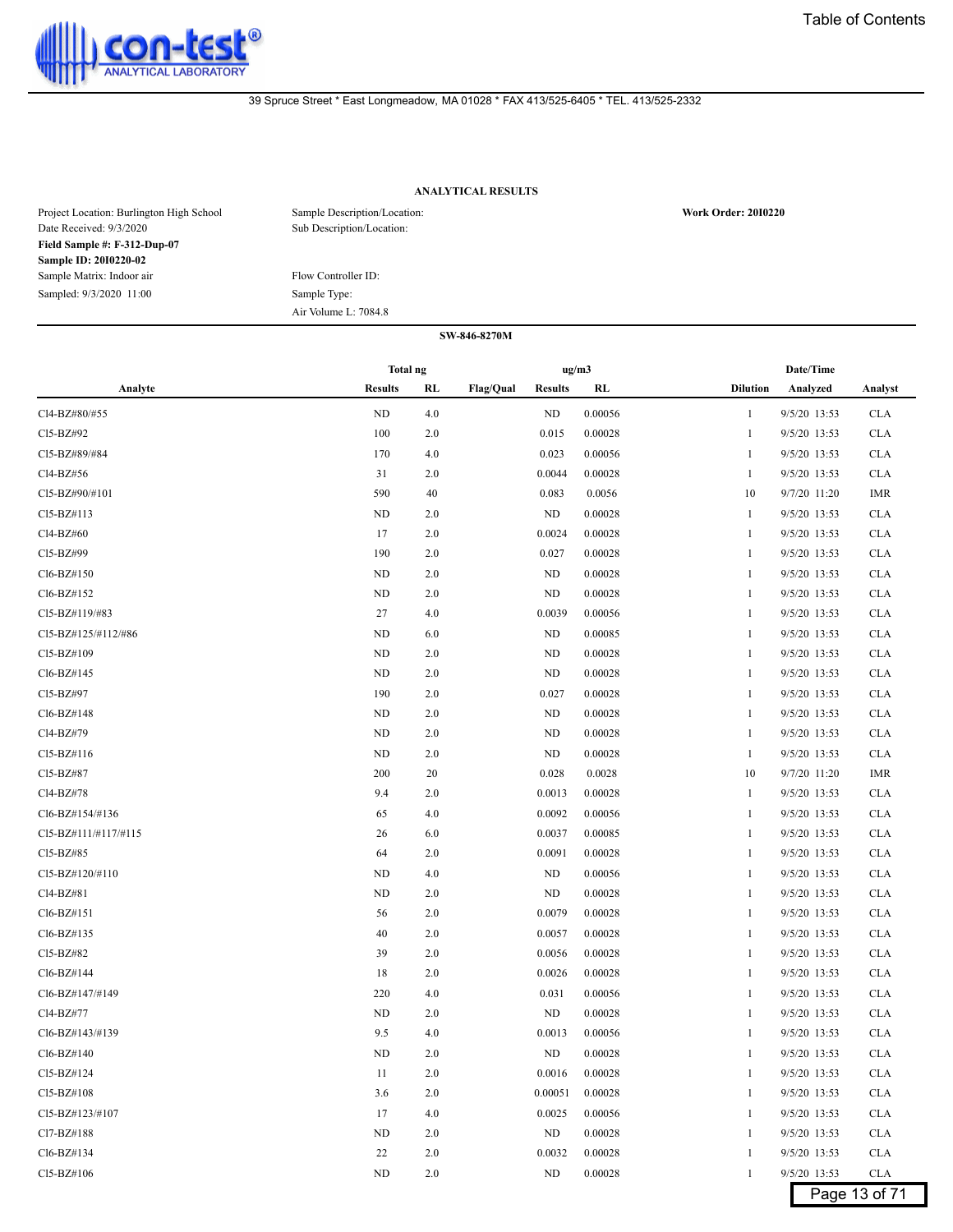

# **ANALYTICAL RESULTS**

| Project Location: Burlington High School<br>Date Received: 9/3/2020 | Sample Description/Location:<br>Sub Description/Location: | <b>Work Order: 2010220</b> |
|---------------------------------------------------------------------|-----------------------------------------------------------|----------------------------|
| Field Sample #: F-312-Dup-07                                        |                                                           |                            |
| Sample ID: 2010220-02                                               |                                                           |                            |
| Sample Matrix: Indoor air                                           | Flow Controller ID:                                       |                            |
| Sampled: 9/3/2020 11:00                                             | Sample Type:                                              |                            |
|                                                                     | Air Volume L: 7084.8                                      |                            |

|                      | Total ng       |         |           | ug/m3          |         |                 | Date/Time    |               |
|----------------------|----------------|---------|-----------|----------------|---------|-----------------|--------------|---------------|
| Analyte              | <b>Results</b> | RL      | Flag/Qual | <b>Results</b> | RL      | <b>Dilution</b> | Analyzed     | Analyst       |
| Cl6-BZ#142           | ND             | 2.0     |           | ND             | 0.00028 | 1               | 9/5/20 13:53 | <b>CLA</b>    |
| Cl6-BZ#133/#131      | 9.6            | 4.0     |           | 0.0014         | 0.00056 | 1               | 9/5/20 13:53 | <b>CLA</b>    |
| Cl5-BZ#118           | 210            | 20      |           | 0.030          | 0.0028  | 10              | 9/7/20 11:20 | IMR           |
| Cl7-BZ#184           | ND             | 2.0     |           | ND             | 0.00028 | 1               | 9/5/20 13:53 | <b>CLA</b>    |
| Cl6-BZ#165           | ND             | 2.0     |           | ND             | 0.00028 | 1               | 9/5/20 13:53 | <b>CLA</b>    |
| Cl6-BZ#146           | 25             | 2.0     |           | 0.0035         | 0.00028 | -1              | 9/5/20 13:53 | <b>CLA</b>    |
| Cl5-BZ#122           | ND             | 2.0     |           | ND             | 0.00028 | 1               | 9/5/20 13:53 | <b>CLA</b>    |
| Cl6-BZ#161           | ND             | 2.0     |           | ND             | 0.00028 | 1               | 9/5/20 13:53 | <b>CLA</b>    |
| Cl5-BZ#114           | 5.4            | 2.0     |           | 0.00076        | 0.00028 | 1               | 9/5/20 13:53 | <b>CLA</b>    |
| Cl6-BZ#168           | ND             | 2.0     |           | ND             | 0.00028 | 1               | 9/5/20 13:53 | <b>CLA</b>    |
| Cl6-BZ#153           | 130            | 2.0     |           | 0.018          | 0.00028 | 1               | 9/5/20 13:53 | <b>CLA</b>    |
| Cl6-BZ#132           | 81             | 2.0     |           | 0.011          | 0.00028 | -1              | 9/5/20 13:53 | <b>CLA</b>    |
| Cl7-BZ#179           | 9.8            | 2.0     |           | 0.0014         | 0.00028 | 1               | 9/5/20 13:53 | <b>CLA</b>    |
| Cl6-BZ#141           | 33             | 2.0     |           | 0.0046         | 0.00028 | 1               | 9/5/20 13:53 | <b>CLA</b>    |
| Cl7-BZ#176           | 3.3            | 2.0     |           | 0.00047        | 0.00028 | 1               | 9/5/20 13:53 | <b>CLA</b>    |
| Cl5-BZ#105           | 50             | 2.0     |           | 0.0071         | 0.00028 | 1               | 9/5/20 13:53 | <b>CLA</b>    |
| Cl6-BZ#137           | 11             | 2.0     |           | 0.0015         | 0.00028 | 1               | 9/5/20 13:53 | <b>CLA</b>    |
| Cl7-BZ#186           | ND             | 2.0     |           | ND             | 0.00028 | 1               | 9/5/20 13:53 | <b>CLA</b>    |
| Cl5-BZ#127           | ND             | 2.0     |           | ND             | 0.00028 | 1               | 9/5/20 13:53 | <b>CLA</b>    |
| Cl6-BZ#130/#164      | 19             | 4.0     |           | 0.0027         | 0.00056 | -1              | 9/5/20 13:53 | <b>CLA</b>    |
| Cl7-BZ#178           | 2.6            | 2.0     |           | 0.00036        | 0.00028 | 1               | 9/5/20 13:53 | <b>CLA</b>    |
| Cl6-BZ#138           | 94             | 2.0     |           | 0.013          | 0.00028 | 1               | 9/5/20 13:53 | <b>CLA</b>    |
| Cl6-BZ#160/#129/#163 | 36             | 6.0     |           | 0.0051         | 0.00085 | 1               | 9/5/20 13:53 | <b>CLA</b>    |
| Cl6-BZ#158           | 17             | 2.0     |           | 0.0024         | 0.00028 | 1               | 9/5/20 13:53 | <b>CLA</b>    |
| Cl7-BZ#182/#175      | ND             | 4.0     |           | ND             | 0.00056 | 1               | 9/5/20 13:53 | <b>CLA</b>    |
| Cl7-BZ#187           | 11             | 2.0     |           | 0.0015         | 0.00028 | 1               | 9/5/20 13:53 | <b>CLA</b>    |
| Cl7-BZ#183           | 6.2            | 2.0     |           | 0.00088        | 0.00028 | 1               | 9/5/20 13:53 | <b>CLA</b>    |
| Cl6-BZ#166           | ND             | 2.0     |           | ND             | 0.00028 | 1               | 9/5/20 13:53 | <b>CLA</b>    |
| Cl6-BZ#159           | ND             | 2.0     |           | ND             | 0.00028 | 1               | 9/5/20 13:53 | <b>CLA</b>    |
| Cl5-BZ#126           | ND             | 2.0     |           | ND             | 0.00028 | 1               | 9/5/20 13:53 | <b>CLA</b>    |
| Cl7-BZ#185           | ND             | 2.0     |           | ND             | 0.00028 | 1               | 9/5/20 13:53 | <b>CLA</b>    |
| Cl6-BZ#128/#162      | 13             | 4.0     |           | 0.0018         | 0.00056 | 1               | 9/5/20 13:53 | <b>CLA</b>    |
| Cl7-BZ#174           | 7.9            | $2.0\,$ |           | $0.0011\,$     | 0.00028 |                 | 9/5/20 13:53 | CLA           |
| Cl8-BZ#202           | ND             | 3.0     |           | <b>ND</b>      | 0.00042 | -1              | 9/5/20 13:53 | <b>CLA</b>    |
| Cl6-BZ#167           | 2.7            | 2.0     |           | 0.00038        | 0.00028 | 1               | 9/5/20 13:53 | <b>CLA</b>    |
| Cl7-BZ#181           | $\rm ND$       | 2.0     |           | ND             | 0.00028 | 1               | 9/5/20 13:53 | <b>CLA</b>    |
| Cl7-BZ#177           | 3.9            | 2.0     |           | 0.00055        | 0.00028 | 1               | 9/5/20 13:53 | <b>CLA</b>    |
| Cl8-BZ#200/#204      | ND             | 6.0     |           | ND             | 0.00085 | 1               | 9/5/20 13:53 | <b>CLA</b>    |
| Cl7-BZ#171           | 2.2            | 2.0     |           | 0.00031        | 0.00028 | 1               | 9/5/20 13:53 | $\rm CLA$     |
|                      |                |         |           |                |         |                 |              | Page 14 of 71 |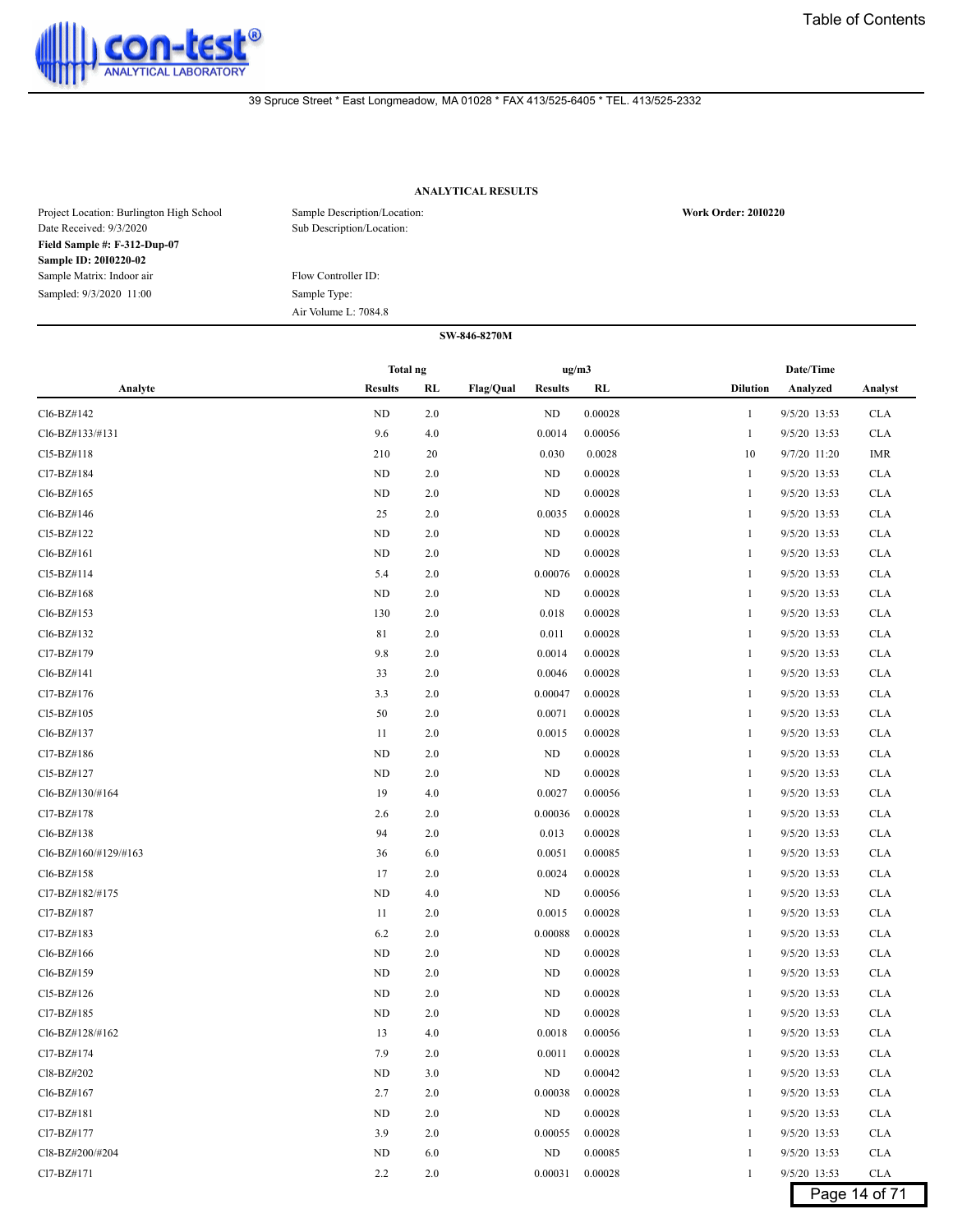

# **ANALYTICAL RESULTS**

| Project Location: Burlington High School<br>Date Received: 9/3/2020 | Sample Description/Location:<br>Sub Description/Location: | <b>Work Order: 2010220</b> |
|---------------------------------------------------------------------|-----------------------------------------------------------|----------------------------|
| Field Sample #: F-312-Dup-07                                        |                                                           |                            |
| Sample ID: 2010220-02                                               |                                                           |                            |
| Sample Matrix: Indoor air                                           | Flow Controller ID:                                       |                            |
| Sampled: 9/3/2020 11:00                                             | Sample Type:                                              |                            |
|                                                                     | Air Volume L: 7084.8                                      |                            |

|                            | <b>Total ng</b> |     |           | ug/m3          |         |                 | Date/Time    |            |
|----------------------------|-----------------|-----|-----------|----------------|---------|-----------------|--------------|------------|
| Analyte                    | <b>Results</b>  | RL  | Flag/Qual | <b>Results</b> | RL      | <b>Dilution</b> | Analyzed     | Analyst    |
| Cl7-BZ#173                 | $\rm ND$        | 2.0 |           | ND             | 0.00028 | $\mathbf{1}$    | 9/5/20 13:53 | <b>CLA</b> |
| Cl8-BZ#197                 | ND              | 3.0 |           | ND             | 0.00042 | 1               | 9/5/20 13:53 | <b>CLA</b> |
| Cl7-BZ#172                 | ND              | 2.0 |           | ND             | 0.00028 | 1               | 9/5/20 13:53 | <b>CLA</b> |
| Cl6-BZ#156                 | 4.8             | 2.0 |           | 0.00067        | 0.00028 | $\mathbf{1}$    | 9/5/20 13:53 | <b>CLA</b> |
| Cl7-BZ#192                 | ND              | 2.0 |           | ND             | 0.00028 | 1               | 9/5/20 13:53 | <b>CLA</b> |
| Cl6-BZ#157                 | ND              | 2.0 |           | ND             | 0.00028 | $\mathbf{1}$    | 9/5/20 13:53 | <b>CLA</b> |
| Cl7-BZ#180                 | 7.9             | 2.0 |           | 0.0011         | 0.00028 | 1               | 9/5/20 13:53 | <b>CLA</b> |
| Cl7-BZ#193                 | ND              | 2.0 |           | ND             | 0.00028 | 1               | 9/5/20 13:53 | <b>CLA</b> |
| Cl8-BZ#199                 | <b>ND</b>       | 3.0 |           | ND             | 0.00042 | 1               | 9/5/20 13:53 | <b>CLA</b> |
| Cl7-BZ#191                 | ND              | 2.0 |           | ND             | 0.00028 | 1               | 9/5/20 13:53 | <b>CLA</b> |
| Cl8-BZ#198                 | ND              | 3.0 |           | ND             | 0.00042 | $\mathbf{1}$    | 9/5/20 13:53 | <b>CLA</b> |
| Cl8-BZ#201                 | <b>ND</b>       | 3.0 |           | ND             | 0.00042 | 1               | 9/5/20 13:53 | <b>CLA</b> |
| Cl7-BZ#170                 | <b>ND</b>       | 2.0 |           | ND             | 0.00028 | 1               | 9/5/20 13:53 | <b>CLA</b> |
| Cl7-BZ#190                 | ND              | 2.0 |           | ND             | 0.00028 | 1               | 9/5/20 13:53 | <b>CLA</b> |
| Cl8-BZ#196                 | ND              | 3.0 |           | ND             | 0.00042 | 1               | 9/5/20 13:53 | <b>CLA</b> |
| Cl8-BZ#203                 | <b>ND</b>       | 3.0 |           | ND             | 0.00042 | 1               | 9/5/20 13:53 | <b>CLA</b> |
| Cl6-BZ#169                 | ND              | 2.0 |           | ND             | 0.00028 | 1               | 9/5/20 13:53 | <b>CLA</b> |
| Cl9-BZ#208                 | ND              | 3.0 |           | ND             | 0.00042 | $\mathbf{1}$    | 9/5/20 13:53 | <b>CLA</b> |
| Cl9-BZ#207                 | ND              | 3.0 |           | ND             | 0.00042 | 1               | 9/5/20 13:53 | <b>CLA</b> |
| Cl7-BZ#189                 | ND              | 2.0 |           | ND             | 0.00028 | 1               | 9/5/20 13:53 | <b>CLA</b> |
| Cl8-BZ#195                 | ND              | 3.0 |           | ND             | 0.00042 | 1               | 9/5/20 13:53 | <b>CLA</b> |
| Cl8-BZ#194                 | ND              | 3.0 |           | ND             | 0.00042 | 1               | 9/5/20 13:53 | <b>CLA</b> |
| Cl8-BZ#205                 | <b>ND</b>       | 3.0 |           | ND             | 0.00042 | $\mathbf{1}$    | 9/5/20 13:53 | <b>CLA</b> |
| Cl9-BZ#206                 | ND              | 3.0 |           | ND             | 0.00042 | 1               | 9/5/20 13:53 | <b>CLA</b> |
| Cl10-BZ#209                | ND              | 3.0 |           | ND             | 0.00042 | 1               | 9/5/20 13:53 | <b>CLA</b> |
| <b>Total PCB Congeners</b> | 4500            |     |           | 0.64           |         | 1               | 9/5/20 13:53 | <b>IMR</b> |

| Surrogates           | % Recovery | % REC Limits |              |
|----------------------|------------|--------------|--------------|
|                      |            |              |              |
| Tetrachloro-m-xylene | 89.5       | $40-140$     | 9/5/20 13:53 |
| Tetrachloro-m-xylene | 74.5       | $40-140$     | 9/7/20 11:20 |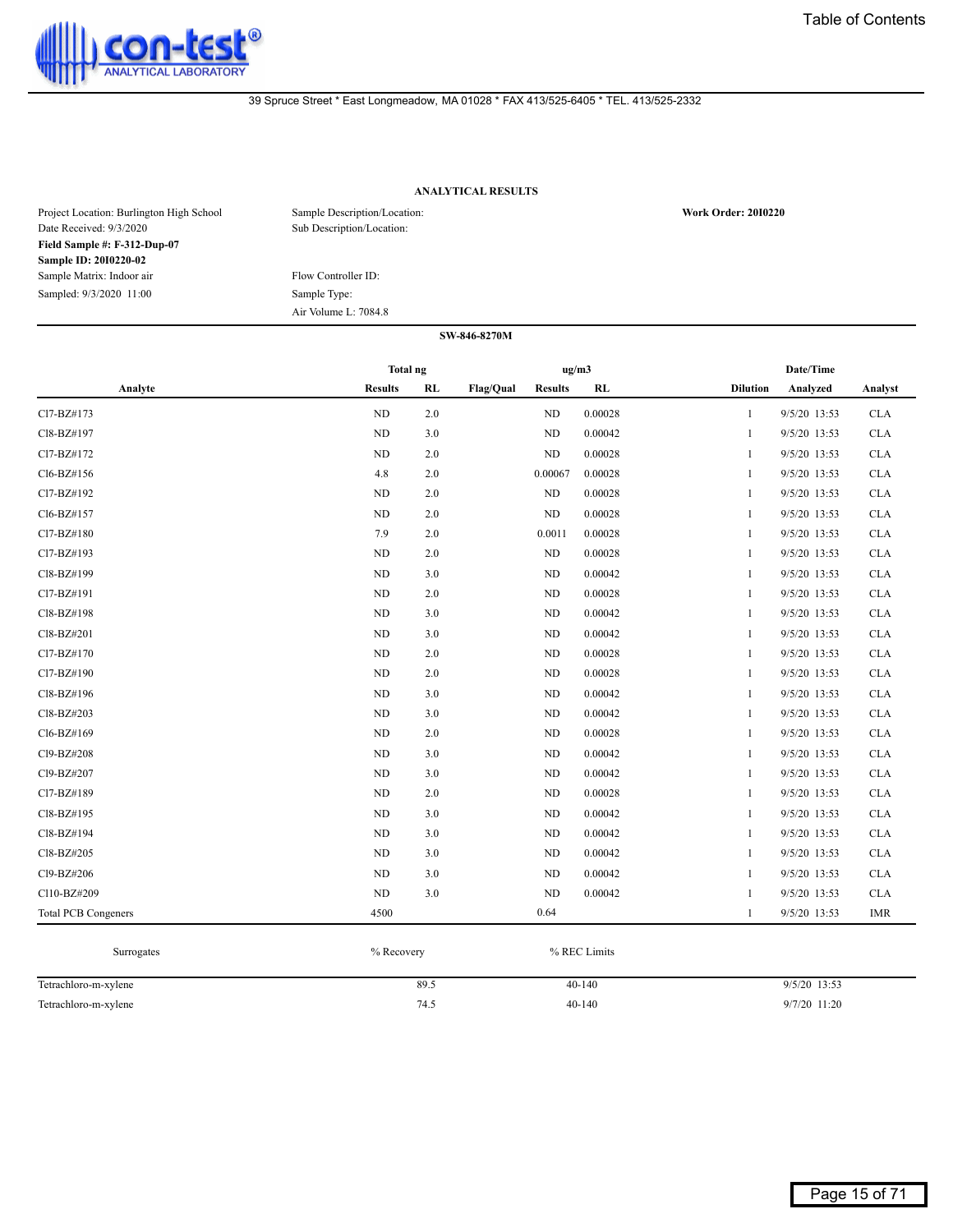

# **ANALYTICAL RESULTS**

| Project Location: Burlington High School<br>Date Received: 9/3/2020 | Sample Description/Location:<br>Sub Description/Location: | <b>Work Order: 2010220</b> |
|---------------------------------------------------------------------|-----------------------------------------------------------|----------------------------|
| Field Sample #: F-312-HF-51                                         |                                                           |                            |
| Sample ID: 2010220-03                                               |                                                           |                            |
| Sample Matrix: Indoor air                                           | Flow Controller ID:                                       |                            |
| Sampled: 9/3/2020 10:48                                             | Sample Type:                                              |                            |
|                                                                     | Air Volume L: 55000                                       |                            |

# **SW-846-8270M Analyte Results RL Flag/Qual Results RL Dilution Analyzed Analyst Total ng ug/m3 Date/Time**

| $Cl1-BZ#1$        | 2.6       | 1.0 |        |           | 0.000048 0.000018     | 1            | 9/6/20 9:53   | <b>IMR</b>    |
|-------------------|-----------|-----|--------|-----------|-----------------------|--------------|---------------|---------------|
| Cl1-BZ#2          | <b>ND</b> | 1.0 | $V-20$ | <b>ND</b> | 0.000018              | 1            | 9/6/20 9:53   | <b>IMR</b>    |
| $Cl1-BZ#3$        | 1.7       | 1.0 | $V-06$ |           | 0.000031 0.000018     | 1            | 9/6/20 9:53   | <b>IMR</b>    |
| Cl2-BZ#4/#10      | 4.6       | 2.0 |        |           | 0.000085 0.000036     | 1            | 9/6/20 9:53   | <b>IMR</b>    |
| Cl2-BZ#9          | ND        | 1.0 |        | ND        | 0.000018              | 1            | 9/6/20 9:53   | <b>IMR</b>    |
| Cl2-BZ#7          | <b>ND</b> | 1.0 |        | ND        | 0.000018              | 1            | 9/6/20 9:53   | <b>IMR</b>    |
| Cl2-BZ#6          | 4.1       | 1.0 |        | 0.000074  | 0.000018              | 1            | 9/6/20 9:53   | <b>IMR</b>    |
| $Cl2-BZ#5$        | ND        | 1.0 |        | ND        | 0.000018              | 1            | 9/6/20 9:53   | <b>IMR</b>    |
| $Cl2-BZ#8$        | 17        | 1.0 |        | 0.00031   | 0.000018              | 1            | 9/6/20 9:53   | <b>IMR</b>    |
| Cl3-BZ#19         | 2.5       | 1.0 |        | 0.000046  | 0.000018              | 1            | $9/6/20$ 9:53 | <b>IMR</b>    |
| Cl2-BZ#14         | <b>ND</b> | 1.0 |        | <b>ND</b> | 0.000018              | 1            | 9/6/20 9:53   | <b>IMR</b>    |
| Cl3-BZ#30         | ND        | 1.0 |        | <b>ND</b> | 0.000018              | 1            | 9/6/20 9:53   | <b>IMR</b>    |
| Cl3-BZ#18         | 35        | 1.0 |        | 0.00064   | 0.000018              | 1            | 9/6/20 9:53   | <b>IMR</b>    |
| Cl2-BZ#11         | 11        | 1.0 |        | 0.00021   | 0.000018              | 1            | 9/6/20 9:53   | <b>IMR</b>    |
| Cl3-BZ#17         | 12        | 1.0 |        | 0.00022   | 0.000018              | $\mathbf{1}$ | 9/6/20 9:53   | <b>IMR</b>    |
| $Cl2-BZ#12$       | ND        | 2.0 |        | ND        | 0.000036              | 1            | 9/6/20 9:53   | <b>IMR</b>    |
| Cl3-BZ#27         | 1.8       | 1.0 |        |           | 0.000032 0.000018     | 1            | $9/6/20$ 9:53 | <b>IMR</b>    |
| $Cl2-BZ#13$       | 1.3       | 1.0 |        |           | $0.000024$ $0.000018$ | 1            | 9/6/20 9:53   | <b>IMR</b>    |
| Cl3-BZ#24         | ND        | 1.0 |        | <b>ND</b> | 0.000018              | $\mathbf{1}$ | 9/6/20 9:53   | <b>IMR</b>    |
| Cl3-BZ#16         | 12        | 1.0 |        | 0.00022   | 0.000018              | $\mathbf{1}$ | 9/6/20 9:53   | <b>IMR</b>    |
| Cl3-BZ#32         | 7.8       | 1.0 |        | 0.00014   | 0.000018              | 1            | $9/6/20$ 9:53 | <b>IMR</b>    |
| Cl2-BZ#15         | 6.6       | 2.0 |        | 0.00012   | 0.000036              | $\mathbf{1}$ | 9/6/20 9:53   | <b>IMR</b>    |
| Cl3-BZ#34         | <b>ND</b> | 1.0 |        | <b>ND</b> | 0.000018              | 1            | 9/6/20 9:53   | <b>IMR</b>    |
| Cl4-BZ#54         | ND        | 2.0 |        | ND        | 0.000036              | $\mathbf{1}$ | $9/6/20$ 9:53 | <b>IMR</b>    |
| Cl3-BZ#23         | <b>ND</b> | 1.0 |        | <b>ND</b> | 0.000018              | 1            | 9/6/20 9:53   | <b>IMR</b>    |
| Cl3-BZ#29         | ND        | 1.0 |        | <b>ND</b> | 0.000018              | $\mathbf{1}$ | 9/6/20 9:53   | <b>IMR</b>    |
| Cl4-BZ#50         | <b>ND</b> | 2.0 |        | ND        | 0.000036              | $\mathbf{1}$ | $9/6/20$ 9:53 | <b>IMR</b>    |
| Cl3-BZ#26         | 5.5       | 1.0 |        | 0.000099  | 0.000018              | 1            | $9/6/20$ 9:53 | <b>IMR</b>    |
| Cl3-BZ#25         | 2.7       | 1.0 |        |           | 0.000049 0.000018     | $\mathbf{1}$ | 9/6/20 9:53   | <b>IMR</b>    |
| Cl4-BZ#53         | 19        | 2.0 |        | 0.00035   | 0.000036              | 1            | 9/6/20 9:53   | <b>IMR</b>    |
| Cl3-BZ#31         | 46        | 1.0 |        | 0.00084   | 0.000018              | 1            | $9/6/20$ 9:53 | <b>IMR</b>    |
| Cl3-BZ#28         | 37        | 1.0 | $R-05$ | 0.00068   | 0.000018              | 1            | 9/6/20 9:53   | <b>IMR</b>    |
| Cl3-BZ#33/#21/#20 | 28        | 3.0 |        | 0.00052   | 0.000055              | $\mathbf{1}$ | 9/6/20 9:53   | <b>IMR</b>    |
| Cl4-BZ#51         | 3.0       | 2.0 |        |           | 0.000055 0.000036     | $\mathbf{1}$ | $9/6/20$ 9:53 | <b>IMR</b>    |
| Cl4-BZ#45         | 12        | 2.0 |        | 0.00022   | 0.000036              | 1            | $9/6/20$ 9:53 | <b>IMR</b>    |
| Cl3-BZ#22         | 15        | 1.0 |        | 0.00028   | 0.000018              | $\mathbf{1}$ | $9/6/20$ 9:53 | <b>IMR</b>    |
| Cl4-BZ#46         | 5.7       | 2.0 |        | 0.0001    | 0.000036              | 1            | 9/6/20 9:53   | <b>IMR</b>    |
| Cl4-BZ#73         | ND        | 2.0 |        | <b>ND</b> | 0.000036              | 1            | 9/6/20 9:53   | <b>IMR</b>    |
| Cl4-BZ#69         | <b>ND</b> | 2.0 |        | <b>ND</b> | 0.000036              | 1            | 9/6/20 9:53   | <b>IMR</b>    |
|                   |           |     |        |           |                       |              |               | Page 16 of 71 |
|                   |           |     |        |           |                       |              |               |               |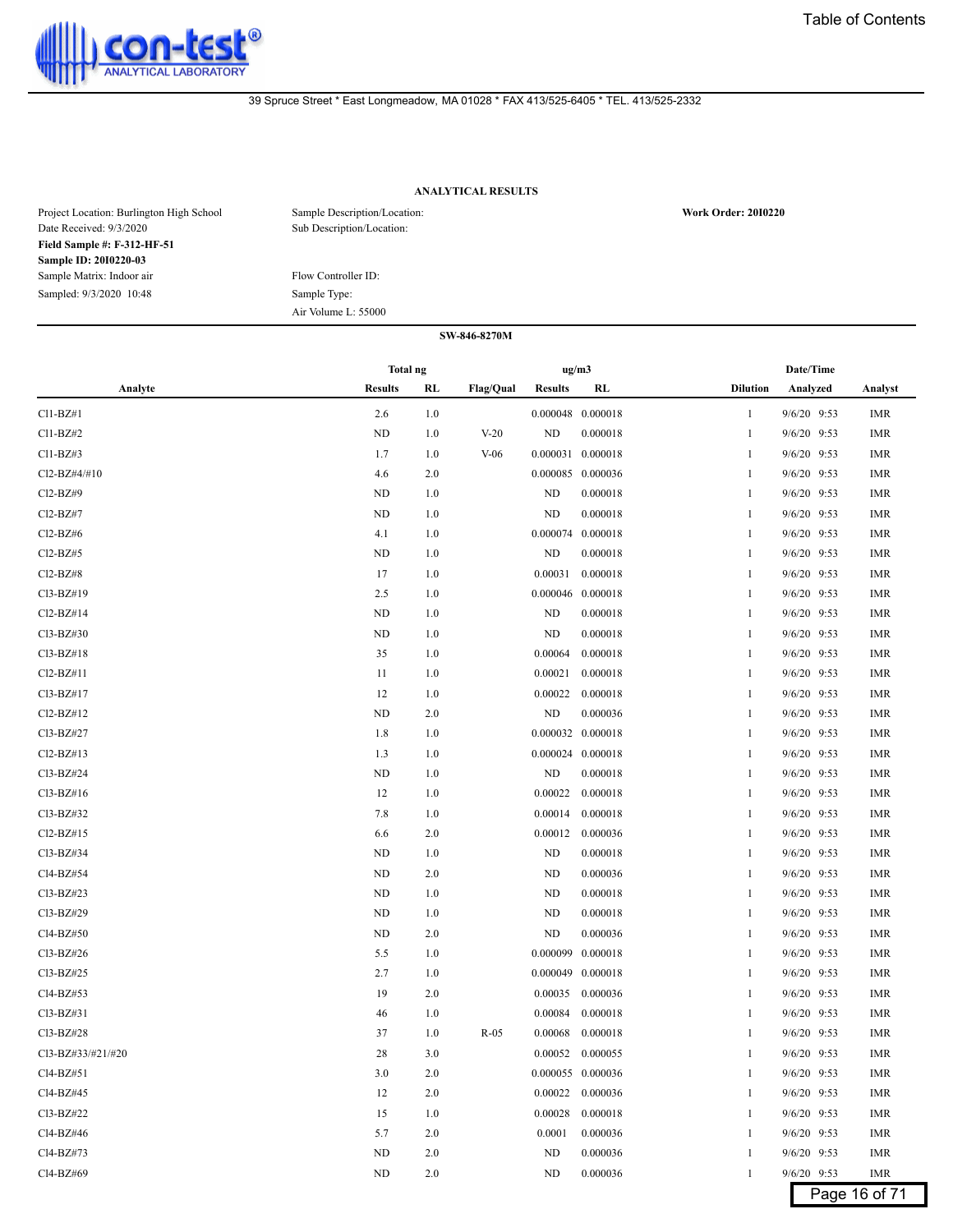

# **ANALYTICAL RESULTS**

| Project Location: Burlington High School<br>Date Received: 9/3/2020 | Sample Description/Location:<br>Sub Description/Location: | <b>Work Order: 2010220</b> |
|---------------------------------------------------------------------|-----------------------------------------------------------|----------------------------|
| Field Sample #: F-312-HF-51                                         |                                                           |                            |
| Sample ID: 2010220-03                                               |                                                           |                            |
| Sample Matrix: Indoor air                                           | Flow Controller ID:                                       |                            |
| Sampled: 9/3/2020 10:48                                             | Sample Type:                                              |                            |
|                                                                     | Air Volume L: 55000                                       |                            |
|                                                                     | SW-846-8270M                                              |                            |

|                                     |                | <b>Total ng</b> |                  |                | ug/m3             |                 |               | Date/Time  |  |  |
|-------------------------------------|----------------|-----------------|------------------|----------------|-------------------|-----------------|---------------|------------|--|--|
| Analyte                             | <b>Results</b> | RL              | <b>Flag/Qual</b> | <b>Results</b> | RL                | <b>Dilution</b> | Analyzed      | Analyst    |  |  |
| Cl4-BZ#43                           | 3.5            | 2.0             |                  |                | 0.000064 0.000036 | 1               | 9/6/20 9:53   | <b>IMR</b> |  |  |
| Cl3-BZ#36                           | ND             | 1.0             |                  | ND             | 0.000018          | 1               | 9/6/20 9:53   | <b>IMR</b> |  |  |
| Cl4-BZ#52                           | 740            | 20              |                  | 0.013          | 0.00036           | 10              | 9/7/20 3:38   | <b>IMR</b> |  |  |
| Cl4-BZ#48                           | 21             | 2.0             |                  | 0.00039        | 0.000036          | 1               | 9/6/20 9:53   | <b>IMR</b> |  |  |
| Cl4-BZ#49                           | 150            | 2.0             |                  | 0.0028         | 0.000036          | 1               | $9/6/20$ 9:53 | IMR        |  |  |
| Cl5-BZ#104                          | <b>ND</b>      | 2.0             |                  | <b>ND</b>      | 0.000036          | $\mathbf{1}$    | 9/6/20 9:53   | <b>IMR</b> |  |  |
| Cl4-BZ#47/#65/#62                   | 22             | 6.0             |                  | 0.00041        | 0.00011           | 1               | $9/6/20$ 9:53 | <b>IMR</b> |  |  |
| Cl4-BZ#75                           | <b>ND</b>      | 2.0             |                  | <b>ND</b>      | 0.000036          | 1               | 9/6/20 9:53   | <b>IMR</b> |  |  |
| Cl3-BZ#39                           | <b>ND</b>      | 1.0             |                  | ND             | 0.000018          | 1               | 9/6/20 9:53   | <b>IMR</b> |  |  |
| Cl3-BZ#38                           | <b>ND</b>      | 1.0             |                  | ND             | 0.000018          | -1              | 9/6/20 9:53   | <b>IMR</b> |  |  |
| Cl4-BZ#44                           | 330            | 20              |                  | 0.0061         | 0.00036           | 10              | $9/7/20$ 3:38 | <b>IMR</b> |  |  |
| Cl4-BZ#59                           | 5.0            | 2.0             |                  | 0.000091       | 0.000036          | 1               | $9/6/20$ 9:53 | <b>IMR</b> |  |  |
| Cl4-BZ#42                           | 40             | 2.0             |                  | 0.00072        | 0.000036          | -1              | 9/6/20 9:53   | <b>IMR</b> |  |  |
| Cl <sub>4</sub> -B <sub>Z</sub> #71 | 30             | 2.0             |                  | 0.00054        | 0.000036          | 1               | $9/6/20$ 9:53 | <b>IMR</b> |  |  |
| Cl3-BZ#35                           | <b>ND</b>      | 1.0             |                  | ND             | 0.000018          | 1               | 9/6/20 9:53   | <b>IMR</b> |  |  |
| Cl4-BZ#41                           | 8.9            | 2.0             |                  | 0.00016        | 0.000036          | 1               | $9/6/20$ 9:53 | <b>IMR</b> |  |  |
| Cl5-BZ#96                           | 5.8            | 2.0             |                  | 0.0001         | 0.000036          | -1              | 9/6/20 9:53   | <b>IMR</b> |  |  |
| Cl4-BZ#72                           | ND             | 2.0             |                  | <b>ND</b>      | 0.000036          | 1               | 9/6/20 9:53   | <b>IMR</b> |  |  |
| $Cl5-BZ#103$                        | 4.6            | 2.0             |                  | 0.000084       | 0.000036          | 1               | $9/6/20$ 9:53 | IMR        |  |  |
| Cl4-BZ#64                           | 130            | 2.0             |                  | 0.0023         | 0.000036          | -1              | $9/6/20$ 9:53 | <b>IMR</b> |  |  |
| Cl4-BZ#40/#68                       | 12             | 4.0             |                  | 0.00022        | 0.000073          | 1               | $9/6/20$ 9:53 | <b>IMR</b> |  |  |
| Cl3-BZ#37                           | 13             | 1.0             |                  | 0.00023        | 0.000018          | 1               | 9/6/20 9:53   | <b>IMR</b> |  |  |
| Cl5-BZ#100                          | ND             | 2.0             |                  | ND             | 0.000036          | -1              | 9/6/20 9:53   | <b>IMR</b> |  |  |
| Cl5-BZ#94                           | 3.8            | 2.0             |                  | 0.000068       | 0.000036          | -1              | 9/6/20 9:53   | <b>IMR</b> |  |  |
| Cl4-BZ#57                           | <b>ND</b>      | 2.0             |                  | ND             | 0.000036          | 1               | 9/6/20 9:53   | <b>IMR</b> |  |  |
| Cl4-BZ#67/#58                       | ND             | 4.0             |                  | <b>ND</b>      | 0.000073          | -1              | 9/6/20 9:53   | <b>IMR</b> |  |  |
| Cl5-BZ#102                          | 26             | 2.0             |                  | 0.00048        | 0.000036          | -1              | 9/6/20 9:53   | <b>IMR</b> |  |  |
| Cl4-BZ#61                           | ND             | 2.0             |                  | ND             | 0.000036          | 1               | $9/6/20$ 9:53 | <b>IMR</b> |  |  |
| Cl5-BZ#98                           | <b>ND</b>      | 2.0             |                  | <b>ND</b>      | 0.000036          | $\mathbf{1}$    | $9/6/20$ 9:53 | <b>IMR</b> |  |  |
| Cl5-BZ#93                           | ND             | 4.0             |                  | ND             | 0.000073          | 1               | 9/6/20 9:53   | <b>IMR</b> |  |  |
| Cl4-BZ#76                           | ND             | 2.0             |                  | <b>ND</b>      | 0.000036          | -1              | 9/6/20 9:53   | <b>IMR</b> |  |  |
| Cl4-BZ#63                           | 4.7            | 2.0             |                  |                | 0.000085 0.000036 | 1               | 9/6/20 9:53   | <b>IMR</b> |  |  |
| Cl5-BZ#88/#95                       | 870            | 40              |                  | 0.016          | 0.00073           | 10              | $9/7/20$ 3:38 | <b>IMR</b> |  |  |
| Cl5-BZ#121                          | ND             | 2.0             |                  | <b>ND</b>      | 0.000036          | 1               | $9/6/20$ 9:53 | IMR        |  |  |
| Cl4-BZ#74                           | 120            | 2.0             |                  | 0.0021         | 0.000036          | 1               | 9/6/20 9:53   | IMR        |  |  |
| Cl6-BZ#155                          | ND             | 2.0             |                  | <b>ND</b>      | 0.000036          | 1               | 9/6/20 9:53   | <b>IMR</b> |  |  |
| Cl4-BZ#70                           | 440            | 20              |                  | 0.008          | 0.00036           | 10              | 9/7/20 3:38   | <b>IMR</b> |  |  |
| C15-BZ#91                           | 120            | 2.0             |                  | 0.0022         | 0.000036          | $\mathbf{1}$    | 9/6/20 9:53   | <b>IMR</b> |  |  |
| Cl4-BZ#66                           | 130            | 2.0             |                  | 0.0023         | 0.000036          | $\mathbf{1}$    | 9/6/20 9:53   | IMR        |  |  |

Page 17 of 71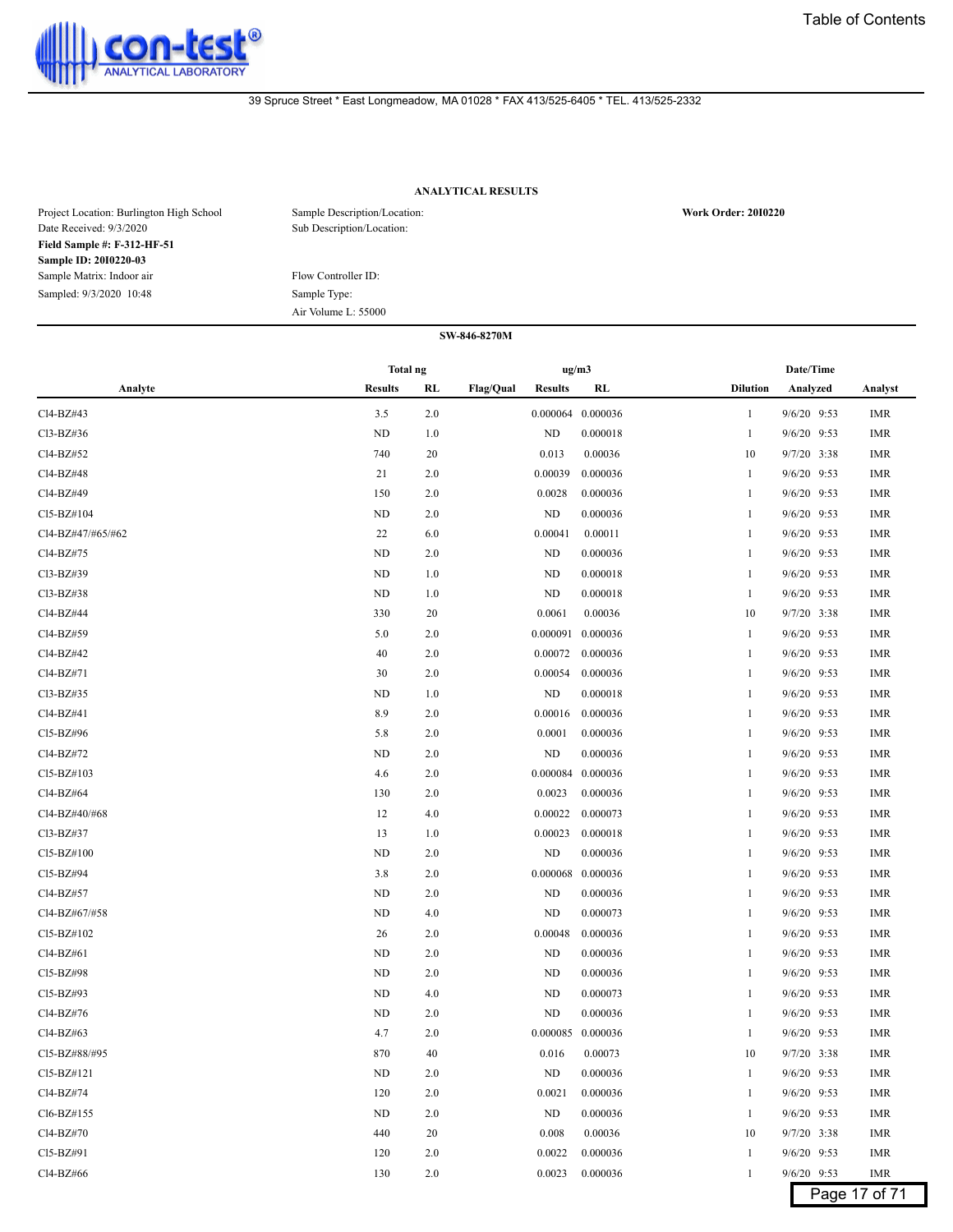

# **ANALYTICAL RESULTS**

| Project Location: Burlington High School<br>Date Received: 9/3/2020 | Sample Description/Location:<br>Sub Description/Location: | <b>Work Order: 2010220</b> |
|---------------------------------------------------------------------|-----------------------------------------------------------|----------------------------|
| Field Sample #: F-312-HF-51                                         |                                                           |                            |
| Sample ID: 2010220-03                                               |                                                           |                            |
| Sample Matrix: Indoor air                                           | Flow Controller ID:                                       |                            |
| Sampled: 9/3/2020 10:48                                             | Sample Type:                                              |                            |
|                                                                     | Air Volume L: 55000                                       |                            |

|                      | Total ng       |     |                                    | ug/m3 |                   |                 | Date/Time     |               |
|----------------------|----------------|-----|------------------------------------|-------|-------------------|-----------------|---------------|---------------|
| Analyte              | <b>Results</b> | RL  | <b>Flag/Qual</b><br><b>Results</b> |       | <b>RL</b>         | <b>Dilution</b> | Analyzed      | Analyst       |
| Cl4-BZ#80/#55        | ND             | 4.0 | <b>ND</b>                          |       | 0.000073          | 1               | 9/6/20 9:53   | <b>IMR</b>    |
| Cl5-BZ#92            | 190            | 2.0 | 0.0035                             |       | 0.000036          | 1               | 9/6/20 9:53   | IMR           |
| Cl5-BZ#89/#84        | 310            | 4.0 | 0.0056                             |       | 0.000073          | -1              | 9/6/20 9:53   | IMR           |
| Cl4-BZ#56            | 59             | 2.0 | 0.0011                             |       | 0.000036          | 1               | 9/6/20 9:53   | IMR           |
| Cl5-BZ#90/#101       | 1300           | 40  | 0.023                              |       | 0.00073           | 10              | 9/7/20 3:38   | <b>IMR</b>    |
| Cl5-BZ#113           | ND             | 2.0 | ND                                 |       | 0.000036          | 1               | 9/6/20 9:53   | <b>IMR</b>    |
| Cl4-BZ#60            | 33             | 2.0 | 0.0006                             |       | 0.000036          | 1               | 9/6/20 9:53   | <b>IMR</b>    |
| Cl5-BZ#99            | 380            | 20  | 0.0068                             |       | 0.00036           | 10              | 9/7/20 3:38   | <b>IMR</b>    |
| Cl6-BZ#150           | ND             | 2.0 | ND                                 |       | 0.000036          | 1               | 9/6/20 9:53   | <b>IMR</b>    |
| Cl6-BZ#152           | ND             | 2.0 | ND                                 |       | 0.000036          | -1              | 9/6/20 9:53   | <b>IMR</b>    |
| Cl5-BZ#119/#83       | 51             | 4.0 | 0.00093                            |       | 0.000073          | -1              | 9/6/20 9:53   | <b>IMR</b>    |
| Cl5-BZ#125/#112/#86  | 6.4            | 6.0 | 0.00012                            |       | 0.00011           | -1              | 9/6/20 9:53   | <b>IMR</b>    |
| Cl5-BZ#109           | ND             | 2.0 | ND                                 |       | 0.000036          | 1               | 9/6/20 9:53   | <b>IMR</b>    |
| Cl6-BZ#145           | ND             | 2.0 | <b>ND</b>                          |       | 0.000036          | 1               | 9/6/20 9:53   | <b>IMR</b>    |
| Cl5-BZ#97            | 360            | 20  | 0.0065                             |       | 0.00036           | 10              | 9/7/20 3:38   | <b>IMR</b>    |
| Cl6-BZ#148           | ND             | 2.0 | ND                                 |       | 0.000036          | 1               | 9/6/20 9:53   | IMR           |
| Cl4-BZ#79            | ND             | 2.0 | ND                                 |       | 0.000036          | J.              | 9/6/20 9:53   | IMR           |
| Cl5-BZ#116           | ND             | 2.0 | ND                                 |       | 0.000036          | 1               | 9/6/20 9:53   | <b>IMR</b>    |
| Cl5-BZ#87            | 410            | 20  | 0.0074                             |       | 0.00036           | 10              | $9/7/20$ 3:38 | <b>IMR</b>    |
| Cl4-BZ#78            | 15             | 2.0 | 0.00028                            |       | 0.000036          | 1               | 9/6/20 9:53   | <b>IMR</b>    |
| Cl6-BZ#154/#136      | 110            | 4.0 | 0.0021                             |       | 0.000073          | 1               | 9/6/20 9:53   | <b>IMR</b>    |
| CI5-BZ#111/#117/#115 | 48             | 6.0 | 0.00087                            |       | 0.00011           | 1               | 9/6/20 9:53   | <b>IMR</b>    |
| Cl5-BZ#85            | 110            | 2.0 | 0.002                              |       | 0.000036          | -1              | 9/6/20 9:53   | <b>IMR</b>    |
| Cl5-BZ#120/#110      | ND             | 4.0 | ND                                 |       | 0.000073          | -1              | 9/6/20 9:53   | <b>IMR</b>    |
| Cl4-BZ#81            | ND             | 2.0 | <b>ND</b>                          |       | 0.000036          | -1              | 9/6/20 9:53   | <b>IMR</b>    |
| Cl6-BZ#151           | 94             | 2.0 | 0.0017                             |       | 0.000036          | 1               | 9/6/20 9:53   | <b>IMR</b>    |
| Cl6-BZ#135           | 65             | 2.0 | 0.0012                             |       | 0.000036          | 1               | 9/6/20 9:53   | <b>IMR</b>    |
| Cl5-BZ#82            | 63             | 2.0 | 0.0011                             |       | 0.000036          | 1               | 9/6/20 9:53   | <b>IMR</b>    |
| Cl6-BZ#144           | 30             | 2.0 | 0.00054                            |       | 0.000036          | 1               | 9/6/20 9:53   | <b>IMR</b>    |
| Cl6-BZ#147/#149      | 340            | 4.0 | 0.0062                             |       | 0.000073          | 1               | 9/6/20 9:53   | <b>IMR</b>    |
| Cl4-BZ#77            | ND             | 2.0 | ND                                 |       | 0.000036          |                 | $9/6/20$ 9:53 | IMR           |
| Cl6-BZ#143/#139      | 13             | 4.0 | 0.00025                            |       | 0.000073          | -1              | 9/6/20 9:53   | <b>IMR</b>    |
| Cl6-BZ#140           | 2.3            | 2.0 |                                    |       | 0.000042 0.000036 | -1              | 9/6/20 9:53   | <b>IMR</b>    |
| Cl5-BZ#124           | 18             | 2.0 |                                    |       | 0.00032 0.000036  | 1               | 9/6/20 9:53   | <b>IMR</b>    |
| Cl5-BZ#108           | 6.3            | 2.0 | 0.00011                            |       | 0.000036          | 1               | 9/6/20 9:53   | <b>IMR</b>    |
| Cl5-BZ#123/#107      | 26             | 4.0 | 0.00047                            |       | 0.000073          | 1               | 9/6/20 9:53   | <b>IMR</b>    |
| Cl7-BZ#188           | ND             | 2.0 | ND                                 |       | 0.000036          | 1               | 9/6/20 9:53   | <b>IMR</b>    |
| Cl6-BZ#134           | 35             | 2.0 | 0.00064                            |       | 0.000036          | 1               | 9/6/20 9:53   | <b>IMR</b>    |
| Cl5-BZ#106           | ND             | 2.0 | ND                                 |       | 0.000036          | 1               | 9/6/20 9:53   | <b>IMR</b>    |
|                      |                |     |                                    |       |                   |                 |               | Page 18 of 71 |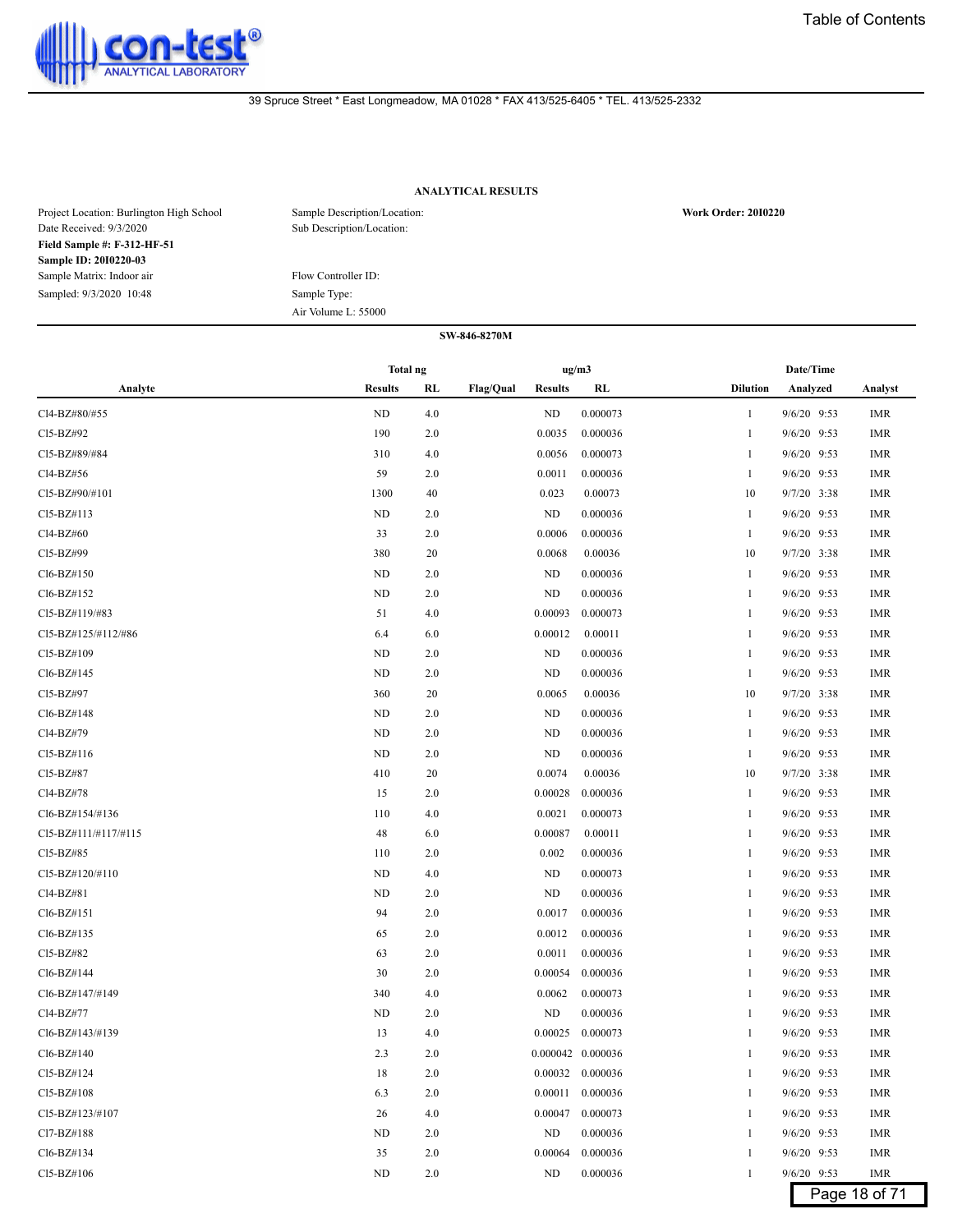

# **ANALYTICAL RESULTS**

| Project Location: Burlington High School<br>Date Received: 9/3/2020 | Sample Description/Location:<br>Sub Description/Location: | <b>Work Order: 2010220</b> |
|---------------------------------------------------------------------|-----------------------------------------------------------|----------------------------|
| Field Sample #: F-312-HF-51                                         |                                                           |                            |
| Sample ID: 2010220-03                                               |                                                           |                            |
| Sample Matrix: Indoor air                                           | Flow Controller ID:                                       |                            |
| Sampled: 9/3/2020 10:48                                             | Sample Type:                                              |                            |
|                                                                     | Air Volume L: 55000                                       |                            |
|                                                                     | SW-846-8270M                                              |                            |

|                      | <b>Total ng</b> |           |                                    | ug/m3             |                 | Date/Time     |            |
|----------------------|-----------------|-----------|------------------------------------|-------------------|-----------------|---------------|------------|
| Analyte              | <b>Results</b>  | <b>RL</b> | <b>Flag/Qual</b><br><b>Results</b> | <b>RL</b>         | <b>Dilution</b> | Analyzed      | Analyst    |
| Cl6-BZ#142           | ND              | 2.0       | <b>ND</b>                          | 0.000036          | 1               | 9/6/20 9:53   | <b>IMR</b> |
| Cl6-BZ#133/#131      | 15              | 4.0       | 0.00027                            | 0.000073          | $\mathbf{1}$    | 9/6/20 9:53   | <b>IMR</b> |
| Cl5-BZ#118           | 380             | 20        | 0.0069                             | 0.00036           | 10              | 9/7/20 3:38   | <b>IMR</b> |
| Cl7-BZ#184           | ND              | 2.0       | <b>ND</b>                          | 0.000036          | $\mathbf{1}$    | 9/6/20 9:53   | <b>IMR</b> |
| Cl6-BZ#165           | <b>ND</b>       | 2.0       | ND                                 | 0.000036          | 1               | 9/6/20 9:53   | <b>IMR</b> |
| Cl6-BZ#146           | 36              | 2.0       | 0.00066                            | 0.000036          | 1               | $9/6/20$ 9:53 | <b>IMR</b> |
| Cl5-BZ#122           | 3.6             | 2.0       | 0.000065                           | 0.000036          | 1               | 9/6/20 9:53   | <b>IMR</b> |
| Cl6-BZ#161           | <b>ND</b>       | 2.0       | <b>ND</b>                          | 0.000036          | 1               | 9/6/20 9:53   | <b>IMR</b> |
| Cl5-BZ#114           | 8.9             | 2.0       | 0.00016                            | 0.000036          | 1               | 9/6/20 9:53   | <b>IMR</b> |
| Cl6-BZ#168           | <b>ND</b>       | 2.0       | ND                                 | 0.000036          | 1               | 9/6/20 9:53   | <b>IMR</b> |
| Cl6-BZ#153           | 190             | 2.0       | 0.0034                             | 0.000036          | 1               | 9/6/20 9:53   | <b>IMR</b> |
| Cl6-BZ#132           | 120             | 2.0       | 0.0021                             | 0.000036          | 1               | 9/6/20 9:53   | <b>IMR</b> |
| Cl7-BZ#179           | 14              | 2.0       | 0.00026                            | 0.000036          | 1               | $9/6/20$ 9:53 | <b>IMR</b> |
| Cl6-BZ#141           | 46              | 2.0       | 0.00084                            | 0.000036          | $\mathbf{1}$    | 9/6/20 9:53   | <b>IMR</b> |
| Cl7-BZ#176           | 4.8             | 2.0       | 0.000087                           | 0.000036          | $\mathbf{1}$    | 9/6/20 9:53   | <b>IMR</b> |
| Cl5-BZ#105           | 70              | 2.0       | 0.0013                             | 0.000036          | 1               | 9/6/20 9:53   | <b>IMR</b> |
| Cl6-BZ#137           | 16              | 2.0       | 0.00028                            | 0.000036          | 1               | 9/6/20 9:53   | <b>IMR</b> |
| Cl7-BZ#186           | <b>ND</b>       | 2.0       | ND                                 | 0.000036          | 1               | 9/6/20 9:53   | <b>IMR</b> |
| Cl5-BZ#127           | <b>ND</b>       | 2.0       | <b>ND</b>                          | 0.000036          | 1               | 9/6/20 9:53   | <b>IMR</b> |
| Cl6-BZ#130/#164      | 25              | 4.0       | 0.00046                            | 0.000073          | 1               | 9/6/20 9:53   | <b>IMR</b> |
| Cl7-BZ#178           | 3.3             | 2.0       | 0.000061                           | 0.000036          | 1               | 9/6/20 9:53   | <b>IMR</b> |
| Cl6-BZ#138           | 120             | 2.0       | 0.0022                             | 0.000036          | 1               | 9/6/20 9:53   | <b>IMR</b> |
| Cl6-BZ#160/#129/#163 | 48              | 6.0       | 0.00087                            | 0.00011           | 1               | 9/6/20 9:53   | <b>IMR</b> |
| Cl6-BZ#158           | 23              | 2.0       | 0.00041                            | 0.000036          | 1               | 9/6/20 9:53   | <b>IMR</b> |
| Cl7-BZ#182/#175      | <b>ND</b>       | 4.0       | ND                                 | 0.000073          | 1               | 9/6/20 9:53   | <b>IMR</b> |
| Cl7-BZ#187           | 14              | 2.0       | 0.00026                            | 0.000036          | 1               | 9/6/20 9:53   | <b>IMR</b> |
| Cl7-BZ#183           | 7.9             | 2.0       | 0.00014                            | 0.000036          | 1               | 9/6/20 9:53   | <b>IMR</b> |
| Cl6-BZ#166           | <b>ND</b>       | 2.0       | ND                                 | 0.000036          | 1               | $9/6/20$ 9:53 | <b>IMR</b> |
| Cl6-BZ#159           | <b>ND</b>       | 2.0       | <b>ND</b>                          | 0.000036          | 1               | 9/6/20 9:53   | <b>IMR</b> |
| Cl5-BZ#126           | <b>ND</b>       | 2.0       | <b>ND</b>                          | 0.000036          | 1               | 9/6/20 9:53   | <b>IMR</b> |
| Cl7-BZ#185           | <b>ND</b>       | 2.0       | <b>ND</b>                          | 0.000036          | 1               | 9/6/20 9:53   | <b>IMR</b> |
| Cl6-BZ#128/#162      | 15              | 4.0       | 0.00027                            | 0.000073          | 1               | 9/6/20 9:53   | <b>IMR</b> |
| Cl7-BZ#174           | 9.1             | 2.0       | 0.00017                            | 0.000036          | 1               | 9/6/20 9:53   | <b>IMR</b> |
| Cl8-BZ#202           | <b>ND</b>       | 3.0       | <b>ND</b>                          | 0.000055          | 1               | 9/6/20 9:53   | <b>IMR</b> |
| Cl6-BZ#167           | 3.1             | 2.0       |                                    | 0.000056 0.000036 | 1               | 9/6/20 9:53   | <b>IMR</b> |
| Cl7-BZ#181           | ND              | 2.0       | ND                                 | 0.000036          | $\mathbf{1}$    | 9/6/20 9:53   | <b>IMR</b> |

Cl7-BZ#177 4.5 2.0 0.000082 0.000036 1 9/6/20 9:53 IMR Cl8-BZ#200/#204 ND 6.0 ND 0.00011 1 9/6/20 9:53 IMR Cl7-BZ#171 2.6 2.0 0.000047 0.000036 1 9/6/20 9:53 IMR

Page 19 of 71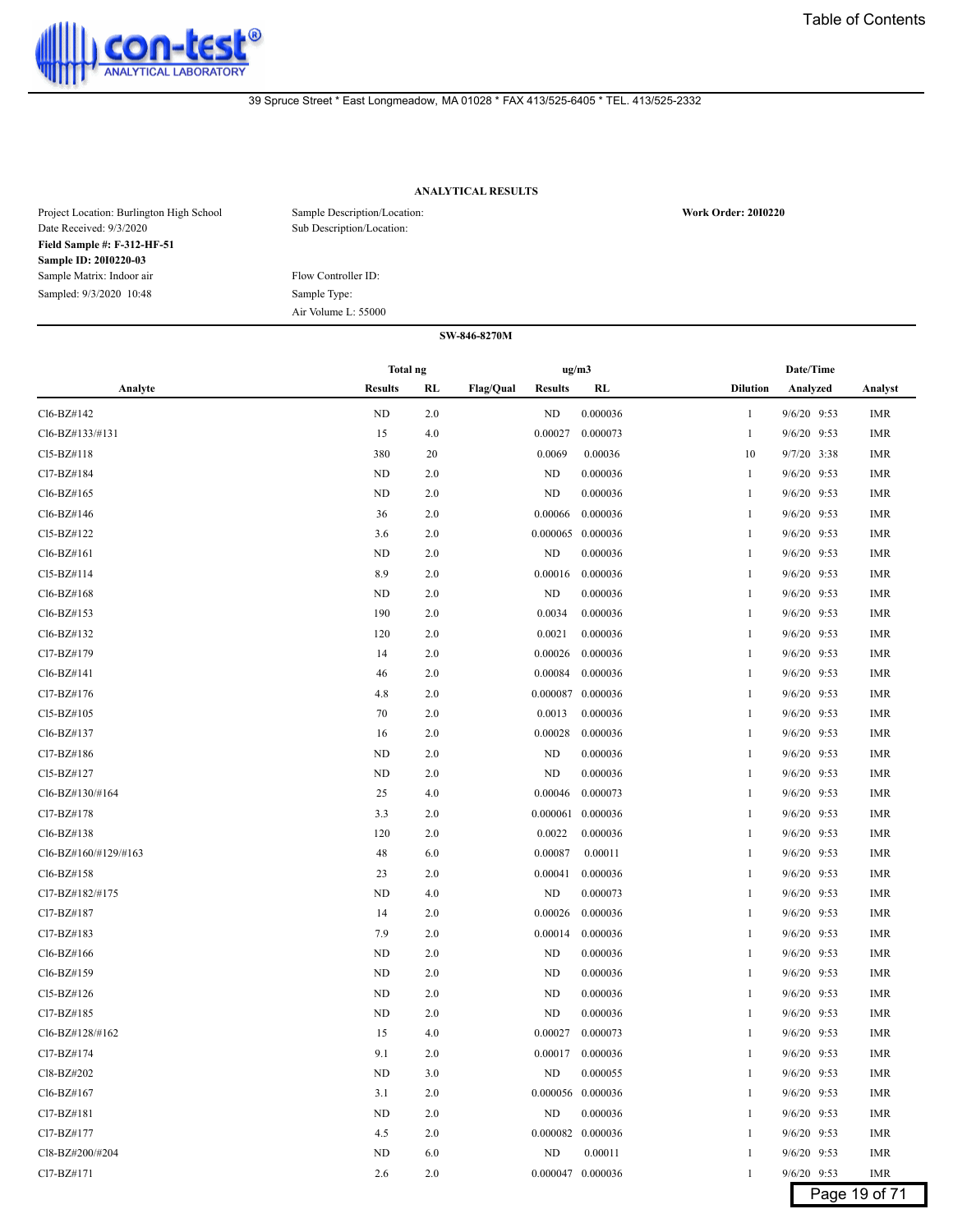

# **ANALYTICAL RESULTS**

| Project Location: Burlington High School<br>Date Received: 9/3/2020 | Sample Description/Location:<br>Sub Description/Location: | <b>Work Order: 2010220</b> |
|---------------------------------------------------------------------|-----------------------------------------------------------|----------------------------|
| Field Sample #: F-312-HF-51                                         |                                                           |                            |
| Sample ID: 2010220-03                                               |                                                           |                            |
| Sample Matrix: Indoor air                                           | Flow Controller ID:                                       |                            |
| Sampled: 9/3/2020 10:48                                             | Sample Type:                                              |                            |
|                                                                     | Air Volume L: 55000                                       |                            |
|                                                                     | SW-846-8270M                                              |                            |

|                            | <b>Total ng</b> |           |           | ug/m3          |          |                 | Date/Time     |            |
|----------------------------|-----------------|-----------|-----------|----------------|----------|-----------------|---------------|------------|
| Analyte                    | <b>Results</b>  | <b>RL</b> | Flag/Qual | <b>Results</b> | RL       | <b>Dilution</b> | Analyzed      | Analyst    |
| Cl7-BZ#173                 | ND              | 2.0       |           | <b>ND</b>      | 0.000036 | 1               | $9/6/20$ 9:53 | <b>IMR</b> |
| C18-BZ#197                 | <b>ND</b>       | 3.0       |           | ND             | 0.000055 | 1               | $9/6/20$ 9:53 | <b>IMR</b> |
| Cl7-BZ#172                 | <b>ND</b>       | 2.0       |           | <b>ND</b>      | 0.000036 | 1               | 9/6/20 9:53   | <b>IMR</b> |
| Cl6-BZ#156                 | 5.3             | 2.0       |           | 0.000096       | 0.000036 | 1               | $9/6/20$ 9:53 | <b>IMR</b> |
| Cl7-BZ#192                 | <b>ND</b>       | 2.0       |           | <b>ND</b>      | 0.000036 | 1               | 9/6/20 9:53   | <b>IMR</b> |
| Cl6-BZ#157                 | ND              | 2.0       |           | <b>ND</b>      | 0.000036 | 1               | $9/6/20$ 9:53 | <b>IMR</b> |
| Cl7-BZ#180                 | 8.7             | 2.0       |           | 0.00016        | 0.000036 | 1               | 9/6/20 9:53   | <b>IMR</b> |
| Cl7-BZ#193                 | <b>ND</b>       | 2.0       |           | <b>ND</b>      | 0.000036 | 1               | $9/6/20$ 9:53 | <b>IMR</b> |
| Cl8-BZ#199                 | <b>ND</b>       | 3.0       |           | ND             | 0.000055 | 1               | 9/6/20 9:53   | <b>IMR</b> |
| Cl7-BZ#191                 | ND              | 2.0       |           | <b>ND</b>      | 0.000036 | 1               | $9/6/20$ 9:53 | <b>IMR</b> |
| Cl8-BZ#198                 | <b>ND</b>       | 3.0       |           | <b>ND</b>      | 0.000055 | 1               | 9/6/20 9:53   | <b>IMR</b> |
| Cl8-BZ#201                 | ND              | 3.0       |           | <b>ND</b>      | 0.000055 | 1               | $9/6/20$ 9:53 | <b>IMR</b> |
| Cl7-BZ#170                 | <b>ND</b>       | 2.0       |           | <b>ND</b>      | 0.000036 | 1               | $9/6/20$ 9:53 | <b>IMR</b> |
| Cl7-BZ#190                 | <b>ND</b>       | 2.0       |           | <b>ND</b>      | 0.000036 | 1               | $9/6/20$ 9:53 | <b>IMR</b> |
| Cl8-BZ#196                 | <b>ND</b>       | 3.0       |           | <b>ND</b>      | 0.000055 | 1               | $9/6/20$ 9:53 | <b>IMR</b> |
| Cl8-BZ#203                 | <b>ND</b>       | 3.0       |           | <b>ND</b>      | 0.000055 | 1               | 9/6/20 9:53   | <b>IMR</b> |
| Cl6-BZ#169                 | ND              | 2.0       |           | ND.            | 0.000036 | 1               | $9/6/20$ 9:53 | <b>IMR</b> |
| Cl9-BZ#208                 | ND              | 3.0       |           | <b>ND</b>      | 0.000055 | 1               | $9/6/20$ 9:53 | <b>IMR</b> |
| Cl9-BZ#207                 | ND.             | 3.0       | $V-20$    | ND.            | 0.000055 | 1               | $9/6/20$ 9:53 | <b>IMR</b> |
| Cl7-BZ#189                 | ND              | 2.0       |           | <b>ND</b>      | 0.000036 | 1               | 9/6/20 9:53   | <b>IMR</b> |
| Cl8-BZ#195                 | ND              | 3.0       |           | ND             | 0.000055 | 1               | $9/6/20$ 9:53 | <b>IMR</b> |
| Cl8-BZ#194                 | <b>ND</b>       | 3.0       |           | ND             | 0.000055 | 1               | 9/6/20 9:53   | <b>IMR</b> |
| Cl8-BZ#205                 | <b>ND</b>       | 3.0       |           | <b>ND</b>      | 0.000055 | 1               | $9/6/20$ 9:53 | <b>IMR</b> |
| Cl9-BZ#206                 | ND              | 3.0       |           | ND             | 0.000055 | 1               | $9/6/20$ 9:53 | <b>IMR</b> |
| Cl10-BZ#209                | <b>ND</b>       | 3.0       | $V-20$    | <b>ND</b>      | 0.000055 | 1               | $9/6/20$ 9:53 | <b>IMR</b> |
| <b>Total PCB Congeners</b> | 8700            |           |           | 0.16           |          | 1               | 9/6/20 9:53   | <b>IMR</b> |

| Surrogates           | % Recovery | % REC Limits |               |
|----------------------|------------|--------------|---------------|
| Tetrachloro-m-xylene | 98.9       | $40 - 140$   | $9/7/20$ 3:38 |
| Tetrachloro-m-xylene | 103        | $40 - 140$   | $9/6/20$ 9:53 |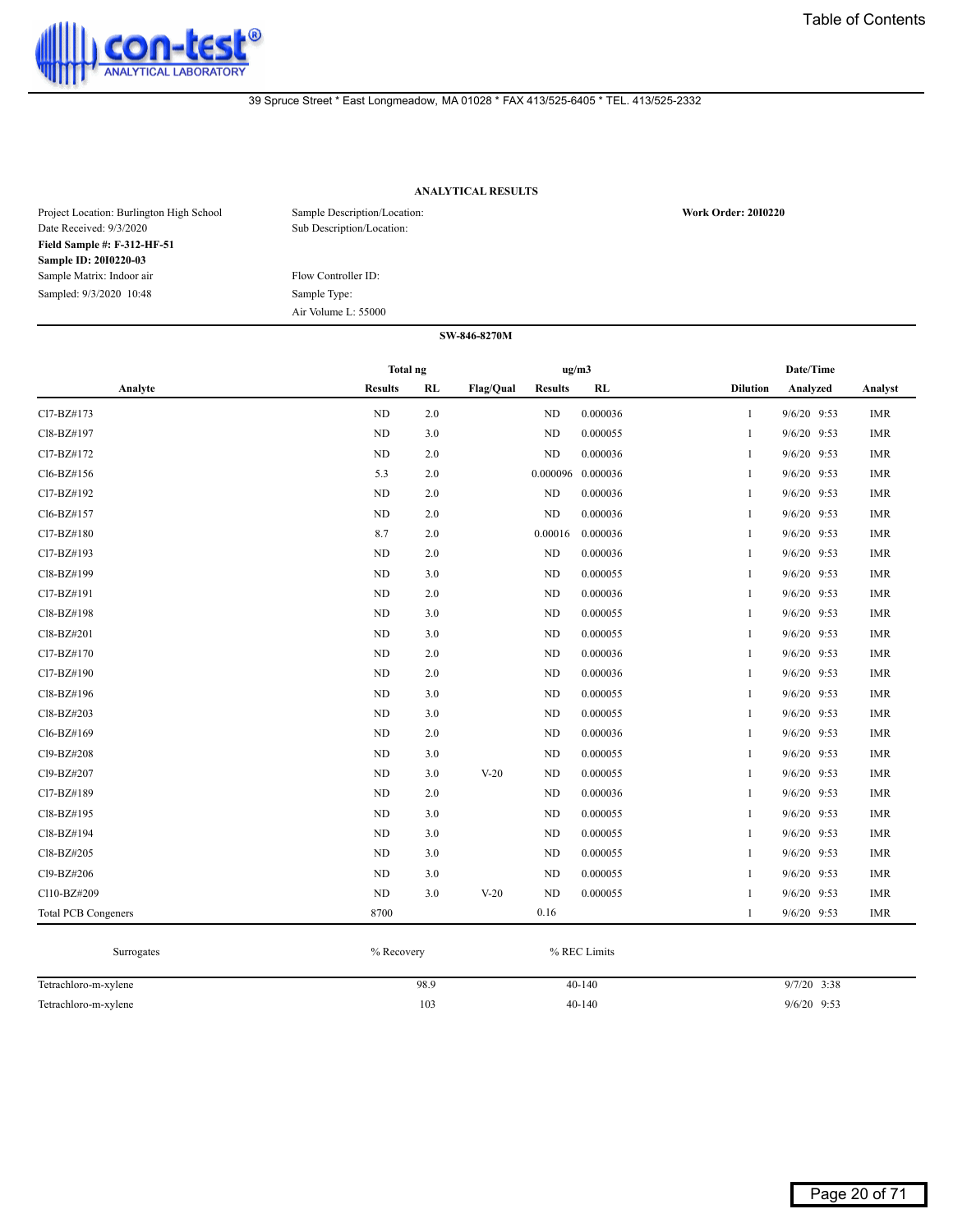

# **ANALYTICAL RESULTS**

| Project Location: Burlington High School<br>Date Received: 9/3/2020 | Sample Description/Location:<br>Sub Description/Location: | <b>Work Order: 2010220</b> |
|---------------------------------------------------------------------|-----------------------------------------------------------|----------------------------|
| <b>Field Sample #: F-304-18</b>                                     |                                                           |                            |
| Sample ID: 2010220-04                                               |                                                           |                            |
| Sample Matrix: Indoor air                                           | Flow Controller ID:                                       |                            |
| Sampled: 9/3/2020 11:05                                             | Sample Type:                                              |                            |
|                                                                     | Air Volume L: 7084.8                                      |                            |

| <b>Results</b><br><b>Flag/Qual</b><br><b>Dilution</b><br>Analyte<br>RL<br><b>Results</b><br>RL<br>Analyzed<br>Analyst<br>$Cl1-BZ#1$<br>ND<br>ND<br>0.00014<br>9/5/20 15:39<br>1.0<br><b>CLA</b><br>$\mathbf{1}$<br>$Cl1-BZ#2$<br>ND<br>1.0<br>$V-20$<br>ND<br>0.00014<br>9/5/20 15:39<br><b>CLA</b><br>1<br>$Cl1-BZ#3$<br>ND<br>1.0<br>0.00014<br>9/5/20 15:39<br><b>CLA</b><br>$V-20$<br>ND<br>1<br>Cl2-BZ#4/#10<br>ND<br>2.0<br>ND<br>0.00028<br>9/5/20 15:39<br><b>CLA</b><br>1<br>Cl <sub>2</sub> -B <sub>Z</sub> #9<br>ND<br>1.0<br>ND<br>0.00014<br>9/5/20 15:39<br><b>CLA</b><br>1<br>Cl2-BZ#7<br>ND<br>1.0<br>ND<br>0.00014<br>9/5/20 15:39<br><b>CLA</b><br>1<br>$Cl2-BZ#6$<br>1.4<br>1.0<br>0.00019<br>0.00014<br>9/5/20 15:39<br><b>CLA</b><br>1<br>$Cl2-BZ#5$<br>ND<br>1.0<br>ND<br>0.00014<br>9/5/20 15:39<br><b>CLA</b><br>$\mathbf{1}$<br>$Cl2-BZ#8$<br>6.3<br>1.0<br>0.00089<br>0.00014<br>9/5/20 15:39<br><b>CLA</b><br>1<br>Cl3-BZ#19<br>ND<br>1.0<br>ND<br>0.00014<br>9/5/20 15:39<br><b>CLA</b><br>1<br>Cl2-BZ#14<br>ND<br>1.0<br>ND<br>0.00014<br>9/5/20 15:39<br><b>CLA</b><br>1<br>$Cl3-BZ#30$<br>ND<br>1.0<br>ND<br>0.00014<br>9/5/20 15:39<br><b>CLA</b><br>1<br>$Cl3-BZ#18$<br>14<br>1.0<br>0.0019<br>0.00014<br>9/5/20 15:39<br><b>CLA</b><br>1<br>Cl2-BZ#11<br>1.3<br>1.0<br>0.00019<br>0.00014<br>9/5/20 15:39<br><b>CLA</b><br>1<br>Cl3-BZ#17<br>4.5<br>0.00014<br>1.0<br>0.00063<br>9/5/20 15:39<br><b>CLA</b><br>$\mathbf{1}$ |             | <b>Total ng</b> |     | ug/m3 |         | Date/Time    |            |
|---------------------------------------------------------------------------------------------------------------------------------------------------------------------------------------------------------------------------------------------------------------------------------------------------------------------------------------------------------------------------------------------------------------------------------------------------------------------------------------------------------------------------------------------------------------------------------------------------------------------------------------------------------------------------------------------------------------------------------------------------------------------------------------------------------------------------------------------------------------------------------------------------------------------------------------------------------------------------------------------------------------------------------------------------------------------------------------------------------------------------------------------------------------------------------------------------------------------------------------------------------------------------------------------------------------------------------------------------------------------------------------------------------------------------------------------------------------|-------------|-----------------|-----|-------|---------|--------------|------------|
|                                                                                                                                                                                                                                                                                                                                                                                                                                                                                                                                                                                                                                                                                                                                                                                                                                                                                                                                                                                                                                                                                                                                                                                                                                                                                                                                                                                                                                                               |             |                 |     |       |         |              |            |
|                                                                                                                                                                                                                                                                                                                                                                                                                                                                                                                                                                                                                                                                                                                                                                                                                                                                                                                                                                                                                                                                                                                                                                                                                                                                                                                                                                                                                                                               |             |                 |     |       |         |              |            |
|                                                                                                                                                                                                                                                                                                                                                                                                                                                                                                                                                                                                                                                                                                                                                                                                                                                                                                                                                                                                                                                                                                                                                                                                                                                                                                                                                                                                                                                               |             |                 |     |       |         |              |            |
|                                                                                                                                                                                                                                                                                                                                                                                                                                                                                                                                                                                                                                                                                                                                                                                                                                                                                                                                                                                                                                                                                                                                                                                                                                                                                                                                                                                                                                                               |             |                 |     |       |         |              |            |
|                                                                                                                                                                                                                                                                                                                                                                                                                                                                                                                                                                                                                                                                                                                                                                                                                                                                                                                                                                                                                                                                                                                                                                                                                                                                                                                                                                                                                                                               |             |                 |     |       |         |              |            |
|                                                                                                                                                                                                                                                                                                                                                                                                                                                                                                                                                                                                                                                                                                                                                                                                                                                                                                                                                                                                                                                                                                                                                                                                                                                                                                                                                                                                                                                               |             |                 |     |       |         |              |            |
|                                                                                                                                                                                                                                                                                                                                                                                                                                                                                                                                                                                                                                                                                                                                                                                                                                                                                                                                                                                                                                                                                                                                                                                                                                                                                                                                                                                                                                                               |             |                 |     |       |         |              |            |
|                                                                                                                                                                                                                                                                                                                                                                                                                                                                                                                                                                                                                                                                                                                                                                                                                                                                                                                                                                                                                                                                                                                                                                                                                                                                                                                                                                                                                                                               |             |                 |     |       |         |              |            |
|                                                                                                                                                                                                                                                                                                                                                                                                                                                                                                                                                                                                                                                                                                                                                                                                                                                                                                                                                                                                                                                                                                                                                                                                                                                                                                                                                                                                                                                               |             |                 |     |       |         |              |            |
|                                                                                                                                                                                                                                                                                                                                                                                                                                                                                                                                                                                                                                                                                                                                                                                                                                                                                                                                                                                                                                                                                                                                                                                                                                                                                                                                                                                                                                                               |             |                 |     |       |         |              |            |
|                                                                                                                                                                                                                                                                                                                                                                                                                                                                                                                                                                                                                                                                                                                                                                                                                                                                                                                                                                                                                                                                                                                                                                                                                                                                                                                                                                                                                                                               |             |                 |     |       |         |              |            |
|                                                                                                                                                                                                                                                                                                                                                                                                                                                                                                                                                                                                                                                                                                                                                                                                                                                                                                                                                                                                                                                                                                                                                                                                                                                                                                                                                                                                                                                               |             |                 |     |       |         |              |            |
|                                                                                                                                                                                                                                                                                                                                                                                                                                                                                                                                                                                                                                                                                                                                                                                                                                                                                                                                                                                                                                                                                                                                                                                                                                                                                                                                                                                                                                                               |             |                 |     |       |         |              |            |
|                                                                                                                                                                                                                                                                                                                                                                                                                                                                                                                                                                                                                                                                                                                                                                                                                                                                                                                                                                                                                                                                                                                                                                                                                                                                                                                                                                                                                                                               |             |                 |     |       |         |              |            |
|                                                                                                                                                                                                                                                                                                                                                                                                                                                                                                                                                                                                                                                                                                                                                                                                                                                                                                                                                                                                                                                                                                                                                                                                                                                                                                                                                                                                                                                               |             |                 |     |       |         |              |            |
|                                                                                                                                                                                                                                                                                                                                                                                                                                                                                                                                                                                                                                                                                                                                                                                                                                                                                                                                                                                                                                                                                                                                                                                                                                                                                                                                                                                                                                                               |             |                 |     |       |         |              |            |
| 1                                                                                                                                                                                                                                                                                                                                                                                                                                                                                                                                                                                                                                                                                                                                                                                                                                                                                                                                                                                                                                                                                                                                                                                                                                                                                                                                                                                                                                                             | $Cl2-BZ#12$ | ND              | 2.0 | ND    | 0.00028 | 9/5/20 15:39 | <b>CLA</b> |
| Cl3-BZ#27<br>ND<br>1.0<br>ND<br>0.00014<br><b>CLA</b><br>1<br>9/5/20 15:39                                                                                                                                                                                                                                                                                                                                                                                                                                                                                                                                                                                                                                                                                                                                                                                                                                                                                                                                                                                                                                                                                                                                                                                                                                                                                                                                                                                    |             |                 |     |       |         |              |            |
| $Cl2-BZ#13$<br>ND<br>1.0<br>ND<br>0.00014<br>9/5/20 15:39<br><b>CLA</b><br>1                                                                                                                                                                                                                                                                                                                                                                                                                                                                                                                                                                                                                                                                                                                                                                                                                                                                                                                                                                                                                                                                                                                                                                                                                                                                                                                                                                                  |             |                 |     |       |         |              |            |
| Cl3-BZ#24<br>ND<br>1.0<br>ND<br>0.00014<br>9/5/20 15:39<br><b>CLA</b><br>1                                                                                                                                                                                                                                                                                                                                                                                                                                                                                                                                                                                                                                                                                                                                                                                                                                                                                                                                                                                                                                                                                                                                                                                                                                                                                                                                                                                    |             |                 |     |       |         |              |            |
| Cl3-BZ#16<br>4.7<br>1.0<br>0.00066<br>0.00014<br>9/5/20 15:39<br><b>CLA</b><br>1                                                                                                                                                                                                                                                                                                                                                                                                                                                                                                                                                                                                                                                                                                                                                                                                                                                                                                                                                                                                                                                                                                                                                                                                                                                                                                                                                                              |             |                 |     |       |         |              |            |
| Cl3-BZ#32<br>3.0<br>1.0<br>0.00043<br>0.00014<br>9/5/20 15:39<br><b>CLA</b><br>1                                                                                                                                                                                                                                                                                                                                                                                                                                                                                                                                                                                                                                                                                                                                                                                                                                                                                                                                                                                                                                                                                                                                                                                                                                                                                                                                                                              |             |                 |     |       |         |              |            |
| $Cl2-BZ#15$<br>2.4<br>0.00035<br>0.00028<br>9/5/20 15:39<br><b>CLA</b><br>2.0<br>$\mathbf{1}$                                                                                                                                                                                                                                                                                                                                                                                                                                                                                                                                                                                                                                                                                                                                                                                                                                                                                                                                                                                                                                                                                                                                                                                                                                                                                                                                                                 |             |                 |     |       |         |              |            |
| Cl3-BZ#34<br>$\rm ND$<br>ND<br>1.0<br>0.00014<br>9/5/20 15:39<br><b>CLA</b><br>1                                                                                                                                                                                                                                                                                                                                                                                                                                                                                                                                                                                                                                                                                                                                                                                                                                                                                                                                                                                                                                                                                                                                                                                                                                                                                                                                                                              |             |                 |     |       |         |              |            |
| Cl4-BZ#54<br>ND<br>2.0<br>ND<br>0.00028<br>9/5/20 15:39<br><b>CLA</b><br>1                                                                                                                                                                                                                                                                                                                                                                                                                                                                                                                                                                                                                                                                                                                                                                                                                                                                                                                                                                                                                                                                                                                                                                                                                                                                                                                                                                                    |             |                 |     |       |         |              |            |
| Cl3-BZ#23<br>ND<br>1.0<br>ND<br>0.00014<br>9/5/20 15:39<br><b>CLA</b><br>1                                                                                                                                                                                                                                                                                                                                                                                                                                                                                                                                                                                                                                                                                                                                                                                                                                                                                                                                                                                                                                                                                                                                                                                                                                                                                                                                                                                    |             |                 |     |       |         |              |            |
| Cl3-BZ#29<br>ND<br>1.0<br>ND<br>0.00014<br>9/5/20 15:39<br><b>CLA</b><br>1                                                                                                                                                                                                                                                                                                                                                                                                                                                                                                                                                                                                                                                                                                                                                                                                                                                                                                                                                                                                                                                                                                                                                                                                                                                                                                                                                                                    |             |                 |     |       |         |              |            |
| Cl4-BZ#50<br>0.00028<br>ND<br>2.0<br>ND<br>9/5/20 15:39<br><b>CLA</b><br>1                                                                                                                                                                                                                                                                                                                                                                                                                                                                                                                                                                                                                                                                                                                                                                                                                                                                                                                                                                                                                                                                                                                                                                                                                                                                                                                                                                                    |             |                 |     |       |         |              |            |
| $Cl3-BZ#26$<br>2.1<br>1.0<br>0.00029<br>0.00014<br>9/5/20 15:39<br><b>CLA</b><br>1                                                                                                                                                                                                                                                                                                                                                                                                                                                                                                                                                                                                                                                                                                                                                                                                                                                                                                                                                                                                                                                                                                                                                                                                                                                                                                                                                                            |             |                 |     |       |         |              |            |
| Cl3-BZ#25<br>1.1<br>0.00016<br>0.00014<br>9/5/20 15:39<br><b>CLA</b><br>1.0<br>$\mathbf{1}$                                                                                                                                                                                                                                                                                                                                                                                                                                                                                                                                                                                                                                                                                                                                                                                                                                                                                                                                                                                                                                                                                                                                                                                                                                                                                                                                                                   |             |                 |     |       |         |              |            |
| Cl4-BZ#53<br>10<br>2.0<br>0.0015<br>0.00028<br>9/5/20 15:39<br><b>CLA</b><br>$\mathbf{1}$                                                                                                                                                                                                                                                                                                                                                                                                                                                                                                                                                                                                                                                                                                                                                                                                                                                                                                                                                                                                                                                                                                                                                                                                                                                                                                                                                                     |             |                 |     |       |         |              |            |
| Cl3-BZ#31<br>18<br>0.00014<br><b>CLA</b><br>1.0<br>0.0026<br>9/5/20 15:39<br>1                                                                                                                                                                                                                                                                                                                                                                                                                                                                                                                                                                                                                                                                                                                                                                                                                                                                                                                                                                                                                                                                                                                                                                                                                                                                                                                                                                                |             |                 |     |       |         |              |            |
| Cl3-BZ#28<br>13<br>1.0<br>0.0018<br>0.00014<br>9/5/20 15:39<br><b>CLA</b><br>1                                                                                                                                                                                                                                                                                                                                                                                                                                                                                                                                                                                                                                                                                                                                                                                                                                                                                                                                                                                                                                                                                                                                                                                                                                                                                                                                                                                |             |                 |     |       |         |              |            |
| Cl3-BZ#33/#21/#20<br>10<br>3.0<br>0.0014<br>0.00042<br>9/5/20 15:39<br><b>CLA</b><br>1                                                                                                                                                                                                                                                                                                                                                                                                                                                                                                                                                                                                                                                                                                                                                                                                                                                                                                                                                                                                                                                                                                                                                                                                                                                                                                                                                                        |             |                 |     |       |         |              |            |
| Cl4-BZ#51<br>ND<br>$2.0\,$<br>${\rm ND}$<br>0.00028<br><b>CLA</b><br>9/5/20 15:39<br>$\mathbf{1}$                                                                                                                                                                                                                                                                                                                                                                                                                                                                                                                                                                                                                                                                                                                                                                                                                                                                                                                                                                                                                                                                                                                                                                                                                                                                                                                                                             |             |                 |     |       |         |              |            |
| Cl4-BZ#45<br>4.8<br>0.00028<br><b>CLA</b><br>2.0<br>0.00068<br>9/5/20 15:39<br>1                                                                                                                                                                                                                                                                                                                                                                                                                                                                                                                                                                                                                                                                                                                                                                                                                                                                                                                                                                                                                                                                                                                                                                                                                                                                                                                                                                              |             |                 |     |       |         |              |            |
| Cl3-BZ#22<br>5.1<br>0.00072<br>0.00014<br><b>CLA</b><br>1.0<br>9/5/20 15:39<br>1                                                                                                                                                                                                                                                                                                                                                                                                                                                                                                                                                                                                                                                                                                                                                                                                                                                                                                                                                                                                                                                                                                                                                                                                                                                                                                                                                                              |             |                 |     |       |         |              |            |
| Cl4-BZ#46<br>2.2<br>2.0<br>0.00031<br>0.00028<br>9/5/20 15:39<br><b>CLA</b><br>1                                                                                                                                                                                                                                                                                                                                                                                                                                                                                                                                                                                                                                                                                                                                                                                                                                                                                                                                                                                                                                                                                                                                                                                                                                                                                                                                                                              |             |                 |     |       |         |              |            |
| Cl4-BZ#73<br>ND<br>2.0<br>ND<br>0.00028<br>9/5/20 15:39<br><b>CLA</b><br>1                                                                                                                                                                                                                                                                                                                                                                                                                                                                                                                                                                                                                                                                                                                                                                                                                                                                                                                                                                                                                                                                                                                                                                                                                                                                                                                                                                                    |             |                 |     |       |         |              |            |
| Cl4-BZ#69<br>ND<br>9/5/20 15:39<br>2.0<br>ND<br>0.00028<br><b>CLA</b><br>$\mathbf{1}$                                                                                                                                                                                                                                                                                                                                                                                                                                                                                                                                                                                                                                                                                                                                                                                                                                                                                                                                                                                                                                                                                                                                                                                                                                                                                                                                                                         |             |                 |     |       |         |              |            |
| Page 21 of 71                                                                                                                                                                                                                                                                                                                                                                                                                                                                                                                                                                                                                                                                                                                                                                                                                                                                                                                                                                                                                                                                                                                                                                                                                                                                                                                                                                                                                                                 |             |                 |     |       |         |              |            |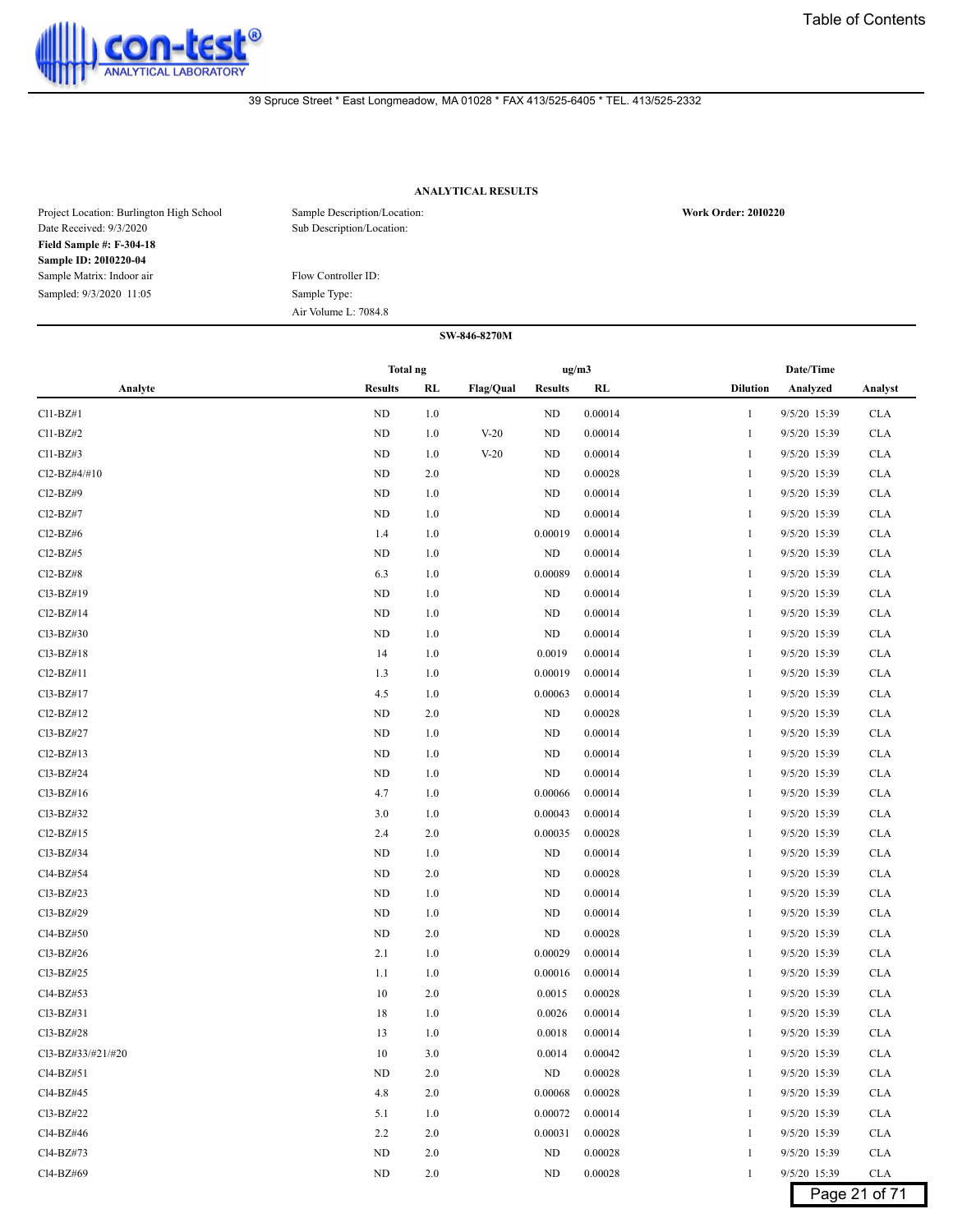

# **ANALYTICAL RESULTS**

| Project Location: Burlington High School<br>Date Received: 9/3/2020 | Sample Description/Location:<br>Sub Description/Location: | <b>Work Order: 2010220</b> |
|---------------------------------------------------------------------|-----------------------------------------------------------|----------------------------|
| <b>Field Sample #: F-304-18</b>                                     |                                                           |                            |
| Sample ID: 2010220-04                                               |                                                           |                            |
| Sample Matrix: Indoor air                                           | Flow Controller ID:                                       |                            |
| Sampled: 9/3/2020 11:05                                             | Sample Type:                                              |                            |
|                                                                     | Air Volume L: 7084.8                                      |                            |

|                   | <b>Total ng</b> |         |                             | ug/m3 |                         | Date/Time    |               |
|-------------------|-----------------|---------|-----------------------------|-------|-------------------------|--------------|---------------|
| Analyte           | <b>Results</b>  | RL      | Flag/Qual<br><b>Results</b> |       | RL<br><b>Dilution</b>   | Analyzed     | Analyst       |
| Cl4-BZ#43         | ND              | 2.0     | ND                          |       | 0.00028<br>$\mathbf{1}$ | 9/5/20 15:39 | <b>CLA</b>    |
| Cl3-BZ#36         | ND              | 1.0     | ND                          |       | 0.00014<br>1            | 9/5/20 15:39 | <b>CLA</b>    |
| Cl4-BZ#52         | 380             | 20      | 0.054                       |       | 0.0028<br>10            | 9/7/20 13:06 | IMR           |
| Cl4-BZ#48         | 8.8             | 2.0     | 0.0012                      |       | 0.00028<br>1            | 9/5/20 15:39 | <b>CLA</b>    |
| Cl4-BZ#49         | 83              | 2.0     | 0.012                       |       | 0.00028<br>1            | 9/5/20 15:39 | <b>CLA</b>    |
| Cl5-BZ#104        | ND              | 2.0     | <b>ND</b>                   |       | 0.00028<br>1            | 9/5/20 15:39 | <b>CLA</b>    |
| Cl4-BZ#47/#65/#62 | 9.9             | 6.0     | 0.0014                      |       | 0.00085<br>1            | 9/5/20 15:39 | <b>CLA</b>    |
| Cl4-BZ#75         | ND              | 2.0     | ND                          |       | 0.00028<br>1            | 9/5/20 15:39 | <b>CLA</b>    |
| Cl3-BZ#39         | ND              | 1.0     | ND                          |       | 0.00014<br>-1           | 9/5/20 15:39 | <b>CLA</b>    |
| Cl3-BZ#38         | ND              | 1.0     | ND                          |       | 0.00014<br>1            | 9/5/20 15:39 | <b>CLA</b>    |
| Cl4-BZ#44         | 160             | 2.0     | 0.023                       |       | 0.00028<br>1            | 9/5/20 15:39 | <b>CLA</b>    |
| Cl4-BZ#59         | ND              | 2.0     | ND                          |       | 0.00028<br>1            | 9/5/20 15:39 | <b>CLA</b>    |
| Cl4-BZ#42         | 15              | 2.0     | 0.0021                      |       | 0.00028<br>1            | 9/5/20 15:39 | <b>CLA</b>    |
| Cl4-BZ#71         | 11              | 2.0     | 0.0015                      |       | 0.00028<br>1            | 9/5/20 15:39 | <b>CLA</b>    |
| Cl3-BZ#35         | ND              | 1.0     | ND                          |       | 0.00014<br>1            | 9/5/20 15:39 | <b>CLA</b>    |
| Cl4-BZ#41         | 2.4             | 2.0     | 0.00034                     |       | 0.00028<br>-1           | 9/5/20 15:39 | <b>CLA</b>    |
| Cl5-BZ#96         | 2.9             | 2.0     | 0.00041                     |       | 0.00028<br>1            | 9/5/20 15:39 | <b>CLA</b>    |
| Cl4-BZ#72         | ND              | 2.0     | ND                          |       | 0.00028<br>1            | 9/5/20 15:39 | <b>CLA</b>    |
| Cl5-BZ#103        | 2.3             | 2.0     | 0.00032                     |       | 0.00028<br>1            | 9/5/20 15:39 | <b>CLA</b>    |
| Cl4-BZ#64         | 53              | 2.0     | 0.0075                      |       | 0.00028<br>1            | 9/5/20 15:39 | <b>CLA</b>    |
| Cl4-BZ#40/#68     | 5.6             | 4.0     | 0.00079                     |       | 0.00056<br>1            | 9/5/20 15:39 | <b>CLA</b>    |
| Cl3-BZ#37         | 2.9             | 1.0     | 0.00041                     |       | 0.00014<br>1            | 9/5/20 15:39 | <b>CLA</b>    |
| Cl5-BZ#100        | ND              | 2.0     | ND                          |       | 0.00028<br>-1           | 9/5/20 15:39 | <b>CLA</b>    |
| Cl5-BZ#94         | ND              | 2.0     | ND                          |       | 0.00028<br>1            | 9/5/20 15:39 | <b>CLA</b>    |
| Cl4-BZ#57         | ND              | 2.0     | ND                          |       | 0.00028<br>1            | 9/5/20 15:39 | <b>CLA</b>    |
| Cl4-BZ#67/#58     | ND              | 4.0     | ND                          |       | 0.00056<br>1            | 9/5/20 15:39 | <b>CLA</b>    |
| Cl5-BZ#102        | 11              | 2.0     | 0.0015                      |       | 0.00028<br>1            | 9/5/20 15:39 | <b>CLA</b>    |
| Cl4-BZ#61         | ND              | 2.0     | ND                          |       | 0.00028<br>1            | 9/5/20 15:39 | <b>CLA</b>    |
| Cl5-BZ#98         | <b>ND</b>       | 2.0     | ND                          |       | 0.00028<br>1            | 9/5/20 15:39 | <b>CLA</b>    |
| Cl5-BZ#93         | ND              | 4.0     | ND                          |       | 0.00056                 | 9/5/20 15:39 | <b>CLA</b>    |
| Cl4-BZ#76         | ND              | 2.0     | ND                          |       | 0.00028<br>1            | 9/5/20 15:39 | <b>CLA</b>    |
| Cl4-BZ#63         | ND              | 2.0     | ND                          |       | 0.00028<br>1            | 9/5/20 15:39 | <b>CLA</b>    |
| Cl5-BZ#88/#95     | 360             | 4.0     | 0.050                       |       | 0.00056                 | 9/5/20 15:39 | <b>CLA</b>    |
| Cl5-BZ#121        | ND              | 2.0     | ND                          |       | 0.00028<br>$\mathbf{1}$ | 9/5/20 15:39 | <b>CLA</b>    |
| Cl4-BZ#74         | 38              | 2.0     | 0.0054                      |       | 0.00028<br>1            | 9/5/20 15:39 | <b>CLA</b>    |
| Cl6-BZ#155        | ND              | 2.0     | ND                          |       | 0.00028                 | 9/5/20 15:39 | <b>CLA</b>    |
| Cl4-BZ#70         | 150             | 2.0     | 0.021                       |       | 0.00028                 | 9/5/20 15:39 | <b>CLA</b>    |
| Cl5-BZ#91         | 48              | 2.0     | 0.0068                      |       | 0.00028<br>1            | 9/5/20 15:39 | <b>CLA</b>    |
| Cl4-BZ#66         | 37              | $2.0\,$ | 0.0053                      |       | 0.00028<br>$\mathbf{1}$ | 9/5/20 15:39 | $\rm CLA$     |
|                   |                 |         |                             |       |                         |              | Page 22 of 71 |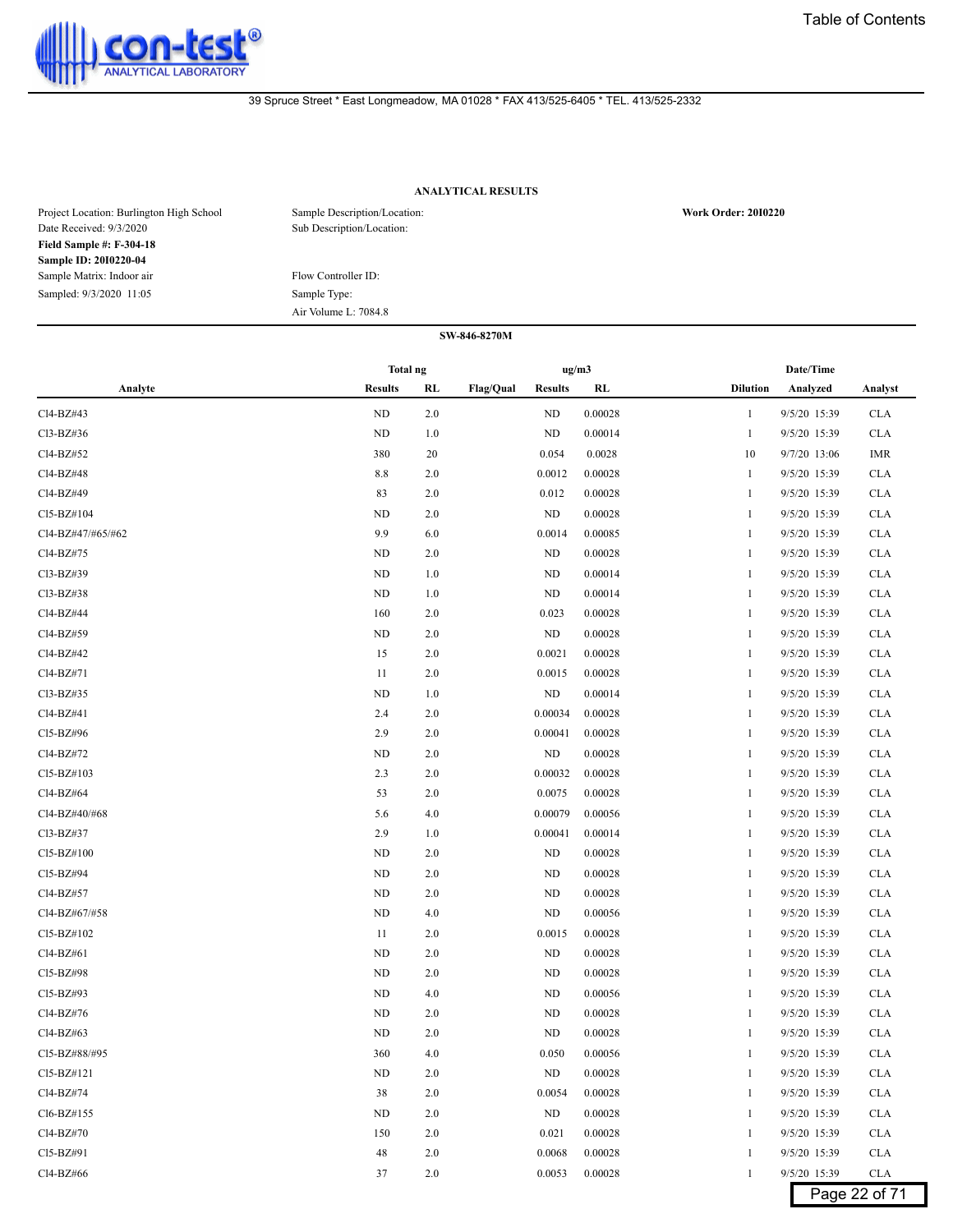

# **ANALYTICAL RESULTS**

| Project Location: Burlington High School<br>Date Received: 9/3/2020 | Sample Description/Location:<br>Sub Description/Location: | <b>Work Order: 2010220</b> |
|---------------------------------------------------------------------|-----------------------------------------------------------|----------------------------|
| <b>Field Sample #: F-304-18</b>                                     |                                                           |                            |
| Sample ID: 2010220-04                                               |                                                           |                            |
| Sample Matrix: Indoor air                                           | Flow Controller ID:                                       |                            |
| Sampled: 9/3/2020 11:05                                             | Sample Type:                                              |                            |
|                                                                     | Air Volume L: 7084.8                                      |                            |

|                      | Total ng       |     |                                    | ug/m3   |                 | Date/Time    |               |  |
|----------------------|----------------|-----|------------------------------------|---------|-----------------|--------------|---------------|--|
| Analyte              | <b>Results</b> | RL  | <b>Flag/Qual</b><br><b>Results</b> | RL      | <b>Dilution</b> | Analyzed     | Analyst       |  |
| Cl4-BZ#80/#55        | ND             | 4.0 | <b>ND</b>                          | 0.00056 | $\mathbf{1}$    | 9/5/20 15:39 | <b>CLA</b>    |  |
| Cl5-BZ#92            | 60             | 2.0 | 0.0084                             | 0.00028 | 1               | 9/5/20 15:39 | <b>CLA</b>    |  |
| Cl5-BZ#89/#84        | 98             | 4.0 | 0.014                              | 0.00056 | 1               | 9/5/20 15:39 | <b>CLA</b>    |  |
| Cl4-BZ#56            | 13             | 2.0 | 0.0018                             | 0.00028 | 1               | 9/5/20 15:39 | <b>CLA</b>    |  |
| CI5-BZ#90/#101       | 340            | 4.0 | 0.048                              | 0.00056 | 1               | 9/5/20 15:39 | <b>CLA</b>    |  |
| Cl5-BZ#113           | <b>ND</b>      | 2.0 | <b>ND</b>                          | 0.00028 | 1               | 9/5/20 15:39 | <b>CLA</b>    |  |
| Cl4-BZ#60            | 6.9            | 2.0 | 0.00098                            | 0.00028 | 1               | 9/5/20 15:39 | <b>CLA</b>    |  |
| Cl5-BZ#99            | 99             | 2.0 | 0.014                              | 0.00028 | 1               | 9/5/20 15:39 | <b>CLA</b>    |  |
| Cl6-BZ#150           | ND             | 2.0 | ND                                 | 0.00028 | 1               | 9/5/20 15:39 | <b>CLA</b>    |  |
| Cl6-BZ#152           | <b>ND</b>      | 2.0 | ND                                 | 0.00028 | 1               | 9/5/20 15:39 | <b>CLA</b>    |  |
| Cl5-BZ#119/#83       | 14             | 4.0 | 0.002                              | 0.00056 | 1               | 9/5/20 15:39 | <b>CLA</b>    |  |
| Cl5-BZ#125/#112/#86  | ND             | 6.0 | ND                                 | 0.00085 | 1               | 9/5/20 15:39 | <b>CLA</b>    |  |
| Cl5-BZ#109           | <b>ND</b>      | 2.0 | ND                                 | 0.00028 | 1               | 9/5/20 15:39 | <b>CLA</b>    |  |
| Cl6-BZ#145           | <b>ND</b>      | 2.0 | ND                                 | 0.00028 | 1               | 9/5/20 15:39 | <b>CLA</b>    |  |
| Cl5-BZ#97            | 90             | 2.0 | 0.013                              | 0.00028 | 1               | 9/5/20 15:39 | <b>CLA</b>    |  |
| Cl6-BZ#148           | <b>ND</b>      | 2.0 | ND                                 | 0.00028 | 1               | 9/5/20 15:39 | <b>CLA</b>    |  |
| Cl4-BZ#79            | <b>ND</b>      | 2.0 | <b>ND</b>                          | 0.00028 | 1               | 9/5/20 15:39 | <b>CLA</b>    |  |
| Cl5-BZ#116           | ND             | 2.0 | ND                                 | 0.00028 | 1               | 9/5/20 15:39 | <b>CLA</b>    |  |
| Cl5-BZ#87            | 100            | 2.0 | 0.014                              | 0.00028 | 1               | 9/5/20 15:39 | <b>CLA</b>    |  |
| Cl4-BZ#78            | 4.9            | 2.0 | 0.00069                            | 0.00028 | 1               | 9/5/20 15:39 | <b>CLA</b>    |  |
| Cl6-BZ#154/#136      | 33             | 4.0 | 0.0047                             | 0.00056 | 1               | 9/5/20 15:39 | <b>CLA</b>    |  |
| Cl5-BZ#111/#117/#115 | 12             | 6.0 | 0.0017                             | 0.00085 | 1               | 9/5/20 15:39 | <b>CLA</b>    |  |
| Cl5-BZ#85            | 28             | 2.0 | 0.0039                             | 0.00028 | 1               | 9/5/20 15:39 | <b>CLA</b>    |  |
| Cl5-BZ#120/#110      | <b>ND</b>      | 4.0 | <b>ND</b>                          | 0.00056 | 1               | 9/5/20 15:39 | <b>CLA</b>    |  |
| Cl4-BZ#81            | ND             | 2.0 | ND                                 | 0.00028 | 1               | 9/5/20 15:39 | <b>CLA</b>    |  |
| Cl6-BZ#151           | 22             | 2.0 | 0.0031                             | 0.00028 | $\mathbf{1}$    | 9/5/20 15:39 | <b>CLA</b>    |  |
| Cl6-BZ#135           | 17             | 2.0 | 0.0024                             | 0.00028 | 1               | 9/5/20 15:39 | <b>CLA</b>    |  |
| Cl5-BZ#82            | 16             | 2.0 | 0.0023                             | 0.00028 | 1               | 9/5/20 15:39 | <b>CLA</b>    |  |
| Cl6-BZ#144           | 7.0            | 2.0 | 0.00099                            | 0.00028 | 1               | 9/5/20 15:39 | <b>CLA</b>    |  |
| Cl6-BZ#147/#149      | 85             | 4.0 | 0.012                              | 0.00056 | 1               | 9/5/20 15:39 | <b>CLA</b>    |  |
| Cl4-BZ#77            | <b>ND</b>      | 2.0 | ND                                 | 0.00028 | 1               | 9/5/20 15:39 | <b>CLA</b>    |  |
| Cl6-BZ#143/#139      | ND             | 4.0 | ND                                 | 0.00056 | 1               | 9/5/20 15:39 | <b>CLA</b>    |  |
| Cl6-BZ#140           | ND             | 2.0 | ND                                 | 0.00028 |                 | 9/5/20 15:39 | <b>CLA</b>    |  |
| Cl5-BZ#124           | $4.2\,$        | 2.0 | 0.00059                            | 0.00028 | 1               | 9/5/20 15:39 | <b>CLA</b>    |  |
| Cl5-BZ#108           | ND             | 2.0 | ND                                 | 0.00028 | 1               | 9/5/20 15:39 | <b>CLA</b>    |  |
| Cl5-BZ#123/#107      | 7.0            | 4.0 | 0.00098                            | 0.00056 | 1               | 9/5/20 15:39 | <b>CLA</b>    |  |
| Cl7-BZ#188           | ND             | 2.0 | ND                                 | 0.00028 | 1               | 9/5/20 15:39 | <b>CLA</b>    |  |
| Cl6-BZ#134           | 8.6            | 2.0 | 0.0012                             | 0.00028 | 1               | 9/5/20 15:39 | <b>CLA</b>    |  |
| Cl5-BZ#106           | ND             | 2.0 | ND                                 | 0.00028 | $\mathbf{1}$    | 9/5/20 15:39 | <b>CLA</b>    |  |
|                      |                |     |                                    |         |                 |              | Page 23 of 71 |  |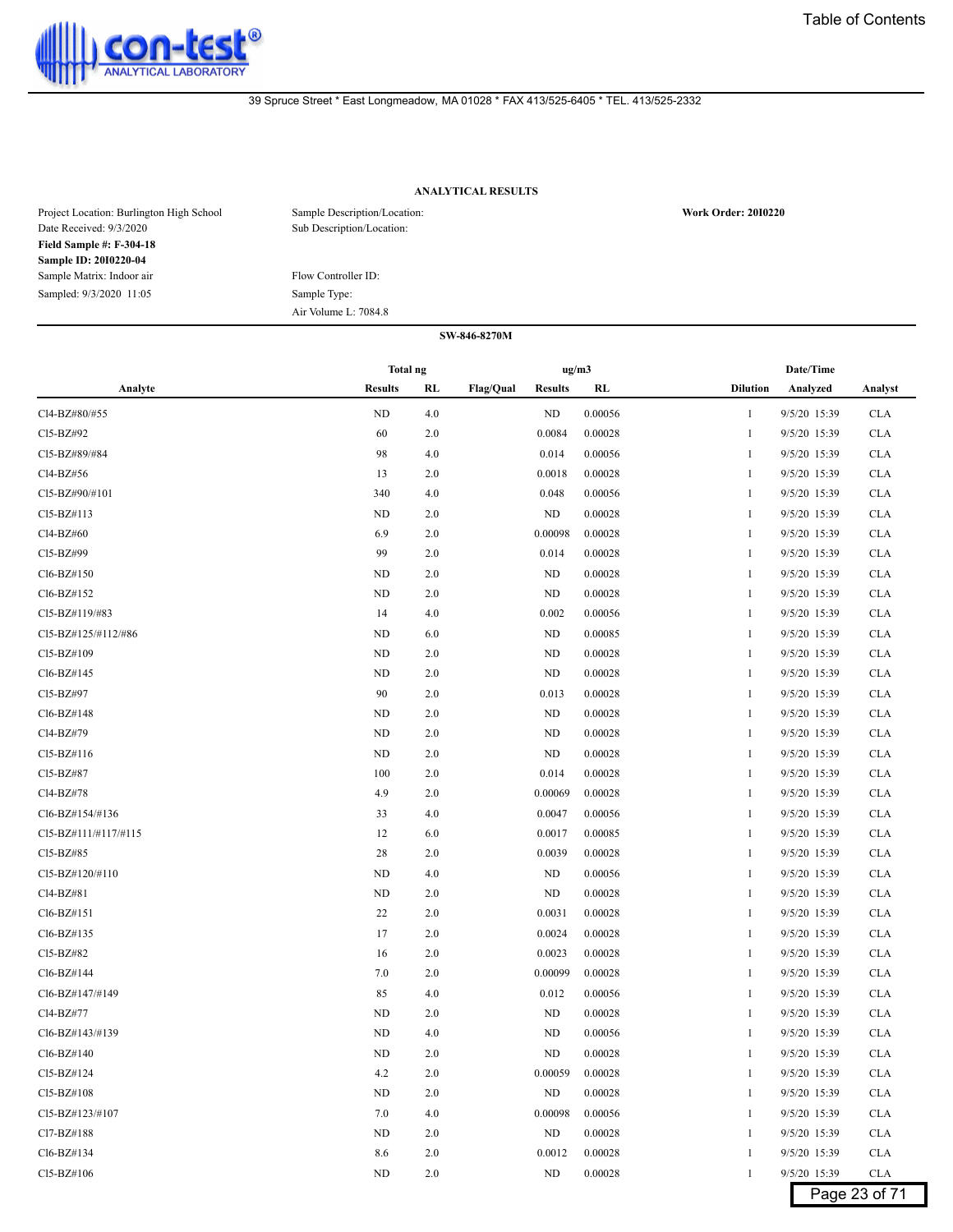

# **ANALYTICAL RESULTS**

| Project Location: Burlington High School<br>Date Received: 9/3/2020 | Sample Description/Location:<br>Sub Description/Location: | <b>Work Order: 2010220</b> |
|---------------------------------------------------------------------|-----------------------------------------------------------|----------------------------|
| <b>Field Sample #: F-304-18</b>                                     |                                                           |                            |
| Sample ID: 2010220-04                                               |                                                           |                            |
| Sample Matrix: Indoor air                                           | Flow Controller ID:                                       |                            |
| Sampled: 9/3/2020 11:05                                             | Sample Type:                                              |                            |
|                                                                     | Air Volume L: 7084.8                                      |                            |

|                      | Total ng       |     |                  | ug/m3          |         |                 | Date/Time    |               |
|----------------------|----------------|-----|------------------|----------------|---------|-----------------|--------------|---------------|
| Analyte              | <b>Results</b> | RL  | <b>Flag/Qual</b> | <b>Results</b> | RL      | <b>Dilution</b> | Analyzed     | Analyst       |
| Cl6-BZ#142           | ND             | 2.0 |                  | ND             | 0.00028 | 1               | 9/5/20 15:39 | <b>CLA</b>    |
| Cl6-BZ#133/#131      | ND             | 4.0 |                  | ND             | 0.00056 | 1               | 9/5/20 15:39 | <b>CLA</b>    |
| Cl5-BZ#118           | 84             | 2.0 |                  | 0.012          | 0.00028 | 1               | 9/5/20 15:39 | <b>CLA</b>    |
| Cl7-BZ#184           | ND             | 2.0 |                  | ND             | 0.00028 | 1               | 9/5/20 15:39 | <b>CLA</b>    |
| Cl6-BZ#165           | ND             | 2.0 |                  | ND             | 0.00028 | 1               | 9/5/20 15:39 | <b>CLA</b>    |
| Cl6-BZ#146           | 8.2            | 2.0 |                  | 0.0012         | 0.00028 | 1               | 9/5/20 15:39 | <b>CLA</b>    |
| Cl5-BZ#122           | ND             | 2.0 |                  | ND             | 0.00028 | 1               | 9/5/20 15:39 | <b>CLA</b>    |
| Cl6-BZ#161           | ND             | 2.0 |                  | ND             | 0.00028 | 1               | 9/5/20 15:39 | <b>CLA</b>    |
| Cl5-BZ#114           | ND             | 2.0 |                  | ND             | 0.00028 | 1               | 9/5/20 15:39 | <b>CLA</b>    |
| Cl6-BZ#168           | ND             | 2.0 |                  | ND             | 0.00028 | 1               | 9/5/20 15:39 | <b>CLA</b>    |
| Cl6-BZ#153           | 41             | 2.0 |                  | 0.0058         | 0.00028 | 1               | 9/5/20 15:39 | <b>CLA</b>    |
| Cl6-BZ#132           | 28             | 2.0 |                  | 0.0039         | 0.00028 | 1               | 9/5/20 15:39 | <b>CLA</b>    |
| Cl7-BZ#179           | 3.1            | 2.0 |                  | 0.00044        | 0.00028 | 1               | 9/5/20 15:39 | <b>CLA</b>    |
| Cl6-BZ#141           | 10             | 2.0 |                  | 0.0014         | 0.00028 | 1               | 9/5/20 15:39 | <b>CLA</b>    |
| Cl7-BZ#176           | ND             | 2.0 |                  | ND             | 0.00028 | 1               | 9/5/20 15:39 | <b>CLA</b>    |
| Cl5-BZ#105           | 17             | 2.0 |                  | 0.0023         | 0.00028 | 1               | 9/5/20 15:39 | <b>CLA</b>    |
| Cl6-BZ#137           | 3.3            | 2.0 |                  | 0.00046        | 0.00028 | 1               | 9/5/20 15:39 | <b>CLA</b>    |
| Cl7-BZ#186           | ND             | 2.0 |                  | ND             | 0.00028 | 1               | 9/5/20 15:39 | <b>CLA</b>    |
| Cl5-BZ#127           | ND             | 2.0 |                  | ND             | 0.00028 | 1               | 9/5/20 15:39 | <b>CLA</b>    |
| Cl6-BZ#130/#164      | 5.9            | 4.0 |                  | 0.00083        | 0.00056 | 1               | 9/5/20 15:39 | <b>CLA</b>    |
| Cl7-BZ#178           | ND             | 2.0 |                  | ND             | 0.00028 | 1               | 9/5/20 15:39 | <b>CLA</b>    |
| Cl6-BZ#138           | 27             | 2.0 |                  | 0.0038         | 0.00028 | 1               | 9/5/20 15:39 | <b>CLA</b>    |
| Cl6-BZ#160/#129/#163 | 11             | 6.0 |                  | 0.0015         | 0.00085 | 1               | 9/5/20 15:39 | <b>CLA</b>    |
| Cl6-BZ#158           | 4.9            | 2.0 |                  | 0.0007         | 0.00028 | 1               | 9/5/20 15:39 | <b>CLA</b>    |
| Cl7-BZ#182/#175      | ND             | 4.0 |                  | ND             | 0.00056 | 1               | 9/5/20 15:39 | <b>CLA</b>    |
| Cl7-BZ#187           | 3.0            | 2.0 |                  | 0.00042        | 0.00028 | 1               | 9/5/20 15:39 | <b>CLA</b>    |
| Cl7-BZ#183           | ND             | 2.0 |                  | ND             | 0.00028 | 1               | 9/5/20 15:39 | <b>CLA</b>    |
| Cl6-BZ#166           | ND             | 2.0 |                  | ND             | 0.00028 | 1               | 9/5/20 15:39 | <b>CLA</b>    |
| Cl6-BZ#159           | ND             | 2.0 |                  | <b>ND</b>      | 0.00028 | 1               | 9/5/20 15:39 | <b>CLA</b>    |
| Cl5-BZ#126           | ND             | 2.0 |                  | ND             | 0.00028 | 1               | 9/5/20 15:39 | <b>CLA</b>    |
| Cl7-BZ#185           | ND             | 2.0 |                  | ND             | 0.00028 | 1               | 9/5/20 15:39 | <b>CLA</b>    |
| Cl6-BZ#128/#162      | ND             | 4.0 |                  | ND             | 0.00056 | 1               | 9/5/20 15:39 | <b>CLA</b>    |
| Cl7-BZ#174           | 2.1            | 2.0 |                  | 0.0003         | 0.00028 | 1               | 9/5/20 15:39 | <b>CLA</b>    |
| Cl8-BZ#202           | ND             | 3.0 |                  | ND             | 0.00042 | 1               | 9/5/20 15:39 | <b>CLA</b>    |
| Cl6-BZ#167           | ND             | 2.0 |                  | ND             | 0.00028 | 1               | 9/5/20 15:39 | <b>CLA</b>    |
| Cl7-BZ#181           | ND             | 2.0 |                  | ND             | 0.00028 | 1               | 9/5/20 15:39 | <b>CLA</b>    |
| Cl7-BZ#177           | ND             | 2.0 |                  | ND             | 0.00028 |                 | 9/5/20 15:39 | <b>CLA</b>    |
| Cl8-BZ#200/#204      | ND             | 6.0 |                  | ND             | 0.00085 | 1               | 9/5/20 15:39 | <b>CLA</b>    |
| Cl7-BZ#171           | ND             | 2.0 |                  | ND             | 0.00028 | $\mathbf{1}$    | 9/5/20 15:39 | <b>CLA</b>    |
|                      |                |     |                  |                |         |                 |              | Page 24 of 71 |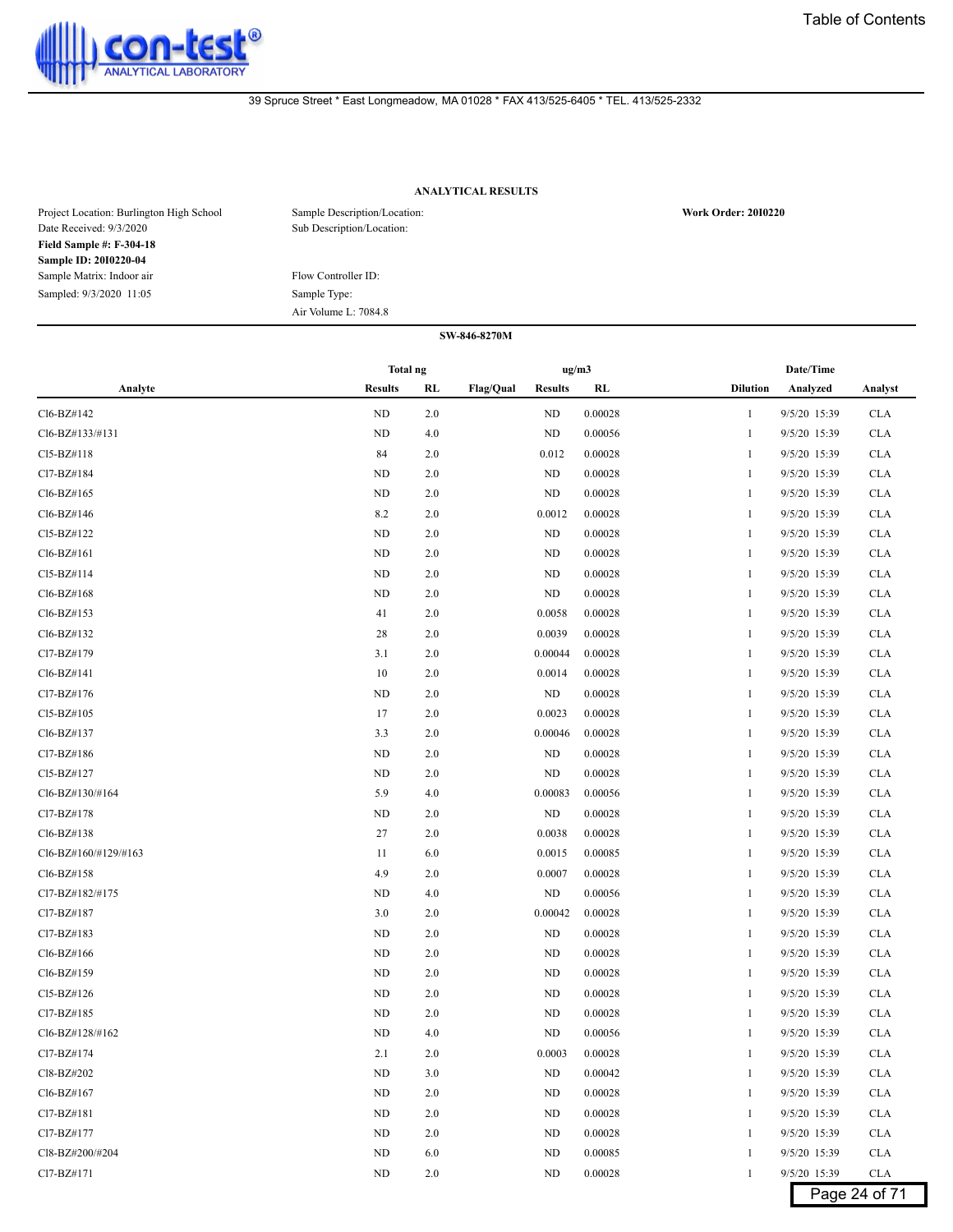

# **ANALYTICAL RESULTS**

| Project Location: Burlington High School<br>Date Received: 9/3/2020 | Sample Description/Location:<br>Sub Description/Location: | <b>Work Order: 2010220</b> |
|---------------------------------------------------------------------|-----------------------------------------------------------|----------------------------|
| <b>Field Sample #: F-304-18</b>                                     |                                                           |                            |
| Sample ID: 2010220-04                                               |                                                           |                            |
| Sample Matrix: Indoor air                                           | Flow Controller ID:                                       |                            |
| Sampled: 9/3/2020 11:05                                             | Sample Type:                                              |                            |
|                                                                     | Air Volume L: 7084.8                                      |                            |

|                            | Total ng       |       |           | ug/m3          |         |                 | Date/Time    |            |
|----------------------------|----------------|-------|-----------|----------------|---------|-----------------|--------------|------------|
| Analyte                    | <b>Results</b> | RL    | Flag/Qual | <b>Results</b> | RL      | <b>Dilution</b> | Analyzed     | Analyst    |
| Cl7-BZ#173                 | ND             | 2.0   |           | $\rm ND$       | 0.00028 | $\mathbf{1}$    | 9/5/20 15:39 | <b>CLA</b> |
| Cl8-BZ#197                 | ND             | 3.0   |           | $\rm ND$       | 0.00042 | $\mathbf{1}$    | 9/5/20 15:39 | <b>CLA</b> |
| Cl7-BZ#172                 | ND             | 2.0   |           | $\rm ND$       | 0.00028 | 1               | 9/5/20 15:39 | <b>CLA</b> |
| Cl6-BZ#156                 | ND             | 2.0   |           | $\rm ND$       | 0.00028 | 1               | 9/5/20 15:39 | <b>CLA</b> |
| Cl7-BZ#192                 | ND             | 2.0   |           | $\rm ND$       | 0.00028 | 1               | 9/5/20 15:39 | <b>CLA</b> |
| Cl6-BZ#157                 | ND             | 2.0   |           | ND             | 0.00028 | $\mathbf{1}$    | 9/5/20 15:39 | <b>CLA</b> |
| Cl7-BZ#180                 | 2.1            | 2.0   |           | 0.0003         | 0.00028 | $\mathbf{1}$    | 9/5/20 15:39 | <b>CLA</b> |
| Cl7-BZ#193                 | ND             | 2.0   |           | ND             | 0.00028 | 1               | 9/5/20 15:39 | <b>CLA</b> |
| Cl8-BZ#199                 | ND             | 3.0   |           | $\rm ND$       | 0.00042 | 1               | 9/5/20 15:39 | <b>CLA</b> |
| Cl7-BZ#191                 | ND             | 2.0   |           | $\rm ND$       | 0.00028 | 1               | 9/5/20 15:39 | <b>CLA</b> |
| Cl8-BZ#198                 | ND             | 3.0   |           | $\rm ND$       | 0.00042 | $\mathbf{1}$    | 9/5/20 15:39 | <b>CLA</b> |
| Cl8-BZ#201                 | ND             | 3.0   |           | $\rm ND$       | 0.00042 | 1               | 9/5/20 15:39 | <b>CLA</b> |
| Cl7-BZ#170                 | <b>ND</b>      | 2.0   |           | ND             | 0.00028 | $\mathbf{1}$    | 9/5/20 15:39 | <b>CLA</b> |
| Cl7-BZ#190                 | ND             | 2.0   |           | ND             | 0.00028 | $\mathbf{1}$    | 9/5/20 15:39 | <b>CLA</b> |
| Cl8-BZ#196                 | ND             | 3.0   |           | $\rm ND$       | 0.00042 | 1               | 9/5/20 15:39 | <b>CLA</b> |
| Cl8-BZ#203                 | ND             | 3.0   |           | $\rm ND$       | 0.00042 | 1               | 9/5/20 15:39 | <b>CLA</b> |
| Cl6-BZ#169                 | ND             | 2.0   |           | $\rm ND$       | 0.00028 | $\mathbf{1}$    | 9/5/20 15:39 | <b>CLA</b> |
| Cl9-BZ#208                 | ND             | 3.0   |           | $\rm ND$       | 0.00042 | $\mathbf{1}$    | 9/5/20 15:39 | <b>CLA</b> |
| Cl9-BZ#207                 | ND             | 3.0   |           | $\rm ND$       | 0.00042 | 1               | 9/5/20 15:39 | <b>CLA</b> |
| Cl7-BZ#189                 | <b>ND</b>      | 2.0   |           | ND             | 0.00028 | $\mathbf{1}$    | 9/5/20 15:39 | <b>CLA</b> |
| Cl8-BZ#195                 | ND             | 3.0   |           | ND             | 0.00042 | $\mathbf{1}$    | 9/5/20 15:39 | <b>CLA</b> |
| Cl8-BZ#194                 | ND             | 3.0   |           | $\rm ND$       | 0.00042 | 1               | 9/5/20 15:39 | <b>CLA</b> |
| Cl8-BZ#205                 | ND             | 3.0   |           | ND             | 0.00042 | 1               | 9/5/20 15:39 | <b>CLA</b> |
| Cl9-BZ#206                 | ND             | 3.0   |           | $\rm ND$       | 0.00042 | $\mathbf{1}$    | 9/5/20 15:39 | <b>CLA</b> |
| Cl10-BZ#209                | ND             | $3.0$ |           | ND             | 0.00042 | $\mathbf{1}$    | 9/5/20 15:39 | <b>CLA</b> |
| <b>Total PCB Congeners</b> | 2800           |       |           | 0.40           |         | $\mathbf{1}$    | 9/5/20 15:39 | <b>IMR</b> |

| Surrogates           | % Recovery | % REC Limits |                |
|----------------------|------------|--------------|----------------|
| Tetrachloro-m-xylene | 84.6       | $40-140$     | $9/5/20$ 15:39 |
| Tetrachloro-m-xylene | 76.5       | $40 - 140$   | 9/7/20 13:06   |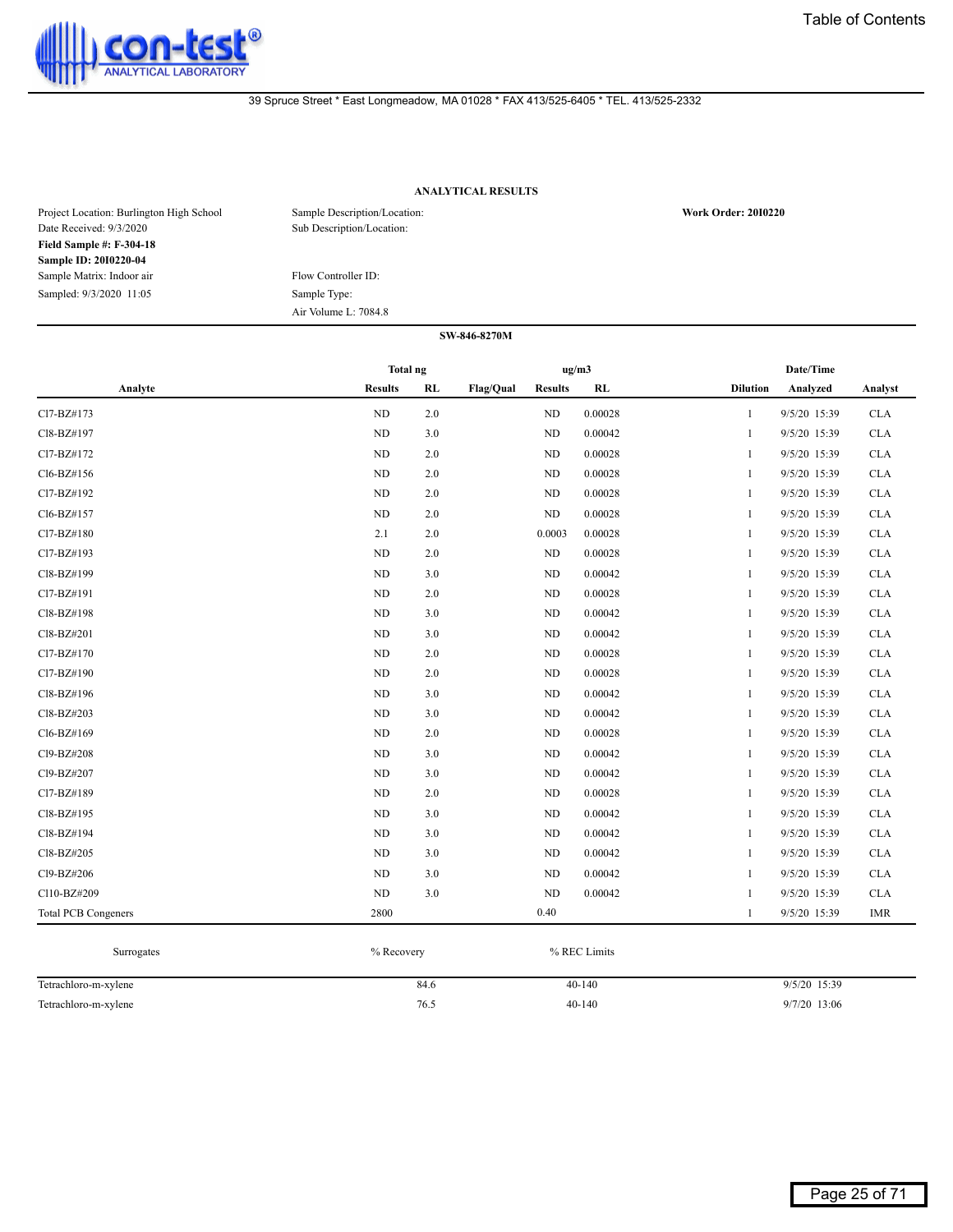

# **ANALYTICAL RESULTS**

| Project Location: Burlington High School<br>Date Received: 9/3/2020 | Sample Description/Location:<br>Sub Description/Location: | <b>Work Order: 2010220</b> |
|---------------------------------------------------------------------|-----------------------------------------------------------|----------------------------|
| <b>Field Sample #: F-309-26</b>                                     |                                                           |                            |
| Sample ID: 2010220-05                                               |                                                           |                            |
| Sample Matrix: Indoor air                                           | Flow Controller ID:                                       |                            |
| Sampled: 9/3/2020 11:10                                             | Sample Type:                                              |                            |
|                                                                     | Air Volume L: 7084.8                                      |                            |

|                   |                 |     | SW-846-8270M     |                |         |                 |              |            |
|-------------------|-----------------|-----|------------------|----------------|---------|-----------------|--------------|------------|
|                   | <b>Total ng</b> |     |                  | ug/m3          |         |                 | Date/Time    |            |
| Analyte           | <b>Results</b>  | RL  | <b>Flag/Qual</b> | <b>Results</b> | RL      | <b>Dilution</b> | Analyzed     | Analyst    |
| Cl1-BZ#1          | 1.6             | 1.0 |                  | 0.00023        | 0.00014 | 1               | 9/5/20 17:26 | <b>CLA</b> |
| Cl1-BZ#2          | <b>ND</b>       | 1.0 | $V-20$           | ND             | 0.00014 | 1               | 9/5/20 17:26 | <b>CLA</b> |
| C11-BZ#3          | 1.9             | 1.0 | $V-06$           | 0.00027        | 0.00014 | 1               | 9/5/20 17:26 | <b>CLA</b> |
| Cl2-BZ#4/#10      | 15              | 2.0 |                  | 0.0021         | 0.00028 | 1               | 9/5/20 17:26 | <b>CLA</b> |
| Cl2-BZ#9          | 3.9             | 1.0 |                  | 0.00055        | 0.00014 | 1               | 9/5/20 17:26 | <b>CLA</b> |
| Cl2-BZ#7          | 2.0             | 1.0 |                  | 0.00028        | 0.00014 | 1               | 9/5/20 17:26 | <b>CLA</b> |
| Cl2-BZ#6          | 9.7             | 1.0 |                  | 0.0014         | 0.00014 | 1               | 9/5/20 17:26 | <b>CLA</b> |
| Cl2-BZ#5          | 1.3             | 1.0 |                  | 0.00019        | 0.00014 | 1               | 9/5/20 17:26 | <b>CLA</b> |
| Cl2-BZ#8          | 46              | 1.0 |                  | 0.0065         | 0.00014 | 1               | 9/5/20 17:26 | <b>CLA</b> |
| Cl3-BZ#19         | 5.8             | 1.0 |                  | 0.00082        | 0.00014 | 1               | 9/5/20 17:26 | <b>CLA</b> |
| Cl2-BZ#14         | <b>ND</b>       | 1.0 |                  | ND             | 0.00014 | 1               | 9/5/20 17:26 | <b>CLA</b> |
| Cl3-BZ#30         | <b>ND</b>       | 1.0 |                  | ND             | 0.00014 | 1               | 9/5/20 17:26 | <b>CLA</b> |
| Cl3-BZ#18         | 69              | 1.0 |                  | 0.0097         | 0.00014 | 1               | 9/5/20 17:26 | <b>CLA</b> |
| Cl2-BZ#11         | 2.2             | 1.0 |                  | 0.00031        | 0.00014 | 1               | 9/5/20 17:26 | <b>CLA</b> |
| Cl3-BZ#17         | 24              | 1.0 |                  | 0.0034         | 0.00014 | 1               | 9/5/20 17:26 | <b>CLA</b> |
| Cl2-BZ#12         | <b>ND</b>       | 2.0 |                  | ND             | 0.00028 | 1               | 9/5/20 17:26 | <b>CLA</b> |
| Cl3-BZ#27         | 3.2             | 1.0 |                  | 0.00045        | 0.00014 | 1               | 9/5/20 17:26 | <b>CLA</b> |
| Cl2-BZ#13         | 1.8             | 1.0 |                  | 0.00025        | 0.00014 | 1               | 9/5/20 17:26 | <b>CLA</b> |
| Cl3-BZ#24         | <b>ND</b>       | 1.0 |                  | ND             | 0.00014 | 1               | 9/5/20 17:26 | <b>CLA</b> |
| Cl3-BZ#16         | 23              | 1.0 |                  | 0.0032         | 0.00014 | 1               | 9/5/20 17:26 | <b>CLA</b> |
| Cl3-BZ#32         | 14              | 1.0 |                  | 0.002          | 0.00014 | 1               | 9/5/20 17:26 | <b>CLA</b> |
| Cl2-BZ#15         | 13              | 2.0 |                  | 0.0018         | 0.00028 | 1               | 9/5/20 17:26 | <b>CLA</b> |
| Cl3-BZ#34         | <b>ND</b>       | 1.0 |                  | ND             | 0.00014 | 1               | 9/5/20 17:26 | <b>CLA</b> |
| Cl4-BZ#54         | <b>ND</b>       | 2.0 |                  | ND             | 0.00028 | 1               | 9/5/20 17:26 | <b>CLA</b> |
| Cl3-BZ#23         | <b>ND</b>       | 1.0 |                  | ND             | 0.00014 | 1               | 9/5/20 17:26 | <b>CLA</b> |
| Cl3-BZ#29         | <b>ND</b>       | 1.0 |                  | ND             | 0.00014 | 1               | 9/5/20 17:26 | <b>CLA</b> |
| Cl4-BZ#50         | <b>ND</b>       | 2.0 |                  | ND             | 0.00028 | 1               | 9/5/20 17:26 | <b>CLA</b> |
| Cl3-BZ#26         | 8.8             | 1.0 |                  | 0.0012         | 0.00014 | 1               | 9/5/20 17:26 | <b>CLA</b> |
| Cl3-BZ#25         | 4.8             | 1.0 |                  | 0.00068        | 0.00014 | 1               | 9/5/20 17:26 | <b>CLA</b> |
| Cl4-BZ#53         | 20              | 2.0 |                  | 0.0028         | 0.00028 | 1               | 9/5/20 17:26 | <b>CLA</b> |
| $Cl3-BZ#31$       | 61              | 1.0 |                  | 0.0086         | 0.00014 | 1               | 9/5/20 17:26 | <b>CLA</b> |
| Cl3-BZ#28         | 54              | 1.0 |                  | 0.0076         | 0.00014 | $\mathbf{1}$    | 9/5/20 17:26 | <b>CLA</b> |
| Cl3-BZ#33/#21/#20 | 34              | 3.0 |                  | 0.0048         | 0.00042 | 1               | 9/5/20 17:26 | <b>CLA</b> |
| Cl4-BZ#51         | 3.1             | 2.0 |                  | 0.00044        | 0.00028 | 1               | 9/5/20 17:26 | <b>CLA</b> |
| Cl4-BZ#45         | 12              | 2.0 |                  | 0.0017         | 0.00028 | 1               | 9/5/20 17:26 | <b>CLA</b> |
| Cl3-BZ#22         | 22              | 1.0 |                  | 0.0031         | 0.00014 | 1               | 9/5/20 17:26 | <b>CLA</b> |
| Cl4-BZ#46         | 5.4             | 2.0 |                  | 0.00077        | 0.00028 | 1               | 9/5/20 17:26 | <b>CLA</b> |
| Cl4-BZ#73         | <b>ND</b>       | 2.0 |                  | ND             | 0.00028 | 1               | 9/5/20 17:26 | <b>CLA</b> |
| Cl4-BZ#69         | <b>ND</b>       | 2.0 |                  | ND             | 0.00028 | 1               | 9/5/20 17:26 | <b>CLA</b> |

Page 26 of 71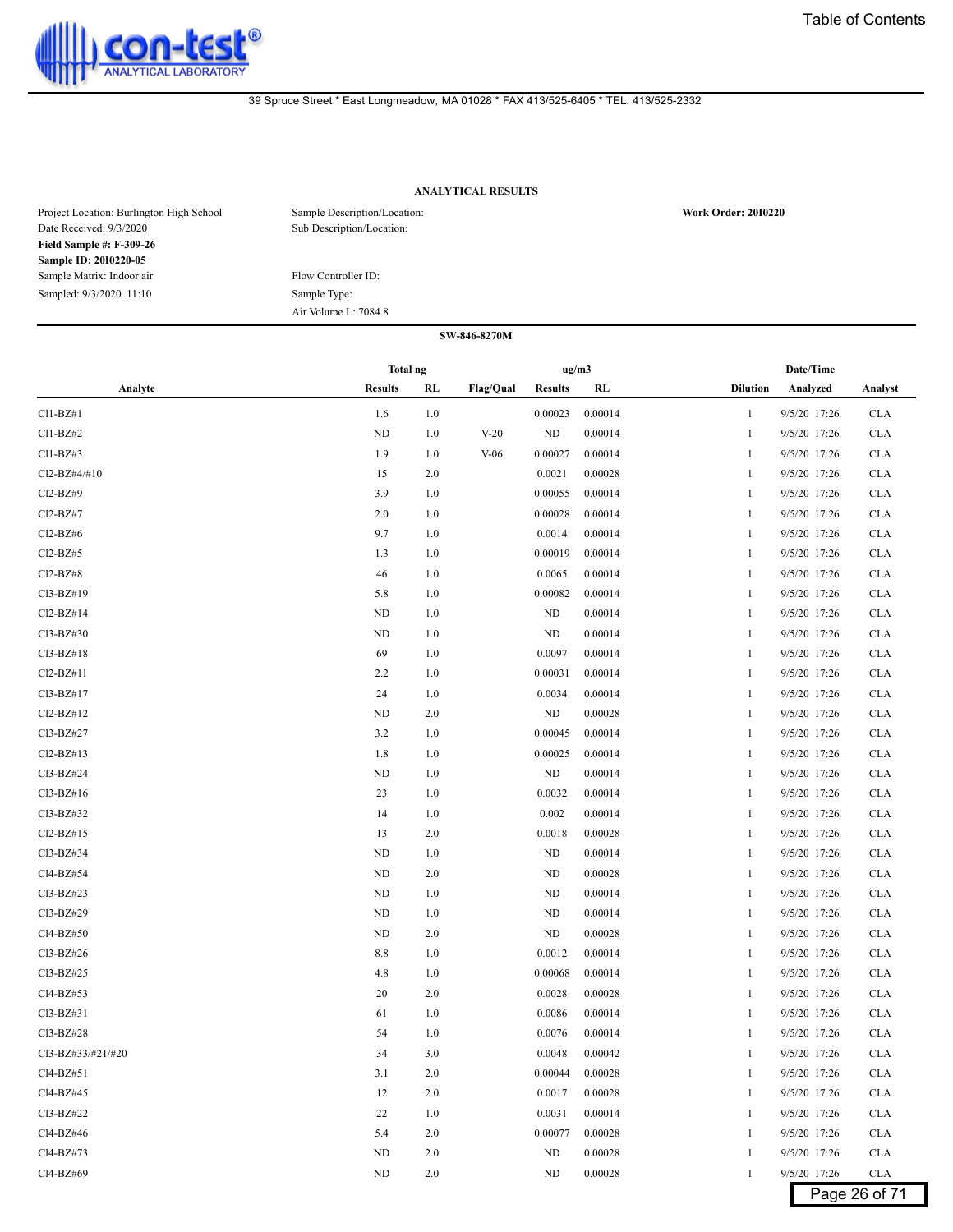

# **ANALYTICAL RESULTS**

| Project Location: Burlington High School<br>Date Received: 9/3/2020 | Sample Description/Location:<br>Sub Description/Location: | <b>Work Order: 2010220</b> |
|---------------------------------------------------------------------|-----------------------------------------------------------|----------------------------|
| <b>Field Sample #: F-309-26</b>                                     |                                                           |                            |
| Sample ID: 2010220-05                                               |                                                           |                            |
| Sample Matrix: Indoor air                                           | Flow Controller ID:                                       |                            |
| Sampled: 9/3/2020 11:10                                             | Sample Type:                                              |                            |
|                                                                     | Air Volume L: 7084.8                                      |                            |

|                   | Total ng       |     |                                    | ug/m3   |                 | Date/Time    |               |
|-------------------|----------------|-----|------------------------------------|---------|-----------------|--------------|---------------|
| Analyte           | <b>Results</b> | RL  | <b>Flag/Qual</b><br><b>Results</b> | RL      | <b>Dilution</b> | Analyzed     | Analyst       |
| Cl4-BZ#43         | 3.3            | 2.0 | 0.00046                            | 0.00028 | $\mathbf{1}$    | 9/5/20 17:26 | <b>CLA</b>    |
| Cl3-BZ#36         | ND             | 1.0 | ND                                 | 0.00014 | 1               | 9/5/20 17:26 | <b>CLA</b>    |
| Cl4-BZ#52         | 500            | 40  | 0.071                              | 0.0056  | 20              | 9/7/20 14:53 | <b>IMR</b>    |
| Cl4-BZ#48         | 20             | 2.0 | 0.0028                             | 0.00028 | $\mathbf{1}$    | 9/5/20 17:26 | <b>CLA</b>    |
| Cl4-BZ#49         | 140            | 2.0 | 0.019                              | 0.00028 | 1               | 9/5/20 17:26 | <b>CLA</b>    |
| Cl5-BZ#104        | <b>ND</b>      | 2.0 | <b>ND</b>                          | 0.00028 | 1               | 9/5/20 17:26 | <b>CLA</b>    |
| Cl4-BZ#47/#65/#62 | 20             | 6.0 | 0.0028                             | 0.00085 | 1               | 9/5/20 17:26 | <b>CLA</b>    |
| Cl4-BZ#75         | ND             | 2.0 | ND                                 | 0.00028 | 1               | 9/5/20 17:26 | <b>CLA</b>    |
| Cl3-BZ#39         | ND             | 1.0 | ND                                 | 0.00014 | 1               | 9/5/20 17:26 | <b>CLA</b>    |
| Cl3-BZ#38         | ND             | 1.0 | ND                                 | 0.00014 | $\mathbf{1}$    | 9/5/20 17:26 | <b>CLA</b>    |
| Cl4-BZ#44         | 210            | 40  | 0.029                              | 0.0056  | 20              | 9/7/20 14:53 | <b>IMR</b>    |
| Cl4-BZ#59         | 4.0            | 2.0 | 0.00057                            | 0.00028 | 1               | 9/5/20 17:26 | <b>CLA</b>    |
| Cl4-BZ#42         | 33             | 2.0 | 0.0047                             | 0.00028 | 1               | 9/5/20 17:26 | <b>CLA</b>    |
| Cl4-BZ#71         | 24             | 2.0 | 0.0034                             | 0.00028 | 1               | 9/5/20 17:26 | <b>CLA</b>    |
| Cl3-BZ#35         | <b>ND</b>      | 1.0 | ND                                 | 0.00014 | 1               | 9/5/20 17:26 | <b>CLA</b>    |
| Cl4-BZ#41         | 7.6            | 2.0 | 0.0011                             | 0.00028 | 1               | 9/5/20 17:26 | <b>CLA</b>    |
| Cl5-BZ#96         | 4.5            | 2.0 | 0.00063                            | 0.00028 | 1               | 9/5/20 17:26 | <b>CLA</b>    |
| Cl4-BZ#72         | ND             | 2.0 | ND                                 | 0.00028 | 1               | 9/5/20 17:26 | <b>CLA</b>    |
| Cl5-BZ#103        | 3.4            | 2.0 | 0.00048                            | 0.00028 | 1               | 9/5/20 17:26 | <b>CLA</b>    |
| Cl4-BZ#64         | 100            | 2.0 | 0.014                              | 0.00028 | 1               | 9/5/20 17:26 | <b>CLA</b>    |
| Cl4-BZ#40/#68     | 9.3            | 4.0 | 0.0013                             | 0.00056 | 1               | 9/5/20 17:26 | <b>CLA</b>    |
| Cl3-BZ#37         | 12             | 1.0 | 0.0017                             | 0.00014 | 1               | 9/5/20 17:26 | <b>CLA</b>    |
| Cl5-BZ#100        | ND             | 2.0 | ND                                 | 0.00028 | 1               | 9/5/20 17:26 | <b>CLA</b>    |
| Cl5-BZ#94         | 2.8            | 2.0 | 0.00039                            | 0.00028 | 1               | 9/5/20 17:26 | <b>CLA</b>    |
| Cl4-BZ#57         | ND             | 2.0 | ND                                 | 0.00028 | 1               | 9/5/20 17:26 | <b>CLA</b>    |
| Cl4-BZ#67/#58     | ND             | 4.0 | ND                                 | 0.00056 | $\mathbf{1}$    | 9/5/20 17:26 | <b>CLA</b>    |
| Cl5-BZ#102        | 19             | 2.0 | 0.0026                             | 0.00028 | 1               | 9/5/20 17:26 | <b>CLA</b>    |
| Cl4-BZ#61         | <b>ND</b>      | 2.0 | ND                                 | 0.00028 | 1               | 9/5/20 17:26 | <b>CLA</b>    |
| Cl5-BZ#98         | ND             | 2.0 | ND                                 | 0.00028 | 1               | 9/5/20 17:26 | <b>CLA</b>    |
| Cl5-BZ#93         | ND             | 4.0 | ND                                 | 0.00056 | 1               | 9/5/20 17:26 | <b>CLA</b>    |
| Cl4-BZ#76         | <b>ND</b>      | 2.0 | <b>ND</b>                          | 0.00028 | 1               | 9/5/20 17:26 | <b>CLA</b>    |
| Cl4-BZ#63         | 3.8            | 2.0 | 0.00054                            | 0.00028 | 1               | 9/5/20 17:26 | <b>CLA</b>    |
| Cl5-BZ#88/#95     | 450            | 80  | 0.063                              | 0.011   | 20              | 9/7/20 14:53 | IMR           |
| Cl5-BZ#121        | ND             | 2.0 | ND                                 | 0.00028 | 1               | 9/5/20 17:26 | <b>CLA</b>    |
| Cl4-BZ#74         | 81             | 2.0 | 0.011                              | 0.00028 | $\mathbf{1}$    | 9/5/20 17:26 | <b>CLA</b>    |
| Cl6-BZ#155        | ND             | 2.0 | ND                                 | 0.00028 | 1               | 9/5/20 17:26 | <b>CLA</b>    |
| Cl4-BZ#70         | 220            | 40  | 0.031                              | 0.0056  | 20              | 9/7/20 14:53 | IMR           |
| Cl5-BZ#91         | 82             | 2.0 | 0.012                              | 0.00028 | 1               | 9/5/20 17:26 | <b>CLA</b>    |
| Cl4-BZ#66         | 88             | 2.0 | 0.012                              | 0.00028 | 1               | 9/5/20 17:26 | <b>CLA</b>    |
|                   |                |     |                                    |         |                 |              | Page 27 of 71 |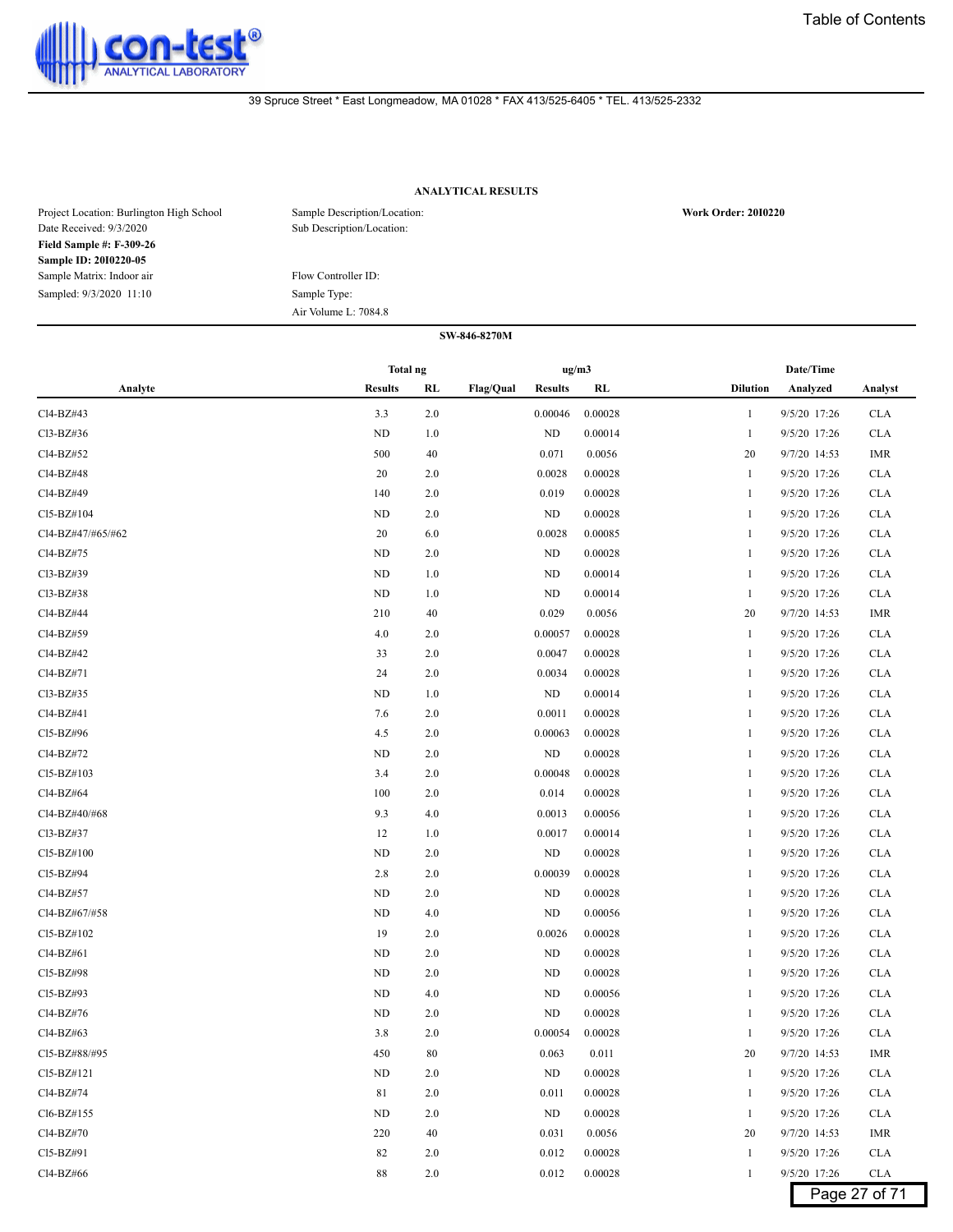

# **ANALYTICAL RESULTS**

| Project Location: Burlington High School<br>Date Received: 9/3/2020 | Sample Description/Location:<br>Sub Description/Location: | <b>Work Order: 2010220</b> |
|---------------------------------------------------------------------|-----------------------------------------------------------|----------------------------|
| <b>Field Sample #: F-309-26</b>                                     |                                                           |                            |
| Sample ID: 2010220-05                                               |                                                           |                            |
| Sample Matrix: Indoor air                                           | Flow Controller ID:                                       |                            |
| Sampled: 9/3/2020 11:10                                             | Sample Type:                                              |                            |
|                                                                     | Air Volume L: 7084.8                                      |                            |

|                                          | Total ng       |         |                  |                | ug/m3   |                 | Date/Time    |               |
|------------------------------------------|----------------|---------|------------------|----------------|---------|-----------------|--------------|---------------|
| Analyte                                  | <b>Results</b> | RL      | <b>Flag/Qual</b> | <b>Results</b> | RL      | <b>Dilution</b> | Analyzed     | Analyst       |
| Cl4-BZ#80/#55                            | ND             | 4.0     |                  | ND             | 0.00056 | 1               | 9/5/20 17:26 | <b>CLA</b>    |
| Cl5-BZ#92                                | 110            | 2.0     |                  | 0.016          | 0.00028 | 1               | 9/5/20 17:26 | <b>CLA</b>    |
| Cl5-BZ#89/#84                            | 180            | 4.0     |                  | 0.025          | 0.00056 | 1               | 9/5/20 17:26 | <b>CLA</b>    |
| Cl4-BZ#56                                | 36             | 2.0     |                  | 0.005          | 0.00028 | 1               | 9/5/20 17:26 | <b>CLA</b>    |
| Cl5-BZ#90/#101                           | 640            | 80      |                  | 0.090          | 0.011   | 20              | 9/7/20 14:53 | <b>IMR</b>    |
| Cl5-BZ#113                               | ND             | 2.0     |                  | <b>ND</b>      | 0.00028 | 1               | 9/5/20 17:26 | <b>CLA</b>    |
| Cl4-BZ#60                                | 20             | 2.0     |                  | 0.0028         | 0.00028 | 1               | 9/5/20 17:26 | <b>CLA</b>    |
| Cl5-BZ#99                                | 190            | 40      |                  | 0.028          | 0.0056  | 20              | 9/7/20 14:53 | IMR           |
| Cl6-BZ#150                               | ND             | 2.0     |                  | ND             | 0.00028 | 1               | 9/5/20 17:26 | <b>CLA</b>    |
| Cl6-BZ#152                               | ND             | 2.0     |                  | ND             | 0.00028 | -1              | 9/5/20 17:26 | <b>CLA</b>    |
| Cl <sub>5</sub> -B <sub>Z</sub> #119/#83 | 28             | 4.0     |                  | 0.004          | 0.00056 | 1               | 9/5/20 17:26 | <b>CLA</b>    |
| Cl5-BZ#125/#112/#86                      | ND             | 6.0     |                  | ND             | 0.00085 | 1               | 9/5/20 17:26 | <b>CLA</b>    |
| Cl5-BZ#109                               | ND             | 2.0     |                  | ND             | 0.00028 | 1               | 9/5/20 17:26 | <b>CLA</b>    |
| Cl6-BZ#145                               | <b>ND</b>      | 2.0     |                  | ND             | 0.00028 | 1               | 9/5/20 17:26 | <b>CLA</b>    |
| Cl5-BZ#97                                | 190            | 2.0     |                  | 0.027          | 0.00028 | 1               | 9/5/20 17:26 | <b>CLA</b>    |
| Cl6-BZ#148                               | ND             | 2.0     |                  | ND             | 0.00028 | 1               | 9/5/20 17:26 | <b>CLA</b>    |
| Cl4-BZ#79                                | ND             | 2.0     |                  | ND             | 0.00028 | -1              | 9/5/20 17:26 | <b>CLA</b>    |
| Cl5-BZ#116                               | ND             | 2.0     |                  | ND             | 0.00028 | 1               | 9/5/20 17:26 | <b>CLA</b>    |
| Cl5-BZ#87                                | 210            | 40      |                  | 0.029          | 0.0056  | 20              | 9/7/20 14:53 | <b>IMR</b>    |
| Cl4-BZ#78                                | 8.9            | 2.0     |                  | 0.0013         | 0.00028 | 1               | 9/5/20 17:26 | <b>CLA</b>    |
| Cl6-BZ#154/#136                          | 61             | 4.0     |                  | 0.0087         | 0.00056 | 1               | 9/5/20 17:26 | <b>CLA</b>    |
| Cl5-BZ#111/#117/#115                     | 27             | 6.0     |                  | 0.0038         | 0.00085 | 1               | 9/5/20 17:26 | <b>CLA</b>    |
| Cl5-BZ#85                                | 65             | 2.0     |                  | 0.0092         | 0.00028 | 1               | 9/5/20 17:26 | <b>CLA</b>    |
| Cl5-BZ#120/#110                          | <b>ND</b>      | 4.0     |                  | ND             | 0.00056 | -1              | 9/5/20 17:26 | <b>CLA</b>    |
| Cl4-BZ#81                                | ND             | 2.0     |                  | ND             | 0.00028 | 1               | 9/5/20 17:26 | <b>CLA</b>    |
| Cl6-BZ#151                               | 45             | 2.0     |                  | 0.0064         | 0.00028 | 1               | 9/5/20 17:26 | <b>CLA</b>    |
| Cl6-BZ#135                               | 37             | 2.0     |                  | 0.0052         | 0.00028 | 1               | 9/5/20 17:26 | <b>CLA</b>    |
| Cl5-BZ#82                                | 40             | 2.0     |                  | 0.0056         | 0.00028 | 1               | 9/5/20 17:26 | <b>CLA</b>    |
| Cl6-BZ#144                               | 16             | 2.0     |                  | 0.0023         | 0.00028 | 1               | 9/5/20 17:26 | <b>CLA</b>    |
| Cl6-BZ#147/#149                          | 190            | 4.0     |                  | 0.027          | 0.00056 | 1               | 9/5/20 17:26 | <b>CLA</b>    |
| Cl4-BZ#77                                | ND             | 2.0     |                  | ND             | 0.00028 | -1              | 9/5/20 17:26 | <b>CLA</b>    |
| Cl6-BZ#143/#139                          | 8.4            | 4.0     |                  | 0.0012         | 0.00056 | 1               | 9/5/20 17:26 | <b>CLA</b>    |
| Cl6-BZ#140                               | ND             | $2.0$   |                  | ND             | 0.00028 | 1               | 9/5/20 17:26 | <b>CLA</b>    |
| Cl5-BZ#124                               | 11             | 2.0     |                  | 0.0015         | 0.00028 | 1               | 9/5/20 17:26 | <b>CLA</b>    |
| Cl5-BZ#108                               | 3.6            | $2.0\,$ |                  | 0.00051        | 0.00028 | 1               | 9/5/20 17:26 | <b>CLA</b>    |
| Cl5-BZ#123/#107                          | 16             | 4.0     |                  | 0.0023         | 0.00056 | 1               | 9/5/20 17:26 | <b>CLA</b>    |
| Cl7-BZ#188                               | ND             | 2.0     |                  | ND             | 0.00028 | 1               | 9/5/20 17:26 | <b>CLA</b>    |
| Cl6-BZ#134                               | 21             | 2.0     |                  | 0.0029         | 0.00028 | 1               | 9/5/20 17:26 | <b>CLA</b>    |
| Cl5-BZ#106                               | $\rm ND$       | 2.0     |                  | ND             | 0.00028 | 1               | 9/5/20 17:26 | <b>CLA</b>    |
|                                          |                |         |                  |                |         |                 |              | Page 28 of 71 |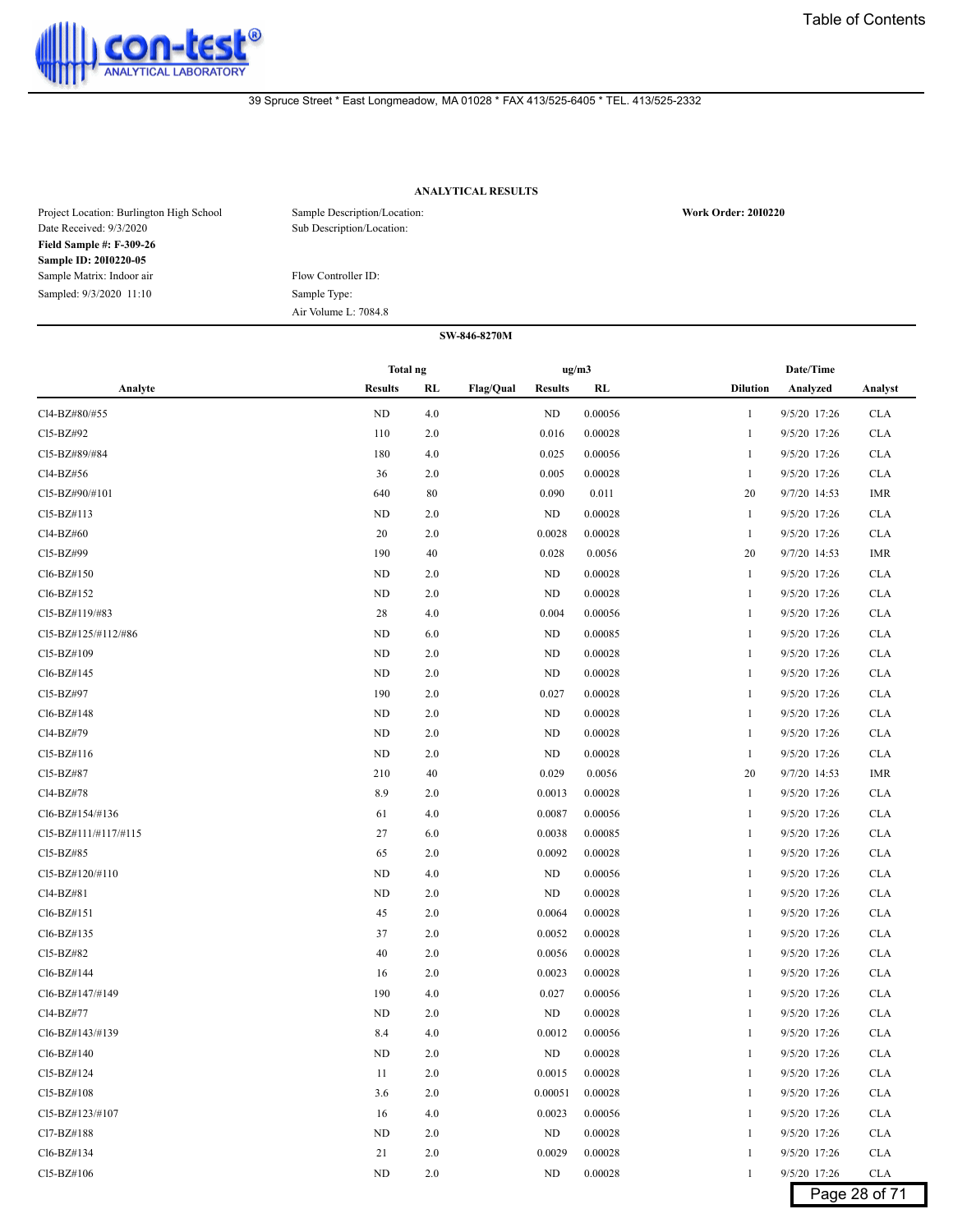

# **ANALYTICAL RESULTS**

| Project Location: Burlington High School<br>Date Received: 9/3/2020 | Sample Description/Location:<br>Sub Description/Location: | <b>Work Order: 2010220</b> |
|---------------------------------------------------------------------|-----------------------------------------------------------|----------------------------|
| <b>Field Sample #: F-309-26</b>                                     |                                                           |                            |
| Sample ID: 2010220-05                                               |                                                           |                            |
| Sample Matrix: Indoor air                                           | Flow Controller ID:                                       |                            |
| Sampled: 9/3/2020 11:10                                             | Sample Type:                                              |                            |
|                                                                     | Air Volume L: 7084.8                                      |                            |

|                      | Total ng       |     |           | ug/m3          |         |                 | Date/Time    |               |
|----------------------|----------------|-----|-----------|----------------|---------|-----------------|--------------|---------------|
| Analyte              | <b>Results</b> | RL  | Flag/Qual | <b>Results</b> | RL      | <b>Dilution</b> | Analyzed     | Analyst       |
| Cl6-BZ#142           | ND             | 2.0 |           | ND             | 0.00028 | 1               | 9/5/20 17:26 | <b>CLA</b>    |
| Cl6-BZ#133/#131      | 8.6            | 4.0 |           | 0.0012         | 0.00056 | 1               | 9/5/20 17:26 | <b>CLA</b>    |
| Cl5-BZ#118           | 210            | 40  |           | 0.030          | 0.0056  | 20              | 9/7/20 14:53 | <b>IMR</b>    |
| Cl7-BZ#184           | ND             | 2.0 |           | ND             | 0.00028 | 1               | 9/5/20 17:26 | <b>CLA</b>    |
| Cl6-BZ#165           | ND             | 2.0 |           | ND             | 0.00028 | 1               | 9/5/20 17:26 | <b>CLA</b>    |
| Cl6-BZ#146           | 22             | 2.0 |           | 0.0032         | 0.00028 | 1               | 9/5/20 17:26 | <b>CLA</b>    |
| Cl5-BZ#122           | 2.0            | 2.0 |           | 0.00029        | 0.00028 | 1               | 9/5/20 17:26 | <b>CLA</b>    |
| Cl6-BZ#161           | ND             | 2.0 |           | ND             | 0.00028 | 1               | 9/5/20 17:26 | <b>CLA</b>    |
| Cl5-BZ#114           | 6.2            | 2.0 |           | 0.00087        | 0.00028 | 1               | 9/5/20 17:26 | <b>CLA</b>    |
| Cl6-BZ#168           | ND             | 2.0 |           | ND             | 0.00028 | -1              | 9/5/20 17:26 | <b>CLA</b>    |
| Cl6-BZ#153           | 110            | 2.0 |           | 0.016          | 0.00028 | 1               | 9/5/20 17:26 | <b>CLA</b>    |
| Cl6-BZ#132           | 73             | 2.0 |           | 0.010          | 0.00028 | 1               | 9/5/20 17:26 | <b>CLA</b>    |
| Cl7-BZ#179           | 6.2            | 2.0 |           | 0.00087        | 0.00028 | 1               | 9/5/20 17:26 | <b>CLA</b>    |
| Cl6-BZ#141           | 29             | 2.0 |           | 0.0041         | 0.00028 | 1               | 9/5/20 17:26 | <b>CLA</b>    |
| Cl7-BZ#176           | 2.2            | 2.0 |           | 0.00032        | 0.00028 | 1               | 9/5/20 17:26 | <b>CLA</b>    |
| Cl5-BZ#105           | 51             | 2.0 |           | 0.0072         | 0.00028 | 1               | 9/5/20 17:26 | <b>CLA</b>    |
| Cl6-BZ#137           | 10             | 2.0 |           | 0.0015         | 0.00028 | -1              | 9/5/20 17:26 | <b>CLA</b>    |
| Cl7-BZ#186           | ND             | 2.0 |           | ND             | 0.00028 | 1               | 9/5/20 17:26 | <b>CLA</b>    |
| Cl5-BZ#127           | ND             | 2.0 |           | ND             | 0.00028 | 1               | 9/5/20 17:26 | <b>CLA</b>    |
| Cl6-BZ#130/#164      | 16             | 4.0 |           | 0.0023         | 0.00056 | 1               | 9/5/20 17:26 | <b>CLA</b>    |
| Cl7-BZ#178           | ND             | 2.0 |           | <b>ND</b>      | 0.00028 | 1               | 9/5/20 17:26 | <b>CLA</b>    |
| Cl6-BZ#138           | 83             | 2.0 |           | 0.012          | 0.00028 | 1               | 9/5/20 17:26 | <b>CLA</b>    |
| Cl6-BZ#160/#129/#163 | 31             | 6.0 |           | 0.0044         | 0.00085 | 1               | 9/5/20 17:26 | <b>CLA</b>    |
| Cl6-BZ#158           | 15             | 2.0 |           | 0.0021         | 0.00028 | -1              | 9/5/20 17:26 | <b>CLA</b>    |
| Cl7-BZ#182/#175      | ND             | 4.0 |           | ND             | 0.00056 | 1               | 9/5/20 17:26 | <b>CLA</b>    |
| Cl7-BZ#187           | 6.1            | 2.0 |           | 0.00087        | 0.00028 | 1               | 9/5/20 17:26 | <b>CLA</b>    |
| Cl7-BZ#183           | 4.0            | 2.0 |           | 0.00056        | 0.00028 | 1               | 9/5/20 17:26 | <b>CLA</b>    |
| Cl6-BZ#166           | ND             | 2.0 |           | ND             | 0.00028 | 1               | 9/5/20 17:26 | <b>CLA</b>    |
| Cl6-BZ#159           | ND             | 2.0 |           | ND             | 0.00028 | 1               | 9/5/20 17:26 | <b>CLA</b>    |
| Cl5-BZ#126           | ND             | 2.0 |           | ND             | 0.00028 | 1               | 9/5/20 17:26 | <b>CLA</b>    |
| Cl7-BZ#185           | ND             | 2.0 |           | ND             | 0.00028 | -1              | 9/5/20 17:26 | <b>CLA</b>    |
| Cl6-BZ#128/#162      | 9.7            | 4.0 |           | 0.0014         | 0.00056 | 1               | 9/5/20 17:26 | <b>CLA</b>    |
| Cl7-BZ#174           | 4.4            | 2.0 |           | 0.00061        | 0.00028 |                 | 9/5/20 17:26 | <b>CLA</b>    |
| Cl8-BZ#202           | ND             | 3.0 |           | ND             | 0.00042 | $\mathbf{1}$    | 9/5/20 17:26 | <b>CLA</b>    |
| Cl6-BZ#167           | $\rm ND$       | 2.0 |           | ND             | 0.00028 | 1               | 9/5/20 17:26 | <b>CLA</b>    |
| Cl7-BZ#181           | ND             | 2.0 |           | ND             | 0.00028 | 1               | 9/5/20 17:26 | <b>CLA</b>    |
| Cl7-BZ#177           | 2.1            | 2.0 |           | 0.00029        | 0.00028 | 1               | 9/5/20 17:26 | <b>CLA</b>    |
| Cl8-BZ#200/#204      | ND             | 6.0 |           | ND             | 0.00085 | 1               | 9/5/20 17:26 | <b>CLA</b>    |
| Cl7-BZ#171           | ND             | 2.0 |           | ND             | 0.00028 | 1               | 9/5/20 17:26 | <b>CLA</b>    |
|                      |                |     |           |                |         |                 |              | Page 29 of 71 |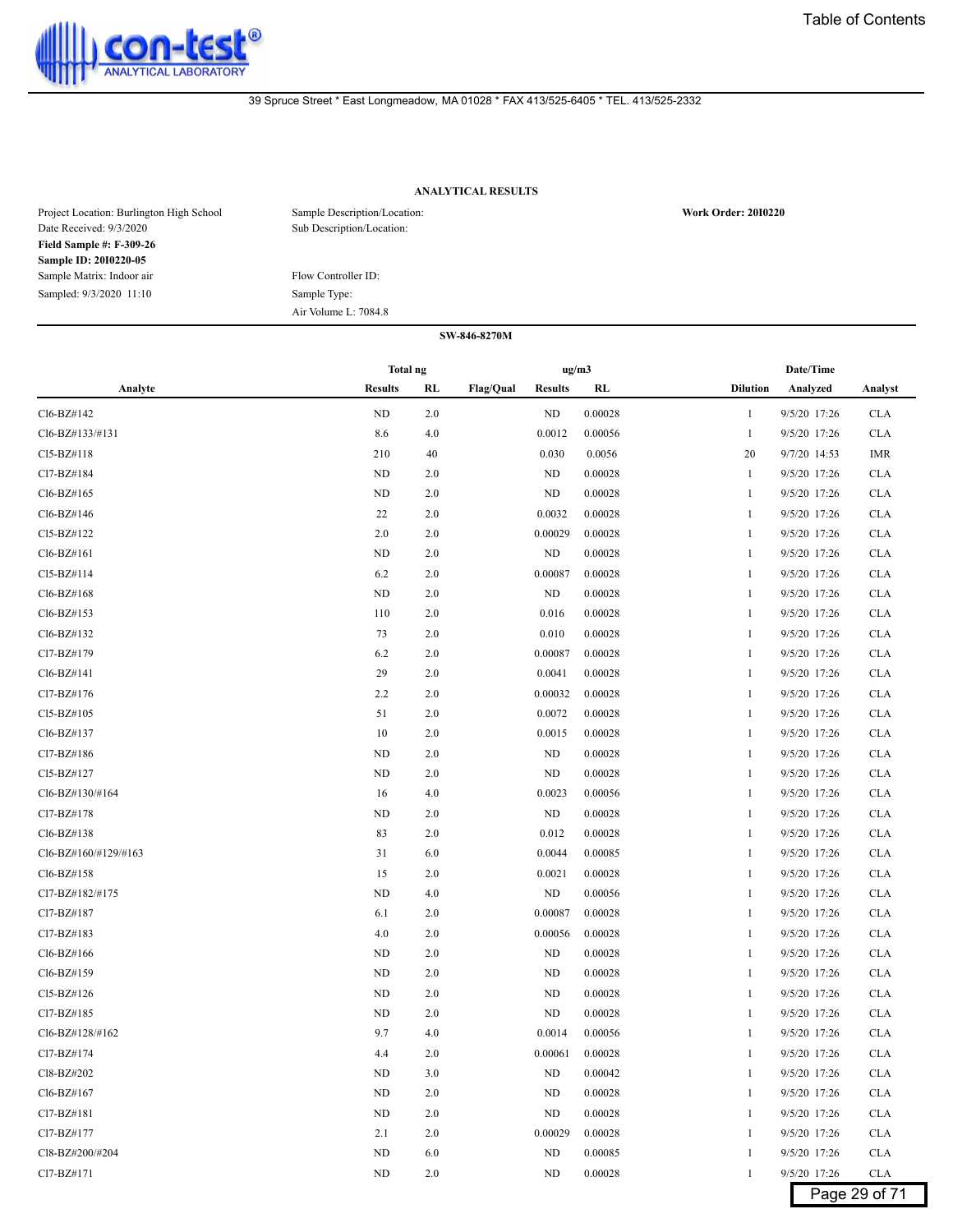

# **ANALYTICAL RESULTS**

| Project Location: Burlington High School<br>Date Received: 9/3/2020 | Sample Description/Location:<br>Sub Description/Location: | <b>Work Order: 2010220</b> |
|---------------------------------------------------------------------|-----------------------------------------------------------|----------------------------|
| <b>Field Sample #: F-309-26</b>                                     |                                                           |                            |
| Sample ID: 2010220-05                                               |                                                           |                            |
| Sample Matrix: Indoor air                                           | Flow Controller ID:                                       |                            |
| Sampled: 9/3/2020 11:10                                             | Sample Type:                                              |                            |
|                                                                     | Air Volume L: 7084.8                                      |                            |

|                            | <b>Total ng</b> |     |                  | ug/m3          |         |                 | Date/Time    |            |
|----------------------------|-----------------|-----|------------------|----------------|---------|-----------------|--------------|------------|
| Analyte                    | <b>Results</b>  | RL  | <b>Flag/Qual</b> | <b>Results</b> | RL      | <b>Dilution</b> | Analyzed     | Analyst    |
| Cl7-BZ#173                 | $\rm ND$        | 2.0 |                  | ND             | 0.00028 | 1               | 9/5/20 17:26 | <b>CLA</b> |
| Cl8-BZ#197                 | ND              | 3.0 |                  | ND             | 0.00042 | 1               | 9/5/20 17:26 | <b>CLA</b> |
| Cl7-BZ#172                 | ND              | 2.0 |                  | ND             | 0.00028 | 1               | 9/5/20 17:26 | <b>CLA</b> |
| Cl6-BZ#156                 | 3.1             | 2.0 |                  | 0.00044        | 0.00028 | 1               | 9/5/20 17:26 | <b>CLA</b> |
| Cl7-BZ#192                 | $\rm ND$        | 2.0 |                  | ND             | 0.00028 | $\mathbf{1}$    | 9/5/20 17:26 | <b>CLA</b> |
| Cl6-BZ#157                 | ND              | 2.0 |                  | ND             | 0.00028 | 1               | 9/5/20 17:26 | <b>CLA</b> |
| Cl7-BZ#180                 | 3.6             | 2.0 |                  | 0.0005         | 0.00028 | 1               | 9/5/20 17:26 | <b>CLA</b> |
| Cl7-BZ#193                 | $\rm ND$        | 2.0 |                  | $\rm ND$       | 0.00028 | 1               | 9/5/20 17:26 | CLA        |
| Cl8-BZ#199                 | ND              | 3.0 |                  | ND             | 0.00042 | 1               | 9/5/20 17:26 | <b>CLA</b> |
| Cl7-BZ#191                 | ND              | 2.0 |                  | ND             | 0.00028 | $\mathbf{1}$    | 9/5/20 17:26 | <b>CLA</b> |
| Cl8-BZ#198                 | ND              | 3.0 |                  | ND             | 0.00042 | 1               | 9/5/20 17:26 | <b>CLA</b> |
| Cl8-BZ#201                 | ND              | 3.0 |                  | ND             | 0.00042 | 1               | 9/5/20 17:26 | <b>CLA</b> |
| Cl7-BZ#170                 | ND              | 2.0 |                  | $\rm ND$       | 0.00028 | 1               | 9/5/20 17:26 | CLA        |
| Cl7-BZ#190                 | ND              | 2.0 |                  | ND             | 0.00028 | $\mathbf{1}$    | 9/5/20 17:26 | <b>CLA</b> |
| Cl8-BZ#196                 | ND              | 3.0 |                  | ND             | 0.00042 | $\mathbf{1}$    | 9/5/20 17:26 | <b>CLA</b> |
| Cl8-BZ#203                 | $\rm ND$        | 3.0 |                  | ND             | 0.00042 | $\mathbf{1}$    | 9/5/20 17:26 | <b>CLA</b> |
| Cl6-BZ#169                 | $\rm ND$        | 2.0 |                  | $\rm ND$       | 0.00028 | 1               | 9/5/20 17:26 | <b>CLA</b> |
| Cl9-BZ#208                 | $\rm ND$        | 3.0 |                  | $\rm ND$       | 0.00042 | 1               | 9/5/20 17:26 | <b>CLA</b> |
| Cl9-BZ#207                 | ND              | 3.0 |                  | ND             | 0.00042 | 1               | 9/5/20 17:26 | <b>CLA</b> |
| Cl7-BZ#189                 | ND              | 2.0 |                  | ND             | 0.00028 | 1               | 9/5/20 17:26 | <b>CLA</b> |
| Cl8-BZ#195                 | ND              | 3.0 |                  | ND             | 0.00042 | $\mathbf{1}$    | 9/5/20 17:26 | <b>CLA</b> |
| Cl8-BZ#194                 | $\rm ND$        | 3.0 |                  | $\rm ND$       | 0.00042 | 1               | 9/5/20 17:26 | <b>CLA</b> |
| Cl8-BZ#205                 | $\rm ND$        | 3.0 |                  | $\rm ND$       | 0.00042 | 1               | 9/5/20 17:26 | <b>CLA</b> |
| Cl9-BZ#206                 | ND              | 3.0 |                  | ND             | 0.00042 | 1               | 9/5/20 17:26 | <b>CLA</b> |
| Cl10-BZ#209                | ND              | 3.0 |                  | ND             | 0.00042 | 1               | 9/5/20 17:26 | <b>CLA</b> |
| <b>Total PCB Congeners</b> | 5400            |     |                  | 0.76           |         | $\mathbf{1}$    | 9/5/20 17:26 | <b>IMR</b> |

| Surrogates           | % Recovery | % REC Limits |              |
|----------------------|------------|--------------|--------------|
| Tetrachloro-m-xylene | 80.6       | $40-140$     | 9/5/20 17:26 |
| Tetrachloro-m-xylene | 79.0       | $40-140$     | 9/7/20 14:53 |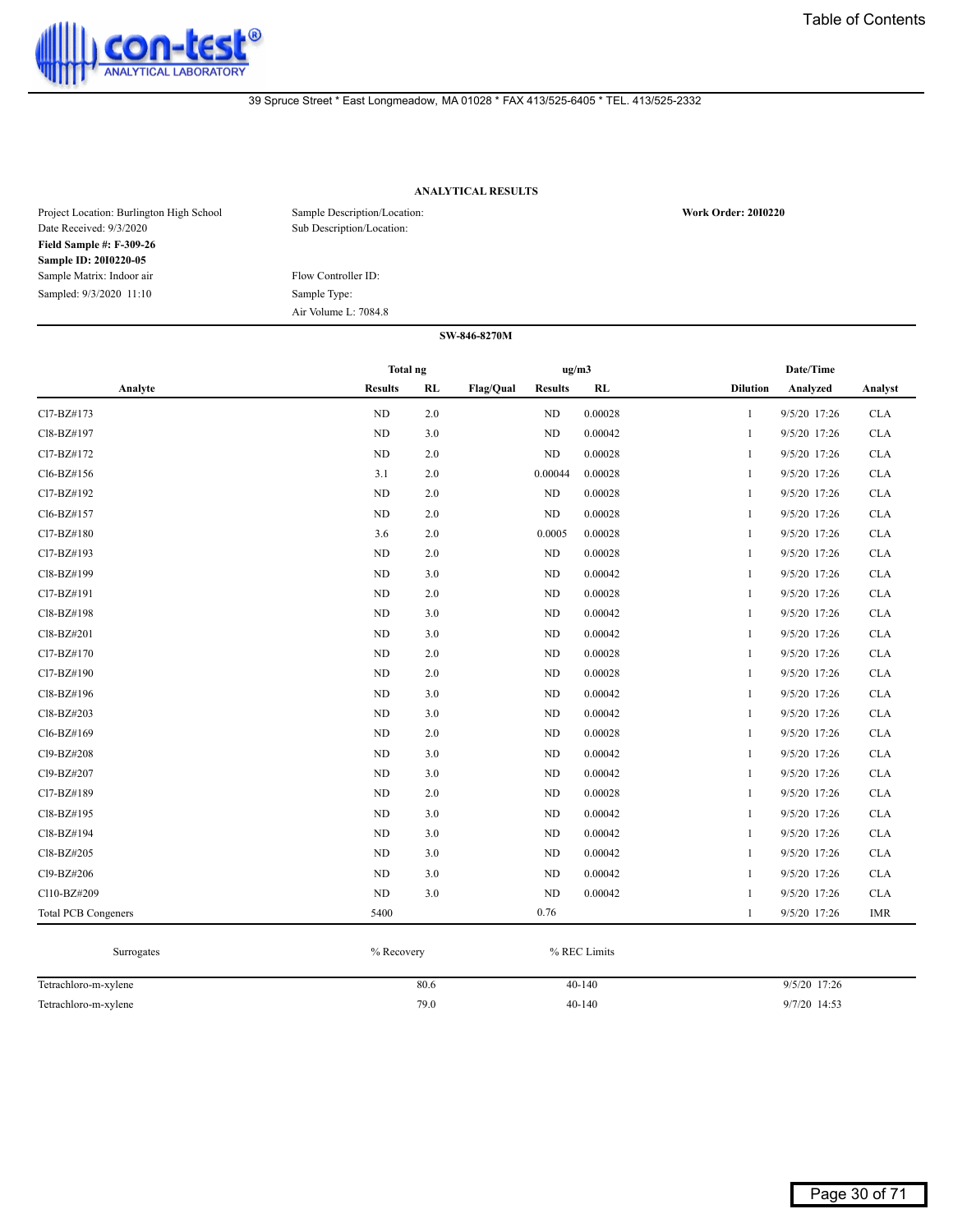

# **ANALYTICAL RESULTS**

| Project Location: Burlington High School<br>Date Received: 9/3/2020 | Sample Description/Location:<br>Sub Description/Location: | <b>Work Order: 2010220</b> |
|---------------------------------------------------------------------|-----------------------------------------------------------|----------------------------|
| <b>Field Sample #: F-205-30</b>                                     |                                                           |                            |
| <b>Sample ID: 2010220-06</b>                                        |                                                           |                            |
| Sample Matrix: Indoor air                                           | Flow Controller ID:                                       |                            |
| Sampled: 9/3/2020 11:17                                             | Sample Type:                                              |                            |
|                                                                     | Air Volume L: 7084.8                                      |                            |

|                                    | Total ng       |     |                  |                | ug/m3   |                 | Date/Time    |               |
|------------------------------------|----------------|-----|------------------|----------------|---------|-----------------|--------------|---------------|
| Analyte                            | <b>Results</b> | RL  | <b>Flag/Qual</b> | <b>Results</b> | RL      | <b>Dilution</b> | Analyzed     | Analyst       |
| $Cl1-BZ#1$                         | ND             | 1.0 |                  | ND             | 0.00014 | $\mathbf{1}$    | 9/5/20 19:12 | <b>CLA</b>    |
| Cl1-BZ#2                           | ND             | 1.0 | $V-20$           | ND             | 0.00014 | 1               | 9/5/20 19:12 | <b>CLA</b>    |
| $Cl1-BZ#3$                         | 1.5            | 1.0 | $V-06$           | 0.00021        | 0.00014 | 1               | 9/5/20 19:12 | <b>CLA</b>    |
| Cl2-BZ#4/#10                       | 3.6            | 2.0 |                  | 0.00051        | 0.00028 | 1               | 9/5/20 19:12 | <b>CLA</b>    |
| Cl2-BZ#9                           | 2.6            | 1.0 |                  | 0.00037        | 0.00014 | 1               | 9/5/20 19:12 | <b>CLA</b>    |
| Cl <sub>2</sub> -B <sub>Z</sub> #7 | ND             | 1.0 |                  | ND             | 0.00014 | 1               | 9/5/20 19:12 | <b>CLA</b>    |
| Cl <sub>2</sub> -B <sub>Z</sub> #6 | 3.1            | 1.0 |                  | 0.00044        | 0.00014 | 1               | 9/5/20 19:12 | <b>CLA</b>    |
| $Cl2-BZ#5$                         | ND             | 1.0 |                  | <b>ND</b>      | 0.00014 | 1               | 9/5/20 19:12 | <b>CLA</b>    |
| Cl2-BZ#8                           | 14             | 1.0 |                  | 0.002          | 0.00014 | 1               | 9/5/20 19:12 | <b>CLA</b>    |
| Cl3-BZ#19                          | 2.3            | 1.0 |                  | 0.00032        | 0.00014 | 1               | 9/5/20 19:12 | <b>CLA</b>    |
| Cl2-BZ#14                          | ND             | 1.0 |                  | ND             | 0.00014 | 1               | 9/5/20 19:12 | <b>CLA</b>    |
| $Cl3-BZ#30$                        | ND             | 1.0 |                  | ND             | 0.00014 | 1               | 9/5/20 19:12 | <b>CLA</b>    |
| $Cl3-BZ#18$                        | 31             | 1.0 |                  | 0.0044         | 0.00014 | 1               | 9/5/20 19:12 | <b>CLA</b>    |
| Cl2-BZ#11                          | 2.6            | 1.0 |                  | 0.00036        | 0.00014 | 1               | 9/5/20 19:12 | <b>CLA</b>    |
| Cl3-BZ#17                          | 10             | 1.0 |                  | 0.0014         | 0.00014 | 1               | 9/5/20 19:12 | <b>CLA</b>    |
| Cl2-BZ#12                          | ND             | 2.0 |                  | ND             | 0.00028 | 1               | 9/5/20 19:12 | <b>CLA</b>    |
| Cl3-BZ#27                          | 1.3            | 1.0 |                  | 0.00018        | 0.00014 | 1               | 9/5/20 19:12 | <b>CLA</b>    |
| Cl2-BZ#13                          | ND             | 1.0 |                  | ND             | 0.00014 | 1               | 9/5/20 19:12 | <b>CLA</b>    |
| Cl3-BZ#24                          | ND             | 1.0 |                  | ND             | 0.00014 | 1               | 9/5/20 19:12 | <b>CLA</b>    |
| Cl3-BZ#16                          | 9.4            | 1.0 |                  | 0.0013         | 0.00014 | 1               | 9/5/20 19:12 | <b>CLA</b>    |
| Cl3-BZ#32                          | 6.4            | 1.0 |                  | 0.0009         | 0.00014 | 1               | 9/5/20 19:12 | <b>CLA</b>    |
| $Cl2-BZ#15$                        | 4.4            | 2.0 |                  | 0.00062        | 0.00028 | 1               | 9/5/20 19:12 | <b>CLA</b>    |
| Cl3-BZ#34                          | ND             | 1.0 |                  | ND             | 0.00014 | 1               | 9/5/20 19:12 | <b>CLA</b>    |
| Cl4-BZ#54                          | ND             | 2.0 |                  | ND             | 0.00028 | 1               | 9/5/20 19:12 | <b>CLA</b>    |
| Cl3-BZ#23                          | ND             | 1.0 |                  | ND             | 0.00014 | 1               | 9/5/20 19:12 | <b>CLA</b>    |
| Cl3-BZ#29                          | ND             | 1.0 |                  | ND             | 0.00014 | 1               | 9/5/20 19:12 | <b>CLA</b>    |
| Cl4-BZ#50                          | ND             | 2.0 |                  | ND             | 0.00028 | 1               | 9/5/20 19:12 | <b>CLA</b>    |
| $Cl3-BZ#26$                        | 3.9            | 1.0 |                  | 0.00055        | 0.00014 | 1               | 9/5/20 19:12 | <b>CLA</b>    |
| Cl3-BZ#25                          | 2.1            | 1.0 |                  | 0.0003         | 0.00014 | 1               | 9/5/20 19:12 | <b>CLA</b>    |
| Cl4-BZ#53                          | 21             | 2.0 |                  | 0.0029         | 0.00028 | 1               | 9/5/20 19:12 | <b>CLA</b>    |
| Cl3-BZ#31                          | 37             | 1.0 |                  | 0.0052         | 0.00014 | 1               | 9/5/20 19:12 | <b>CLA</b>    |
| Cl3-BZ#28                          | 26             | 1.0 |                  | 0.0036         | 0.00014 | 1               | 9/5/20 19:12 | <b>CLA</b>    |
| Cl3-BZ#33/#21/#20                  | 15             | 3.0 |                  | 0.0022         | 0.00042 | 1               | 9/5/20 19:12 | <b>CLA</b>    |
| Cl4-BZ#51                          | 2.5            | 2.0 |                  | 0.00035        | 0.00028 | 1               | 9/5/20 19:12 | <b>CLA</b>    |
| Cl4-BZ#45                          | 9.8            | 2.0 |                  | 0.0014         | 0.00028 | 1               | 9/5/20 19:12 | <b>CLA</b>    |
| Cl3-BZ#22                          | 10             | 1.0 |                  | 0.0015         | 0.00014 | 1               | 9/5/20 19:12 | <b>CLA</b>    |
| Cl4-BZ#46                          | 4.3            | 2.0 |                  | 0.00061        | 0.00028 | 1               | 9/5/20 19:12 | <b>CLA</b>    |
| Cl4-BZ#73                          | ND             | 2.0 |                  | ND             | 0.00028 | 1               | 9/5/20 19:12 | <b>CLA</b>    |
| Cl4-BZ#69                          | ND             | 2.0 |                  | <b>ND</b>      | 0.00028 | 1               | 9/5/20 19:12 | <b>CLA</b>    |
|                                    |                |     |                  |                |         |                 |              | Page 31 of 71 |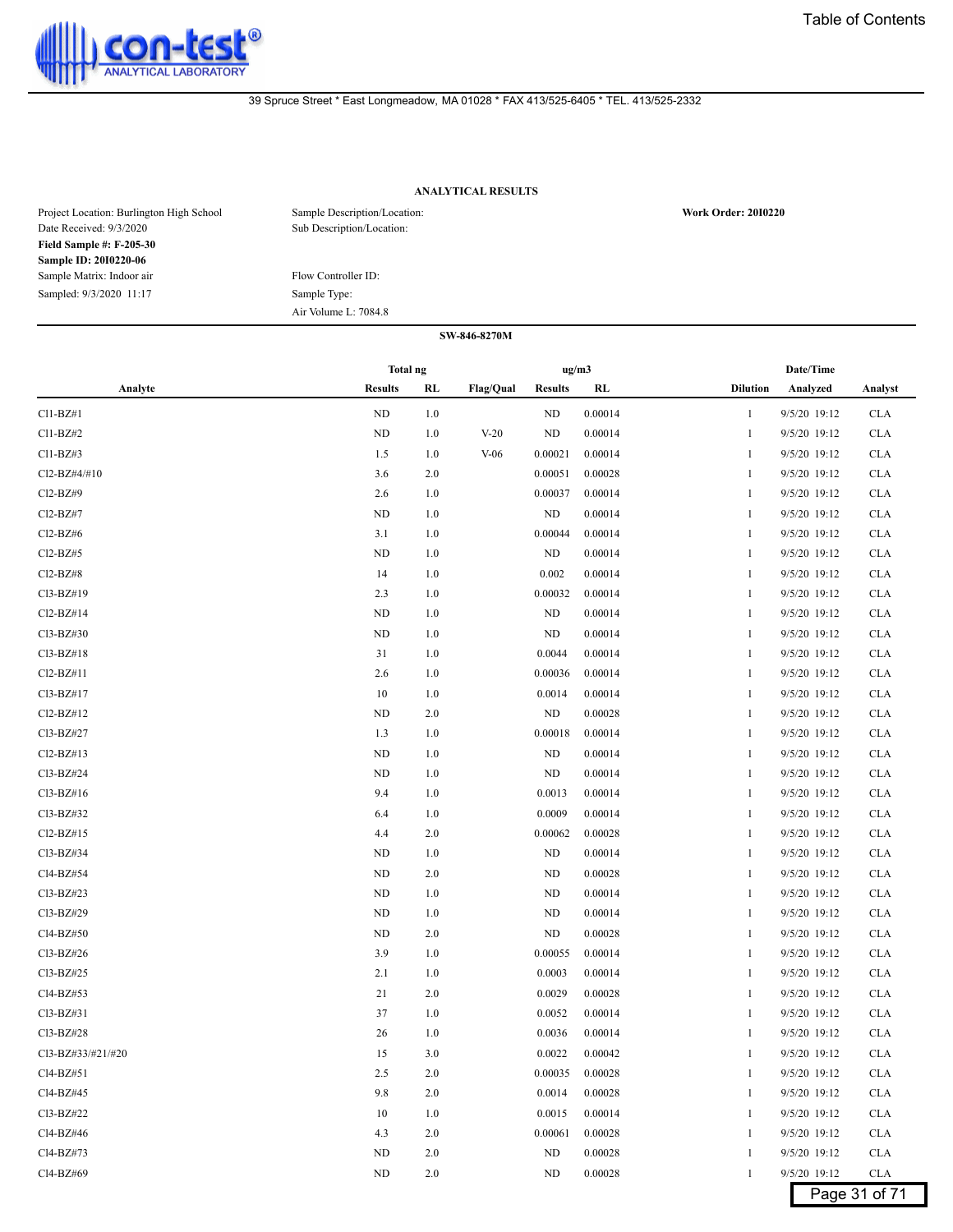

# **ANALYTICAL RESULTS**

| Project Location: Burlington High School<br>Date Received: 9/3/2020 | Sample Description/Location:<br>Sub Description/Location: | <b>Work Order: 2010220</b> |
|---------------------------------------------------------------------|-----------------------------------------------------------|----------------------------|
| <b>Field Sample #: F-205-30</b>                                     |                                                           |                            |
| <b>Sample ID: 2010220-06</b>                                        |                                                           |                            |
| Sample Matrix: Indoor air                                           | Flow Controller ID:                                       |                            |
| Sampled: 9/3/2020 11:17                                             | Sample Type:                                              |                            |
|                                                                     | Air Volume L: 7084.8                                      |                            |

|                   | Total ng       |         |                  | ug/m3          |         |                 | Date/Time    |               |
|-------------------|----------------|---------|------------------|----------------|---------|-----------------|--------------|---------------|
| Analyte           | <b>Results</b> | RL      | <b>Flag/Qual</b> | <b>Results</b> | RL      | <b>Dilution</b> | Analyzed     | Analyst       |
| Cl4-BZ#43         | 2.9            | 2.0     |                  | 0.00041        | 0.00028 | 1               | 9/5/20 19:12 | <b>CLA</b>    |
| Cl3-BZ#36         | ND             | 1.0     |                  | ND             | 0.00014 | 1               | 9/5/20 19:12 | <b>CLA</b>    |
| Cl4-BZ#52         | 880            | 40      |                  | 0.12           | 0.0056  | 20              | 9/8/20 11:36 | IMR           |
| Cl4-BZ#48         | 19             | 2.0     |                  | 0.0026         | 0.00028 | 1               | 9/5/20 19:12 | <b>CLA</b>    |
| Cl4-BZ#49         | 170            | 2.0     |                  | 0.023          | 0.00028 | 1               | 9/5/20 19:12 | <b>CLA</b>    |
| Cl5-BZ#104        | ND             | 2.0     |                  | ND             | 0.00028 | 1               | 9/5/20 19:12 | <b>CLA</b>    |
| Cl4-BZ#47/#65/#62 | 20             | 6.0     |                  | 0.0029         | 0.00085 | 1               | 9/5/20 19:12 | <b>CLA</b>    |
| Cl4-BZ#75         | <b>ND</b>      | 2.0     |                  | ND             | 0.00028 | 1               | 9/5/20 19:12 | <b>CLA</b>    |
| Cl3-BZ#39         | ND             | 1.0     |                  | ND             | 0.00014 |                 | 9/5/20 19:12 | <b>CLA</b>    |
| Cl3-BZ#38         | ND             | 1.0     |                  | ND             | 0.00014 | 1               | 9/5/20 19:12 | <b>CLA</b>    |
| Cl4-BZ#44         | 360            | 40      |                  | 0.051          | 0.0056  | 20              | 9/8/20 11:36 | IMR           |
| Cl4-BZ#59         | 3.1            | 2.0     |                  | 0.00044        | 0.00028 | 1               | 9/5/20 19:12 | <b>CLA</b>    |
| Cl4-BZ#42         | 34             | 2.0     |                  | 0.0048         | 0.00028 | 1               | 9/5/20 19:12 | <b>CLA</b>    |
| Cl4-BZ#71         | 25             | 2.0     |                  | 0.0035         | 0.00028 | 1               | 9/5/20 19:12 | <b>CLA</b>    |
| Cl3-BZ#35         | ND             | 1.0     |                  | ND             | 0.00014 | 1               | 9/5/20 19:12 | <b>CLA</b>    |
| Cl4-BZ#41         | 5.6            | 2.0     |                  | 0.0008         | 0.00028 |                 | 9/5/20 19:12 | <b>CLA</b>    |
| Cl5-BZ#96         | 6.0            | 2.0     |                  | 0.00085        | 0.00028 | -1              | 9/5/20 19:12 | <b>CLA</b>    |
| Cl4-BZ#72         | ND             | 2.0     |                  | ND             | 0.00028 | 1               | 9/5/20 19:12 | <b>CLA</b>    |
| Cl5-BZ#103        | 4.9            | 2.0     |                  | 0.00069        | 0.00028 | 1               | 9/5/20 19:12 | <b>CLA</b>    |
| Cl4-BZ#64         | 120            | 2.0     |                  | 0.018          | 0.00028 | 1               | 9/5/20 19:12 | <b>CLA</b>    |
| Cl4-BZ#40/#68     | 12             | 4.0     |                  | 0.0018         | 0.00056 | 1               | 9/5/20 19:12 | <b>CLA</b>    |
| Cl3-BZ#37         | 6.3            | 1.0     |                  | 0.00088        | 0.00014 | 1               | 9/5/20 19:12 | <b>CLA</b>    |
| Cl5-BZ#100        | ND             | 2.0     |                  | ND             | 0.00028 |                 | 9/5/20 19:12 | <b>CLA</b>    |
| Cl5-BZ#94         | 3.7            | 2.0     |                  | 0.00053        | 0.00028 | -1              | 9/5/20 19:12 | <b>CLA</b>    |
| Cl4-BZ#57         | ND             | 2.0     |                  | ND             | 0.00028 | 1               | 9/5/20 19:12 | <b>CLA</b>    |
| Cl4-BZ#67/#58     | ND             | 4.0     |                  | ND             | 0.00056 | 1               | 9/5/20 19:12 | <b>CLA</b>    |
| Cl5-BZ#102        | 26             | 2.0     |                  | 0.0037         | 0.00028 | 1               | 9/5/20 19:12 | <b>CLA</b>    |
| Cl4-BZ#61         | ND             | 2.0     |                  | ND             | 0.00028 | 1               | 9/5/20 19:12 | <b>CLA</b>    |
| Cl5-BZ#98         | ND             | 2.0     |                  | ND             | 0.00028 | 1               | 9/5/20 19:12 | <b>CLA</b>    |
| Cl5-BZ#93         | ND             | 4.0     |                  | ND             | 0.00056 | 1               | 9/5/20 19:12 | <b>CLA</b>    |
| Cl4-BZ#76         | ND             | 2.0     |                  | ND             | 0.00028 | -1              | 9/5/20 19:12 | <b>CLA</b>    |
| $Cl4-BZ#63$       | 4.1            | 2.0     |                  | 0.00058        | 0.00028 | 1               | 9/5/20 19:12 | <b>CLA</b>    |
| Cl5-BZ#88/#95     | 900            | 80      |                  | 0.13           | 0.011   | 20              | 9/8/20 11:36 | IMR           |
| Cl5-BZ#121        | ND             | 2.0     |                  | ND             | 0.00028 | $\mathbf{1}$    | 9/5/20 19:12 | <b>CLA</b>    |
| Cl4-BZ#74         | 100            | $2.0\,$ |                  | 0.015          | 0.00028 | 1               | 9/5/20 19:12 | <b>CLA</b>    |
| Cl6-BZ#155        | ND             | 2.0     |                  | ND             | 0.00028 | 1               | 9/5/20 19:12 | <b>CLA</b>    |
| Cl4-BZ#70         | 430            | 40      |                  | 0.061          | 0.0056  | 20              | 9/8/20 11:36 | IMR           |
| Cl5-BZ#91         | 120            | 2.0     |                  | 0.017          | 0.00028 | $\mathbf{1}$    | 9/5/20 19:12 | <b>CLA</b>    |
| Cl4-BZ#66         | 110            | $2.0\,$ |                  | 0.015          | 0.00028 | $\mathbf{1}$    | 9/5/20 19:12 | <b>CLA</b>    |
|                   |                |         |                  |                |         |                 |              | Page 32 of 71 |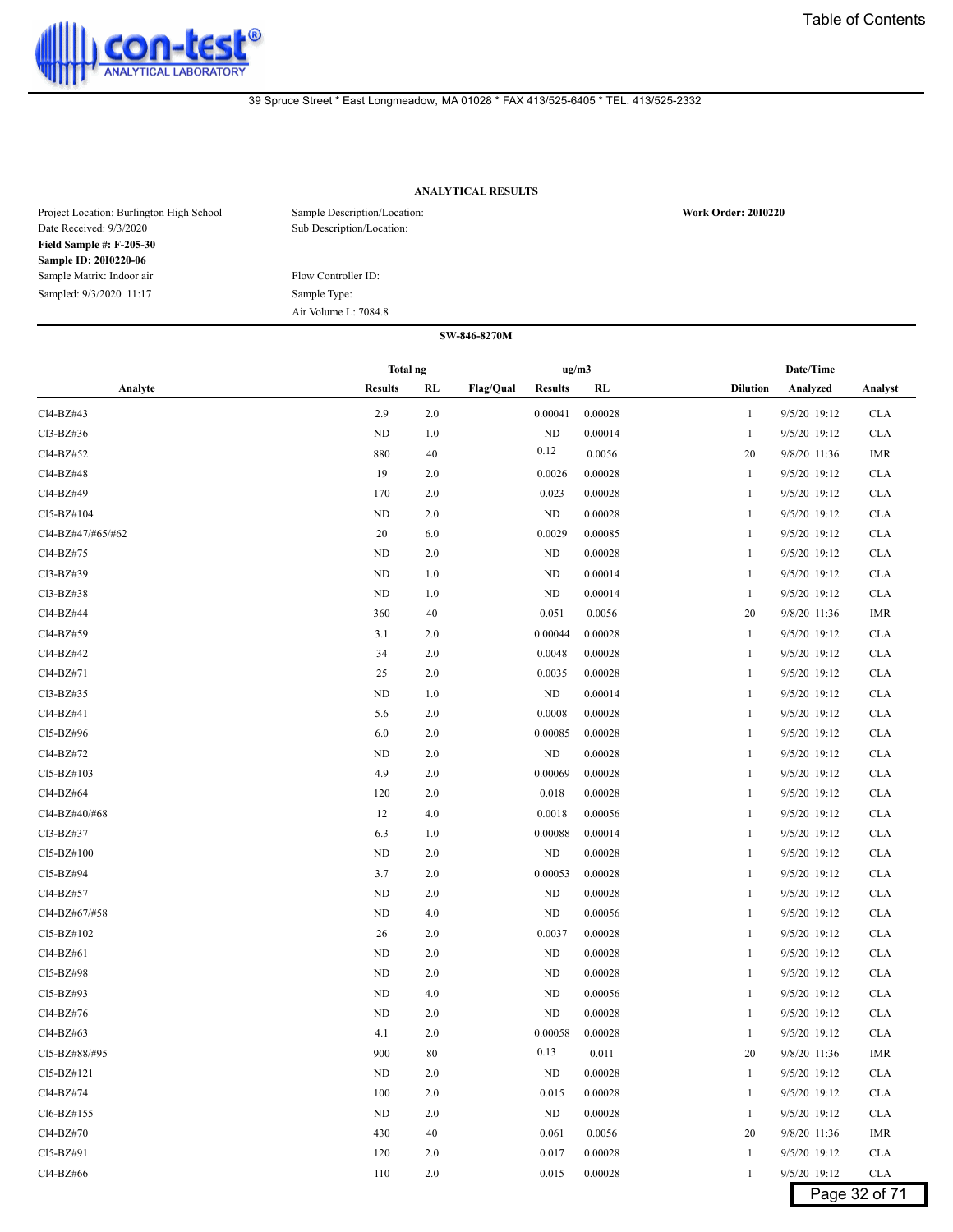

# **ANALYTICAL RESULTS**

| Project Location: Burlington High School<br>Date Received: 9/3/2020 | Sample Description/Location:<br>Sub Description/Location: | <b>Work Order: 2010220</b> |
|---------------------------------------------------------------------|-----------------------------------------------------------|----------------------------|
| <b>Field Sample #: F-205-30</b>                                     |                                                           |                            |
| <b>Sample ID: 2010220-06</b>                                        |                                                           |                            |
| Sample Matrix: Indoor air                                           | Flow Controller ID:                                       |                            |
| Sampled: 9/3/2020 11:17                                             | Sample Type:                                              |                            |
|                                                                     | Air Volume L: 7084.8                                      |                            |

|                      | Total ng       |     |                                    | ug/m3   | Date/Time                                  |
|----------------------|----------------|-----|------------------------------------|---------|--------------------------------------------|
| Analyte              | <b>Results</b> | RL  | <b>Flag/Qual</b><br><b>Results</b> | RL      | <b>Dilution</b><br>Analyzed<br>Analyst     |
| Cl4-BZ#80/#55        | ND             | 4.0 | ND                                 | 0.00056 | 9/5/20 19:12<br><b>CLA</b><br>1            |
| Cl5-BZ#92            | 190            | 2.0 | 0.027                              | 0.00028 | 9/5/20 19:12<br><b>CLA</b><br>1            |
| Cl5-BZ#89/#84        | 300            | 4.0 | 0.043                              | 0.00056 | 9/5/20 19:12<br><b>CLA</b><br>1            |
| Cl4-BZ#56            | 46             | 2.0 | 0.0065                             | 0.00028 | 9/5/20 19:12<br><b>CLA</b><br>1            |
| Cl5-BZ#90/#101       | 1400           | 80  | 0.20                               | 0.011   | 9/8/20 11:36<br><b>IMR</b><br>20           |
| Cl5-BZ#113           | ND             | 2.0 | ND                                 | 0.00028 | 9/5/20 19:12<br><b>CLA</b><br>1            |
| Cl4-BZ#60            | 25             | 2.0 | 0.0036                             | 0.00028 | <b>CLA</b><br>$\mathbf{1}$<br>9/5/20 19:12 |
| Cl5-BZ#99            | 430            | 40  | 0.061                              | 0.0056  | 20<br>9/8/20 11:36<br>IMR                  |
| Cl6-BZ#150           | ND             | 2.0 | ND                                 | 0.00028 | 9/5/20 19:12<br><b>CLA</b><br>1            |
| Cl6-BZ#152           | <b>ND</b>      | 2.0 | ND                                 | 0.00028 | 9/5/20 19:12<br><b>CLA</b><br>1            |
| Cl5-BZ#119/#83       | 50             | 4.0 | 0.007                              | 0.00056 | 9/5/20 19:12<br><b>CLA</b><br>1            |
| Cl5-BZ#125/#112/#86  | 6.4            | 6.0 | 0.00091                            | 0.00085 | 9/5/20 19:12<br><b>CLA</b><br>1            |
| Cl5-BZ#109           | ND             | 2.0 | <b>ND</b>                          | 0.00028 | 9/5/20 19:12<br><b>CLA</b><br>1            |
| Cl6-BZ#145           | ND             | 2.0 | ND                                 | 0.00028 | 9/5/20 19:12<br><b>CLA</b><br>1            |
| Cl5-BZ#97            | 420            | 40  | 0.060                              | 0.0056  | 20<br><b>IMR</b><br>9/8/20 11:36           |
| Cl6-BZ#148           | ND             | 2.0 | ND                                 | 0.00028 | 9/5/20 19:12<br><b>CLA</b><br>1            |
| Cl4-BZ#79            | ND             | 2.0 | ND                                 | 0.00028 | 9/5/20 19:12<br><b>CLA</b><br>1            |
| Cl5-BZ#116           | ND             | 2.0 | ND                                 | 0.00028 | 9/5/20 19:12<br><b>CLA</b><br>1            |
| Cl5-BZ#87            | 490            | 40  | 0.070                              | 0.0056  | 9/8/20 11:36<br><b>IMR</b><br>20           |
| Cl4-BZ#78            | 16             | 2.0 | 0.0023                             | 0.00028 | 9/5/20 19:12<br><b>CLA</b><br>1            |
| Cl6-BZ#154/#136      | 110            | 4.0 | 0.016                              | 0.00056 | <b>CLA</b><br>9/5/20 19:12<br>1            |
| CI5-BZ#111/#117/#115 | 23             | 6.0 | 0.0033                             | 0.00085 | 9/5/20 19:12<br><b>CLA</b><br>1            |
| Cl5-BZ#85            | 110            | 2.0 | 0.016                              | 0.00028 | 9/5/20 19:12<br><b>CLA</b><br>1            |
| Cl5-BZ#120/#110      | $\rm ND$       | 4.0 | ND                                 | 0.00056 | 9/5/20 19:12<br><b>CLA</b><br>1            |
| Cl4-BZ#81            | ND             | 2.0 | ND                                 | 0.00028 | 9/5/20 19:12<br><b>CLA</b><br>1            |
| Cl6-BZ#151           | 85             | 2.0 | 0.012                              | 0.00028 | 9/5/20 19:12<br><b>CLA</b><br>1            |
| Cl6-BZ#135           | 69             | 2.0 | 0.0098                             | 0.00028 | 9/5/20 19:12<br><b>CLA</b><br>1            |
| Cl5-BZ#82            | 70             | 2.0 | 0.0099                             | 0.00028 | 9/5/20 19:12<br><b>CLA</b><br>1            |
| Cl6-BZ#144           | 30             | 2.0 | 0.0042                             | 0.00028 | <b>CLA</b><br>1<br>9/5/20 19:12            |
| Cl6-BZ#147/#149      | 360            | 4.0 | 0.051                              | 0.00056 | <b>CLA</b><br>9/5/20 19:12<br>1            |
| Cl4-BZ#77            | ND             | 2.0 | ND                                 | 0.00028 | 9/5/20 19:12<br><b>CLA</b><br>1            |
| Cl6-BZ#143/#139      | 16             | 4.0 | 0.0022                             | 0.00056 | 9/5/20 19:12<br><b>CLA</b><br>1            |
| Cl6-BZ#140           | 2.6            | 2.0 | 0.00036                            | 0.00028 | 9/5/20 19:12<br><b>CLA</b><br>1            |
| Cl5-BZ#124           | 21             | 2.0 | 0.0029                             | 0.00028 | 9/5/20 19:12<br><b>CLA</b><br>1            |
| Cl5-BZ#108           | 5.7            | 2.0 | 0.0008                             | 0.00028 | 9/5/20 19:12<br><b>CLA</b><br>1            |
| Cl5-BZ#123/#107      | 31             | 4.0 | 0.0044                             | 0.00056 | 9/5/20 19:12<br><b>CLA</b><br>1            |
| Cl7-BZ#188           | ND             | 2.0 | ND                                 | 0.00028 | 9/5/20 19:12<br><b>CLA</b><br>1            |
| Cl6-BZ#134           | 39             | 2.0 | 0.0055                             | 0.00028 | 9/5/20 19:12<br><b>CLA</b><br>1            |
| Cl5-BZ#106           | ND             | 2.0 | ND                                 | 0.00028 | 9/5/20 19:12<br><b>CLA</b><br>1            |
|                      |                |     |                                    |         | Page 33 of 71                              |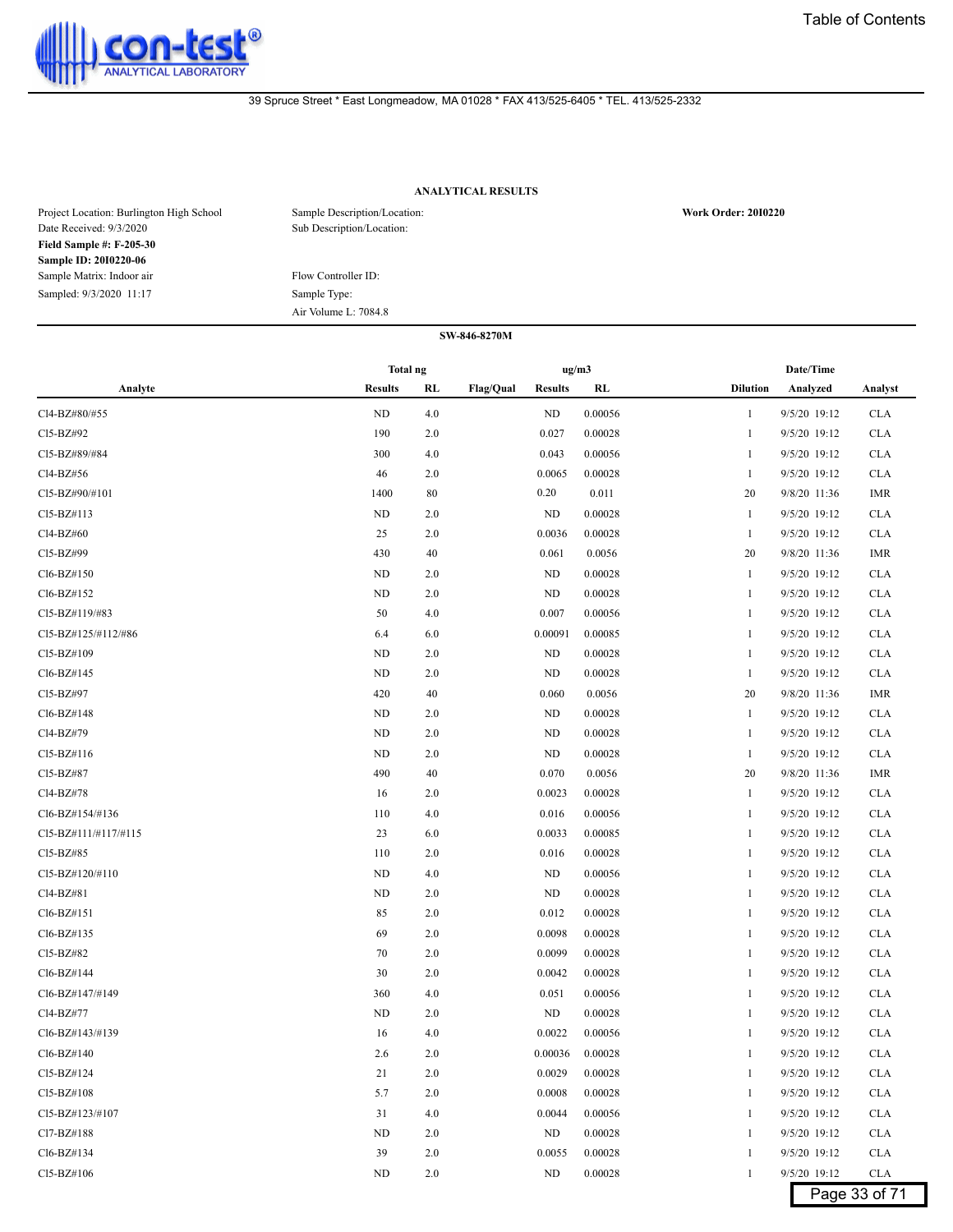

# **ANALYTICAL RESULTS**

| Project Location: Burlington High School | Sample Description/Location: | <b>Work Order: 2010220</b> |
|------------------------------------------|------------------------------|----------------------------|
| Date Received: 9/3/2020                  | Sub Description/Location:    |                            |
| <b>Field Sample #: F-205-30</b>          |                              |                            |
| <b>Sample ID: 2010220-06</b>             |                              |                            |
| Sample Matrix: Indoor air                | Flow Controller ID:          |                            |
| Sampled: 9/3/2020 11:17                  | Sample Type:                 |                            |
|                                          | Air Volume L: 7084.8         |                            |

|                      | Total ng       |     |                  | ug/m3          |         |                 | Date/Time    |               |
|----------------------|----------------|-----|------------------|----------------|---------|-----------------|--------------|---------------|
| Analyte              | <b>Results</b> | RL  | <b>Flag/Qual</b> | <b>Results</b> | RL      | <b>Dilution</b> | Analyzed     | Analyst       |
| Cl6-BZ#142           | ND             | 2.0 |                  | ND             | 0.00028 | $\mathbf{1}$    | 9/5/20 19:12 | <b>CLA</b>    |
| Cl6-BZ#133/#131      | 16             | 4.0 |                  | 0.0023         | 0.00056 | 1               | 9/5/20 19:12 | <b>CLA</b>    |
| Cl5-BZ#118           | 520            | 40  |                  | 0.073          | 0.0056  | 20              | 9/8/20 11:36 | IMR           |
| Cl7-BZ#184           | ND             | 2.0 |                  | ND             | 0.00028 | 1               | 9/5/20 19:12 | <b>CLA</b>    |
| Cl6-BZ#165           | ND             | 2.0 |                  | ND             | 0.00028 | 1               | 9/5/20 19:12 | <b>CLA</b>    |
| Cl6-BZ#146           | 42             | 2.0 |                  | 0.006          | 0.00028 | 1               | 9/5/20 19:12 | <b>CLA</b>    |
| Cl5-BZ#122           | 4.2            | 2.0 |                  | 0.0006         | 0.00028 | $\mathbf{1}$    | 9/5/20 19:12 | <b>CLA</b>    |
| Cl6-BZ#161           | <b>ND</b>      | 2.0 |                  | ND             | 0.00028 | 1               | 9/5/20 19:12 | <b>CLA</b>    |
| Cl5-BZ#114           | 10             | 2.0 |                  | 0.0015         | 0.00028 | 1               | 9/5/20 19:12 | <b>CLA</b>    |
| Cl6-BZ#168           | ND             | 2.0 |                  | ND             | 0.00028 | 1               | 9/5/20 19:12 | <b>CLA</b>    |
| Cl6-BZ#153           | 270            | 40  |                  | 0.038          | 0.0056  | 20              | 9/8/20 11:36 | IMR           |
| Cl6-BZ#132           | 140            | 2.0 |                  | 0.019          | 0.00028 | $\mathbf{1}$    | 9/5/20 19:12 | <b>CLA</b>    |
| Cl7-BZ#179           | 11             | 2.0 |                  | 0.0015         | 0.00028 | $\mathbf{1}$    | 9/5/20 19:12 | <b>CLA</b>    |
| Cl6-BZ#141           | 55             | 2.0 |                  | 0.0077         | 0.00028 | $\mathbf{1}$    | 9/5/20 19:12 | <b>CLA</b>    |
| Cl7-BZ#176           | 4.1            | 2.0 |                  | 0.00057        | 0.00028 | 1               | 9/5/20 19:12 | <b>CLA</b>    |
| Cl5-BZ#105           | 88             | 2.0 |                  | 0.012          | 0.00028 | 1               | 9/5/20 19:12 | <b>CLA</b>    |
| Cl6-BZ#137           | 20             | 2.0 |                  | 0.0028         | 0.00028 | 1               | 9/5/20 19:12 | <b>CLA</b>    |
| Cl7-BZ#186           | ND             | 2.0 |                  | ND             | 0.00028 | 1               | 9/5/20 19:12 | <b>CLA</b>    |
| Cl5-BZ#127           | ND             | 2.0 |                  | ND             | 0.00028 | 1               | 9/5/20 19:12 | <b>CLA</b>    |
| Cl6-BZ#130/#164      | 32             | 4.0 |                  | 0.0046         | 0.00056 | 1               | 9/5/20 19:12 | <b>CLA</b>    |
| Cl7-BZ#178           | 2.8            | 2.0 |                  | 0.00039        | 0.00028 | $\mathbf{1}$    | 9/5/20 19:12 | <b>CLA</b>    |
| Cl6-BZ#138           | 150            | 2.0 |                  | 0.022          | 0.00028 | 1               | 9/5/20 19:12 | <b>CLA</b>    |
| Cl6-BZ#160/#129/#163 | 60             | 6.0 |                  | 0.0084         | 0.00085 | 1               | 9/5/20 19:12 | <b>CLA</b>    |
| Cl6-BZ#158           | 29             | 2.0 |                  | 0.004          | 0.00028 | 1               | 9/5/20 19:12 | <b>CLA</b>    |
| Cl7-BZ#182/#175      | ND             | 4.0 |                  | ND             | 0.00056 | 1               | 9/5/20 19:12 | <b>CLA</b>    |
| Cl7-BZ#187           | 11             | 2.0 |                  | 0.0015         | 0.00028 | 1               | 9/5/20 19:12 | <b>CLA</b>    |
| Cl7-BZ#183           | 7.6            | 2.0 |                  | 0.0011         | 0.00028 | $\mathbf{1}$    | 9/5/20 19:12 | <b>CLA</b>    |
| Cl6-BZ#166           | ND             | 2.0 |                  | ND             | 0.00028 | $\mathbf{1}$    | 9/5/20 19:12 | <b>CLA</b>    |
| Cl6-BZ#159           | <b>ND</b>      | 2.0 |                  | ND             | 0.00028 | 1               | 9/5/20 19:12 | <b>CLA</b>    |
| Cl5-BZ#126           | ND             | 2.0 |                  | ND             | 0.00028 | 1               | 9/5/20 19:12 | <b>CLA</b>    |
| Cl7-BZ#185           | ND             | 2.0 |                  | ND             | 0.00028 | 1               | 9/5/20 19:12 | <b>CLA</b>    |
| Cl6-BZ#128/#162      | 20             | 4.0 |                  | 0.0029         | 0.00056 | 1               | 9/5/20 19:12 | <b>CLA</b>    |
| Cl7-BZ#174           | 8.6            | 2.0 |                  | 0.0012         | 0.00028 | 1               | 9/5/20 19:12 | <b>CLA</b>    |
| Cl8-BZ#202           | <b>ND</b>      | 3.0 |                  | ND             | 0.00042 | $\mathbf{1}$    | 9/5/20 19:12 | <b>CLA</b>    |
| Cl6-BZ#167           | 4.2            | 2.0 |                  | 0.00059        | 0.00028 | 1               | 9/5/20 19:12 | <b>CLA</b>    |
| Cl7-BZ#181           | ND             | 2.0 |                  | ND             | 0.00028 | 1               | 9/5/20 19:12 | <b>CLA</b>    |
| Cl7-BZ#177           | 4.3            | 2.0 |                  | 0.00061        | 0.00028 | 1               | 9/5/20 19:12 | <b>CLA</b>    |
| Cl8-BZ#200/#204      | ND             | 6.0 |                  | ND             | 0.00085 | 1               | 9/5/20 19:12 | <b>CLA</b>    |
| Cl7-BZ#171           | 2.8            | 2.0 |                  | 0.00039        | 0.00028 | 1               | 9/5/20 19:12 | <b>CLA</b>    |
|                      |                |     |                  |                |         |                 |              | Page 34 of 71 |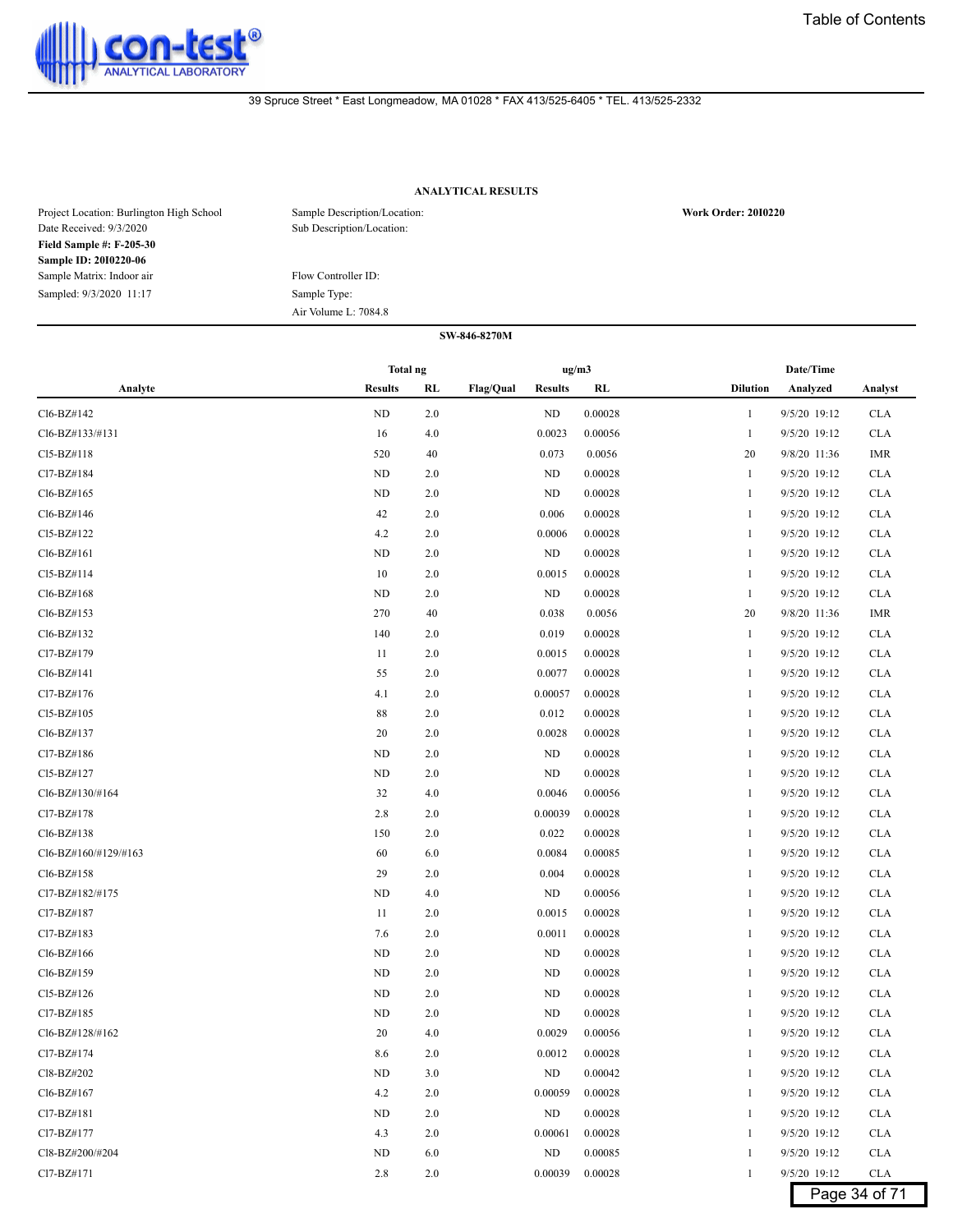

# **ANALYTICAL RESULTS**

| Project Location: Burlington High School<br>Date Received: 9/3/2020 | Sample Description/Location:<br>Sub Description/Location: | <b>Work Order: 2010220</b> |
|---------------------------------------------------------------------|-----------------------------------------------------------|----------------------------|
| <b>Field Sample #: F-205-30</b>                                     |                                                           |                            |
| <b>Sample ID: 2010220-06</b>                                        |                                                           |                            |
| Sample Matrix: Indoor air                                           | Flow Controller ID:                                       |                            |
| Sampled: 9/3/2020 11:17                                             | Sample Type:                                              |                            |
|                                                                     | Air Volume L: 7084.8                                      |                            |

|                            | Total ng       |     |                  | ug/m3          |         |                 | Date/Time    |            |
|----------------------------|----------------|-----|------------------|----------------|---------|-----------------|--------------|------------|
| Analyte                    | <b>Results</b> | RL  | <b>Flag/Qual</b> | <b>Results</b> | RL      | <b>Dilution</b> | Analyzed     | Analyst    |
| Cl7-BZ#173                 | $\rm ND$       | 2.0 |                  | ND             | 0.00028 | 1               | 9/5/20 19:12 | CLA        |
| Cl8-BZ#197                 | ND             | 3.0 |                  | ND             | 0.00042 | $\mathbf{1}$    | 9/5/20 19:12 | <b>CLA</b> |
| Cl7-BZ#172                 | ND             | 2.0 |                  | ND             | 0.00028 | $\mathbf{1}$    | 9/5/20 19:12 | <b>CLA</b> |
| Cl6-BZ#156                 | 7.8            | 2.0 |                  | 0.0011         | 0.00028 | 1               | 9/5/20 19:12 | CLA        |
| Cl7-BZ#192                 | ND             | 2.0 |                  | $\rm ND$       | 0.00028 | 1               | 9/5/20 19:12 | <b>CLA</b> |
| Cl6-BZ#157                 | ND             | 2.0 |                  | ND             | 0.00028 | $\mathbf{1}$    | 9/5/20 19:12 | <b>CLA</b> |
| Cl7-BZ#180                 | 8.9            | 2.0 |                  | 0.0013         | 0.00028 | 1               | 9/5/20 19:12 | <b>CLA</b> |
| Cl7-BZ#193                 | $\rm ND$       | 2.0 |                  | $\rm ND$       | 0.00028 | 1               | 9/5/20 19:12 | CLA        |
| Cl8-BZ#199                 | ND             | 3.0 |                  | $\rm ND$       | 0.00042 | 1               | 9/5/20 19:12 | <b>CLA</b> |
| Cl7-BZ#191                 | ND             | 2.0 |                  | $\rm ND$       | 0.00028 | $\mathbf{1}$    | 9/5/20 19:12 | <b>CLA</b> |
| Cl8-BZ#198                 | ND             | 3.0 |                  | ND             | 0.00042 | 1               | 9/5/20 19:12 | <b>CLA</b> |
| Cl8-BZ#201                 | ND             | 3.0 |                  | ND             | 0.00042 | 1               | 9/5/20 19:12 | <b>CLA</b> |
| Cl7-BZ#170                 | 2.3            | 2.0 |                  | 0.00032        | 0.00028 | 1               | 9/5/20 19:12 | <b>CLA</b> |
| Cl7-BZ#190                 | $\rm ND$       | 2.0 |                  | $\rm ND$       | 0.00028 | $\mathbf{1}$    | 9/5/20 19:12 | <b>CLA</b> |
| Cl8-BZ#196                 | $\rm ND$       | 3.0 |                  | $\rm ND$       | 0.00042 | 1               | 9/5/20 19:12 | CLA        |
| Cl8-BZ#203                 | <b>ND</b>      | 3.0 |                  | ND             | 0.00042 | $\mathbf{1}$    | 9/5/20 19:12 | <b>CLA</b> |
| Cl6-BZ#169                 | ND             | 2.0 |                  | ND             | 0.00028 | 1               | 9/5/20 19:12 | <b>CLA</b> |
| Cl9-BZ#208                 | ND             | 3.0 |                  | ND             | 0.00042 | 1               | 9/5/20 19:12 | <b>CLA</b> |
| Cl9-BZ#207                 | $\rm ND$       | 3.0 |                  | ND             | 0.00042 | 1               | 9/5/20 19:12 | <b>CLA</b> |
| Cl7-BZ#189                 | $\rm ND$       | 2.0 |                  | ND             | 0.00028 | 1               | 9/5/20 19:12 | CLA        |
| Cl8-BZ#195                 | ND             | 3.0 |                  | ND             | 0.00042 | -1              | 9/5/20 19:12 | <b>CLA</b> |
| Cl8-BZ#194                 | ND             | 3.0 |                  | ND             | 0.00042 | 1               | 9/5/20 19:12 | <b>CLA</b> |
| Cl8-BZ#205                 | ND             | 3.0 |                  | ND             | 0.00042 | $\mathbf{1}$    | 9/5/20 19:12 | <b>CLA</b> |
| Cl9-BZ#206                 | $\rm ND$       | 3.0 |                  | ND             | 0.00042 | 1               | 9/5/20 19:12 | <b>CLA</b> |
| Cl10-BZ#209                | ND             | 3.0 |                  | ND             | 0.00042 | 1               | 9/5/20 19:12 | <b>CLA</b> |
| <b>Total PCB Congeners</b> | 9500           |     |                  | 1.3            |         | 1               | 9/5/20 19:12 | <b>IMR</b> |

| Surrogates           | % Recovery | % REC Limits |                |
|----------------------|------------|--------------|----------------|
| Tetrachloro-m-xylene | 84.5       | $40 - 140$   | $9/5/20$ 19:12 |
| Tetrachloro-m-xylene | 78.6       | 40-140       | 9/8/20 11:36   |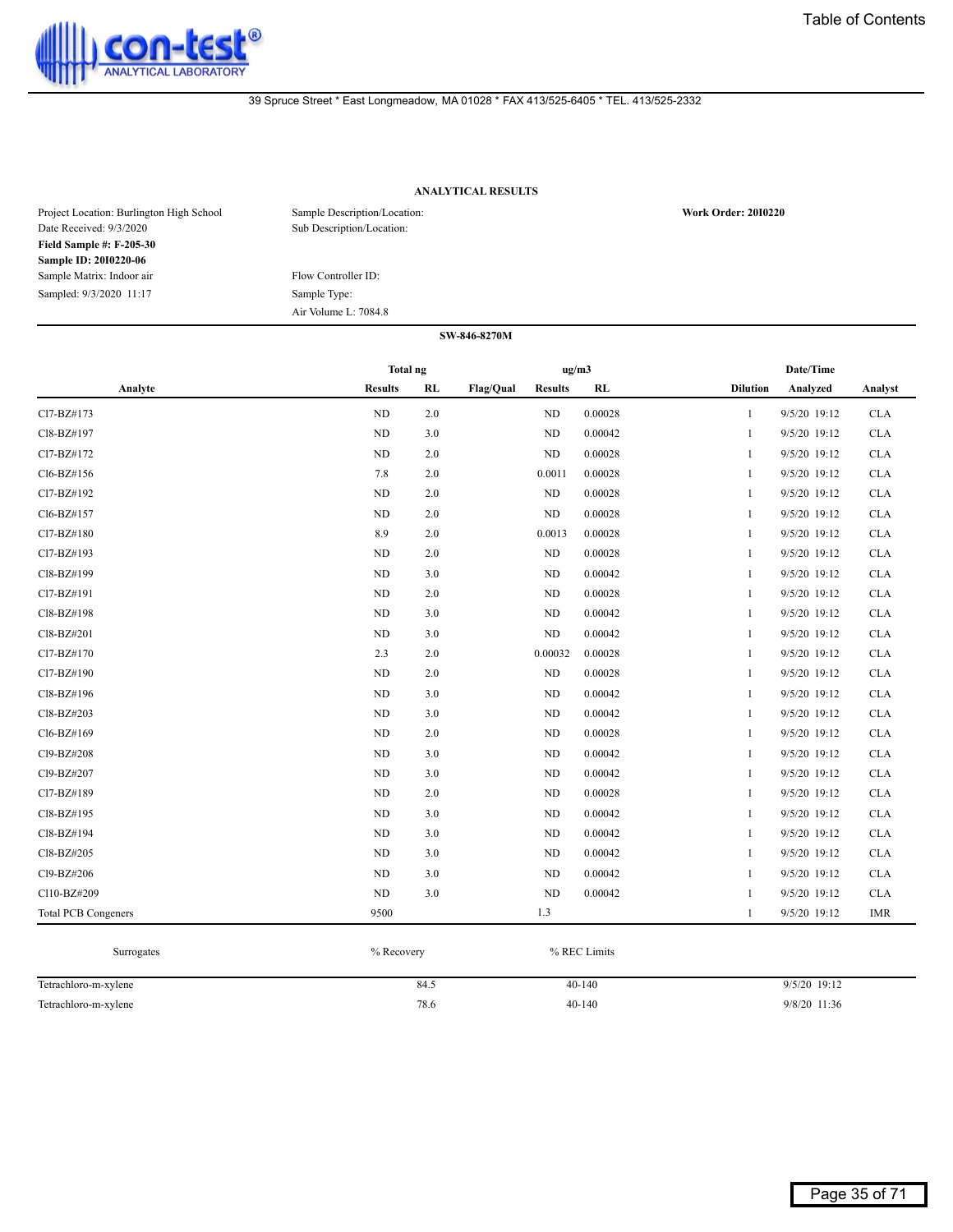

# **ANALYTICAL RESULTS**

| Project Location: Burlington High School<br>Date Received: 9/3/2020 | Sample Description/Location:<br>Sub Description/Location: | <b>Work Order: 2010220</b> |
|---------------------------------------------------------------------|-----------------------------------------------------------|----------------------------|
| <b>Field Sample #: F-210-28</b>                                     |                                                           |                            |
| Sample ID: 2010220-07                                               |                                                           |                            |
| Sample Matrix: Indoor air                                           | Flow Controller ID:                                       |                            |
| Sampled: 9/3/2020 11:23                                             | Sample Type:                                              |                            |
|                                                                     | Air Volume L: 7084.8                                      |                            |

|                                    | <b>Total ng</b> |         |                  | ug/m3          |         |                 | Date/Time    |               |
|------------------------------------|-----------------|---------|------------------|----------------|---------|-----------------|--------------|---------------|
| Analyte                            | <b>Results</b>  | RL      | <b>Flag/Qual</b> | <b>Results</b> | RL      | <b>Dilution</b> | Analyzed     | Analyst       |
| $Cl1-BZ#1$                         | ND              | 1.0     |                  | ND             | 0.00014 | $\mathbf{1}$    | 9/5/20 20:59 | <b>CLA</b>    |
| $Cl1-BZ#2$                         | ND              | 1.0     | $V-20$           | ND             | 0.00014 | $\mathbf{1}$    | 9/5/20 20:59 | <b>CLA</b>    |
| $Cl1-BZ#3$                         | 1.4             | 1.0     | $V-06$           | 0.0002         | 0.00014 | $\mathbf{1}$    | 9/5/20 20:59 | <b>CLA</b>    |
| Cl2-BZ#4/#10                       | 3.5             | 2.0     |                  | 0.00049        | 0.00028 | $\mathbf{1}$    | 9/5/20 20:59 | <b>CLA</b>    |
| Cl2-BZ#9                           | 2.3             | 1.0     |                  | 0.00033        | 0.00014 | $\mathbf{1}$    | 9/5/20 20:59 | <b>CLA</b>    |
| Cl <sub>2</sub> -B <sub>Z</sub> #7 | ND              | 1.0     |                  | $\rm ND$       | 0.00014 | $\mathbf{1}$    | 9/5/20 20:59 | <b>CLA</b>    |
| Cl <sub>2</sub> -B <sub>Z</sub> #6 | 2.6             | 1.0     |                  | 0.00037        | 0.00014 | $\mathbf{1}$    | 9/5/20 20:59 | <b>CLA</b>    |
| $Cl2-BZ#5$                         | ND              | 1.0     |                  | ND             | 0.00014 | $\mathbf{1}$    | 9/5/20 20:59 | <b>CLA</b>    |
| Cl2-BZ#8                           | 13              | 1.0     |                  | 0.0018         | 0.00014 | $\mathbf{1}$    | 9/5/20 20:59 | <b>CLA</b>    |
| Cl3-BZ#19                          | 2.5             | 1.0     |                  | 0.00035        | 0.00014 | $\mathbf{1}$    | 9/5/20 20:59 | <b>CLA</b>    |
| Cl2-BZ#14                          | ND              | 1.0     |                  | ND             | 0.00014 | $\mathbf{1}$    | 9/5/20 20:59 | <b>CLA</b>    |
| Cl3-BZ#30                          | ND              | 1.0     |                  | ND             | 0.00014 | $\mathbf{1}$    | 9/5/20 20:59 | <b>CLA</b>    |
| Cl3-BZ#18                          | 40              | 1.0     |                  | 0.0057         | 0.00014 | 1               | 9/5/20 20:59 | <b>CLA</b>    |
| $Cl2-BZ#11$                        | 5.7             | 1.0     |                  | 0.0008         | 0.00014 | $\mathbf{1}$    | 9/5/20 20:59 | <b>CLA</b>    |
| Cl3-BZ#17                          | 12              | 1.0     |                  | 0.0017         | 0.00014 | $\mathbf{1}$    | 9/5/20 20:59 | <b>CLA</b>    |
| Cl2-BZ#12                          | <b>ND</b>       | 2.0     |                  | ND             | 0.00028 | $\mathbf{1}$    | 9/5/20 20:59 | <b>CLA</b>    |
| Cl3-BZ#27                          | 1.8             | 1.0     |                  | 0.00025        | 0.00014 | $\mathbf{1}$    | 9/5/20 20:59 | <b>CLA</b>    |
| $Cl2-BZ#13$                        | 2.3             | 1.0     |                  | 0.00032        | 0.00014 | $\mathbf{1}$    | 9/5/20 20:59 | <b>CLA</b>    |
| Cl3-BZ#24                          | ND              | 1.0     |                  | ND             | 0.00014 | $\mathbf{1}$    | 9/5/20 20:59 | <b>CLA</b>    |
| Cl3-BZ#16                          | 13              | 1.0     |                  | 0.0018         | 0.00014 | $\mathbf{1}$    | 9/5/20 20:59 | <b>CLA</b>    |
| Cl3-BZ#32                          | 8.8             | 1.0     |                  | 0.0012         | 0.00014 | $\mathbf{1}$    | 9/5/20 20:59 | <b>CLA</b>    |
| Cl2-BZ#15                          | 6.4             | 2.0     |                  | 0.0009         | 0.00028 | $\mathbf{1}$    | 9/5/20 20:59 | <b>CLA</b>    |
| Cl3-BZ#34                          | ND              | 1.0     |                  | ND             | 0.00014 | $\mathbf{1}$    | 9/5/20 20:59 | <b>CLA</b>    |
| Cl4-BZ#54                          | <b>ND</b>       | 2.0     |                  | ND             | 0.00028 | $\mathbf{1}$    | 9/5/20 20:59 | <b>CLA</b>    |
| Cl3-BZ#23                          | ND              | 1.0     |                  | ND             | 0.00014 | $\mathbf{1}$    | 9/5/20 20:59 | <b>CLA</b>    |
| Cl3-BZ#29                          | ND              | 1.0     |                  | ND             | 0.00014 | 1               | 9/5/20 20:59 | <b>CLA</b>    |
| Cl4-BZ#50                          | ND              | 2.0     |                  | ND             | 0.00028 | $\mathbf{1}$    | 9/5/20 20:59 | <b>CLA</b>    |
| Cl3-BZ#26                          | 8.6             | 1.0     |                  | 0.0012         | 0.00014 | $\mathbf{1}$    | 9/5/20 20:59 | <b>CLA</b>    |
| Cl3-BZ#25                          | 3.4             | 1.0     |                  | 0.00048        | 0.00014 | $\mathbf{1}$    | 9/5/20 20:59 | <b>CLA</b>    |
| Cl4-BZ#53                          | 31              | 2.0     |                  | 0.0044         | 0.00028 | $\mathbf{1}$    | 9/5/20 20:59 | <b>CLA</b>    |
| Cl3-BZ#31                          | 66              | 1.0     |                  | 0.0093         | 0.00014 | $\mathbf{1}$    | 9/5/20 20:59 | <b>CLA</b>    |
| Cl3-BZ#28                          | 48              | 1.0     |                  | 0.0068         | 0.00014 | 1               | 9/5/20 20:59 | <b>CLA</b>    |
| Cl3-BZ#33/#21/#20                  | 33              | 3.0     |                  | 0.0047         | 0.00042 | 1               | 9/5/20 20:59 | <b>CLA</b>    |
| Cl4-BZ#51                          | 5.4             | 2.0     |                  | 0.00076        | 0.00028 | 1               | 9/5/20 20:59 | <b>CLA</b>    |
| Cl4-BZ#45                          | 21              | $2.0\,$ |                  | 0.003          | 0.00028 | 1               | 9/5/20 20:59 | <b>CLA</b>    |
| Cl3-BZ#22                          | 24              | 1.0     |                  | 0.0034         | 0.00014 | $\mathbf{1}$    | 9/5/20 20:59 | <b>CLA</b>    |
| Cl4-BZ#46                          | 11              | 2.0     |                  | 0.0016         | 0.00028 | $\mathbf{1}$    | 9/5/20 20:59 | <b>CLA</b>    |
| Cl4-BZ#73                          | ND              | 2.0     |                  | ND             | 0.00028 | $\mathbf{1}$    | 9/5/20 20:59 | <b>CLA</b>    |
| Cl4-BZ#69                          | ${\rm ND}$      | 2.0     |                  | ND             | 0.00028 | $\mathbf{1}$    | 9/5/20 20:59 | <b>CLA</b>    |
|                                    |                 |         |                  |                |         |                 |              | Page 36 of 71 |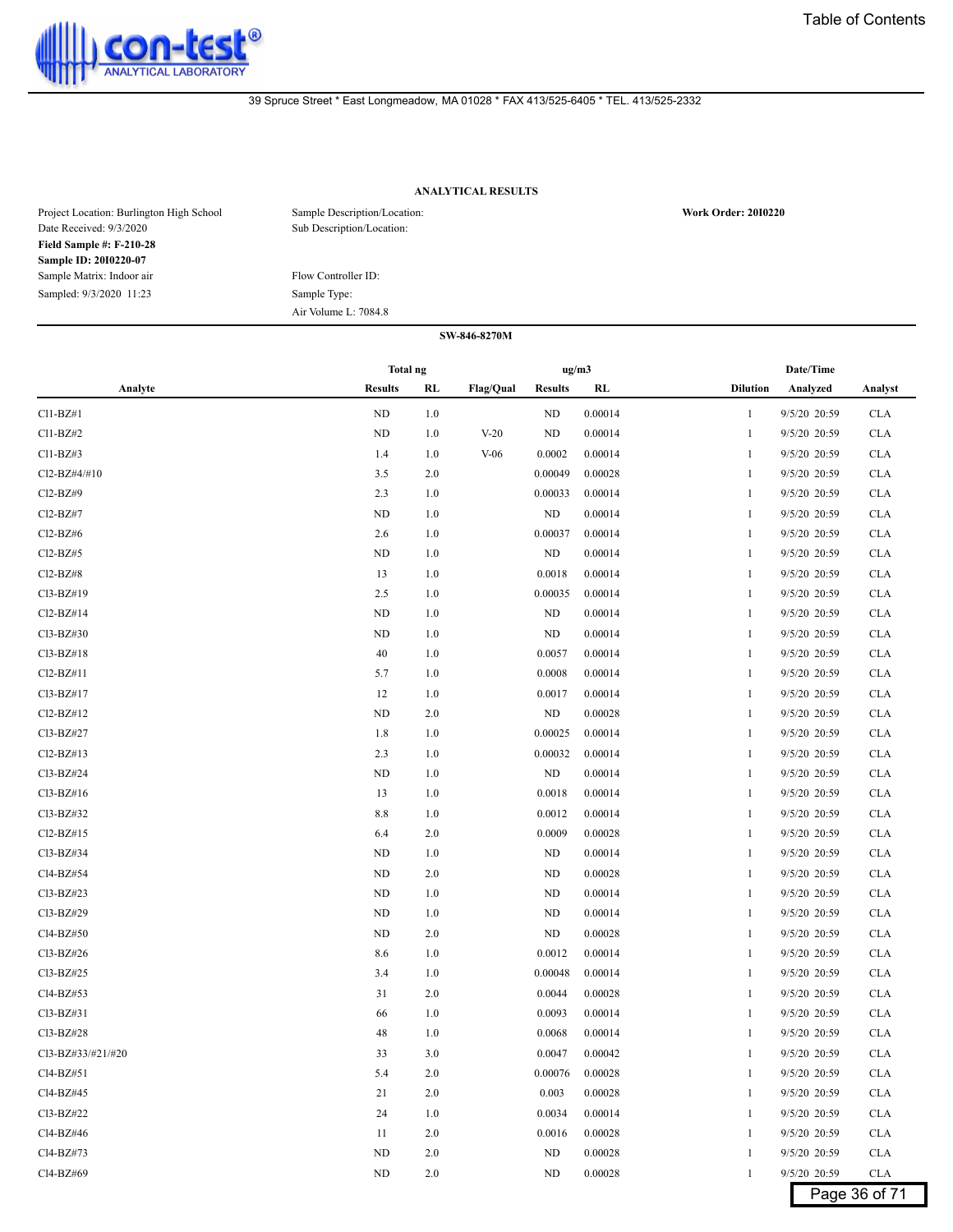

# **ANALYTICAL RESULTS**

| Project Location: Burlington High School<br>Date Received: 9/3/2020 | Sample Description/Location:<br>Sub Description/Location: | <b>Work Order: 2010220</b> |
|---------------------------------------------------------------------|-----------------------------------------------------------|----------------------------|
| <b>Field Sample #: F-210-28</b>                                     |                                                           |                            |
| Sample ID: 2010220-07                                               |                                                           |                            |
| Sample Matrix: Indoor air                                           | Flow Controller ID:                                       |                            |
| Sampled: 9/3/2020 11:23                                             | Sample Type:                                              |                            |
|                                                                     | Air Volume L: 7084.8                                      |                            |

|                   | <b>Total ng</b> |         |                                    | ug/m3   | Date/Time                    |            |
|-------------------|-----------------|---------|------------------------------------|---------|------------------------------|------------|
| Analyte           | <b>Results</b>  | RL      | <b>Flag/Qual</b><br><b>Results</b> | RL      | <b>Dilution</b><br>Analyzed  | Analyst    |
| Cl4-BZ#43         | 7.4             | 2.0     | 0.001                              | 0.00028 | 9/5/20 20:59<br>1            | <b>CLA</b> |
| Cl3-BZ#36         | ND              | 1.0     | ND                                 | 0.00014 | 9/5/20 20:59<br>1            | <b>CLA</b> |
| Cl4-BZ#52         | 1200            | 100     | 0.17                               | 0.014   | 9/7/20 18:26<br>50           | IMR        |
| Cl4-BZ#48         | 48              | $2.0\,$ | 0.0067                             | 0.00028 | 9/5/20 20:59<br>$\mathbf{1}$ | <b>CLA</b> |
| Cl4-BZ#49         | 290             | 100     | 0.041                              | 0.014   | 9/7/20 18:26<br>50           | IMR        |
| Cl5-BZ#104        | ND              | 2.0     | ND                                 | 0.00028 | 9/5/20 20:59<br>$\mathbf{1}$ | <b>CLA</b> |
| Cl4-BZ#47/#65/#62 | 49              | 6.0     | 0.0069                             | 0.00085 | 9/5/20 20:59<br>1            | <b>CLA</b> |
| Cl4-BZ#75         | 3.5             | 2.0     | 0.0005                             | 0.00028 | 9/5/20 20:59<br>1            | <b>CLA</b> |
| Cl3-BZ#39         | ND              | 1.0     | ND                                 | 0.00014 | 9/5/20 20:59<br>-1           | <b>CLA</b> |
| Cl3-BZ#38         | ND              | 1.0     | ND                                 | 0.00014 | 9/5/20 20:59<br>$\mathbf{1}$ | <b>CLA</b> |
| Cl4-BZ#44         | 710             | 100     | 0.10                               | 0.014   | 9/7/20 18:26<br>50           | IMR        |
| Cl4-BZ#59         | 15              | 2.0     | 0.0022                             | 0.00028 | 9/5/20 20:59<br>1            | <b>CLA</b> |
| Cl4-BZ#42         | 110             | 2.0     | 0.015                              | 0.00028 | 9/5/20 20:59<br>1            | <b>CLA</b> |
| Cl4-BZ#71         | 88              | 2.0     | 0.012                              | 0.00028 | 9/5/20 20:59<br>1            | <b>CLA</b> |
| Cl3-BZ#35         | 8.1             | 1.0     | 0.0011                             | 0.00014 | 9/5/20 20:59<br>1            | <b>CLA</b> |
| Cl4-BZ#41         | 27              | 2.0     | 0.0038                             | 0.00028 | 9/5/20 20:59<br>-1           | <b>CLA</b> |
| Cl5-BZ#96         | 14              | 2.0     | 0.002                              | 0.00028 | 9/5/20 20:59<br>1            | <b>CLA</b> |
| Cl4-BZ#72         | 2.0             | 2.0     | 0.00028                            | 0.00028 | 9/5/20 20:59<br>1            | <b>CLA</b> |
| Cl5-BZ#103        | 13              | 2.0     | 0.0018                             | 0.00028 | 9/5/20 20:59<br>1            | <b>CLA</b> |
| Cl4-BZ#64         | 320             | 100     | 0.045                              | 0.014   | 9/7/20 18:26<br>50           | <b>IMR</b> |
| Cl4-BZ#40/#68     | 42              | 4.0     | 0.0059                             | 0.00056 | 9/5/20 20:59<br>$\mathbf{1}$ | <b>CLA</b> |
| Cl3-BZ#37         | 45              | 1.0     | 0.0064                             | 0.00014 | 9/5/20 20:59<br>1            | <b>CLA</b> |
| Cl5-BZ#100        | 5.0             | 2.0     | 0.00071                            | 0.00028 | 9/5/20 20:59<br>-1           | <b>CLA</b> |
| Cl5-BZ#94         | 12              | 2.0     | 0.0017                             | 0.00028 | 9/5/20 20:59<br>1            | <b>CLA</b> |
| Cl4-BZ#57         | ND              | 2.0     | ND                                 | 0.00028 | 9/5/20 20:59<br>1            | <b>CLA</b> |
| Cl4-BZ#67/#58     | 14              | 4.0     | 0.0019                             | 0.00056 | 9/5/20 20:59<br>1            | <b>CLA</b> |
| Cl5-BZ#102        | 92              | 2.0     | 0.013                              | 0.00028 | 9/5/20 20:59<br>1            | <b>CLA</b> |
| Cl4-BZ#61         | ND              | 2.0     | ND                                 | 0.00028 | 9/5/20 20:59<br>1            | <b>CLA</b> |
| Cl5-BZ#98         | 4.9             | 2.0     | 0.00069                            | 0.00028 | 9/5/20 20:59<br>1            | <b>CLA</b> |
| Cl5-BZ#93         | 10              | 4.0     | 0.0014                             | 0.00056 | 9/5/20 20:59<br>1            | <b>CLA</b> |
| Cl4-BZ#76         | 5.4             | 2.0     | 0.00076                            | 0.00028 | 9/5/20 20:59<br>1            | <b>CLA</b> |
| Cl4-BZ#63         | ND              | 2.0     | ND                                 | 0.00028 | 9/5/20 20:59<br>1            | <b>CLA</b> |
| Cl5-BZ#88/#95     | 2700            | 200     | 0.38                               | 0.028   | 9/7/20 18:26<br>50           | IMR        |
| Cl5-BZ#121        | ND              | $2.0\,$ | $\rm ND$                           | 0.00028 | 9/5/20 20:59<br>$\mathbf{1}$ | <b>CLA</b> |
| Cl4-BZ#74         | 410             | 100     | 0.057                              | 0.014   | 50<br>9/7/20 18:26           | IMR        |
| Cl6-BZ#155        | ND              | 2.0     | ND                                 | 0.00028 | 9/5/20 20:59<br>1            | <b>CLA</b> |
| Cl4-BZ#70         | 1600            | 100     | 0.23                               | 0.014   | 9/7/20 18:26<br>50           | IMR        |
| Cl5-BZ#91         | 440             | 100     | 0.062                              | 0.014   | 9/7/20 18:26<br>50           | IMR        |
| Cl4-BZ#66         | 510             | 100     | 0.072                              | 0.014   | 50<br>9/7/20 18:26           | IMR        |
|                   |                 |         |                                    |         | Page 37 of 71                |            |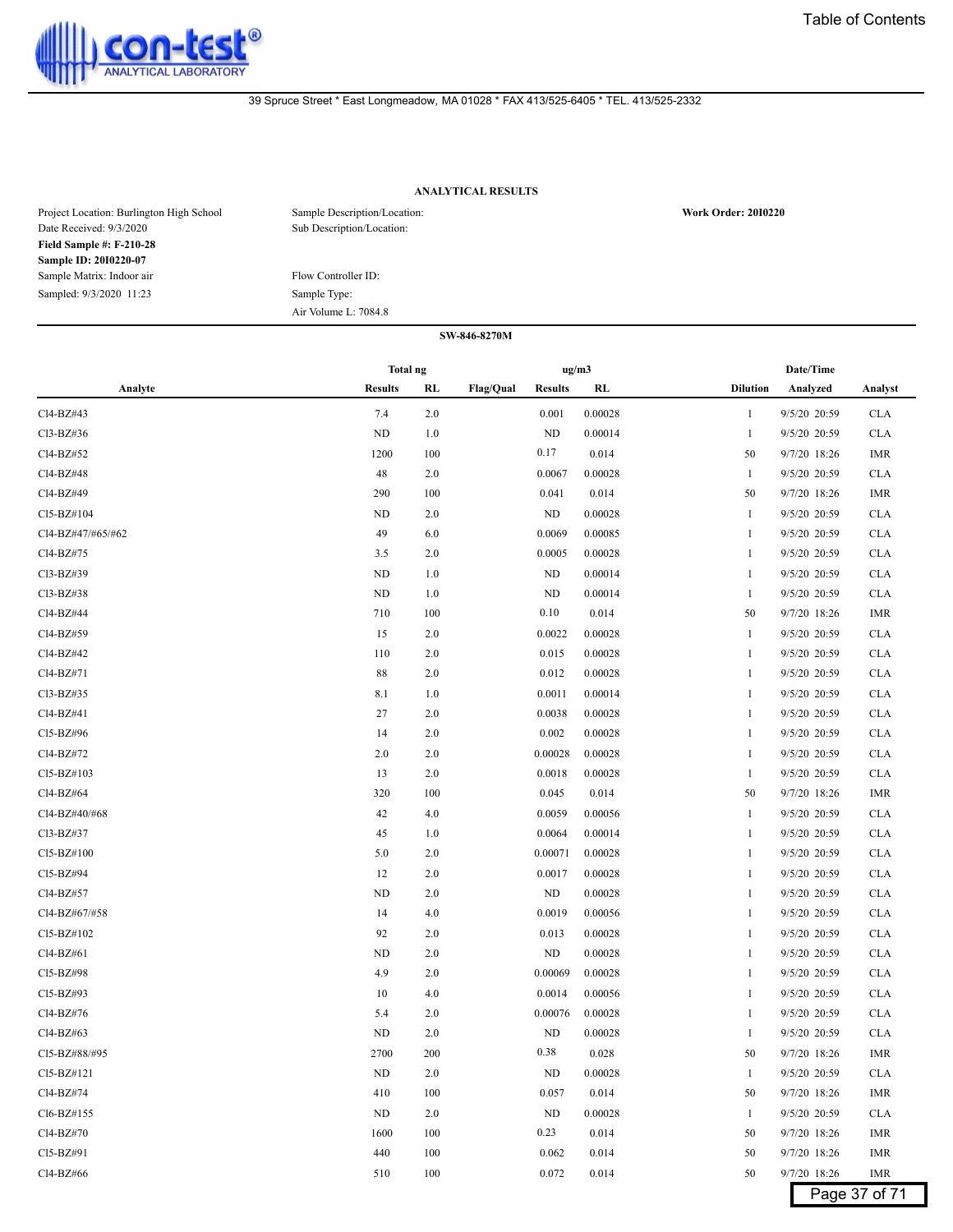

# **ANALYTICAL RESULTS**

| Project Location: Burlington High School<br>Date Received: 9/3/2020 | Sample Description/Location:<br>Sub Description/Location: | <b>Work Order: 2010220</b> |
|---------------------------------------------------------------------|-----------------------------------------------------------|----------------------------|
| <b>Field Sample #: F-210-28</b>                                     |                                                           |                            |
| Sample ID: 2010220-07                                               |                                                           |                            |
| Sample Matrix: Indoor air                                           | Flow Controller ID:                                       |                            |
| Sampled: 9/3/2020 11:23                                             | Sample Type:                                              |                            |
|                                                                     | Air Volume L: 7084.8                                      |                            |

#### **SW-846-8270M**

|                      | Total ng       |       |                  | ug/m3          |         |                 | Date/Time    |               |
|----------------------|----------------|-------|------------------|----------------|---------|-----------------|--------------|---------------|
| Analyte              | <b>Results</b> | RL    | <b>Flag/Qual</b> | <b>Results</b> | RL      | <b>Dilution</b> | Analyzed     | Analyst       |
| Cl4-BZ#80/#55        | 5.2            | 4.0   |                  | 0.00073        | 0.00056 | $\mathbf{1}$    | 9/5/20 20:59 | <b>CLA</b>    |
| Cl5-BZ#92            | 890            | 100   |                  | 0.13           | 0.014   | 50              | 9/7/20 18:26 | IMR           |
| Cl5-BZ#89/#84        | 1400           | 200   |                  | 0.19           | 0.028   | 50              | 9/7/20 18:26 | <b>IMR</b>    |
| Cl4-BZ#56            | 300            | 100   |                  | 0.042          | 0.014   | 50              | 9/7/20 18:26 | <b>IMR</b>    |
| Cl5-BZ#90/#101       | 5700           | 200   |                  | 0.80           | 0.028   | 50              | 9/7/20 18:26 | <b>IMR</b>    |
| CI5-BZ#113           | ND             | 2.0   |                  | ND             | 0.00028 | 1               | 9/5/20 20:59 | <b>CLA</b>    |
| Cl4-BZ#60            | 160            | 2.0   |                  | 0.023          | 0.00028 | $\mathbf{1}$    | 9/5/20 20:59 | <b>CLA</b>    |
| Cl5-BZ#99            | 1800           | 100   |                  | 0.26           | 0.014   | 50              | 9/7/20 18:26 | IMR           |
| Cl6-BZ#150           | 4.6            | 2.0   |                  | 0.00065        | 0.00028 | 1               | 9/5/20 20:59 | <b>CLA</b>    |
| Cl6-BZ#152           | 5.3            | 2.0   |                  | 0.00075        | 0.00028 | 1               | 9/5/20 20:59 | <b>CLA</b>    |
| Cl5-BZ#119/#83       | 270            | 4.0   |                  | 0.038          | 0.00056 | 1               | 9/5/20 20:59 | <b>CLA</b>    |
| Cl5-BZ#125/#112/#86  | 34             | 6.0   |                  | 0.0048         | 0.00085 | 1               | 9/5/20 20:59 | <b>CLA</b>    |
| Cl5-BZ#109           | ND             | 2.0   |                  | ND             | 0.00028 | 1               | 9/5/20 20:59 | <b>CLA</b>    |
| Cl6-BZ#145           | 2.3            | 2.0   |                  | 0.00033        | 0.00028 | 1               | 9/5/20 20:59 | <b>CLA</b>    |
| Cl5-BZ#97            | 1900           | 100   |                  | 0.28           | 0.014   | 50              | 9/7/20 18:26 | <b>IMR</b>    |
| Cl6-BZ#148           | 2.6            | 2.0   |                  | 0.00036        | 0.00028 | 1               | 9/5/20 20:59 | <b>CLA</b>    |
| Cl4-BZ#79            | ND             | 2.0   |                  | ND             | 0.00028 | 1               | 9/5/20 20:59 | <b>CLA</b>    |
| CI5-BZ#116           | <b>ND</b>      | 2.0   |                  | <b>ND</b>      | 0.00028 | 1               | 9/5/20 20:59 | <b>CLA</b>    |
| Cl5-BZ#87            | 2200           | 100   |                  | 0.32           | 0.014   | 50              | 9/7/20 18:26 | <b>IMR</b>    |
| Cl4-BZ#78            | 80             | 2.0   |                  | 0.011          | 0.00028 | $\mathbf{1}$    | 9/5/20 20:59 | <b>CLA</b>    |
| Cl6-BZ#154/#136      | 620            | 200   |                  | 0.087          | 0.028   | 50              | 9/7/20 18:26 | <b>IMR</b>    |
| Cl5-BZ#111/#117/#115 | 270            | 6.0   |                  | 0.038          | 0.00085 | 1               | 9/5/20 20:59 | <b>CLA</b>    |
| Cl5-BZ#85            | 700            | 100   |                  | 0.099          | 0.014   | 50              | 9/7/20 18:26 | <b>IMR</b>    |
| Cl5-BZ#120/#110      | ND             | 4.0   |                  | ND             | 0.00056 | 1               | 9/5/20 20:59 | <b>CLA</b>    |
| Cl4-BZ#81            | ND             | 2.0   |                  | <b>ND</b>      | 0.00028 | 1               | 9/5/20 20:59 | <b>CLA</b>    |
| Cl6-BZ#151           | 530            | 100   |                  | 0.074          | 0.014   | 50              | 9/7/20 18:26 | <b>IMR</b>    |
| Cl6-BZ#135           | 440            | 100   |                  | 0.063          | 0.014   | 50              | 9/7/20 18:26 | <b>IMR</b>    |
| Cl5-BZ#82            | 460            | 100   |                  | 0.066          | 0.014   | 50              | 9/7/20 18:26 | <b>IMR</b>    |
| Cl6-BZ#144           | 180            | 2.0   |                  | 0.025          | 0.00028 | 1               | 9/5/20 20:59 | <b>CLA</b>    |
| Cl6-BZ#147/#149      | 2500           | 200   |                  | 0.35           | 0.028   | 50              | 9/7/20 18:26 | IMR           |
| Cl4-BZ#77            | ND             | 2.0   |                  | ND             | 0.00028 | 1               | 9/5/20 20:59 | <b>CLA</b>    |
| Cl6-BZ#143/#139      | 99             | 4.0   |                  | 0.014          | 0.00056 | 1               | 9/5/20 20:59 | <b>CLA</b>    |
| Cl6-BZ#140           | 17             | $2.0$ |                  | 0.0024         | 0.00028 | 1               | 9/5/20 20:59 | <b>CLA</b>    |
| Cl5-BZ#124           | 130            | 2.0   |                  | 0.019          | 0.00028 | 1               | 9/5/20 20:59 | <b>CLA</b>    |
| Cl5-BZ#108           | 35             | 2.0   |                  | 0.0049         | 0.00028 | 1               | 9/5/20 20:59 | <b>CLA</b>    |
| Cl5-BZ#123/#107      | 190            | 4.0   |                  | 0.027          | 0.00056 | 1               | 9/5/20 20:59 | <b>CLA</b>    |
| Cl7-BZ#188           | ND             | 2.0   |                  | ND             | 0.00028 | 1               | 9/5/20 20:59 | <b>CLA</b>    |
| Cl6-BZ#134           | 270            | 100   |                  | 0.038          | 0.014   | 50              | 9/7/20 18:26 | <b>IMR</b>    |
| Cl5-BZ#106           | ND             | 2.0   |                  | ND             | 0.00028 | 1               | 9/5/20 20:59 | <b>CLA</b>    |
|                      |                |       |                  |                |         |                 |              | Page 38 of 71 |

Page 38 of 71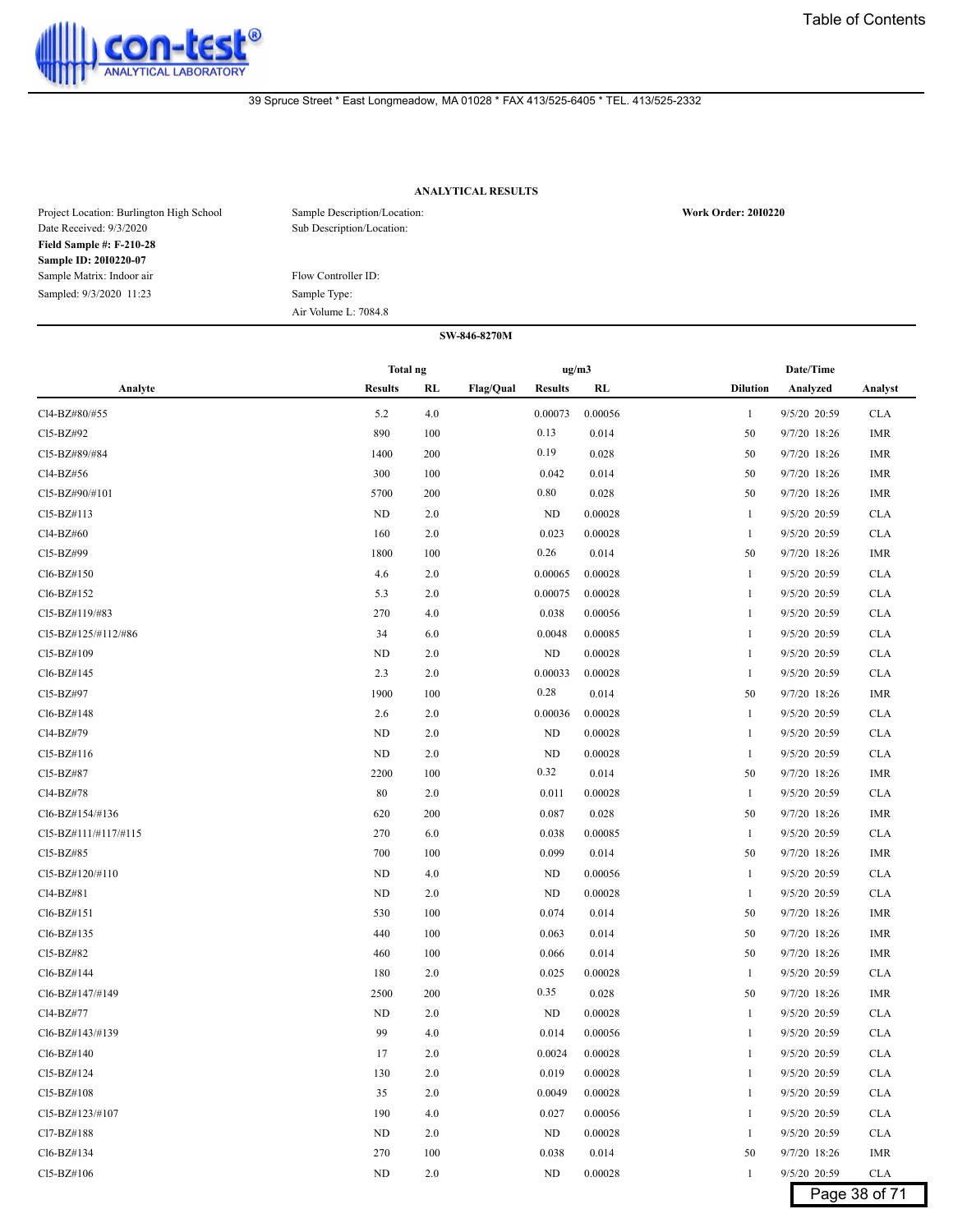

# **ANALYTICAL RESULTS**

| Project Location: Burlington High School<br>Date Received: 9/3/2020 | Sample Description/Location:<br>Sub Description/Location: | <b>Work Order: 2010220</b> |
|---------------------------------------------------------------------|-----------------------------------------------------------|----------------------------|
| <b>Field Sample #: F-210-28</b>                                     |                                                           |                            |
| Sample ID: 2010220-07                                               |                                                           |                            |
| Sample Matrix: Indoor air                                           | Flow Controller ID:                                       |                            |
| Sampled: 9/3/2020 11:23                                             | Sample Type:                                              |                            |
|                                                                     | Air Volume L: 7084.8                                      |                            |

|                      | <b>Total ng</b> |     |                             | ug/m3 |         |                 | Date/Time    |               |
|----------------------|-----------------|-----|-----------------------------|-------|---------|-----------------|--------------|---------------|
| Analyte              | <b>Results</b>  | RL  | Flag/Qual<br><b>Results</b> |       | RL      | <b>Dilution</b> | Analyzed     | Analyst       |
| Cl6-BZ#142           | ND              | 2.0 | <b>ND</b>                   |       | 0.00028 | 1               | 9/5/20 20:59 | <b>CLA</b>    |
| Cl6-BZ#133/#131      | 110             | 4.0 | 0.016                       |       | 0.00056 | 1               | 9/5/20 20:59 | <b>CLA</b>    |
| Cl5-BZ#118           | 3100            | 100 | 0.43                        |       | 0.014   | 50              | 9/7/20 18:26 | IMR           |
| Cl7-BZ#184           | ND              | 2.0 | ND                          |       | 0.00028 | 1               | 9/5/20 20:59 | <b>CLA</b>    |
| Cl6-BZ#165           | ND              | 2.0 | <b>ND</b>                   |       | 0.00028 | 1               | 9/5/20 20:59 | <b>CLA</b>    |
| Cl6-BZ#146           | 310             | 100 | 0.044                       |       | 0.014   | 50              | 9/7/20 18:26 | IMR           |
| Cl5-BZ#122           | 32              | 2.0 | 0.0045                      |       | 0.00028 | 1               | 9/5/20 20:59 | <b>CLA</b>    |
| Cl6-BZ#161           | ND              | 2.0 | <b>ND</b>                   |       | 0.00028 | 1               | 9/5/20 20:59 | <b>CLA</b>    |
| Cl5-BZ#114           | 73              | 2.0 | 0.010                       |       | 0.00028 | 1               | 9/5/20 20:59 | <b>CLA</b>    |
| Cl6-BZ#168           | ND              | 2.0 | <b>ND</b>                   |       | 0.00028 | 1               | 9/5/20 20:59 | <b>CLA</b>    |
| Cl6-BZ#153           | 1700            | 100 | 0.23                        |       | 0.014   | 50              | 9/7/20 18:26 | <b>IMR</b>    |
| Cl6-BZ#132           | 1100            | 100 | 0.15                        |       | 0.014   | 50              | 9/7/20 18:26 | IMR           |
| Cl7-BZ#179           | 84              | 2.0 | 0.012                       |       | 0.00028 | 1               | 9/5/20 20:59 | <b>CLA</b>    |
| Cl6-BZ#141           | 420             | 100 | 0.059                       |       | 0.014   | 50              | 9/7/20 18:26 | IMR           |
| Cl7-BZ#176           | 33              | 2.0 | 0.0046                      |       | 0.00028 | 1               | 9/5/20 20:59 | <b>CLA</b>    |
| Cl5-BZ#105           | 700             | 100 | 0.099                       |       | 0.014   | 50              | 9/7/20 18:26 | <b>IMR</b>    |
| Cl6-BZ#137           | 150             | 2.0 | 0.021                       |       | 0.00028 | 1               | 9/5/20 20:59 | <b>CLA</b>    |
| Cl7-BZ#186           | ND              | 2.0 | ND                          |       | 0.00028 | 1               | 9/5/20 20:59 | <b>CLA</b>    |
| Cl5-BZ#127           | ND              | 2.0 | ND                          |       | 0.00028 | 1               | 9/5/20 20:59 | <b>CLA</b>    |
| Cl6-BZ#130/#164      | 260             | 4.0 | 0.036                       |       | 0.00056 | 1               | 9/5/20 20:59 | <b>CLA</b>    |
| Cl7-BZ#178           | 26              | 2.0 | 0.0037                      |       | 0.00028 | 1               | 9/5/20 20:59 | <b>CLA</b>    |
| Cl6-BZ#138           | 1200            | 100 | 0.17                        |       | 0.014   | 50              | 9/7/20 18:26 | <b>IMR</b>    |
| Cl6-BZ#160/#129/#163 | 500             | 6.0 | 0.070                       |       | 0.00085 | $\mathbf{1}$    | 9/5/20 20:59 | <b>CLA</b>    |
| Cl6-BZ#158           | 240             | 100 | 0.035                       |       | 0.014   | 50              | 9/7/20 18:26 | IMR           |
| Cl7-BZ#182/#175      | 9.7             | 4.0 | 0.0014                      |       | 0.00056 | 1               | 9/5/20 20:59 | <b>CLA</b>    |
| Cl7-BZ#187           | 120             | 2.0 | 0.016                       |       | 0.00028 | 1               | 9/5/20 20:59 | <b>CLA</b>    |
| Cl7-BZ#183           | 77              | 2.0 | 0.011                       |       | 0.00028 | 1               | 9/5/20 20:59 | <b>CLA</b>    |
| Cl6-BZ#166           | 13              | 2.0 | 0.0019                      |       | 0.00028 | 1               | 9/5/20 20:59 | <b>CLA</b>    |
| Cl6-BZ#159           | ND              | 2.0 | ND                          |       | 0.00028 | -1              | 9/5/20 20:59 | <b>CLA</b>    |
| Cl5-BZ#126           | 5.6             | 2.0 | 0.00079                     |       | 0.00028 | 1               | 9/5/20 20:59 | <b>CLA</b>    |
| Cl7-BZ#185           | 14              | 2.0 | 0.0019                      |       | 0.00028 | 1               | 9/5/20 20:59 | <b>CLA</b>    |
| Cl6-BZ#128/#162      | 210             | 4.0 | 0.029                       |       | 0.00056 | 1               | 9/5/20 20:59 | <b>CLA</b>    |
| Cl7-BZ#174           | 100             | 2.0 | 0.015                       |       | 0.00028 |                 | 9/5/20 20:59 | <b>CLA</b>    |
| Cl8-BZ#202           | 5.1             | 3.0 | 0.00073                     |       | 0.00042 | 1               | 9/5/20 20:59 | <b>CLA</b>    |
| Cl6-BZ#167           | 43              | 2.0 | 0.0061                      |       | 0.00028 | -1              | 9/5/20 20:59 | <b>CLA</b>    |
| Cl7-BZ#181           | 4.7             | 2.0 | 0.00066                     |       | 0.00028 |                 | 9/5/20 20:59 | <b>CLA</b>    |
| Cl7-BZ#177           | 54              | 2.0 | 0.0077                      |       | 0.00028 | 1               | 9/5/20 20:59 | <b>CLA</b>    |
| Cl8-BZ#200/#204      | ND              | 6.0 | ND                          |       | 0.00085 | 1               | 9/5/20 20:59 | <b>CLA</b>    |
| Cl7-BZ#171           | 34              | 2.0 | 0.0048                      |       | 0.00028 | $\mathbf{1}$    | 9/5/20 20:59 | <b>CLA</b>    |
|                      |                 |     |                             |       |         |                 |              | Page 39 of 71 |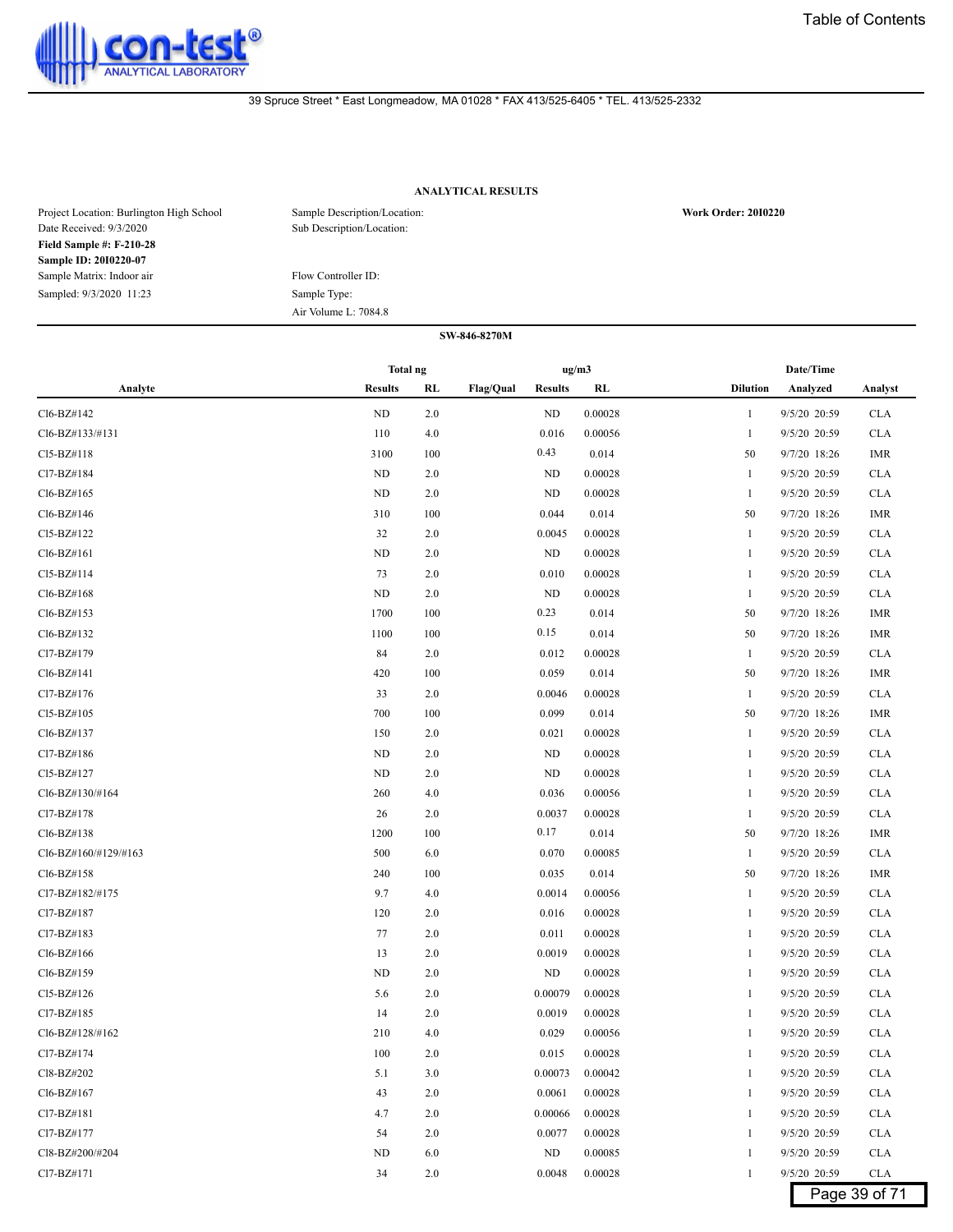

# **ANALYTICAL RESULTS**

| Project Location: Burlington High School<br>Date Received: 9/3/2020 | Sample Description/Location:<br>Sub Description/Location: | <b>Work Order: 2010220</b> |
|---------------------------------------------------------------------|-----------------------------------------------------------|----------------------------|
| <b>Field Sample #: F-210-28</b>                                     |                                                           |                            |
| Sample ID: 2010220-07                                               |                                                           |                            |
| Sample Matrix: Indoor air                                           | Flow Controller ID:                                       |                            |
| Sampled: 9/3/2020 11:23                                             | Sample Type:                                              |                            |
|                                                                     | Air Volume L: 7084.8                                      |                            |

|                            | <b>Total ng</b> |     |           | ug/m3          |         |                 | Date/Time    |            |
|----------------------------|-----------------|-----|-----------|----------------|---------|-----------------|--------------|------------|
| Analyte                    | <b>Results</b>  | RL  | Flag/Qual | <b>Results</b> | RL      | <b>Dilution</b> | Analyzed     | Analyst    |
| Cl7-BZ#173                 | 4.7             | 2.0 |           | 0.00066        | 0.00028 | $\mathbf{1}$    | 9/5/20 20:59 | CLA        |
| Cl8-BZ#197                 | <b>ND</b>       | 3.0 |           | ND             | 0.00042 | $\mathbf{1}$    | 9/5/20 20:59 | <b>CLA</b> |
| Cl7-BZ#172                 | 11              | 2.0 |           | 0.0016         | 0.00028 | 1               | 9/5/20 20:59 | CLA        |
| Cl6-BZ#156                 | 88              | 2.0 |           | 0.012          | 0.00028 | -1              | 9/5/20 20:59 | <b>CLA</b> |
| Cl7-BZ#192                 | ND              | 2.0 |           | ND             | 0.00028 | $\mathbf{1}$    | 9/5/20 20:59 | <b>CLA</b> |
| Cl6-BZ#157                 | 17              | 2.0 |           | 0.0024         | 0.00028 | 1               | 9/5/20 20:59 | <b>CLA</b> |
| Cl7-BZ#180                 | 120             | 2.0 |           | 0.018          | 0.00028 | $\mathbf{1}$    | 9/5/20 20:59 | <b>CLA</b> |
| Cl7-BZ#193                 | 3.7             | 2.0 |           | 0.00052        | 0.00028 | 1               | 9/5/20 20:59 | <b>CLA</b> |
| Cl8-BZ#199                 | <b>ND</b>       | 3.0 |           | ND             | 0.00042 | 1               | 9/5/20 20:59 | <b>CLA</b> |
| Cl7-BZ#191                 | ND              | 2.0 |           | $\rm ND$       | 0.00028 | -1              | 9/5/20 20:59 | <b>CLA</b> |
| Cl8-BZ#198                 | ND              | 3.0 |           | ND             | 0.00042 | 1               | 9/5/20 20:59 | <b>CLA</b> |
| Cl8-BZ#201                 | 7.2             | 3.0 |           | 0.001          | 0.00042 | $\mathbf{1}$    | 9/5/20 20:59 | <b>CLA</b> |
| Cl7-BZ#170                 | 34              | 2.0 |           | 0.0048         | 0.00028 | 1               | 9/5/20 20:59 | <b>CLA</b> |
| Cl7-BZ#190                 | 7.4             | 2.0 |           | 0.001          | 0.00028 | 1               | 9/5/20 20:59 | <b>CLA</b> |
| Cl8-BZ#196                 | 3.8             | 3.0 |           | 0.00053        | 0.00042 | 1               | 9/5/20 20:59 | <b>CLA</b> |
| Cl8-BZ#203                 | 4.6             | 3.0 |           | 0.00064        | 0.00042 | 1               | 9/5/20 20:59 | <b>CLA</b> |
| Cl6-BZ#169                 | ND              | 2.0 |           | $\rm ND$       | 0.00028 | -1              | 9/5/20 20:59 | <b>CLA</b> |
| Cl9-BZ#208                 | <b>ND</b>       | 3.0 |           | ND             | 0.00042 | -1              | 9/5/20 20:59 | <b>CLA</b> |
| Cl9-BZ#207                 | ND              | 3.0 |           | $\rm ND$       | 0.00042 | $\mathbf{1}$    | 9/5/20 20:59 | <b>CLA</b> |
| Cl7-BZ#189                 | ND              | 2.0 |           | ND             | 0.00028 | $\mathbf{1}$    | 9/5/20 20:59 | <b>CLA</b> |
| Cl8-BZ#195                 | ND              | 3.0 |           | ND             | 0.00042 | $\mathbf{1}$    | 9/5/20 20:59 | <b>CLA</b> |
| Cl8-BZ#194                 | ND              | 3.0 |           | ND             | 0.00042 | 1               | 9/5/20 20:59 | <b>CLA</b> |
| Cl8-BZ#205                 | <b>ND</b>       | 3.0 |           | ND             | 0.00042 | 1               | 9/5/20 20:59 | <b>CLA</b> |
| Cl9-BZ#206                 | ND              | 3.0 |           | $\rm ND$       | 0.00042 | 1               | 9/5/20 20:59 | <b>CLA</b> |
| Cl10-BZ#209                | ND              | 3.0 |           | ND             | 0.00042 | 1               | 9/5/20 20:59 | <b>CLA</b> |
| <b>Total PCB Congeners</b> | 41000           |     |           | 5.8            |         | 1               | 9/5/20 20:59 | IMR        |

| Surrogates           | % Recovery |        |            |                |
|----------------------|------------|--------|------------|----------------|
| Tetrachloro-m-xylene | 86.1       |        | $40 - 140$ | $9/5/20$ 20:59 |
| Tetrachloro-m-xylene |            | $S-01$ | $40 - 140$ | 9/7/20 18:26   |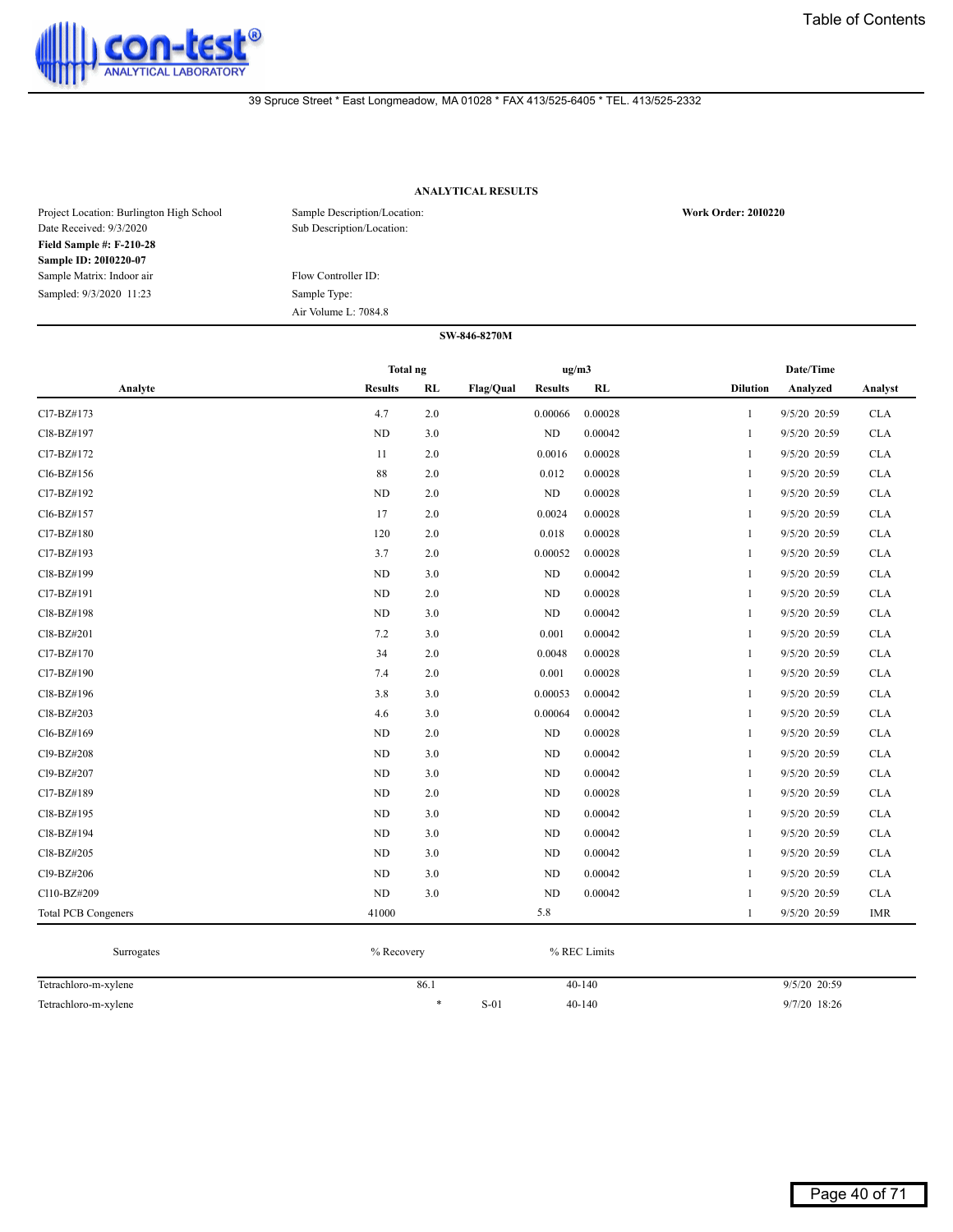

# **ANALYTICAL RESULTS**

| Project Location: Burlington High School<br>Date Received: 9/3/2020 | Sample Description/Location:<br>Sub Description/Location: | <b>Work Order: 2010220</b> |
|---------------------------------------------------------------------|-----------------------------------------------------------|----------------------------|
| <b>Field Sample #: F-214-21</b>                                     |                                                           |                            |
| <b>Sample ID: 2010220-08</b>                                        |                                                           |                            |
| Sample Matrix: Indoor air                                           | Flow Controller ID:                                       |                            |
| Sampled: 9/3/2020 11:26                                             | Sample Type:                                              |                            |
|                                                                     | Air Volume L: 7084.8                                      |                            |

|                   | Total ng       |         |           | ug/m3          |         |                 | Date/Time    |               |
|-------------------|----------------|---------|-----------|----------------|---------|-----------------|--------------|---------------|
| Analyte           | <b>Results</b> | RL      | Flag/Qual | <b>Results</b> | RL      | <b>Dilution</b> | Analyzed     | Analyst       |
| $Cl1-BZ#1$        | 1.2            | 1.0     |           | 0.00017        | 0.00014 | 1               | 9/5/20 22:46 | <b>CLA</b>    |
| $Cl1-BZ#2$        | ND             | 1.0     | $V-20$    | ND             | 0.00014 | 1               | 9/5/20 22:46 | <b>CLA</b>    |
| $Cl1-BZ#3$        | 1.5            | 1.0     | $V-06$    | 0.00022        | 0.00014 | 1               | 9/5/20 22:46 | <b>CLA</b>    |
| Cl2-BZ#4/#10      | 4.5            | 2.0     |           | 0.00064        | 0.00028 | 1               | 9/5/20 22:46 | <b>CLA</b>    |
| Cl2-BZ#9          | 5.7            | 1.0     |           | 0.00081        | 0.00014 | 1               | 9/5/20 22:46 | <b>CLA</b>    |
| Cl2-BZ#7          | ND             | 1.0     |           | ND             | 0.00014 | 1               | 9/5/20 22:46 | <b>CLA</b>    |
| $Cl2-BZ#6$        | 3.2            | 1.0     |           | 0.00045        | 0.00014 | 1               | 9/5/20 22:46 | <b>CLA</b>    |
| $Cl2-BZ#5$        | ND             | 1.0     |           | ND             | 0.00014 | 1               | 9/5/20 22:46 | <b>CLA</b>    |
| $Cl2-BZ#8$        | 15             | 1.0     |           | 0.0021         | 0.00014 |                 | 9/5/20 22:46 | <b>CLA</b>    |
| Cl3-BZ#19         | 2.8            | 1.0     |           | 0.0004         | 0.00014 | -1              | 9/5/20 22:46 | <b>CLA</b>    |
| Cl2-BZ#14         | ND             | 1.0     |           | ND             | 0.00014 | 1               | 9/5/20 22:46 | <b>CLA</b>    |
| $Cl3-BZ#30$       | ND             | 1.0     |           | ND             | 0.00014 | 1               | 9/5/20 22:46 | <b>CLA</b>    |
| $Cl3-BZ#18$       | 46             | 1.0     |           | 0.0065         | 0.00014 | 1               | 9/5/20 22:46 | <b>CLA</b>    |
| $Cl2-BZ#11$       | 3.5            | 1.0     |           | 0.00049        | 0.00014 | 1               | 9/5/20 22:46 | <b>CLA</b>    |
| Cl3-BZ#17         | 14             | 1.0     |           | 0.002          | 0.00014 | 1               | 9/5/20 22:46 | <b>CLA</b>    |
| $Cl2-BZ#12$       | ND             | 2.0     |           | ND             | 0.00028 | 1               | 9/5/20 22:46 | <b>CLA</b>    |
| Cl3-BZ#27         | 1.9            | 1.0     |           | 0.00027        | 0.00014 | 1               | 9/5/20 22:46 | <b>CLA</b>    |
| $Cl2-BZ#13$       | 1.2            | 1.0     |           | 0.00017        | 0.00014 | 1               | 9/5/20 22:46 | <b>CLA</b>    |
| Cl3-BZ#24         | ND             | 1.0     |           | ND             | 0.00014 | 1               | 9/5/20 22:46 | <b>CLA</b>    |
| Cl3-BZ#16         | 15             | 1.0     |           | 0.0022         | 0.00014 | 1               | 9/5/20 22:46 | <b>CLA</b>    |
| Cl3-BZ#32         | 10             | 1.0     |           | 0.0015         | 0.00014 | 1               | 9/5/20 22:46 | <b>CLA</b>    |
| $Cl2-BZ#15$       | 5.5            | 2.0     |           | 0.00077        | 0.00028 | 1               | 9/5/20 22:46 | <b>CLA</b>    |
| Cl3-BZ#34         | ND             | 1.0     |           | ND             | 0.00014 |                 | 9/5/20 22:46 | <b>CLA</b>    |
| Cl4-BZ#54         | ND             | 2.0     |           | ND             | 0.00028 | -1              | 9/5/20 22:46 | <b>CLA</b>    |
| Cl3-BZ#23         | ND             | 1.0     |           | ND             | 0.00014 | 1               | 9/5/20 22:46 | <b>CLA</b>    |
| Cl3-BZ#29         | ND             | 1.0     |           | ND             | 0.00014 | 1               | 9/5/20 22:46 | <b>CLA</b>    |
| Cl4-BZ#50         | ND             | 2.0     |           | ND             | 0.00028 | 1               | 9/5/20 22:46 | <b>CLA</b>    |
| Cl3-BZ#26         | 8.8            | 1.0     |           | 0.0012         | 0.00014 | 1               | 9/5/20 22:46 | <b>CLA</b>    |
| Cl3-BZ#25         | 3.5            | 1.0     |           | 0.00049        | 0.00014 | 1               | 9/5/20 22:46 | <b>CLA</b>    |
| Cl4-BZ#53         | 36             | 2.0     |           | 0.0051         | 0.00028 | 1               | 9/5/20 22:46 | <b>CLA</b>    |
| Cl3-BZ#31         | 83             | 1.0     |           | 0.012          | 0.00014 | -1              | 9/5/20 22:46 | <b>CLA</b>    |
| Cl3-BZ#28         | 61             | 1.0     |           | 0.0087         | 0.00014 | 1               | 9/5/20 22:46 | <b>CLA</b>    |
| Cl3-BZ#33/#21/#20 | 48             | 3.0     |           | 0.0068         | 0.00042 |                 | 9/5/20 22:46 | <b>CLA</b>    |
| Cl4-BZ#51         | 6.8            | 2.0     |           | 0.00096        | 0.00028 | 1               | 9/5/20 22:46 | <b>CLA</b>    |
| Cl4-BZ#45         | 30             | $2.0\,$ |           | 0.0042         | 0.00028 | 1               | 9/5/20 22:46 | <b>CLA</b>    |
| Cl3-BZ#22         | 35             | 1.0     |           | 0.005          | 0.00014 | 1               | 9/5/20 22:46 | <b>CLA</b>    |
| Cl4-BZ#46         | 16             | 2.0     |           | 0.0023         | 0.00028 |                 | 9/5/20 22:46 | <b>CLA</b>    |
| Cl4-BZ#73         | ND             | 2.0     |           | ND             | 0.00028 | 1               | 9/5/20 22:46 | <b>CLA</b>    |
| Cl4-BZ#69         | ND             | 2.0     |           | ND             | 0.00028 | $\mathbf{1}$    | 9/5/20 22:46 | <b>CLA</b>    |
|                   |                |         |           |                |         |                 |              | Page 41 of 71 |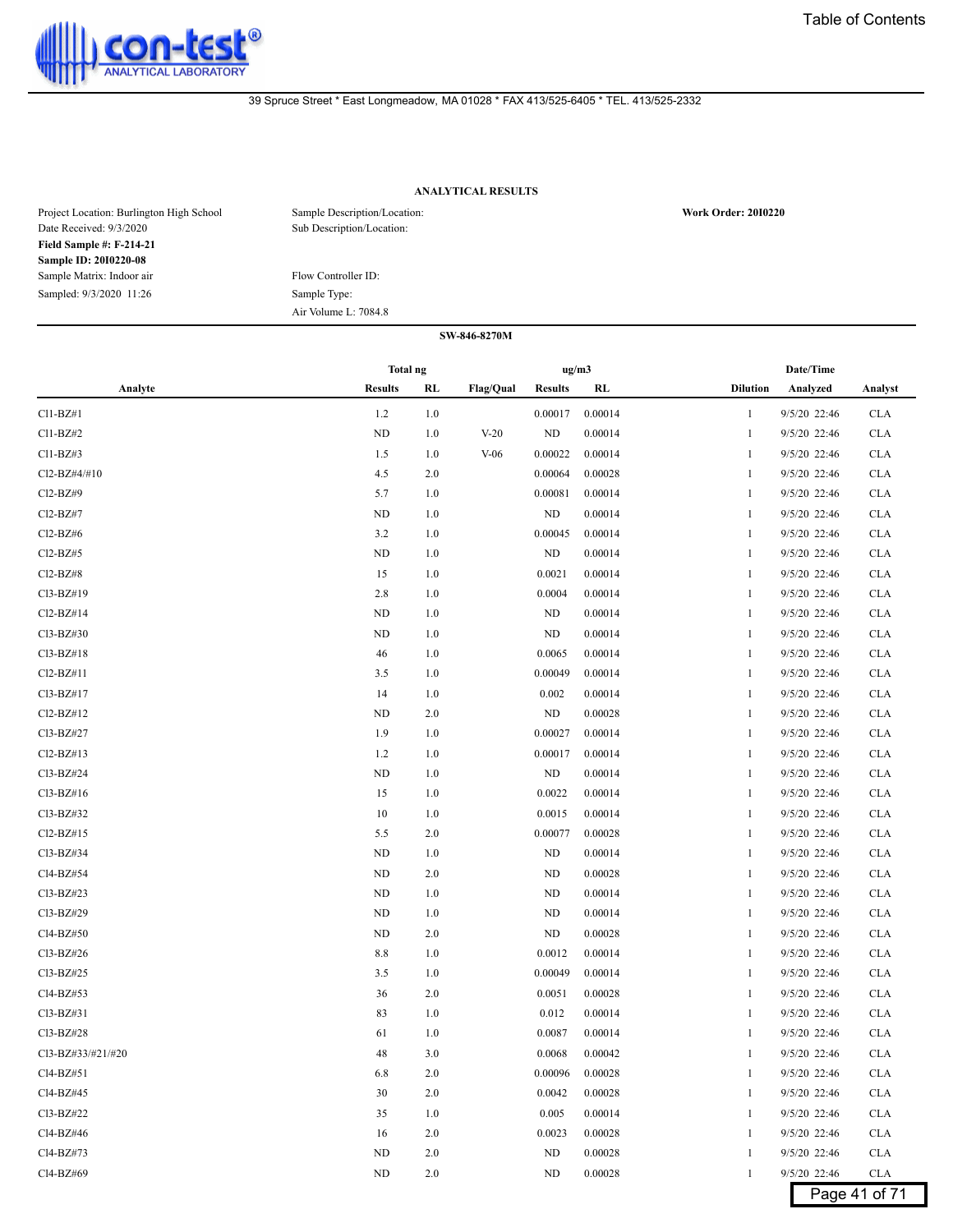

# **ANALYTICAL RESULTS**

| Project Location: Burlington High School<br>Date Received: 9/3/2020 | Sample Description/Location:<br>Sub Description/Location: | <b>Work Order: 2010220</b> |
|---------------------------------------------------------------------|-----------------------------------------------------------|----------------------------|
| <b>Field Sample #: F-214-21</b>                                     |                                                           |                            |
| <b>Sample ID: 2010220-08</b>                                        |                                                           |                            |
| Sample Matrix: Indoor air                                           | Flow Controller ID:                                       |                            |
| Sampled: 9/3/2020 11:26                                             | Sample Type:                                              |                            |
|                                                                     | Air Volume L: 7084.8                                      |                            |

|                   | Total ng       |     |                                    | ug/m3   |                 | Date/Time      |               |
|-------------------|----------------|-----|------------------------------------|---------|-----------------|----------------|---------------|
| Analyte           | <b>Results</b> | RL  | <b>Flag/Qual</b><br><b>Results</b> | RL      | <b>Dilution</b> | Analyzed       | Analyst       |
| Cl4-BZ#43         | 12             | 2.0 | 0.0017                             | 0.00028 | 1               | 9/5/20 22:46   | <b>CLA</b>    |
| Cl3-BZ#36         | <b>ND</b>      | 1.0 | ND                                 | 0.00014 | $\mathbf{1}$    | 9/5/20 22:46   | <b>CLA</b>    |
| Cl4-BZ#52         | 1300           | 100 | 0.19                               | 0.014   | 50              | 9/7/20 20:12   | IMR           |
| Cl4-BZ#48         | 77             | 2.0 | 0.011                              | 0.00028 | 1               | 9/5/20 22:46   | <b>CLA</b>    |
| Cl4-BZ#49         | 330            | 100 | 0.046                              | 0.014   | 50              | 9/7/20 20:12   | <b>IMR</b>    |
| Cl5-BZ#104        | ND             | 2.0 | ND                                 | 0.00028 | $\mathbf{1}$    | 9/5/20 22:46   | <b>CLA</b>    |
| Cl4-BZ#47/#65/#62 | 71             | 6.0 | 0.01                               | 0.00085 | 1               | 9/5/20 22:46   | <b>CLA</b>    |
| Cl4-BZ#75         | 5.4            | 2.0 | 0.00076                            | 0.00028 | -1              | 9/5/20 22:46   | <b>CLA</b>    |
| Cl3-BZ#39         | ND             | 1.0 | ND                                 | 0.00014 | 1               | 9/5/20 22:46   | <b>CLA</b>    |
| Cl3-BZ#38         | ND             | 1.0 | ND                                 | 0.00014 | 1               | 9/5/20 22:46   | <b>CLA</b>    |
| Cl4-BZ#44         | 860            | 100 | 0.12                               | 0.014   | 50              | 9/7/20 20:12   | IMR           |
| Cl4-BZ#59         | 22             | 2.0 | 0.0032                             | 0.00028 | $\mathbf{1}$    | 9/5/20 22:46   | <b>CLA</b>    |
| Cl4-BZ#42         | 170            | 2.0 | 0.025                              | 0.00028 | 1               | 9/5/20 22:46   | <b>CLA</b>    |
| Cl4-BZ#71         | 140            | 2.0 | 0.020                              | 0.00028 | 1               | 9/5/20 22:46   | <b>CLA</b>    |
| Cl3-BZ#35         | 3.4            | 1.0 | 0.00047                            | 0.00014 | -1              | 9/5/20 22:46   | <b>CLA</b>    |
| Cl4-BZ#41         | 48             | 2.0 | 0.0068                             | 0.00028 | 1               | 9/5/20 22:46   | <b>CLA</b>    |
| Cl5-BZ#96         | 20             | 2.0 | 0.0029                             | 0.00028 | 1               | 9/5/20 22:46   | <b>CLA</b>    |
| Cl4-BZ#72         | 2.1            | 2.0 | 0.0003                             | 0.00028 | 1               | 9/5/20 22:46   | <b>CLA</b>    |
| Cl5-BZ#103        | 18             | 2.0 | 0.0026                             | 0.00028 | $\mathbf{1}$    | 9/5/20 22:46   | <b>CLA</b>    |
| Cl4-BZ#64         | 400            | 100 | 0.056                              | 0.014   | 50              | 9/7/20 20:12   | IMR           |
| Cl4-BZ#40/#68     | 78             | 4.0 | 0.011                              | 0.00056 | 1               | 9/5/20 22:46   | <b>CLA</b>    |
| Cl3-BZ#37         | 56             | 1.0 | 0.0079                             | 0.00014 | -1              | 9/5/20 22:46   | <b>CLA</b>    |
| Cl5-BZ#100        | 6.8            | 2.0 | 0.00096                            | 0.00028 | 1               | 9/5/20 22:46   | <b>CLA</b>    |
| Cl5-BZ#94         | 18             | 2.0 | 0.0025                             | 0.00028 | 1               | 9/5/20 22:46   | <b>CLA</b>    |
| Cl4-BZ#57         | ND             | 2.0 | ND                                 | 0.00028 | 1               | 9/5/20 22:46   | <b>CLA</b>    |
| Cl4-BZ#67/#58     | 18             | 4.0 | 0.0025                             | 0.00056 | 1               | 9/5/20 22:46   | <b>CLA</b>    |
| Cl5-BZ#102        | 130            | 2.0 | 0.019                              | 0.00028 | 1               | 9/5/20 22:46   | <b>CLA</b>    |
| Cl4-BZ#61         | ND             | 2.0 | <b>ND</b>                          | 0.00028 | 1               | 9/5/20 22:46   | <b>CLA</b>    |
| Cl5-BZ#98         | 7.3            | 2.0 | 0.001                              | 0.00028 | -1              | 9/5/20 22:46   | <b>CLA</b>    |
| Cl5-BZ#93         | 16             | 4.0 | 0.0022                             | 0.00056 | 1               | 9/5/20 22:46   | <b>CLA</b>    |
| Cl4-BZ#76         | 9.5            | 2.0 | 0.0013                             | 0.00028 | 1               | 9/5/20 22:46   | <b>CLA</b>    |
| Cl4-BZ#63         | <b>ND</b>      | 2.0 | ND                                 | 0.00028 | 1               | 9/5/20 22:46   | <b>CLA</b>    |
| Cl5-BZ#88/#95     | 3300           | 200 | 0.46                               | 0.028   | 50              | 9/7/20 20:12   | IMR           |
| $Cl5-BZ#121$      | ND             | 2.0 | ND                                 | 0.00028 | 1               | 9/5/20 22:46   | <b>CLA</b>    |
| Cl4-BZ#74         | 520            | 100 | 0.074                              | 0.014   | 50              | 9/7/20 20:12   | IMR           |
| Cl6-BZ#155        | ND             | 2.0 | ND                                 | 0.00028 | 1               | 9/5/20 22:46   | <b>CLA</b>    |
| Cl4-BZ#70         | 1900           | 100 | 0.27                               | 0.014   | 50              | 9/7/20 20:12   | IMR           |
| CI5-BZ#91         | 510            | 100 | 0.072                              | 0.014   | 50              | 9/7/20 20:12   | IMR           |
| Cl4-BZ#66         | 650            | 100 | 0.092                              | 0.014   | 50              | $9/7/20$ 20:12 | IMR           |
|                   |                |     |                                    |         |                 |                | Page 42 of 71 |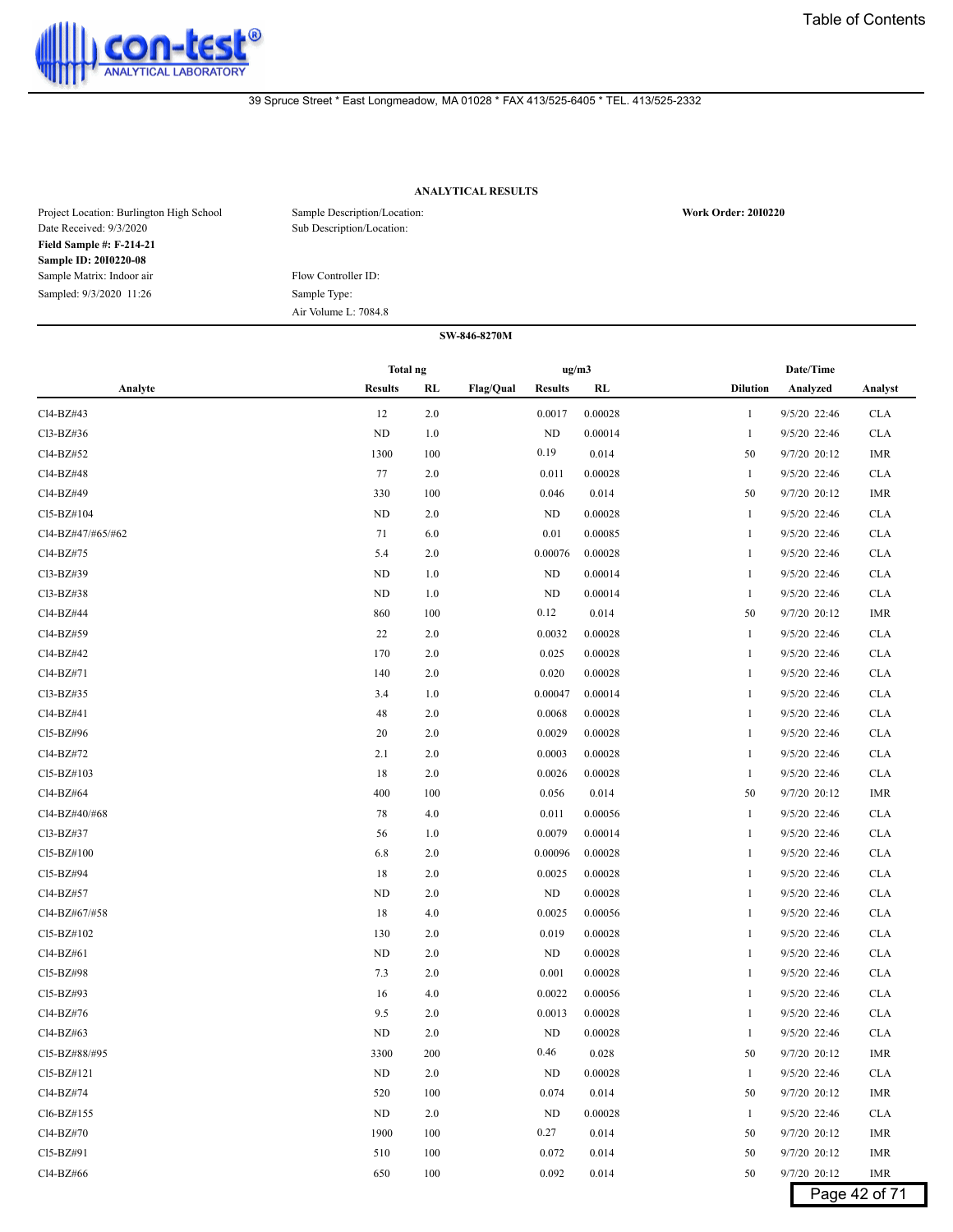

# **ANALYTICAL RESULTS**

| Project Location: Burlington High School<br>Date Received: 9/3/2020 | Sample Description/Location:<br>Sub Description/Location: | <b>Work Order: 2010220</b> |
|---------------------------------------------------------------------|-----------------------------------------------------------|----------------------------|
| <b>Field Sample #: F-214-21</b>                                     |                                                           |                            |
| <b>Sample ID: 2010220-08</b>                                        |                                                           |                            |
| Sample Matrix: Indoor air                                           | Flow Controller ID:                                       |                            |
| Sampled: 9/3/2020 11:26                                             | Sample Type:                                              |                            |
|                                                                     | Air Volume L: 7084.8                                      |                            |

|                      | <b>Total ng</b> |     |                  | ug/m3          |         |                 | Date/Time    |               |
|----------------------|-----------------|-----|------------------|----------------|---------|-----------------|--------------|---------------|
| Analyte              | <b>Results</b>  | RL  | <b>Flag/Qual</b> | <b>Results</b> | RL      | <b>Dilution</b> | Analyzed     | Analyst       |
| Cl4-BZ#80/#55        | 7.3             | 4.0 |                  | 0.001          | 0.00056 | $\mathbf{1}$    | 9/5/20 22:46 | <b>CLA</b>    |
| Cl5-BZ#92            | 1000            | 100 |                  | 0.14           | 0.014   | 50              | 9/7/20 20:12 | <b>IMR</b>    |
| Cl5-BZ#89/#84        | 1600            | 200 |                  | 0.22           | 0.028   | 50              | 9/7/20 20:12 | <b>IMR</b>    |
| Cl4-BZ#56            | 390             | 100 |                  | 0.055          | 0.014   | 50              | 9/7/20 20:12 | <b>IMR</b>    |
| CI5-BZ#90/#101       | 6400            | 200 |                  | 0.90           | 0.028   | 50              | 9/7/20 20:12 | <b>IMR</b>    |
| CI5-BZ#113           | ND              | 2.0 |                  | ND             | 0.00028 | 1               | 9/5/20 22:46 | <b>CLA</b>    |
| Cl4-BZ#60            | 220             | 100 |                  | 0.031          | 0.014   | 50              | 9/7/20 20:12 | <b>IMR</b>    |
| Cl5-BZ#99            | 2000            | 100 |                  | 0.29           | 0.014   | 50              | 9/7/20 20:12 | IMR           |
| Cl6-BZ#150           | 6.2             | 2.0 |                  | 0.00087        | 0.00028 | 1               | 9/5/20 22:46 | <b>CLA</b>    |
| Cl6-BZ#152           | 7.3             | 2.0 |                  | 0.001          | 0.00028 | 1               | 9/5/20 22:46 | <b>CLA</b>    |
| Cl5-BZ#119/#83       | 380             | 4.0 |                  | 0.053          | 0.00056 | $\mathbf{1}$    | 9/5/20 22:46 | <b>CLA</b>    |
| Cl5-BZ#125/#112/#86  | 49              | 6.0 |                  | 0.007          | 0.00085 | 1               | 9/5/20 22:46 | <b>CLA</b>    |
| Cl5-BZ#109           | ND              | 2.0 |                  | <b>ND</b>      | 0.00028 | 1               | 9/5/20 22:46 | <b>CLA</b>    |
| Cl6-BZ#145           | 3.1             | 2.0 |                  | 0.00044        | 0.00028 | 1               | 9/5/20 22:46 | <b>CLA</b>    |
| Cl5-BZ#97            | 2100            | 100 |                  | 0.29           | 0.014   | 50              | 9/7/20 20:12 | IMR           |
| Cl6-BZ#148           | 3.3             | 2.0 |                  | 0.00047        | 0.00028 | 1               | 9/5/20 22:46 | <b>CLA</b>    |
| Cl4-BZ#79            | ND              | 2.0 |                  | <b>ND</b>      | 0.00028 | 1               | 9/5/20 22:46 | <b>CLA</b>    |
| Cl5-BZ#116           | ND              | 2.0 |                  | <b>ND</b>      | 0.00028 | 1               | 9/5/20 22:46 | <b>CLA</b>    |
| CI5-BZ#87            | 2400            | 100 |                  | 0.33           | 0.014   | 50              | 9/7/20 20:12 | <b>IMR</b>    |
| Cl4-BZ#78            | 110             | 2.0 |                  | 0.015          | 0.00028 | 1               | 9/5/20 22:46 | <b>CLA</b>    |
| Cl6-BZ#154/#136      | 640             | 200 |                  | 0.091          | 0.028   | 50              | 9/7/20 20:12 | IMR           |
| Cl5-BZ#111/#117/#115 | 360             | 6.0 |                  | 0.051          | 0.00085 | 1               | 9/5/20 22:46 | <b>CLA</b>    |
| CI5-BZ#85            | 760             | 100 |                  | 0.11           | 0.014   | 50              | 9/7/20 20:12 | <b>IMR</b>    |
| Cl5-BZ#120/#110      | ND              | 4.0 |                  | <b>ND</b>      | 0.00056 | 1               | 9/5/20 22:46 | <b>CLA</b>    |
| Cl4-BZ#81            | ND              | 2.0 |                  | ND             | 0.00028 | $\mathbf{1}$    | 9/5/20 22:46 | <b>CLA</b>    |
| Cl6-BZ#151           | 530             | 100 |                  | 0.075          | 0.014   | 50              | 9/7/20 20:12 | <b>IMR</b>    |
| Cl6-BZ#135           | 440             | 100 |                  | 0.062          | 0.014   | 50              | 9/7/20 20:12 | <b>IMR</b>    |
| Cl5-BZ#82            | 470             | 100 |                  | 0.066          | 0.014   | 50              | 9/7/20 20:12 | <b>IMR</b>    |
| Cl6-BZ#144           | 190             | 100 |                  | 0.027          | 0.014   | 50              | 9/7/20 20:12 | IMR           |
| Cl6-BZ#147/#149      | 2400            | 200 |                  | 0.34           | 0.028   | 50              | 9/7/20 20:12 | IMR           |
| Cl4-BZ#77            | ND              | 2.0 |                  | ND             | 0.00028 | 1               | 9/5/20 22:46 | <b>CLA</b>    |
| Cl6-BZ#143/#139      | 120             | 4.0 |                  | 0.017          | 0.00056 | 1               | 9/5/20 22:46 | <b>CLA</b>    |
| Cl6-BZ#140           | 20              | 2.0 |                  | 0.0028         | 0.00028 |                 | 9/5/20 22:46 | <b>CLA</b>    |
| Cl5-BZ#124           | 160             | 2.0 |                  | 0.022          | 0.00028 | 1               | 9/5/20 22:46 | <b>CLA</b>    |
| Cl5-BZ#108           | 57              | 2.0 |                  | 0.008          | 0.00028 | 1               | 9/5/20 22:46 | <b>CLA</b>    |
| Cl5-BZ#123/#107      | 230             | 4.0 |                  | 0.032          | 0.00056 | 1               | 9/5/20 22:46 | <b>CLA</b>    |
| Cl7-BZ#188           | ND              | 2.0 |                  | ND             | 0.00028 | 1               | 9/5/20 22:46 | <b>CLA</b>    |
| Cl6-BZ#134           | 250             | 100 |                  | 0.036          | 0.014   | 50              | 9/7/20 20:12 | IMR           |
| Cl5-BZ#106           | ND              | 2.0 |                  | ND             | 0.00028 | $\mathbf{1}$    | 9/5/20 22:46 | <b>CLA</b>    |
|                      |                 |     |                  |                |         |                 |              | Page 43 of 71 |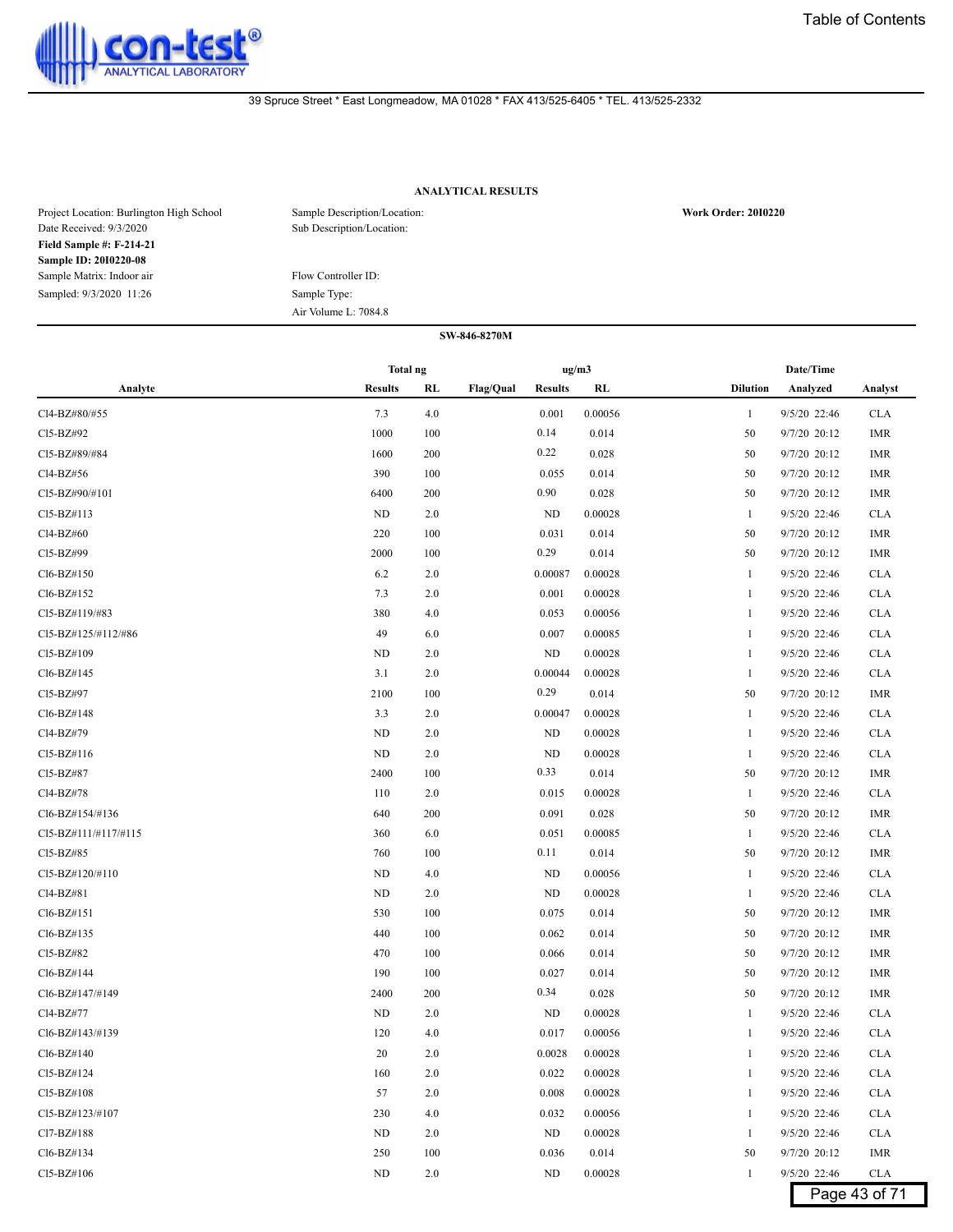

# **ANALYTICAL RESULTS**

| Project Location: Burlington High School<br>Date Received: 9/3/2020 | Sample Description/Location:<br>Sub Description/Location: | <b>Work Order: 2010220</b> |
|---------------------------------------------------------------------|-----------------------------------------------------------|----------------------------|
| <b>Field Sample #: F-214-21</b>                                     |                                                           |                            |
| <b>Sample ID: 2010220-08</b>                                        |                                                           |                            |
| Sample Matrix: Indoor air                                           | Flow Controller ID:                                       |                            |
| Sampled: 9/3/2020 11:26                                             | Sample Type:                                              |                            |
|                                                                     | Air Volume L: 7084.8                                      |                            |

#### **SW-846-8270M**

|                      |                | <b>Total ng</b> |                                    |  | ug/m3   | Date/Time       |              |               |  |
|----------------------|----------------|-----------------|------------------------------------|--|---------|-----------------|--------------|---------------|--|
| Analyte              | <b>Results</b> | RL              | <b>Flag/Qual</b><br><b>Results</b> |  | RL      | <b>Dilution</b> | Analyzed     | Analyst       |  |
| Cl6-BZ#142           | $\rm ND$       | 2.0             | ND                                 |  | 0.00028 | 1               | 9/5/20 22:46 | <b>CLA</b>    |  |
| Cl6-BZ#133/#131      | 130            | 4.0             | 0.019                              |  | 0.00056 | 1               | 9/5/20 22:46 | <b>CLA</b>    |  |
| Cl5-BZ#118           | 2900           | 100             | 0.41                               |  | 0.014   | 50              | 9/7/20 20:12 | <b>IMR</b>    |  |
| Cl7-BZ#184           | ND             | 2.0             | ND                                 |  | 0.00028 | $\mathbf{1}$    | 9/5/20 22:46 | <b>CLA</b>    |  |
| Cl6-BZ#165           | ND             | 2.0             | ND                                 |  | 0.00028 | $\mathbf{1}$    | 9/5/20 22:46 | <b>CLA</b>    |  |
| Cl6-BZ#146           | 280            | 100             | 0.040                              |  | 0.014   | 50              | 9/7/20 20:12 | <b>IMR</b>    |  |
| Cl5-BZ#122           | 38             | 2.0             | 0.0053                             |  | 0.00028 | 1               | 9/5/20 22:46 | <b>CLA</b>    |  |
| Cl6-BZ#161           | ND             | 2.0             | <b>ND</b>                          |  | 0.00028 | 1               | 9/5/20 22:46 | <b>CLA</b>    |  |
| Cl5-BZ#114           | 89             | 2.0             | 0.013                              |  | 0.00028 | 1               | 9/5/20 22:46 | <b>CLA</b>    |  |
| Cl6-BZ#168           | $\rm ND$       | 2.0             | <b>ND</b>                          |  | 0.00028 | 1               | 9/5/20 22:46 | <b>CLA</b>    |  |
| Cl6-BZ#153           | 1500           | 100             | 0.21                               |  | 0.014   | 50              | 9/7/20 20:12 | <b>IMR</b>    |  |
| Cl6-BZ#132           | 930            | 100             | 0.13                               |  | 0.014   | 50              | 9/7/20 20:12 | <b>IMR</b>    |  |
| Cl7-BZ#179           | 110            | 2.0             | 0.015                              |  | 0.00028 | $\mathbf{1}$    | 9/5/20 22:46 | <b>CLA</b>    |  |
| Cl6-BZ#141           | 370            | 100             | 0.052                              |  | 0.014   | 50              | 9/7/20 20:12 | IMR           |  |
| Cl7-BZ#176           | 39             | 2.0             | 0.0055                             |  | 0.00028 | 1               | 9/5/20 22:46 | <b>CLA</b>    |  |
| Cl5-BZ#105           | 650            | 100             | 0.092                              |  | 0.014   | 50              | 9/7/20 20:12 | IMR           |  |
| Cl6-BZ#137           | 170            | 2.0             | 0.024                              |  | 0.00028 | 1               | 9/5/20 22:46 | <b>CLA</b>    |  |
| Cl7-BZ#186           | ND             | 2.0             | ND                                 |  | 0.00028 | 1               | 9/5/20 22:46 | <b>CLA</b>    |  |
| Cl5-BZ#127           | ND             | 2.0             | ND                                 |  | 0.00028 | 1               | 9/5/20 22:46 | <b>CLA</b>    |  |
| Cl6-BZ#130/#164      | 290            | 4.0             | 0.041                              |  | 0.00056 | 1               | 9/5/20 22:46 | <b>CLA</b>    |  |
| Cl7-BZ#178           | 31             | 2.0             | 0.0044                             |  | 0.00028 | $\mathbf{1}$    | 9/5/20 22:46 | <b>CLA</b>    |  |
| Cl6-BZ#138           | 1100           | 100             | 0.15                               |  | 0.014   | 50              | 9/7/20 20:12 | IMR           |  |
| Cl6-BZ#160/#129/#163 | 570            | 6.0             | 0.081                              |  | 0.00085 | 1               | 9/5/20 22:46 | <b>CLA</b>    |  |
| Cl6-BZ#158           | 210            | 100             | 0.029                              |  | 0.014   | 50              | 9/7/20 20:12 | <b>IMR</b>    |  |
| Cl7-BZ#182/#175      | 11             | 4.0             | 0.0015                             |  | 0.00056 | $\mathbf{1}$    | 9/5/20 22:46 | <b>CLA</b>    |  |
| Cl7-BZ#187           | 140            | 2.0             | 0.020                              |  | 0.00028 | 1               | 9/5/20 22:46 | <b>CLA</b>    |  |
| Cl7-BZ#183           | 90             | 2.0             | 0.013                              |  | 0.00028 | 1               | 9/5/20 22:46 | <b>CLA</b>    |  |
| Cl6-BZ#166           | 15             | 2.0             | 0.0021                             |  | 0.00028 | 1               | 9/5/20 22:46 | <b>CLA</b>    |  |
| Cl6-BZ#159           | <b>ND</b>      | 2.0             | ND                                 |  | 0.00028 | 1               | 9/5/20 22:46 | <b>CLA</b>    |  |
| Cl5-BZ#126           | 4.5            | 2.0             | 0.00064                            |  | 0.00028 | 1               | 9/5/20 22:46 | <b>CLA</b>    |  |
| Cl7-BZ#185           | 16             | 2.0             | 0.0023                             |  | 0.00028 | 1               | 9/5/20 22:46 | <b>CLA</b>    |  |
| Cl6-BZ#128/#162      | 240            | 4.0             | 0.033                              |  | 0.00056 | 1               | 9/5/20 22:46 | <b>CLA</b>    |  |
| Cl7-BZ#174           | 110            | 2.0             | 0.016                              |  | 0.00028 | 1               | 9/5/20 22:46 | <b>CLA</b>    |  |
| Cl8-BZ#202           | 6.1            | 3.0             | 0.00086                            |  | 0.00042 | 1               | 9/5/20 22:46 | <b>CLA</b>    |  |
| Cl6-BZ#167           | 46             | 2.0             | 0.0064                             |  | 0.00028 | 1               | 9/5/20 22:46 | <b>CLA</b>    |  |
| Cl7-BZ#181           | 4.8            | 2.0             | 0.00068                            |  | 0.00028 | 1               | 9/5/20 22:46 | <b>CLA</b>    |  |
| Cl7-BZ#177           | 60             | 2.0             | 0.0085                             |  | 0.00028 | 1               | 9/5/20 22:46 | <b>CLA</b>    |  |
| Cl8-BZ#200/#204      | ND             | 6.0             | ND                                 |  | 0.00085 | 1               | 9/5/20 22:46 | <b>CLA</b>    |  |
| Cl7-BZ#171           | 36             | 2.0             | 0.0051                             |  | 0.00028 | 1               | 9/5/20 22:46 | <b>CLA</b>    |  |
|                      |                |                 |                                    |  |         |                 |              | Page 44 of 71 |  |

Page 44 of 71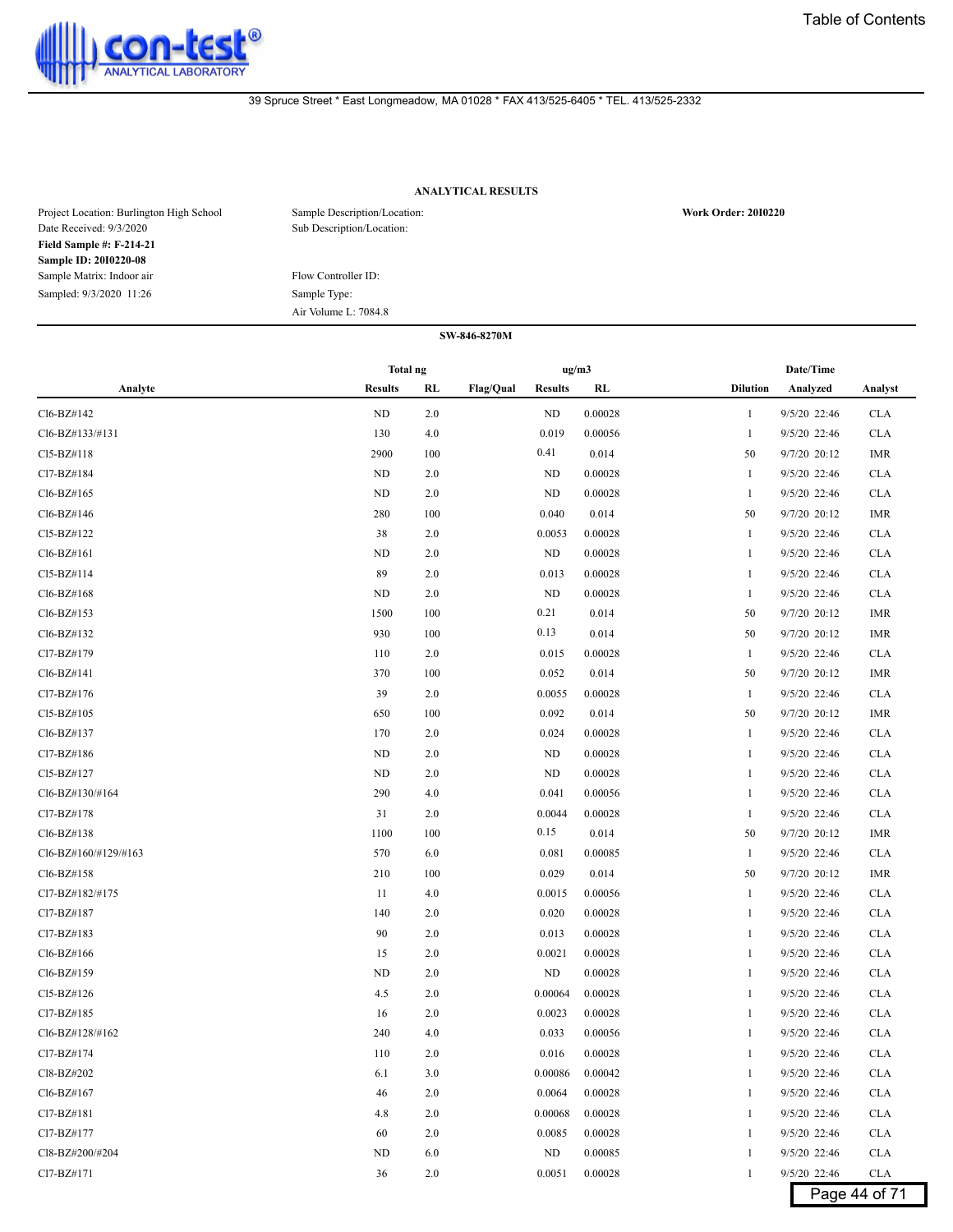

# **ANALYTICAL RESULTS**

| Project Location: Burlington High School<br>Date Received: 9/3/2020 | Sample Description/Location:<br>Sub Description/Location: | <b>Work Order: 2010220</b> |
|---------------------------------------------------------------------|-----------------------------------------------------------|----------------------------|
| <b>Field Sample #: F-214-21</b>                                     |                                                           |                            |
| <b>Sample ID: 2010220-08</b>                                        |                                                           |                            |
| Sample Matrix: Indoor air                                           | Flow Controller ID:                                       |                            |
| Sampled: 9/3/2020 11:26                                             | Sample Type:                                              |                            |
|                                                                     | Air Volume L: 7084.8                                      |                            |

|                            | Total ng       |     |           | ug/m3          |         |                 | Date/Time    |            |
|----------------------------|----------------|-----|-----------|----------------|---------|-----------------|--------------|------------|
| Analyte                    | <b>Results</b> | RL  | Flag/Qual | <b>Results</b> | RL      | <b>Dilution</b> | Analyzed     | Analyst    |
| Cl7-BZ#173                 | 5.5            | 2.0 |           | 0.00078        | 0.00028 | 1               | 9/5/20 22:46 | CLA        |
| Cl8-BZ#197                 | ND             | 3.0 |           | ND             | 0.00042 | $\mathbf{1}$    | 9/5/20 22:46 | <b>CLA</b> |
| Cl7-BZ#172                 | 11             | 2.0 |           | 0.0016         | 0.00028 | 1               | 9/5/20 22:46 | CLA        |
| Cl6-BZ#156                 | 96             | 2.0 |           | 0.013          | 0.00028 | -1              | 9/5/20 22:46 | <b>CLA</b> |
| Cl7-BZ#192                 | <b>ND</b>      | 2.0 |           | ND             | 0.00028 | 1               | 9/5/20 22:46 | <b>CLA</b> |
| Cl6-BZ#157                 | 19             | 2.0 |           | 0.0026         | 0.00028 | 1               | 9/5/20 22:46 | <b>CLA</b> |
| Cl7-BZ#180                 | 130            | 2.0 |           | 0.018          | 0.00028 | -1              | 9/5/20 22:46 | <b>CLA</b> |
| Cl7-BZ#193                 | 4.0            | 2.0 |           | 0.00056        | 0.00028 | -1              | 9/5/20 22:46 | <b>CLA</b> |
| Cl8-BZ#199                 | 3.0            | 3.0 |           | 0.00042        | 0.00042 | -1              | 9/5/20 22:46 | <b>CLA</b> |
| Cl7-BZ#191                 | 2.5            | 2.0 |           | 0.00036        | 0.00028 | -1              | 9/5/20 22:46 | <b>CLA</b> |
| Cl8-BZ#198                 | <b>ND</b>      | 3.0 |           | ND             | 0.00042 | $\mathbf{1}$    | 9/5/20 22:46 | <b>CLA</b> |
| Cl8-BZ#201                 | 8.0            | 3.0 |           | 0.0011         | 0.00042 | $\mathbf{1}$    | 9/5/20 22:46 | <b>CLA</b> |
| Cl7-BZ#170                 | 35             | 2.0 |           | 0.005          | 0.00028 | 1               | 9/5/20 22:46 | <b>CLA</b> |
| Cl7-BZ#190                 | 7.9            | 2.0 |           | 0.0011         | 0.00028 | -1              | 9/5/20 22:46 | <b>CLA</b> |
| Cl8-BZ#196                 | 3.9            | 3.0 |           | 0.00055        | 0.00042 | -1              | 9/5/20 22:46 | <b>CLA</b> |
| Cl8-BZ#203                 | 5.4            | 3.0 |           | 0.00077        | 0.00042 | 1               | 9/5/20 22:46 | <b>CLA</b> |
| Cl6-BZ#169                 | <b>ND</b>      | 2.0 |           | ND             | 0.00028 | 1               | 9/5/20 22:46 | <b>CLA</b> |
| Cl9-BZ#208                 | ND             | 3.0 |           | ND             | 0.00042 | -1              | 9/5/20 22:46 | <b>CLA</b> |
| Cl9-BZ#207                 | <b>ND</b>      | 3.0 |           | $\rm ND$       | 0.00042 | -1              | 9/5/20 22:46 | CLA        |
| Cl7-BZ#189                 | ND             | 2.0 |           | ND             | 0.00028 | $\mathbf{1}$    | 9/5/20 22:46 | <b>CLA</b> |
| Cl8-BZ#195                 | <b>ND</b>      | 3.0 |           | ND             | 0.00042 | $\mathbf{1}$    | 9/5/20 22:46 | CLA        |
| Cl8-BZ#194                 | ND             | 3.0 |           | ND             | 0.00042 | 1               | 9/5/20 22:46 | <b>CLA</b> |
| Cl8-BZ#205                 | <b>ND</b>      | 3.0 |           | ND             | 0.00042 | 1               | 9/5/20 22:46 | <b>CLA</b> |
| Cl9-BZ#206                 | ND             | 3.0 |           | $\rm ND$       | 0.00042 | -1              | 9/5/20 22:46 | <b>CLA</b> |
| Cl10-BZ#209                | ND             | 3.0 |           | ND             | 0.00042 | -1              | 9/5/20 22:46 | CLA        |
| <b>Total PCB Congeners</b> | 45000          |     |           | 6.3            |         | 1               | 9/5/20 22:46 | <b>IMR</b> |

| Surrogates           | % Recovery |        | % REC Limits |                |
|----------------------|------------|--------|--------------|----------------|
| Tetrachloro-m-xylene | 97.0       |        | $40 - 140$   | $9/5/20$ 22:46 |
| Tetrachloro-m-xylene |            | $S-01$ | $40 - 140$   | 9/7/20 20:12   |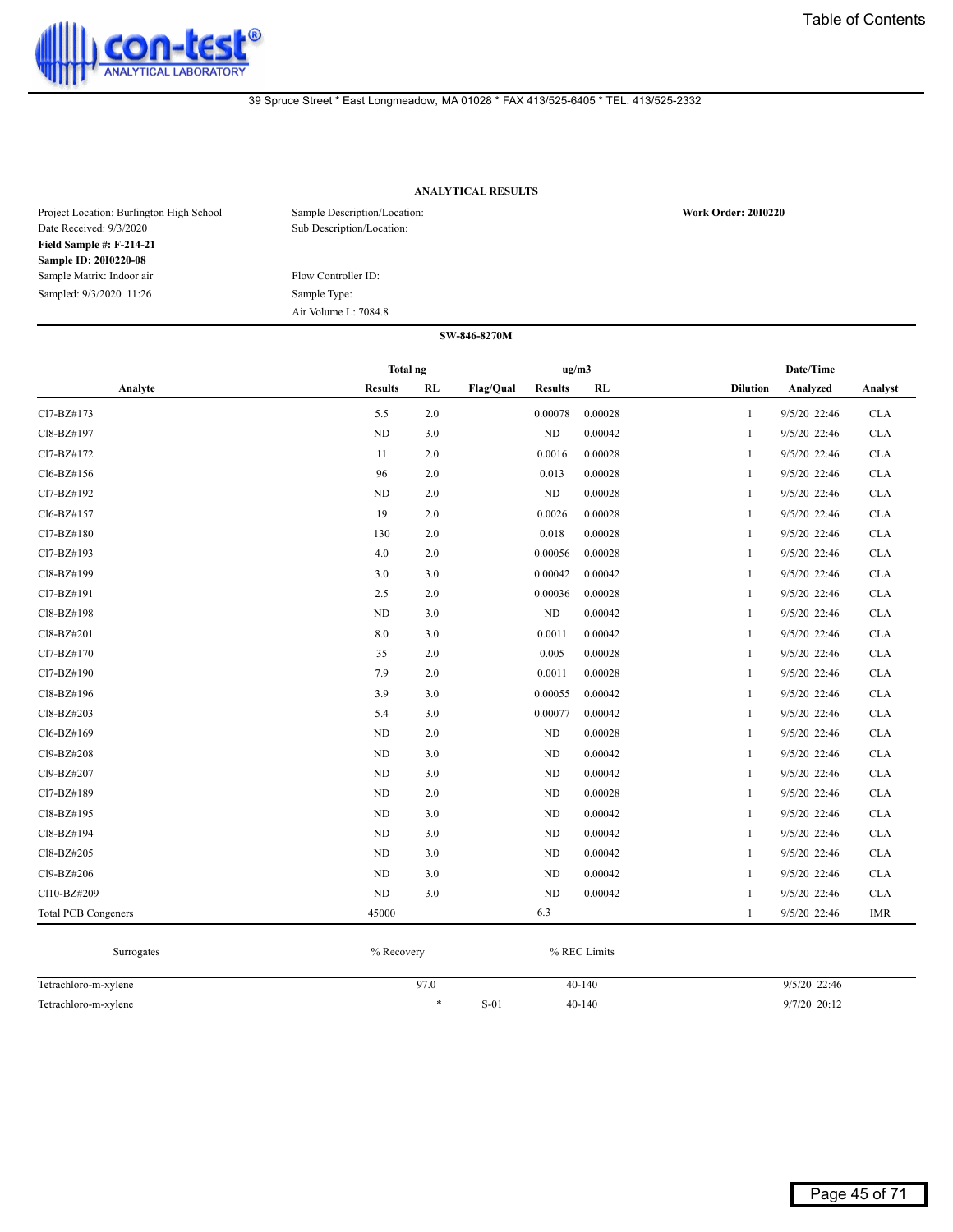

# **ANALYTICAL RESULTS**

| Project Location: Burlington High School<br>Date Received: 9/3/2020 | Sample Description/Location:<br>Sub Description/Location: | <b>Work Order: 2010220</b> |
|---------------------------------------------------------------------|-----------------------------------------------------------|----------------------------|
| <b>Field Sample #: F-103-19</b>                                     |                                                           |                            |
| <b>Sample ID: 2010220-09</b>                                        |                                                           |                            |
| Sample Matrix: Indoor air                                           | Flow Controller ID:                                       |                            |
| Sampled: 9/3/2020 11:32                                             | Sample Type:                                              |                            |
|                                                                     | Air Volume L: 7084.8                                      |                            |

|                   | Total ng       |         |                  |                | ug/m3   |                 | Date/Time     |               |
|-------------------|----------------|---------|------------------|----------------|---------|-----------------|---------------|---------------|
| Analyte           | <b>Results</b> | RL      | <b>Flag/Qual</b> | <b>Results</b> | RL      | <b>Dilution</b> | Analyzed      | Analyst       |
| $Cl1-BZ#1$        | ND             | 1.0     |                  | ND             | 0.00014 | $\mathbf{1}$    | 9/6/20 0:32   | <b>CLA</b>    |
| $Cl1-BZ#2$        | ND             | 1.0     | $V-20$           | ND             | 0.00014 | 1               | 9/6/20 0:32   | <b>CLA</b>    |
| $Cl1-BZ#3$        | 1.2            | 1.0     | $V-06$           | 0.00017        | 0.00014 | $\mathbf{1}$    | $9/6/20$ 0:32 | <b>CLA</b>    |
| Cl2-BZ#4/#10      | ND             | 2.0     |                  | ND             | 0.00028 | $\mathbf{1}$    | $9/6/20$ 0:32 | <b>CLA</b>    |
| Cl2-BZ#9          | 1.4            | 1.0     |                  | 0.0002         | 0.00014 | $\mathbf{1}$    | $9/6/20$ 0:32 | <b>CLA</b>    |
| Cl2-BZ#7          | ND             | 1.0     |                  | ND             | 0.00014 | $\mathbf{1}$    | 9/6/20 0:32   | <b>CLA</b>    |
| $Cl2-BZ#6$        | ND             | 1.0     |                  | ND             | 0.00014 | $\mathbf{1}$    | $9/6/20$ 0:32 | <b>CLA</b>    |
| $Cl2-BZ#5$        | ND             | 1.0     |                  | ND             | 0.00014 | $\mathbf{1}$    | $9/6/20$ 0:32 | <b>CLA</b>    |
| Cl2-BZ#8          | 2.9            | 1.0     |                  | 0.00041        | 0.00014 | $\mathbf{1}$    | 9/6/20 0:32   | <b>CLA</b>    |
| Cl3-BZ#19         | ND             | 1.0     |                  | <b>ND</b>      | 0.00014 | 1               | $9/6/20$ 0:32 | <b>CLA</b>    |
| $Cl2-BZ#14$       | ND             | 1.0     |                  | ND             | 0.00014 | 1               | $9/6/20$ 0:32 | <b>CLA</b>    |
| $Cl3-BZ#30$       | ND             | 1.0     |                  | ND             | 0.00014 | 1               | $9/6/20$ 0:32 | <b>CLA</b>    |
| Cl3-BZ#18         | 7.2            | 1.0     |                  | 0.001          | 0.00014 | $\mathbf{1}$    | $9/6/20$ 0:32 | <b>CLA</b>    |
| Cl2-BZ#11         | 1.6            | 1.0     |                  | 0.00023        | 0.00014 | $\mathbf{1}$    | $9/6/20$ 0:32 | <b>CLA</b>    |
| Cl3-BZ#17         | 2.3            | 1.0     |                  | 0.00033        | 0.00014 | $\mathbf{1}$    | $9/6/20$ 0:32 | <b>CLA</b>    |
| $Cl2-BZ#12$       | ND             | 2.0     |                  | <b>ND</b>      | 0.00028 | $\mathbf{1}$    | 9/6/20 0:32   | <b>CLA</b>    |
| Cl3-BZ#27         | ND             | 1.0     |                  | ND             | 0.00014 | $\mathbf{1}$    | $9/6/20$ 0:32 | <b>CLA</b>    |
| $Cl2-BZ#13$       | ND             | 1.0     |                  | ND             | 0.00014 | $\mathbf{1}$    | 9/6/20 0:32   | <b>CLA</b>    |
| Cl3-BZ#24         | ND             | 1.0     |                  | ND             | 0.00014 | $\mathbf{1}$    | $9/6/20$ 0:32 | <b>CLA</b>    |
| Cl3-BZ#16         | 2.0            | 1.0     |                  | 0.00029        | 0.00014 | $\mathbf{1}$    | $9/6/20$ 0:32 | <b>CLA</b>    |
| Cl3-BZ#32         | 1.6            | 1.0     |                  | 0.00022        | 0.00014 | $\mathbf{1}$    | $9/6/20$ 0:32 | <b>CLA</b>    |
| $Cl2-BZ#15$       | ND             | 2.0     |                  | ND             | 0.00028 | $\mathbf{1}$    | $9/6/20$ 0:32 | <b>CLA</b>    |
| Cl3-BZ#34         | ND             | 1.0     |                  | ND             | 0.00014 | 1               | 9/6/20 0:32   | <b>CLA</b>    |
| Cl4-BZ#54         | ND             | 2.0     |                  | ND             | 0.00028 | 1               | $9/6/20$ 0:32 | <b>CLA</b>    |
| $Cl3-BZ#23$       | ND             | 1.0     |                  | ND             | 0.00014 | 1               | 9/6/20 0:32   | <b>CLA</b>    |
| Cl3-BZ#29         | ND             | 1.0     |                  | ND             | 0.00014 | 1               | $9/6/20$ 0:32 | <b>CLA</b>    |
| Cl4-BZ#50         | <b>ND</b>      | 2.0     |                  | ND             | 0.00028 | $\mathbf{1}$    | $9/6/20$ 0:32 | <b>CLA</b>    |
| Cl3-BZ#26         | 2.3            | 1.0     |                  | 0.00032        | 0.00014 | $\mathbf{1}$    | $9/6/20$ 0:32 | <b>CLA</b>    |
| Cl3-BZ#25         | <b>ND</b>      | 1.0     |                  | ND             | 0.00014 | $\mathbf{1}$    | $9/6/20$ 0:32 | <b>CLA</b>    |
| Cl4-BZ#53         | 6.1            | 2.0     |                  | 0.00086        | 0.00028 | $\mathbf{1}$    | 9/6/20 0:32   | <b>CLA</b>    |
| Cl3-BZ#31         | 11             | 1.0     |                  | 0.0016         | 0.00014 | 1               | $9/6/20$ 0:32 | <b>CLA</b>    |
| Cl3-BZ#28         | 7.7            | 1.0     |                  | 0.0011         | 0.00014 | 1               | $9/6/20$ 0:32 | <b>CLA</b>    |
| Cl3-BZ#33/#21/#20 | 4.9            | 3.0     |                  | 0.0007         | 0.00042 | 1               | 9/6/20 0:32   | <b>CLA</b>    |
| Cl4-BZ#51         | ND             | $2.0\,$ |                  | ${\rm ND}$     | 0.00028 | $\mathbf{1}$    | 9/6/20 0:32   | <b>CLA</b>    |
| Cl4-BZ#45         | $3.2$          | $2.0\,$ |                  | 0.00046        | 0.00028 | $\mathbf{1}$    | 9/6/20 0:32   | <b>CLA</b>    |
| Cl3-BZ#22         | 3.6            | $1.0\,$ |                  | 0.0005         | 0.00014 | 1               | 9/6/20 0:32   | <b>CLA</b>    |
| Cl4-BZ#46         | ND             | 2.0     |                  | ND             | 0.00028 | 1               | 9/6/20 0:32   | <b>CLA</b>    |
| Cl4-BZ#73         | ND             | 2.0     |                  | ND             | 0.00028 | $\mathbf{1}$    | 9/6/20 0:32   | <b>CLA</b>    |
| Cl4-BZ#69         | ND             | 2.0     |                  | ND             | 0.00028 | $\mathbf{1}$    | 9/6/20 0:32   | <b>CLA</b>    |
|                   |                |         |                  |                |         |                 |               | Page 46 of 71 |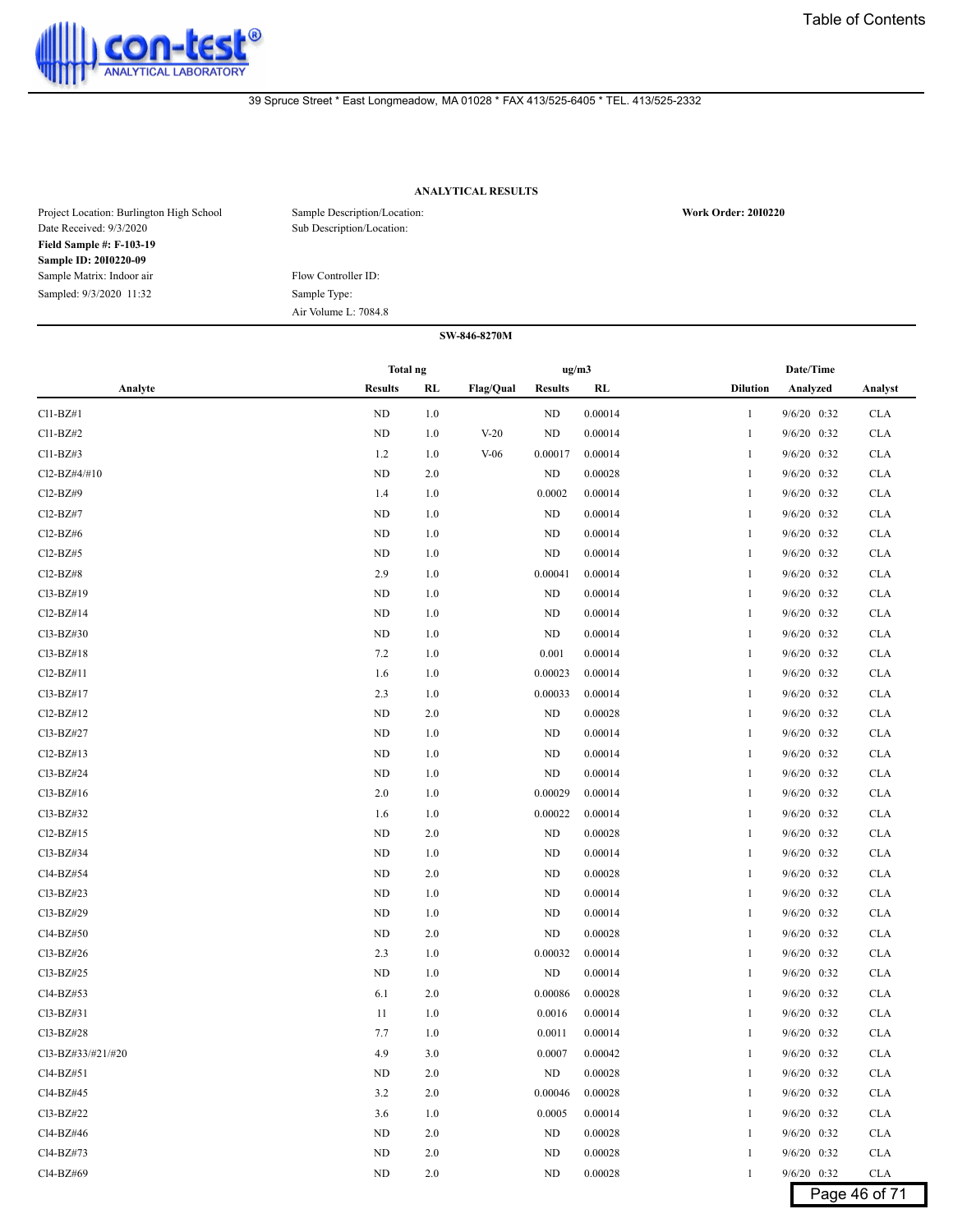

# **ANALYTICAL RESULTS**

| Project Location: Burlington High School<br>Date Received: 9/3/2020 | Sample Description/Location:<br>Sub Description/Location: | <b>Work Order: 2010220</b> |
|---------------------------------------------------------------------|-----------------------------------------------------------|----------------------------|
| <b>Field Sample #: F-103-19</b>                                     |                                                           |                            |
| <b>Sample ID: 2010220-09</b>                                        |                                                           |                            |
| Sample Matrix: Indoor air                                           | Flow Controller ID:                                       |                            |
| Sampled: 9/3/2020 11:32                                             | Sample Type:                                              |                            |
|                                                                     | Air Volume L: 7084.8                                      |                            |

|                   | <b>Total ng</b> |     |                                    | ug/m3   |                 | Date/Time     |               |
|-------------------|-----------------|-----|------------------------------------|---------|-----------------|---------------|---------------|
| Analyte           | <b>Results</b>  | RL  | <b>Flag/Qual</b><br><b>Results</b> | RL      | <b>Dilution</b> | Analyzed      | Analyst       |
| Cl4-BZ#43         | ND              | 2.0 | ND                                 | 0.00028 | 1               | 9/6/20 0:32   | <b>CLA</b>    |
| Cl3-BZ#36         | ND              | 1.0 | ND                                 | 0.00014 | $\mathbf{1}$    | 9/6/20 0:32   | <b>CLA</b>    |
| Cl4-BZ#52         | 260             | 20  | 0.037                              | 0.0028  | 10              | 9/7/20 23:45  | IMR           |
| Cl4-BZ#48         | 7.5             | 2.0 | 0.0011                             | 0.00028 | 1               | 9/6/20 0:32   | <b>CLA</b>    |
| Cl4-BZ#49         | 56              | 2.0 | 0.0078                             | 0.00028 | 1               | 9/6/20 0:32   | <b>CLA</b>    |
| Cl5-BZ#104        | <b>ND</b>       | 2.0 | ND                                 | 0.00028 | 1               | 9/6/20 0:32   | <b>CLA</b>    |
| Cl4-BZ#47/#65/#62 | 7.6             | 6.0 | 0.0011                             | 0.00085 | 1               | 9/6/20 0:32   | <b>CLA</b>    |
| Cl4-BZ#75         | ND              | 2.0 | ND                                 | 0.00028 | 1               | 9/6/20 0:32   | <b>CLA</b>    |
| Cl3-BZ#39         | ND              | 1.0 | ND                                 | 0.00014 | 1               | 9/6/20 0:32   | <b>CLA</b>    |
| Cl3-BZ#38         | ND              | 1.0 | ND                                 | 0.00014 | 1               | 9/6/20 0:32   | <b>CLA</b>    |
| Cl4-BZ#44         | 140             | 2.0 | 0.019                              | 0.00028 | 1               | 9/6/20 0:32   | <b>CLA</b>    |
| Cl4-BZ#59         | 2.2             | 2.0 | 0.00032                            | 0.00028 | 1               | 9/6/20 0:32   | <b>CLA</b>    |
| Cl4-BZ#42         | 16              | 2.0 | 0.0023                             | 0.00028 | 1               | 9/6/20 0:32   | <b>CLA</b>    |
| Cl4-BZ#71         | 13              | 2.0 | 0.0019                             | 0.00028 | 1               | 9/6/20 0:32   | <b>CLA</b>    |
| Cl3-BZ#35         | 1.2             | 1.0 | 0.00018                            | 0.00014 | 1               | 9/6/20 0:32   | <b>CLA</b>    |
| Cl4-BZ#41         | 3.6             | 2.0 | 0.00051                            | 0.00028 | 1               | 9/6/20 0:32   | <b>CLA</b>    |
| Cl5-BZ#96         | 2.8             | 2.0 | 0.0004                             | 0.00028 | 1               | 9/6/20 0:32   | <b>CLA</b>    |
| Cl4-BZ#72         | ND              | 2.0 | ND                                 | 0.00028 | 1               | 9/6/20 0:32   | <b>CLA</b>    |
| Cl5-BZ#103        | 2.6             | 2.0 | 0.00037                            | 0.00028 | 1               | 9/6/20 0:32   | <b>CLA</b>    |
| Cl4-BZ#64         | 58              | 2.0 | 0.0083                             | 0.00028 | 1               | 9/6/20 0:32   | <b>CLA</b>    |
| Cl4-BZ#40/#68     | 7.5             | 4.0 | 0.0011                             | 0.00056 | 1               | 9/6/20 0:32   | <b>CLA</b>    |
| Cl3-BZ#37         | 5.8             | 1.0 | 0.00082                            | 0.00014 |                 | 9/6/20 0:32   | <b>CLA</b>    |
| Cl5-BZ#100        | <b>ND</b>       | 2.0 | ND                                 | 0.00028 | -1              | 9/6/20 0:32   | <b>CLA</b>    |
| Cl5-BZ#94         | 2.4             | 2.0 | 0.00034                            | 0.00028 | 1               | 9/6/20 0:32   | <b>CLA</b>    |
| Cl4-BZ#57         | ND              | 2.0 | ND                                 | 0.00028 | 1               | 9/6/20 0:32   | <b>CLA</b>    |
| Cl4-BZ#67/#58     | ND              | 4.0 | ND                                 | 0.00056 | 1               | 9/6/20 0:32   | <b>CLA</b>    |
| Cl5-BZ#102        | 19              | 2.0 | 0.0026                             | 0.00028 | 1               | 9/6/20 0:32   | <b>CLA</b>    |
| Cl4-BZ#61         | <b>ND</b>       | 2.0 | ND                                 | 0.00028 | -1              | 9/6/20 0:32   | <b>CLA</b>    |
| Cl5-BZ#98         | ND              | 2.0 | ND                                 | 0.00028 |                 | 9/6/20 0:32   | <b>CLA</b>    |
| Cl5-BZ#93         | ND              | 4.0 | <b>ND</b>                          | 0.00056 | -1              | 9/6/20 0:32   | <b>CLA</b>    |
| Cl4-BZ#76         | <b>ND</b>       | 2.0 | <b>ND</b>                          | 0.00028 | 1               | 9/6/20 0:32   | <b>CLA</b>    |
| Cl4-BZ#63         | 3.4             | 2.0 | 0.00048                            | 0.00028 | 1               | 9/6/20 0:32   | <b>CLA</b>    |
| Cl5-BZ#88/#95     | 600             | 40  | 0.085                              | 0.0056  | 10              | 9/7/20 23:45  | IMR           |
| $Cl5-BZ#121$      | ND              | 2.0 | ND                                 | 0.00028 | 1               | 9/6/20 0:32   | <b>CLA</b>    |
| Cl4-BZ#74         | 84              | 2.0 | 0.012                              | 0.00028 | 1               | 9/6/20 0:32   | <b>CLA</b>    |
| Cl6-BZ#155        | ND              | 2.0 | ND                                 | 0.00028 |                 | 9/6/20 0:32   | <b>CLA</b>    |
| Cl4-BZ#70         | 360             | 20  | 0.050                              | 0.0028  | 10              | 9/7/20 23:45  | IMR           |
| Cl5-BZ#91         | 100             | 2.0 | 0.014                              | 0.00028 | 1               | $9/6/20$ 0:32 | <b>CLA</b>    |
| Cl4-BZ#66         | 110             | 2.0 | 0.016                              | 0.00028 | 1               | 9/6/20 0:32   | <b>CLA</b>    |
|                   |                 |     |                                    |         |                 |               | Page 47 of 71 |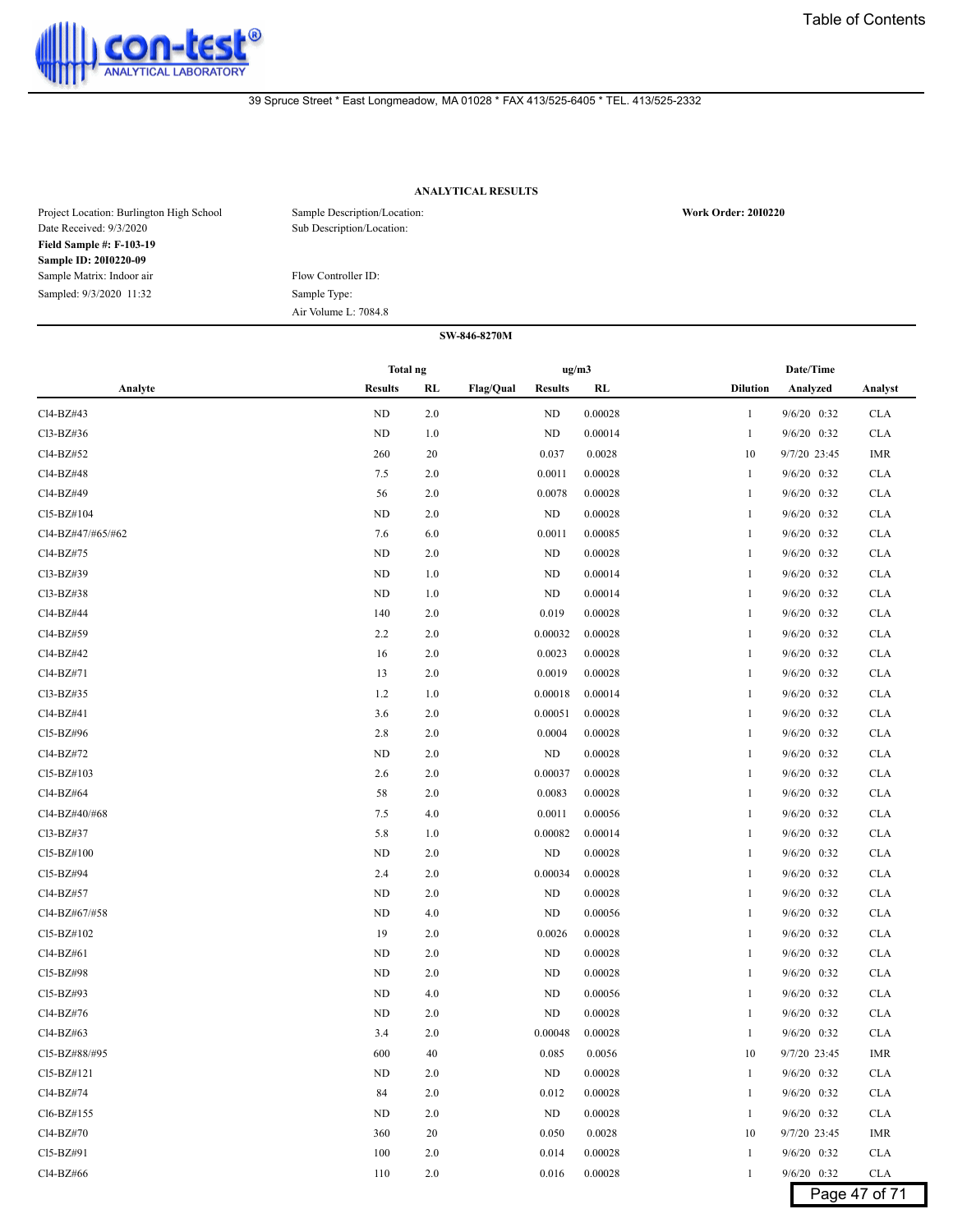

# **ANALYTICAL RESULTS**

| Project Location: Burlington High School<br>Date Received: 9/3/2020 | Sample Description/Location:<br>Sub Description/Location: | <b>Work Order: 2010220</b> |
|---------------------------------------------------------------------|-----------------------------------------------------------|----------------------------|
| <b>Field Sample #: F-103-19</b>                                     |                                                           |                            |
| <b>Sample ID: 2010220-09</b>                                        |                                                           |                            |
| Sample Matrix: Indoor air                                           | Flow Controller ID:                                       |                            |
| Sampled: 9/3/2020 11:32                                             | Sample Type:                                              |                            |
|                                                                     | Air Volume L: 7084.8                                      |                            |

|                      | Total ng       |     |                  | ug/m3          |         |                 | Date/Time       |               |
|----------------------|----------------|-----|------------------|----------------|---------|-----------------|-----------------|---------------|
| Analyte              | <b>Results</b> | RL  | <b>Flag/Qual</b> | <b>Results</b> | RL      | <b>Dilution</b> | Analyzed        | Analyst       |
| Cl4-BZ#80/#55        | ND             | 4.0 |                  | ND             | 0.00056 | 1               | 9/6/20 0:32     | <b>CLA</b>    |
| Cl5-BZ#92            | 240            | 20  |                  | 0.034          | 0.0028  | 10              | 9/7/20 23:45    | <b>IMR</b>    |
| Cl5-BZ#89/#84        | 320            | 4.0 |                  | 0.045          | 0.00056 | 1               | $9/6/20$ $0:32$ | <b>CLA</b>    |
| Cl4-BZ#56            | 70             | 2.0 |                  | 0.0098         | 0.00028 | 1               | 9/6/20 0:32     | <b>CLA</b>    |
| CI5-BZ#90/#101       | 1600           | 40  |                  | 0.23           | 0.0056  | 10              | 9/7/20 23:45    | <b>IMR</b>    |
| Cl5-BZ#113           | <b>ND</b>      | 2.0 |                  | ND             | 0.00028 | 1               | 9/6/20 0:32     | <b>CLA</b>    |
| Cl4-BZ#60            | 35             | 2.0 |                  | 0.005          | 0.00028 | 1               | 9/6/20 0:32     | <b>CLA</b>    |
| Cl5-BZ#99            | 510            | 20  |                  | 0.072          | 0.0028  | 10              | 9/7/20 23:45    | <b>IMR</b>    |
| Cl6-BZ#150           | <b>ND</b>      | 2.0 |                  | <b>ND</b>      | 0.00028 | 1               | 9/6/20 0:32     | <b>CLA</b>    |
| Cl6-BZ#152           | <b>ND</b>      | 2.0 |                  | <b>ND</b>      | 0.00028 | 1               | 9/6/20 0:32     | <b>CLA</b>    |
| Cl5-BZ#119/#83       | 77             | 4.0 |                  | 0.011          | 0.00056 | 1               | 9/6/20 0:32     | <b>CLA</b>    |
| Cl5-BZ#125/#112/#86  | 9.3            | 6.0 |                  | 0.0013         | 0.00085 | 1               | 9/6/20 0:32     | <b>CLA</b>    |
| Cl5-BZ#109           | <b>ND</b>      | 2.0 |                  | <b>ND</b>      | 0.00028 | 1               | 9/6/20 0:32     | <b>CLA</b>    |
| Cl6-BZ#145           | <b>ND</b>      | 2.0 |                  | <b>ND</b>      | 0.00028 | 1               | 9/6/20 0:32     | <b>CLA</b>    |
| Cl5-BZ#97            | 650            | 20  |                  | 0.092          | 0.0028  | 10              | 9/7/20 23:45    | IMR           |
| Cl6-BZ#148           | <b>ND</b>      | 2.0 |                  | <b>ND</b>      | 0.00028 | 1               | 9/6/20 0:32     | <b>CLA</b>    |
| Cl4-BZ#79            | <b>ND</b>      | 2.0 |                  | <b>ND</b>      | 0.00028 | 1               | 9/6/20 0:32     | <b>CLA</b>    |
| Cl5-BZ#116           | ND             | 2.0 |                  | <b>ND</b>      | 0.00028 | 1               | 9/6/20 0:32     | <b>CLA</b>    |
| Cl5-BZ#87            | 800            | 20  |                  | 0.11           | 0.0028  | 10              | 9/7/20 23:45    | <b>IMR</b>    |
| Cl4-BZ#78            | 25             | 2.0 |                  | 0.0035         | 0.00028 | 1               | 9/6/20 0:32     | <b>CLA</b>    |
| Cl6-BZ#154/#136      | 170            | 4.0 |                  | 0.023          | 0.00056 | 1               | 9/6/20 0:32     | <b>CLA</b>    |
| CI5-BZ#111/#117/#115 | 75             | 6.0 |                  | 0.011          | 0.00085 | 1               | 9/6/20 0:32     | <b>CLA</b>    |
| Cl5-BZ#85            | 250            | 20  |                  | 0.035          | 0.0028  | 10              | 9/7/20 23:45    | <b>IMR</b>    |
| Cl5-BZ#120/#110      | ND             | 4.0 |                  | ND             | 0.00056 | 1               | 9/6/20 0:32     | <b>CLA</b>    |
| Cl4-BZ#81            | ND             | 2.0 |                  | <b>ND</b>      | 0.00028 | 1               | 9/6/20 0:32     | <b>CLA</b>    |
| Cl6-BZ#151           | 170            | 2.0 |                  | 0.024          | 0.00028 | 1               | 9/6/20 0:32     | <b>CLA</b>    |
| Cl6-BZ#135           | 140            | 2.0 |                  | 0.020          | 0.00028 | 1               | 9/6/20 0:32     | <b>CLA</b>    |
| Cl5-BZ#82            | 170            | 2.0 |                  | 0.023          | 0.00028 | 1               | 9/6/20 0:32     | <b>CLA</b>    |
| Cl6-BZ#144           | 62             | 2.0 |                  | 0.0087         | 0.00028 | 1               | 9/6/20 0:32     | <b>CLA</b>    |
| Cl6-BZ#147/#149      | 1000           | 40  |                  | 0.14           | 0.0056  | 10              | 9/7/20 23:45    | <b>IMR</b>    |
| Cl4-BZ#77            | <b>ND</b>      | 2.0 |                  | <b>ND</b>      | 0.00028 | 1               | 9/6/20 0:32     | <b>CLA</b>    |
| Cl6-BZ#143/#139      | 36             | 4.0 |                  | 0.0051         | 0.00056 | 1               | 9/6/20 0:32     | <b>CLA</b>    |
| $Cl6-BZ#140$         | 6.1            | 2.0 |                  | 0.00087        | 0.00028 |                 | $9/6/20$ 0:32   | <b>CLA</b>    |
| Cl5-BZ#124           | 53             | 2.0 |                  | 0.0074         | 0.00028 | 1               | 9/6/20 0:32     | <b>CLA</b>    |
| Cl5-BZ#108           | ND             | 2.0 |                  | ND             | 0.00028 | $\mathbf{1}$    | $9/6/20$ 0:32   | <b>CLA</b>    |
| CI5-BZ#123/#107      | 84             | 4.0 |                  | 0.012          | 0.00056 | 1               | 9/6/20 0:32     | <b>CLA</b>    |
| Cl7-BZ#188           | <b>ND</b>      | 2.0 |                  | ND             | 0.00028 | 1               | 9/6/20 0:32     | <b>CLA</b>    |
| Cl6-BZ#134           | 98             | 2.0 |                  | 0.014          | 0.00028 | $\mathbf{1}$    | 9/6/20 0:32     | <b>CLA</b>    |
| Cl5-BZ#106           | ND             | 2.0 |                  | ND             | 0.00028 | 1               | $9/6/20$ 0:32   | <b>CLA</b>    |
|                      |                |     |                  |                |         |                 |                 | Page 48 of 71 |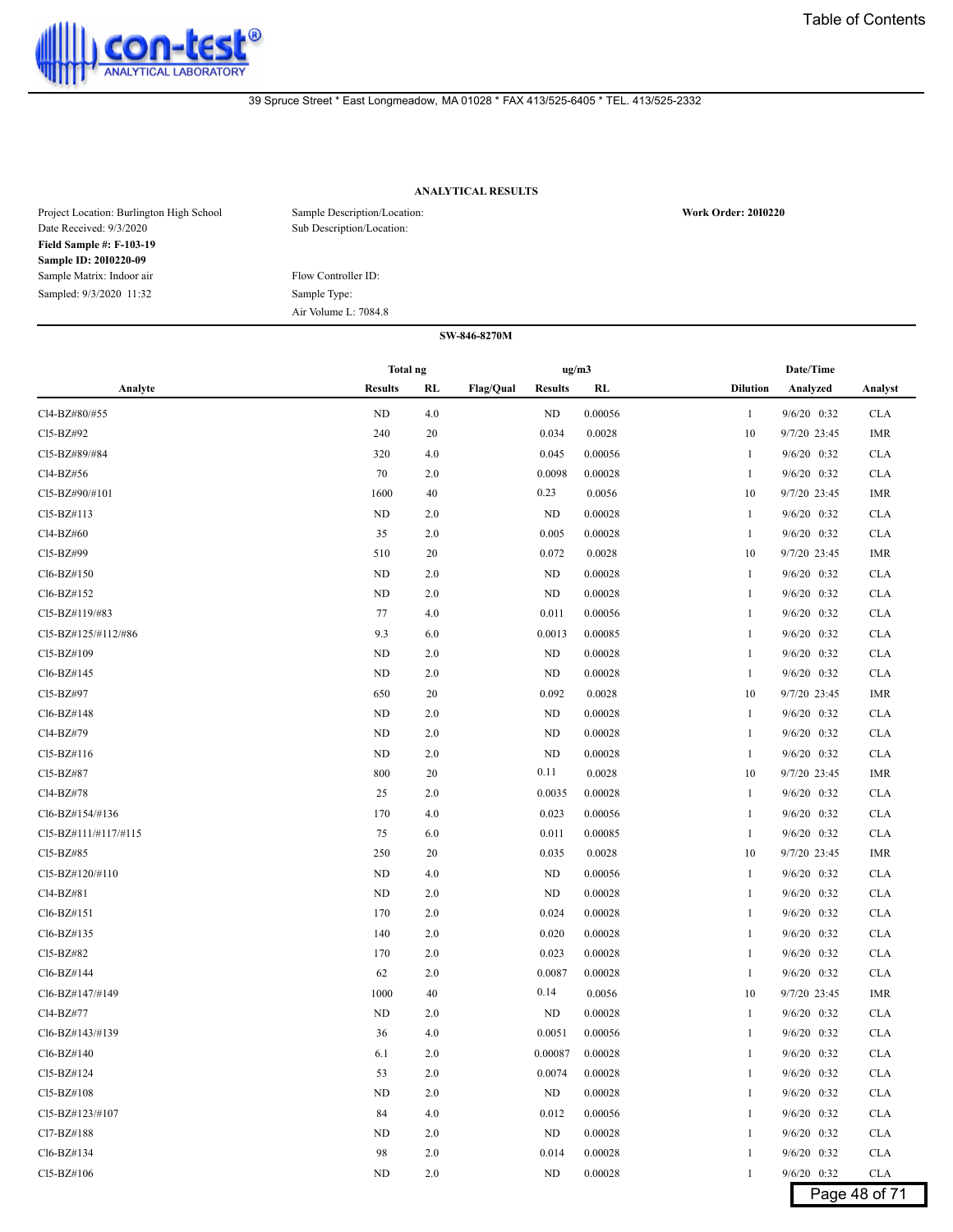

# **ANALYTICAL RESULTS**

| Project Location: Burlington High School<br>Date Received: 9/3/2020 | Sample Description/Location:<br>Sub Description/Location: | <b>Work Order: 2010220</b> |
|---------------------------------------------------------------------|-----------------------------------------------------------|----------------------------|
| <b>Field Sample #: F-103-19</b>                                     |                                                           |                            |
| Sample ID: 2010220-09                                               |                                                           |                            |
| Sample Matrix: Indoor air                                           | Flow Controller ID:                                       |                            |
| Sampled: 9/3/2020 11:32                                             | Sample Type:                                              |                            |
|                                                                     | Air Volume L: 7084.8                                      |                            |

|                      | ug/m3<br>Total ng |     |           | Date/Time      |         |                 |               |               |
|----------------------|-------------------|-----|-----------|----------------|---------|-----------------|---------------|---------------|
| Analyte              | <b>Results</b>    | RL  | Flag/Qual | <b>Results</b> | RL      | <b>Dilution</b> | Analyzed      | Analyst       |
| Cl6-BZ#142           | $\rm ND$          | 2.0 |           | ND             | 0.00028 | 1               | 9/6/20 0:32   | <b>CLA</b>    |
| Cl6-BZ#133/#131      | 44                | 4.0 |           | 0.0062         | 0.00056 | 1               | 9/6/20 0:32   | <b>CLA</b>    |
| $Cl5-BZ#118$         | 1400              | 20  |           | 0.19           | 0.0028  | 10              | 9/7/20 23:45  | <b>IMR</b>    |
| Cl7-BZ#184           | ND                | 2.0 |           | ND             | 0.00028 | 1               | 9/6/20 0:32   | <b>CLA</b>    |
| Cl6-BZ#165           | ND                | 2.0 |           | ND             | 0.00028 | 1               | 9/6/20 0:32   | <b>CLA</b>    |
| Cl6-BZ#146           | 130               | 2.0 |           | 0.018          | 0.00028 | 1               | 9/6/20 0:32   | <b>CLA</b>    |
| Cl5-BZ#122           | 14                | 2.0 |           | 0.0019         | 0.00028 | 1               | 9/6/20 0:32   | <b>CLA</b>    |
| Cl6-BZ#161           | ND                | 2.0 |           | ND             | 0.00028 | 1               | 9/6/20 0:32   | <b>CLA</b>    |
| Cl5-BZ#114           | 31                | 2.0 |           | 0.0043         | 0.00028 | -1              | 9/6/20 0:32   | <b>CLA</b>    |
| Cl6-BZ#168           | ND                | 2.0 |           | <b>ND</b>      | 0.00028 | 1               | 9/6/20 0:32   | <b>CLA</b>    |
| Cl6-BZ#153           | 770               | 20  |           | 0.11           | 0.0028  | 10              | 9/7/20 23:45  | <b>IMR</b>    |
| Cl6-BZ#132           | 490               | 20  |           | 0.070          | 0.0028  | 10              | 9/7/20 23:45  | <b>IMR</b>    |
| Cl7-BZ#179           | 32                | 2.0 |           | 0.0046         | 0.00028 | 1               | 9/6/20 0:32   | <b>CLA</b>    |
| Cl6-BZ#141           | 190               | 2.0 |           | 0.027          | 0.00028 | 1               | 9/6/20 0:32   | <b>CLA</b>    |
| Cl7-BZ#176           | 13                | 2.0 |           | 0.0019         | 0.00028 | 1               | 9/6/20 0:32   | <b>CLA</b>    |
| Cl5-BZ#105           | 360               | 20  |           | 0.051          | 0.0028  | 10              | 9/7/20 23:45  | <b>IMR</b>    |
| Cl6-BZ#137           | 70                | 2.0 |           | 0.0098         | 0.00028 | 1               | 9/6/20 0:32   | <b>CLA</b>    |
| Cl7-BZ#186           | ND                | 2.0 |           | ND             | 0.00028 | 1               | 9/6/20 0:32   | <b>CLA</b>    |
| Cl5-BZ#127           | ND                | 2.0 |           | ND             | 0.00028 | 1               | 9/6/20 0:32   | <b>CLA</b>    |
| Cl6-BZ#130/#164      | 120               | 4.0 |           | 0.018          | 0.00056 | 1               | 9/6/20 0:32   | <b>CLA</b>    |
| Cl7-BZ#178           | 12                | 2.0 |           | 0.0016         | 0.00028 | 1               | 9/6/20 0:32   | <b>CLA</b>    |
| Cl6-BZ#138           | 660               | 20  |           | 0.093          | 0.0028  | 10              | 9/7/20 23:45  | <b>IMR</b>    |
| Cl6-BZ#160/#129/#163 | 240               | 6.0 |           | 0.034          | 0.00085 | 1               | 9/6/20 0:32   | <b>CLA</b>    |
| Cl6-BZ#158           | 120               | 2.0 |           | 0.016          | 0.00028 | 1               | 9/6/20 0:32   | <b>CLA</b>    |
| Cl7-BZ#182/#175      | 4.3               | 4.0 |           | 0.0006         | 0.00056 | 1               | 9/6/20 0:32   | <b>CLA</b>    |
| Cl7-BZ#187           | 52                | 2.0 |           | 0.0074         | 0.00028 | 1               | 9/6/20 0:32   | <b>CLA</b>    |
| Cl7-BZ#183           | 35                | 2.0 |           | 0.005          | 0.00028 | 1               | 9/6/20 0:32   | <b>CLA</b>    |
| Cl6-BZ#166           | 6.3               | 2.0 |           | 0.00089        | 0.00028 | 1               | 9/6/20 0:32   | <b>CLA</b>    |
| Cl6-BZ#159           | ND                | 2.0 |           | ND             | 0.00028 | 1               | $9/6/20$ 0:32 | <b>CLA</b>    |
| Cl5-BZ#126           | 2.1               | 2.0 |           | 0.0003         | 0.00028 | -1              | 9/6/20 0:32   | <b>CLA</b>    |
| Cl7-BZ#185           | 6.1               | 2.0 |           | 0.00086        | 0.00028 | 1               | 9/6/20 0:32   | <b>CLA</b>    |
| Cl6-BZ#128/#162      | 110               | 4.0 |           | 0.015          | 0.00056 | 1               | 9/6/20 0:32   | <b>CLA</b>    |
| Cl7-BZ#174           | 48                | 2.0 |           | 0.0068         | 0.00028 |                 | $9/6/20$ 0:32 | <b>CLA</b>    |
| Cl8-BZ#202           | ND                | 3.0 |           | <b>ND</b>      | 0.00042 | 1               | 9/6/20 0:32   | <b>CLA</b>    |
| Cl6-BZ#167           | 22                | 2.0 |           | 0.0031         | 0.00028 | $\mathbf{1}$    | 9/6/20 0:32   | <b>CLA</b>    |
| Cl7-BZ#181           | 2.3               | 2.0 |           | 0.00033        | 0.00028 |                 | 9/6/20 0:32   | <b>CLA</b>    |
| Cl7-BZ#177           | 26                | 2.0 |           | 0.0037         | 0.00028 | -1              | 9/6/20 0:32   | <b>CLA</b>    |
| Cl8-BZ#200/#204      | ND                | 6.0 |           | ND             | 0.00085 | 1               | 9/6/20 0:32   | <b>CLA</b>    |
| Cl7-BZ#171           | 17                | 2.0 |           | 0.0024         | 0.00028 | 1               | 9/6/20 0:32   | <b>CLA</b>    |
|                      |                   |     |           |                |         |                 |               | Page 49 of 71 |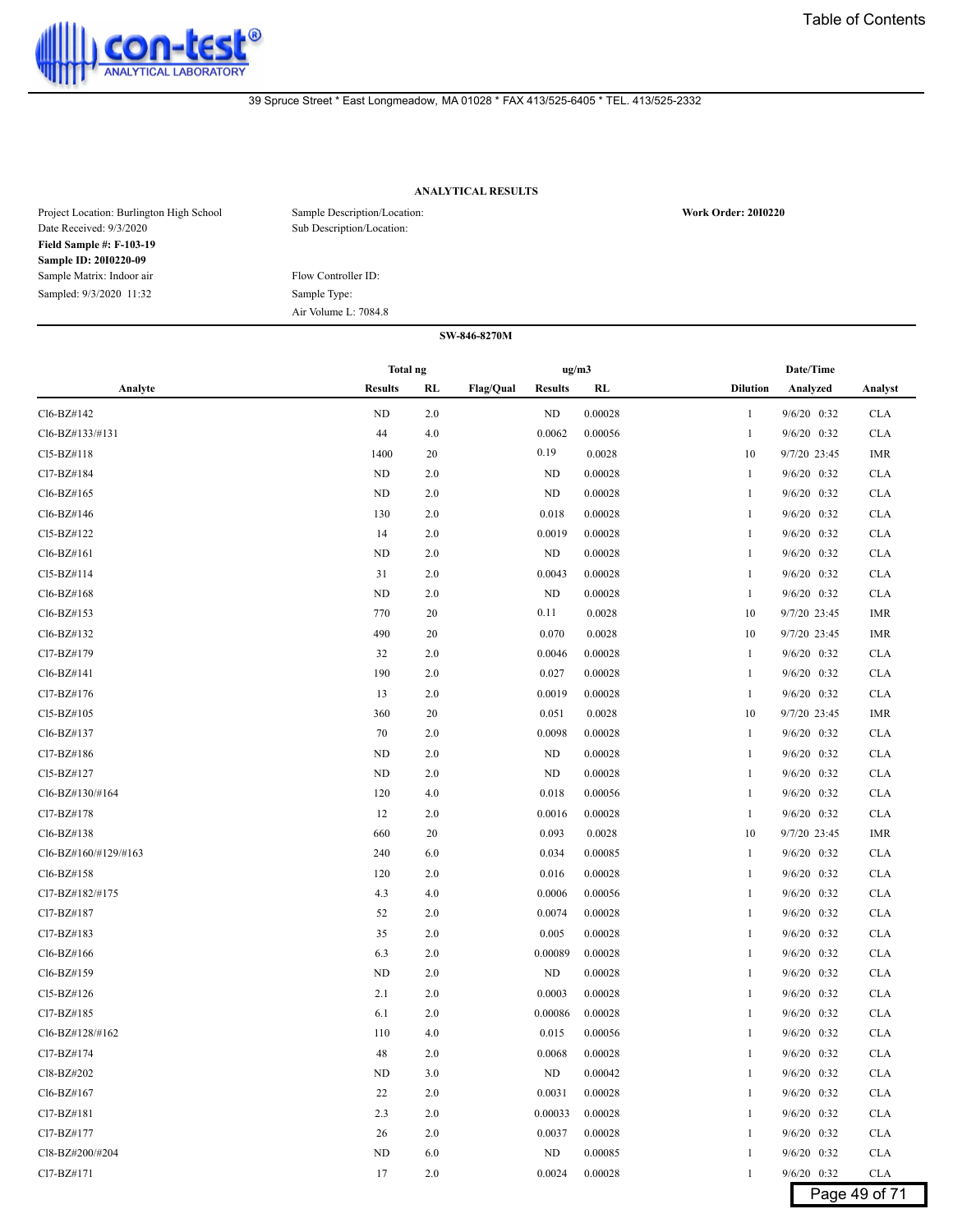

# **ANALYTICAL RESULTS**

| Project Location: Burlington High School<br>Date Received: 9/3/2020 | Sample Description/Location:<br>Sub Description/Location: | <b>Work Order: 2010220</b> |
|---------------------------------------------------------------------|-----------------------------------------------------------|----------------------------|
| <b>Field Sample #: F-103-19</b>                                     |                                                           |                            |
| <b>Sample ID: 2010220-09</b>                                        |                                                           |                            |
| Sample Matrix: Indoor air                                           | Flow Controller ID:                                       |                            |
| Sampled: 9/3/2020 11:32                                             | Sample Type:                                              |                            |
|                                                                     | Air Volume L: 7084.8                                      |                            |

| SW-846-8270M               |                 |     |           |                      |         |                 |               |            |  |  |  |  |
|----------------------------|-----------------|-----|-----------|----------------------|---------|-----------------|---------------|------------|--|--|--|--|
|                            | <b>Total ng</b> |     |           | ug/m3                |         |                 | Date/Time     |            |  |  |  |  |
| Analyte                    | <b>Results</b>  | RL  | Flag/Qual | RL<br><b>Results</b> |         | <b>Dilution</b> | Analyzed      | Analyst    |  |  |  |  |
| Cl7-BZ#173                 | 2.4             | 2.0 |           | 0.00034              | 0.00028 | $\mathbf{1}$    | $9/6/20$ 0:32 | <b>CLA</b> |  |  |  |  |
| Cl8-BZ#197                 | <b>ND</b>       | 3.0 |           | ND                   | 0.00042 | 1               | $9/6/20$ 0:32 | <b>CLA</b> |  |  |  |  |
| Cl7-BZ#172                 | 5.8             | 2.0 |           | 0.00082              | 0.00028 | $\mathbf{1}$    | $9/6/20$ 0:32 | <b>CLA</b> |  |  |  |  |
| Cl6-BZ#156                 | 50              | 2.0 |           | 0.007                | 0.00028 | 1               | 9/6/20 0:32   | <b>CLA</b> |  |  |  |  |
| Cl7-BZ#192                 | <b>ND</b>       | 2.0 |           | $\rm ND$             | 0.00028 | 1               | $9/6/20$ 0:32 | <b>CLA</b> |  |  |  |  |
| Cl6-BZ#157                 | 9.8             | 2.0 |           | 0.0014               | 0.00028 | 1               | $9/6/20$ 0:32 | <b>CLA</b> |  |  |  |  |
| Cl7-BZ#180                 | 66              | 2.0 |           | 0.0092               | 0.00028 | 1               | $9/6/20$ 0:32 | <b>CLA</b> |  |  |  |  |
| Cl7-BZ#193                 | <b>ND</b>       | 2.0 |           | ND                   | 0.00028 | $\mathbf{1}$    | $9/6/20$ 0:32 | <b>CLA</b> |  |  |  |  |
| Cl8-BZ#199                 | <b>ND</b>       | 3.0 |           | $\rm ND$             | 0.00042 | 1               | 9/6/20 0:32   | <b>CLA</b> |  |  |  |  |
| Cl7-BZ#191                 | ND              | 2.0 |           | ND                   | 0.00028 | 1               | $9/6/20$ 0:32 | <b>CLA</b> |  |  |  |  |
| Cl8-BZ#198                 | <b>ND</b>       | 3.0 |           | ND                   | 0.00042 | 1               | $9/6/20$ 0:32 | <b>CLA</b> |  |  |  |  |
| Cl8-BZ#201                 | 3.4             | 3.0 |           | 0.00048              | 0.00042 | 1               | $9/6/20$ 0:32 | <b>CLA</b> |  |  |  |  |
| Cl7-BZ#170                 | 19              | 2.0 |           | 0.0027               | 0.00028 | 1               | 9/6/20 0:32   | <b>CLA</b> |  |  |  |  |
| Cl7-BZ#190                 | 4.1             | 2.0 |           | 0.00058              | 0.00028 | 1               | $9/6/20$ 0:32 | <b>CLA</b> |  |  |  |  |
| Cl8-BZ#196                 | <b>ND</b>       | 3.0 |           | $\rm ND$             | 0.00042 | 1               | 9/6/20 0:32   | <b>CLA</b> |  |  |  |  |
| Cl8-BZ#203                 | <b>ND</b>       | 3.0 |           | ND                   | 0.00042 | 1               | $9/6/20$ 0:32 | <b>CLA</b> |  |  |  |  |
| Cl6-BZ#169                 | <b>ND</b>       | 2.0 |           | ND                   | 0.00028 | $\mathbf{1}$    | $9/6/20$ 0:32 | <b>CLA</b> |  |  |  |  |
| Cl9-BZ#208                 | <b>ND</b>       | 3.0 |           | ND                   | 0.00042 | 1               | 9/6/20 0:32   | <b>CLA</b> |  |  |  |  |
| Cl9-BZ#207                 | <b>ND</b>       | 3.0 |           | ND                   | 0.00042 | $\mathbf{1}$    | $9/6/20$ 0:32 | <b>CLA</b> |  |  |  |  |
| Cl7-BZ#189                 | <b>ND</b>       | 2.0 |           | $\rm ND$             | 0.00028 | 1               | $9/6/20$ 0:32 | <b>CLA</b> |  |  |  |  |
| Cl8-BZ#195                 | <b>ND</b>       | 3.0 |           | ND                   | 0.00042 | 1               | $9/6/20$ 0:32 | <b>CLA</b> |  |  |  |  |
| Cl8-BZ#194                 | <b>ND</b>       | 3.0 |           | ND                   | 0.00042 | 1               | 9/6/20 0:32   | <b>CLA</b> |  |  |  |  |
| Cl8-BZ#205                 | <b>ND</b>       | 3.0 |           | ND                   | 0.00042 | 1               | $9/6/20$ 0:32 | <b>CLA</b> |  |  |  |  |
| Cl9-BZ#206                 | <b>ND</b>       | 3.0 |           | $\rm ND$             | 0.00042 | 1               | 9/6/20 0:32   | <b>CLA</b> |  |  |  |  |
| Cl10-BZ#209                | <b>ND</b>       | 3.0 |           | ND                   | 0.00042 | 1               | $9/6/20$ 0:32 | <b>CLA</b> |  |  |  |  |
| <b>Total PCB Congeners</b> | 14000           |     |           | 1.9                  |         | $\mathbf{1}$    | $9/6/20$ 0:32 | <b>IMR</b> |  |  |  |  |

| Surrogates           | % Recovery | % REC Limits |                |  |  |  |  |
|----------------------|------------|--------------|----------------|--|--|--|--|
| Tetrachloro-m-xylene | 89.2       | $40-140$     | $9/7/20$ 23:45 |  |  |  |  |
| Tetrachloro-m-xylene | 87.0       | $40 - 140$   | $9/6/20$ 0:32  |  |  |  |  |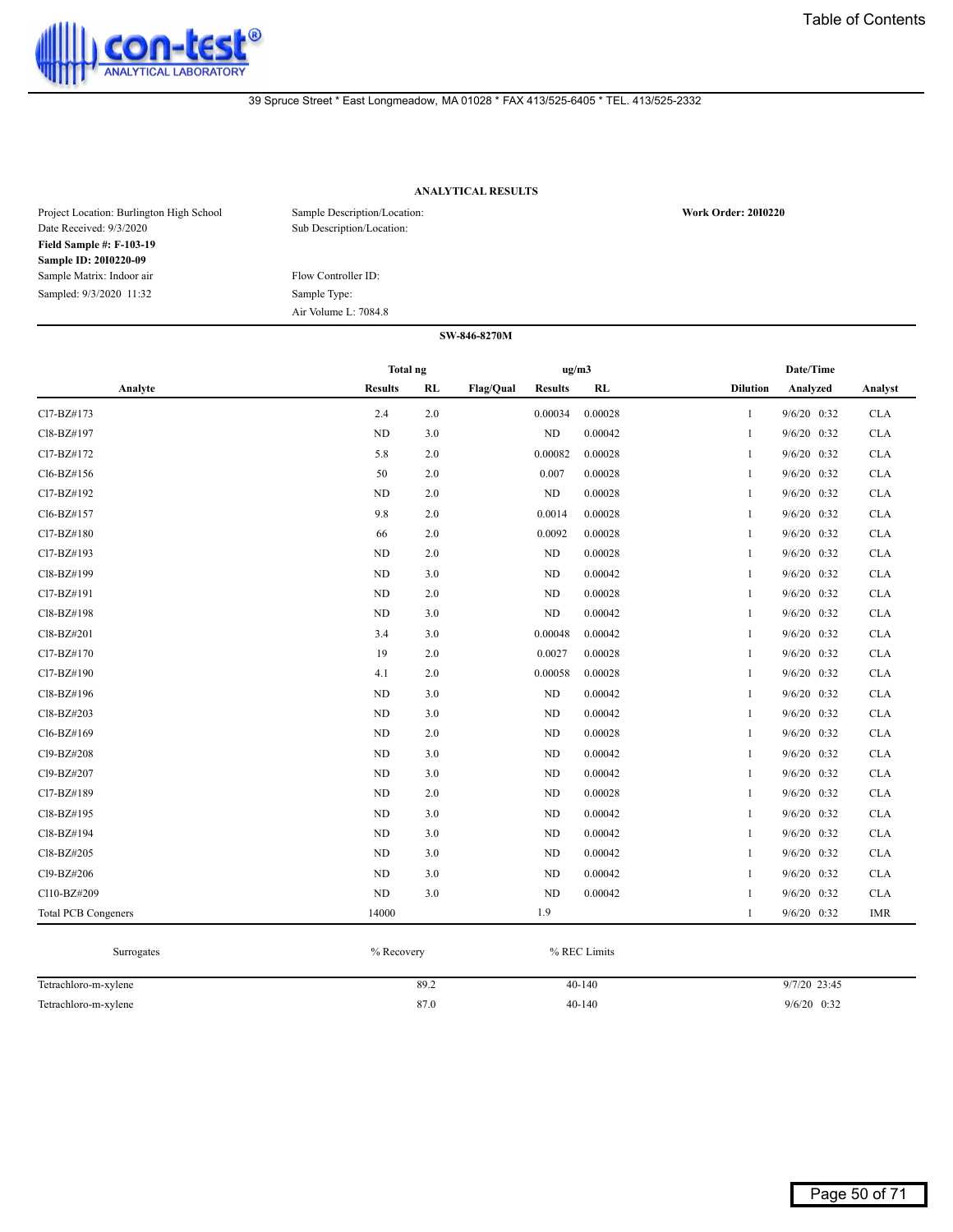<span id="page-50-0"></span>

#### **Sample Extraction Data**

# **Prep Method: SW-846 3540C Analytical Method: SW-846-8270M**

| Lab Number [Field ID]        | Batch   | <b>Initial [Cartridge]</b> | Final [mL] | Date     |
|------------------------------|---------|----------------------------|------------|----------|
| 2010220-01 [F-312-06]        | B265805 | 1.00                       | 1.00       | 09/03/20 |
| 2010220-01RE1 [F-312-06]     | B265805 | 1.00                       | 1.00       | 09/03/20 |
| 2010220-02 [F-312-Dup-07]    | B265805 | 1.00                       | 1.00       | 09/03/20 |
| 2010220-02RE1 [F-312-Dup-07] | B265805 | 1.00                       | 1.00       | 09/03/20 |
| 2010220-04 [F-304-18]        | B265805 | 1.00                       | 1.00       | 09/03/20 |
| 2010220-04RE1 [F-304-18]     | B265805 | 1.00                       | 1.00       | 09/03/20 |
| 2010220-05 [F-309-26]        | B265805 | 1.00                       | 1.00       | 09/03/20 |
| 2010220-05RE1 [F-309-26]     | B265805 | 1.00                       | 1.00       | 09/03/20 |
| 2010220-06 [F-205-30]        | B265805 | 1.00                       | 1.00       | 09/03/20 |
| 2010220-06RE1 [F-205-30]     | B265805 | 1.00                       | 1.00       | 09/03/20 |
| 2010220-07 [F-210-28]        | B265805 | 1.00                       | 1.00       | 09/03/20 |
| 2010220-07RE1 [F-210-28]     | B265805 | 1.00                       | 1.00       | 09/03/20 |
| 2010220-08 [F-214-21]        | B265805 | 1.00                       | 1.00       | 09/03/20 |
| 2010220-08RE1 [F-214-21]     | B265805 | 1.00                       | 1.00       | 09/03/20 |
| 2010220-09 [F-103-19]        | B265805 | 1.00                       | 1.00       | 09/03/20 |
| 2010220-09RE1 [F-103-19]     | B265805 | 1.00                       | 1.00       | 09/03/20 |

#### **Prep Method: SW-846 3540C Analytical Method: SW-846-8270M**

| Lab Number [Field ID]       | Batch   | <b>Initial [Cartridge]</b> | Final [mL] | Date     |
|-----------------------------|---------|----------------------------|------------|----------|
| 2010220-03 [F-312-HF-51]    | B265807 | 0.00                       | .00        | 09/03/20 |
| 2010220-03RE1 [F-312-HF-51] | B265807 | 0.00                       | .00        | 09/03/20 |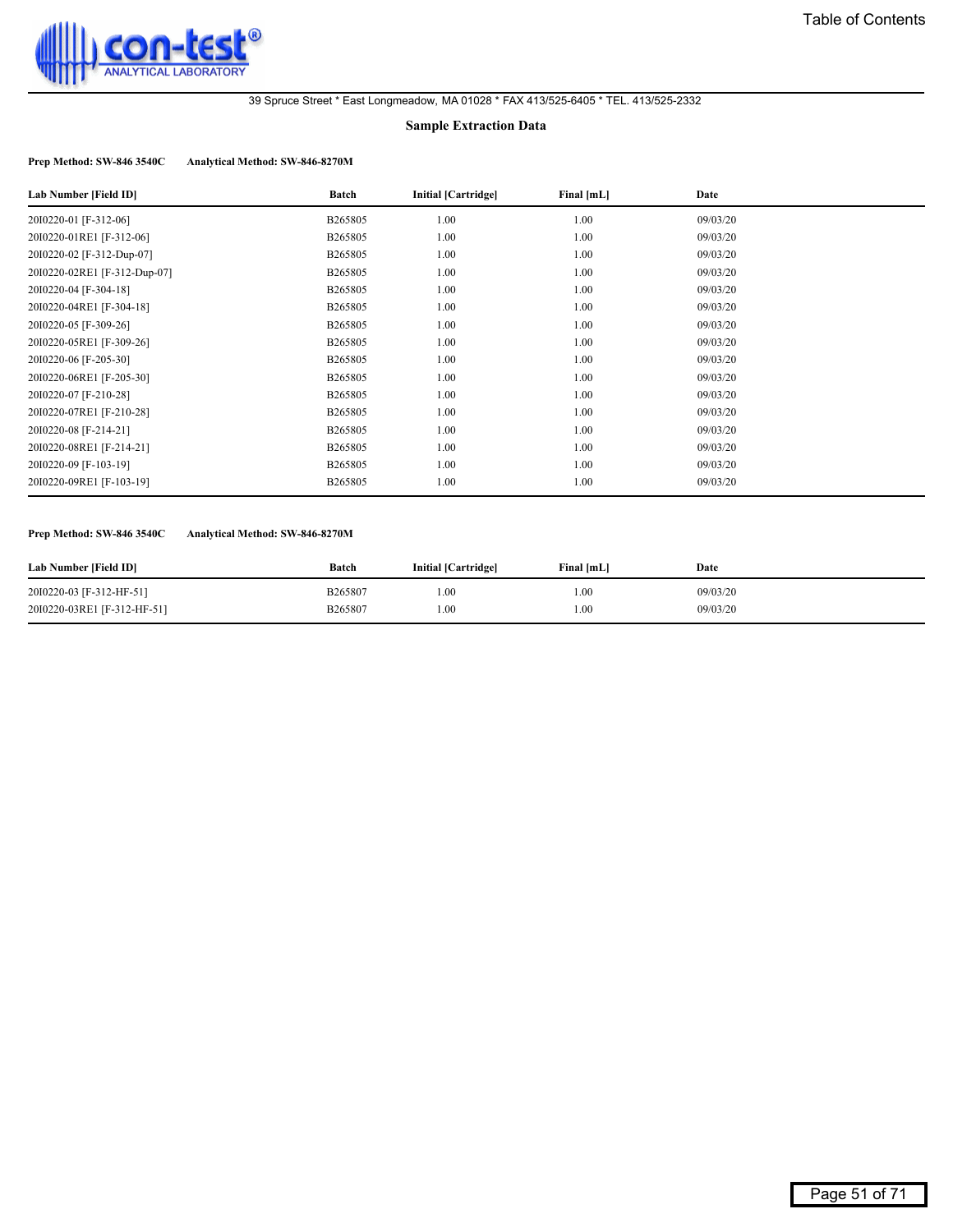<span id="page-51-0"></span>

# **QUALITY CONTROL**

| Analyte                      | Total ng<br>Results | $\mathbf{RL}$ | ug/m3<br>Results<br>$\mathbf{RL}$ | Spike Level<br>Total ng               | $\mbox{Source}$<br>Result | $\%$ REC | $\%$ REC<br>Limits | <b>RPD</b> | <b>RPD</b><br>Limit | Flag/Qual |
|------------------------------|---------------------|---------------|-----------------------------------|---------------------------------------|---------------------------|----------|--------------------|------------|---------------------|-----------|
| Batch B265805 - SW-846 3540C |                     |               |                                   |                                       |                           |          |                    |            |                     |           |
| <b>Blank (B265805-BLK1)</b>  |                     |               |                                   | Prepared: 09/03/20 Analyzed: 09/05/20 |                           |          |                    |            |                     |           |
| $Cl1-BZ#1$                   | $\rm ND$            | $1.0\,$       |                                   |                                       |                           |          |                    |            |                     |           |
| Cl1-BZ#2                     | $\rm ND$            | $1.0\,$       |                                   |                                       |                           |          |                    |            |                     | $V-20$    |
| $Cl1-BZ#3$                   | ND                  | $1.0\,$       |                                   |                                       |                           |          |                    |            |                     | $V-20$    |
| Cl2-BZ#4/#10                 | $\rm ND$            | $2.0\,$       |                                   |                                       |                           |          |                    |            |                     |           |
| Cl2-BZ#9                     | ND                  | $1.0\,$       |                                   |                                       |                           |          |                    |            |                     |           |
| Cl2-BZ#7                     | $\rm ND$            | $1.0\,$       |                                   |                                       |                           |          |                    |            |                     |           |
| $Cl2-BZ\#6$                  | $\rm ND$            | $1.0\,$       |                                   |                                       |                           |          |                    |            |                     |           |
| $Cl2-BZ#5$                   | $\rm ND$            | $1.0\,$       |                                   |                                       |                           |          |                    |            |                     |           |
| $Cl2-BZ#8$                   | $\rm ND$            | $1.0\,$       |                                   |                                       |                           |          |                    |            |                     |           |
| Cl3-BZ#19                    | $\rm ND$            | $1.0\,$       |                                   |                                       |                           |          |                    |            |                     |           |
| Cl2-BZ#14                    | ND                  | $1.0\,$       |                                   |                                       |                           |          |                    |            |                     |           |
| Cl3-BZ#30                    | $\rm ND$            | $1.0\,$       |                                   |                                       |                           |          |                    |            |                     |           |
| Cl3-BZ#18                    | ND                  | $1.0\,$       |                                   |                                       |                           |          |                    |            |                     |           |
| Cl2-BZ#11                    | ND                  | $1.0\,$       |                                   |                                       |                           |          |                    |            |                     |           |
| Cl3-BZ#17                    | $\rm ND$            | $1.0\,$       |                                   |                                       |                           |          |                    |            |                     |           |
| Cl2-BZ#12                    | ND                  | $2.0\,$       |                                   |                                       |                           |          |                    |            |                     |           |
| Cl3-BZ#27                    | ND                  | $1.0\,$       |                                   |                                       |                           |          |                    |            |                     |           |
| Cl2-BZ#13                    | $\rm ND$            | $1.0\,$       |                                   |                                       |                           |          |                    |            |                     |           |
| Cl3-BZ#24                    | $\rm ND$            | $1.0\,$       |                                   |                                       |                           |          |                    |            |                     |           |
| Cl3-BZ#16                    | $\rm ND$            | $1.0\,$       |                                   |                                       |                           |          |                    |            |                     |           |
| Cl3-BZ#32                    | $\rm ND$            | $1.0\,$       |                                   |                                       |                           |          |                    |            |                     |           |
| Cl2-BZ#15                    | $\rm ND$            | $2.0\,$       |                                   |                                       |                           |          |                    |            |                     |           |
| Cl3-BZ#34                    | $\rm ND$            | $1.0\,$       |                                   |                                       |                           |          |                    |            |                     |           |
| Cl4-BZ#54                    | $\rm ND$            | 2.0           |                                   |                                       |                           |          |                    |            |                     |           |
| Cl3-BZ#23                    | ND                  | $1.0\,$       |                                   |                                       |                           |          |                    |            |                     |           |
| Cl3-BZ#29                    | ND                  | $1.0\,$       |                                   |                                       |                           |          |                    |            |                     |           |
| Cl4-BZ#50                    | ND                  | $2.0\,$       |                                   |                                       |                           |          |                    |            |                     |           |
| Cl3-BZ#26                    | $\rm ND$            | $1.0\,$       |                                   |                                       |                           |          |                    |            |                     |           |
| Cl3-BZ#25                    | $\rm ND$            | $1.0\,$       |                                   |                                       |                           |          |                    |            |                     |           |
| Cl4-BZ#53                    | $\rm ND$            | $2.0\,$       |                                   |                                       |                           |          |                    |            |                     |           |
| Cl3-BZ#31                    | $\rm ND$            | $1.0\,$       |                                   |                                       |                           |          |                    |            |                     |           |
| Cl3-BZ#28                    | $\rm ND$            | $1.0\,$       |                                   |                                       |                           |          |                    |            |                     |           |
| Cl3-BZ#33/#21/#20            | ND                  | $3.0$         |                                   |                                       |                           |          |                    |            |                     |           |
| Cl4-BZ#51                    | $\rm ND$            | $2.0\,$       |                                   |                                       |                           |          |                    |            |                     |           |
| Cl4-BZ#45                    | ND                  | $2.0\,$       |                                   |                                       |                           |          |                    |            |                     |           |
| Cl3-BZ#22                    | $\rm ND$            | $1.0\,$       |                                   |                                       |                           |          |                    |            |                     |           |
| Cl4-BZ#46                    | $\rm ND$            | $2.0\,$       |                                   |                                       |                           |          |                    |            |                     |           |
| Cl4-BZ#73                    | $\rm ND$            | $2.0\,$       |                                   |                                       |                           |          |                    |            |                     |           |
| Cl4-BZ#69                    | $\rm ND$            | $2.0\,$       |                                   |                                       |                           |          |                    |            |                     |           |
| Cl4-BZ#43                    | $\rm ND$            | $2.0\,$       |                                   |                                       |                           |          |                    |            |                     |           |
| Cl3-BZ#36                    | $\rm ND$            | $1.0\,$       |                                   |                                       |                           |          |                    |            |                     |           |
| Cl4-BZ#52                    | $\rm ND$            | $2.0\,$       |                                   |                                       |                           |          |                    |            |                     |           |
| Cl4-BZ#48                    | $\rm ND$            | $2.0\,$       |                                   |                                       |                           |          |                    |            |                     |           |
| Cl4-BZ#49                    | $\rm ND$            | $2.0\,$       |                                   |                                       |                           |          |                    |            |                     |           |
| Cl5-BZ#104                   | $\rm ND$            | $2.0\,$       |                                   |                                       |                           |          |                    |            |                     |           |
| Cl4-BZ#47/#65/#62            | $\rm ND$            | $6.0\,$       |                                   |                                       |                           |          |                    |            |                     |           |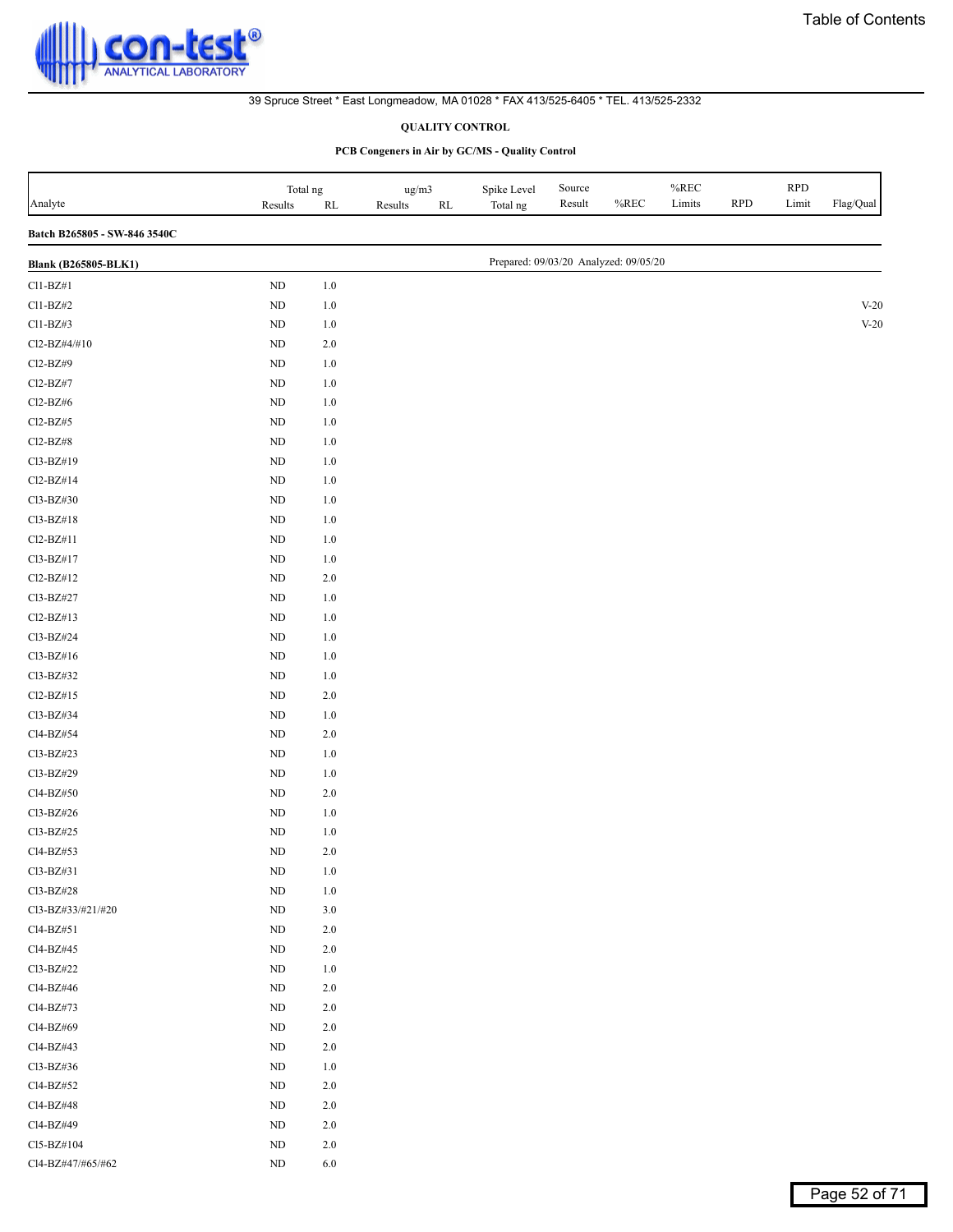#### **QUALITY CONTROL**

| Analyte                      | Total ng<br>Results | $\mathbf{RL}$ | ug/m3<br>Results<br>$\mathbf{RL}$ | Spike Level<br>Total ng               | Source<br>Result | %REC | $\%$ REC<br>Limits | <b>RPD</b> | <b>RPD</b><br>Limit | Flag/Qual |
|------------------------------|---------------------|---------------|-----------------------------------|---------------------------------------|------------------|------|--------------------|------------|---------------------|-----------|
| Batch B265805 - SW-846 3540C |                     |               |                                   |                                       |                  |      |                    |            |                     |           |
| <b>Blank (B265805-BLK1)</b>  |                     |               |                                   | Prepared: 09/03/20 Analyzed: 09/05/20 |                  |      |                    |            |                     |           |
| Cl4-BZ#75                    | $\rm ND$            | 2.0           |                                   |                                       |                  |      |                    |            |                     |           |
| Cl3-BZ#39                    | $\rm ND$            | $1.0\,$       |                                   |                                       |                  |      |                    |            |                     |           |
| Cl3-BZ#38                    | $\rm ND$            | $1.0\,$       |                                   |                                       |                  |      |                    |            |                     |           |
| Cl4-BZ#44                    | $\rm ND$            | $2.0\,$       |                                   |                                       |                  |      |                    |            |                     |           |
| Cl4-BZ#59                    | $\rm ND$            | $2.0\,$       |                                   |                                       |                  |      |                    |            |                     |           |
| Cl4-BZ#42                    | $\rm ND$            | $2.0\,$       |                                   |                                       |                  |      |                    |            |                     |           |
| Cl4-BZ#71                    | $\rm ND$            | $2.0\,$       |                                   |                                       |                  |      |                    |            |                     |           |
| Cl3-BZ#35                    | ND                  | $1.0\,$       |                                   |                                       |                  |      |                    |            |                     |           |
| Cl4-BZ#41                    | $\rm ND$            | $2.0\,$       |                                   |                                       |                  |      |                    |            |                     |           |
| Cl5-BZ#96                    | $\rm ND$            | $2.0\,$       |                                   |                                       |                  |      |                    |            |                     |           |
| Cl4-BZ#72                    | $\rm ND$            | $2.0\,$       |                                   |                                       |                  |      |                    |            |                     |           |
| Cl5-BZ#103                   | $\rm ND$            | $2.0\,$       |                                   |                                       |                  |      |                    |            |                     |           |
| Cl4-BZ#64                    | $\rm ND$            | $2.0\,$       |                                   |                                       |                  |      |                    |            |                     |           |
| Cl4-BZ#40/#68                | $\rm ND$            | $4.0\,$       |                                   |                                       |                  |      |                    |            |                     |           |
| Cl3-BZ#37                    | $\rm ND$            | $1.0\,$       |                                   |                                       |                  |      |                    |            |                     |           |
| Cl5-BZ#100                   | $\rm ND$            | $2.0\,$       |                                   |                                       |                  |      |                    |            |                     |           |
| Cl5-BZ#94                    | $\rm ND$            | $2.0\,$       |                                   |                                       |                  |      |                    |            |                     |           |
| Cl4-BZ#57                    | $\rm ND$            | $2.0\,$       |                                   |                                       |                  |      |                    |            |                     |           |
| Cl4-BZ#67/#58                | $\rm ND$            | $4.0\,$       |                                   |                                       |                  |      |                    |            |                     |           |
| Cl5-BZ#102                   | $\rm ND$            | $2.0\,$       |                                   |                                       |                  |      |                    |            |                     |           |
| Cl4-BZ#61                    | $\rm ND$            | $2.0\,$       |                                   |                                       |                  |      |                    |            |                     |           |
| Cl5-BZ#98                    | $\rm ND$            | $2.0\,$       |                                   |                                       |                  |      |                    |            |                     |           |
| Cl5-BZ#93                    | $\rm ND$            | $4.0\,$       |                                   |                                       |                  |      |                    |            |                     |           |
| Cl4-BZ#76                    | $\rm ND$            | $2.0\,$       |                                   |                                       |                  |      |                    |            |                     |           |
| Cl4-BZ#63                    | ND                  | $2.0\,$       |                                   |                                       |                  |      |                    |            |                     |           |
| Cl5-BZ#88/#95                | $\rm ND$            | $4.0\,$       |                                   |                                       |                  |      |                    |            |                     |           |
| Cl5-BZ#121                   | $\rm ND$            | $2.0\,$       |                                   |                                       |                  |      |                    |            |                     |           |
| Cl4-BZ#74                    | $\rm ND$            | $2.0\,$       |                                   |                                       |                  |      |                    |            |                     |           |
| Cl6-BZ#155                   | $\rm ND$            | 2.0           |                                   |                                       |                  |      |                    |            |                     |           |
| Cl4-BZ#70                    | $\rm ND$            | 2.0           |                                   |                                       |                  |      |                    |            |                     |           |
| Cl5-BZ#91                    | $\rm ND$            | $2.0\,$       |                                   |                                       |                  |      |                    |            |                     |           |
| Cl4-BZ#66                    | $\rm ND$            | $2.0\,$       |                                   |                                       |                  |      |                    |            |                     |           |
| Cl4-BZ#80/#55                | $\rm ND$            | $4.0$         |                                   |                                       |                  |      |                    |            |                     |           |
| Cl5-BZ#92                    | $\rm ND$            | $2.0\,$       |                                   |                                       |                  |      |                    |            |                     |           |
| Cl5-BZ#89/#84                | $\rm ND$            | 4.0           |                                   |                                       |                  |      |                    |            |                     |           |
| Cl4-BZ#56                    | $\rm ND$            | $2.0\,$       |                                   |                                       |                  |      |                    |            |                     |           |
| Cl5-BZ#90/#101               | $\rm ND$            | $4.0$         |                                   |                                       |                  |      |                    |            |                     |           |
| Cl5-BZ#113                   | $\rm ND$            | $2.0\,$       |                                   |                                       |                  |      |                    |            |                     |           |
| Cl4-BZ#60                    | $\rm ND$            | $2.0\,$       |                                   |                                       |                  |      |                    |            |                     |           |
| Cl5-BZ#99                    | $\rm ND$            | $2.0\,$       |                                   |                                       |                  |      |                    |            |                     |           |
| Cl6-BZ#150                   | $\rm ND$            | $2.0\,$       |                                   |                                       |                  |      |                    |            |                     |           |
| Cl6-BZ#152                   | $\rm ND$            | $2.0\,$       |                                   |                                       |                  |      |                    |            |                     |           |
| Cl5-BZ#119/#83               | $\rm ND$            | 4.0           |                                   |                                       |                  |      |                    |            |                     |           |
| Cl5-BZ#125/#112/#86          | $\rm ND$            | $6.0\,$       |                                   |                                       |                  |      |                    |            |                     |           |
| Cl5-BZ#109                   | $\rm ND$            | 2.0           |                                   |                                       |                  |      |                    |            |                     |           |
| Cl6-BZ#145                   | $\rm ND$            | $2.0\,$       |                                   |                                       |                  |      |                    |            |                     |           |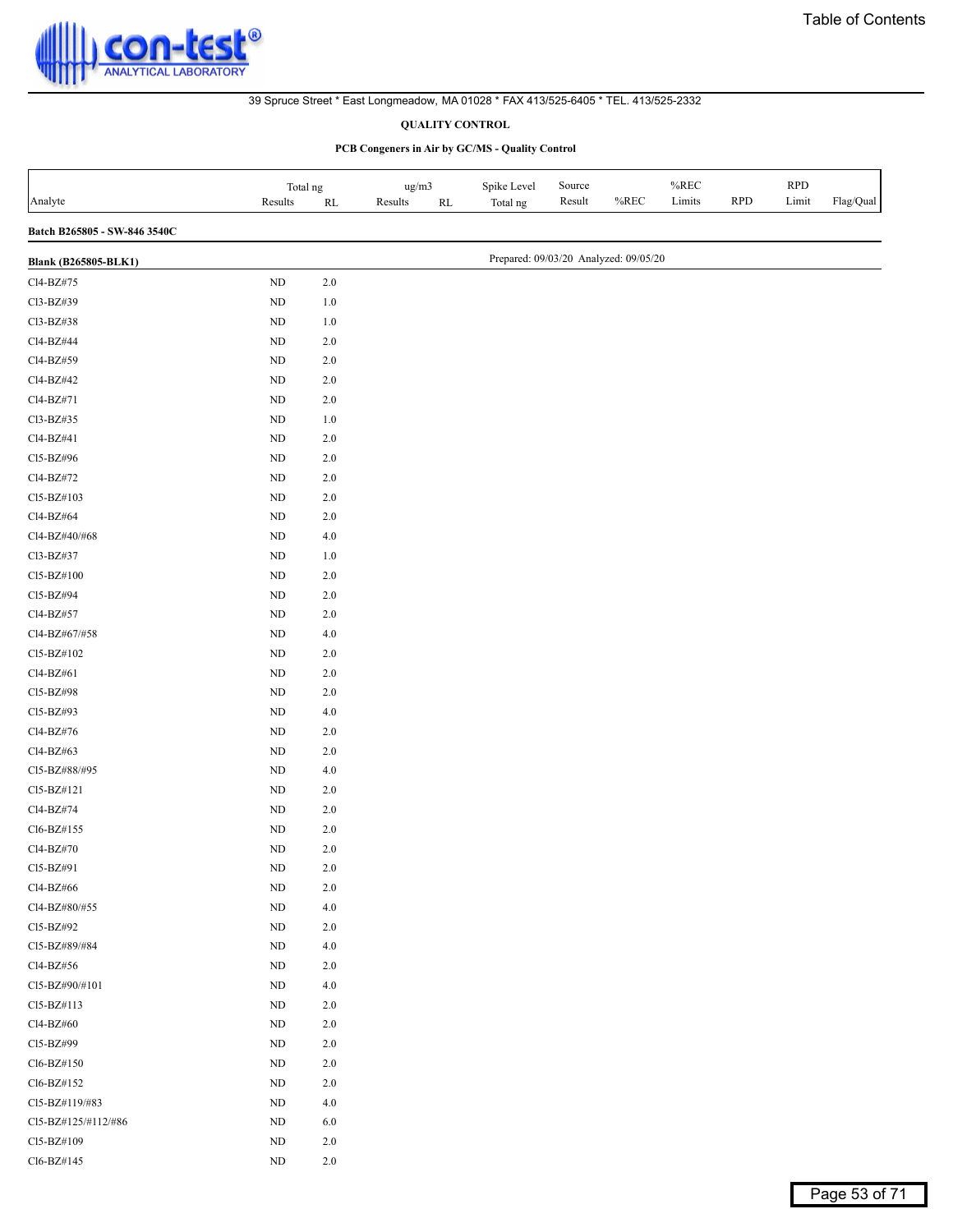#### **QUALITY CONTROL**

| Analyte                      | Total ng<br>Results | $\mathbf{RL}$ | ug/m3<br>Results<br>$\mathbf{RL}$ | Spike Level<br>Total ng               | Source<br>Result | $%$ REC | $\%$ REC<br>Limits | <b>RPD</b> | <b>RPD</b><br>Limit | Flag/Qual |
|------------------------------|---------------------|---------------|-----------------------------------|---------------------------------------|------------------|---------|--------------------|------------|---------------------|-----------|
| Batch B265805 - SW-846 3540C |                     |               |                                   |                                       |                  |         |                    |            |                     |           |
| <b>Blank (B265805-BLK1)</b>  |                     |               |                                   | Prepared: 09/03/20 Analyzed: 09/05/20 |                  |         |                    |            |                     |           |
| Cl5-BZ#97                    | $\rm ND$            | $2.0$         |                                   |                                       |                  |         |                    |            |                     |           |
| Cl6-BZ#148                   | $\rm ND$            | 2.0           |                                   |                                       |                  |         |                    |            |                     |           |
| Cl4-BZ#79                    | $\rm ND$            | $2.0$         |                                   |                                       |                  |         |                    |            |                     |           |
| Cl5-BZ#116                   | $\rm ND$            | $2.0$         |                                   |                                       |                  |         |                    |            |                     |           |
| Cl5-BZ#87                    | $\rm ND$            | 2.0           |                                   |                                       |                  |         |                    |            |                     |           |
| Cl4-BZ#78                    | $\rm ND$            | $2.0\,$       |                                   |                                       |                  |         |                    |            |                     |           |
| Cl6-BZ#154/#136              | $\rm ND$            | 4.0           |                                   |                                       |                  |         |                    |            |                     |           |
| CI5-BZ#111/#117/#115         | ND                  | 6.0           |                                   |                                       |                  |         |                    |            |                     |           |
| Cl5-BZ#85                    | $\rm ND$            | $2.0\,$       |                                   |                                       |                  |         |                    |            |                     |           |
| Cl5-BZ#120/#110              | ND                  | $4.0\,$       |                                   |                                       |                  |         |                    |            |                     |           |
| Cl4-BZ#81                    | $\rm ND$            | $2.0$         |                                   |                                       |                  |         |                    |            |                     |           |
| Cl6-BZ#151                   | ND                  | 2.0           |                                   |                                       |                  |         |                    |            |                     |           |
| Cl6-BZ#135                   | $\rm ND$            | 2.0           |                                   |                                       |                  |         |                    |            |                     |           |
| Cl5-BZ#82                    | ND                  | $2.0$         |                                   |                                       |                  |         |                    |            |                     |           |
| Cl6-BZ#144                   | $\rm ND$            | $2.0$         |                                   |                                       |                  |         |                    |            |                     |           |
| Cl6-BZ#147/#149              | $\rm ND$            | 4.0           |                                   |                                       |                  |         |                    |            |                     |           |
| Cl4-BZ#77                    | $\rm ND$            | 2.0           |                                   |                                       |                  |         |                    |            |                     |           |
| Cl6-BZ#143/#139              | $\rm ND$            | 4.0           |                                   |                                       |                  |         |                    |            |                     |           |
| Cl6-BZ#140                   | ND                  | 2.0           |                                   |                                       |                  |         |                    |            |                     |           |
| Cl5-BZ#124                   | $\rm ND$            | 2.0           |                                   |                                       |                  |         |                    |            |                     |           |
| Cl5-BZ#108                   | $\rm ND$            | $2.0\,$       |                                   |                                       |                  |         |                    |            |                     |           |
| Cl5-BZ#123/#107              | $\rm ND$            | 4.0           |                                   |                                       |                  |         |                    |            |                     |           |
| Cl7-BZ#188                   | $\rm ND$            | 2.0           |                                   |                                       |                  |         |                    |            |                     |           |
| Cl6-BZ#134                   | ND                  | 2.0           |                                   |                                       |                  |         |                    |            |                     |           |
| Cl5-BZ#106                   | $\rm ND$            | $2.0$         |                                   |                                       |                  |         |                    |            |                     |           |
| Cl6-BZ#142                   | $\rm ND$            | $2.0\,$       |                                   |                                       |                  |         |                    |            |                     |           |
| Cl6-BZ#133/#131              | $\rm ND$            | 4.0           |                                   |                                       |                  |         |                    |            |                     |           |
| Cl5-BZ#118                   | $\rm ND$            | 2.0           |                                   |                                       |                  |         |                    |            |                     |           |
| Cl7-BZ#184                   | $\rm ND$            | 2.0           |                                   |                                       |                  |         |                    |            |                     |           |
| Cl6-BZ#165                   | $\rm ND$            | $2.0$         |                                   |                                       |                  |         |                    |            |                     |           |
| Cl6-BZ#146                   | $\rm ND$            | $2.0\,$       |                                   |                                       |                  |         |                    |            |                     |           |
| Cl5-BZ#122                   | $\rm ND$            | $2.0\,$       |                                   |                                       |                  |         |                    |            |                     |           |
| Cl6-BZ#161                   | $\rm ND$            | 2.0           |                                   |                                       |                  |         |                    |            |                     |           |
| Cl5-BZ#114                   | $\rm ND$            | $2.0\,$       |                                   |                                       |                  |         |                    |            |                     |           |
| Cl6-BZ#168                   | $\rm ND$            | $2.0\,$       |                                   |                                       |                  |         |                    |            |                     |           |
| Cl6-BZ#153                   | $\rm ND$            | $2.0\,$       |                                   |                                       |                  |         |                    |            |                     |           |
| Cl6-BZ#132                   | $\rm ND$            | $2.0\,$       |                                   |                                       |                  |         |                    |            |                     |           |
| Cl7-BZ#179                   | $\rm ND$            | $2.0\,$       |                                   |                                       |                  |         |                    |            |                     |           |
| $Cl6-BZ#141$                 | $\rm ND$            | $2.0\,$       |                                   |                                       |                  |         |                    |            |                     |           |
| Cl7-BZ#176                   | $\rm ND$            | $2.0\,$       |                                   |                                       |                  |         |                    |            |                     |           |
| Cl5-BZ#105                   | ND                  | $2.0\,$       |                                   |                                       |                  |         |                    |            |                     |           |
| Cl6-BZ#137                   | $\rm ND$            | $2.0\,$       |                                   |                                       |                  |         |                    |            |                     |           |
| Cl7-BZ#186                   | $\rm ND$            | $2.0\,$       |                                   |                                       |                  |         |                    |            |                     |           |
| Cl5-BZ#127                   | $\rm ND$            | 2.0           |                                   |                                       |                  |         |                    |            |                     |           |
| Cl6-BZ#130/#164              | ND                  | 4.0           |                                   |                                       |                  |         |                    |            |                     |           |
| Cl7-BZ#178                   | $\rm ND$            | $2.0\,$       |                                   |                                       |                  |         |                    |            |                     |           |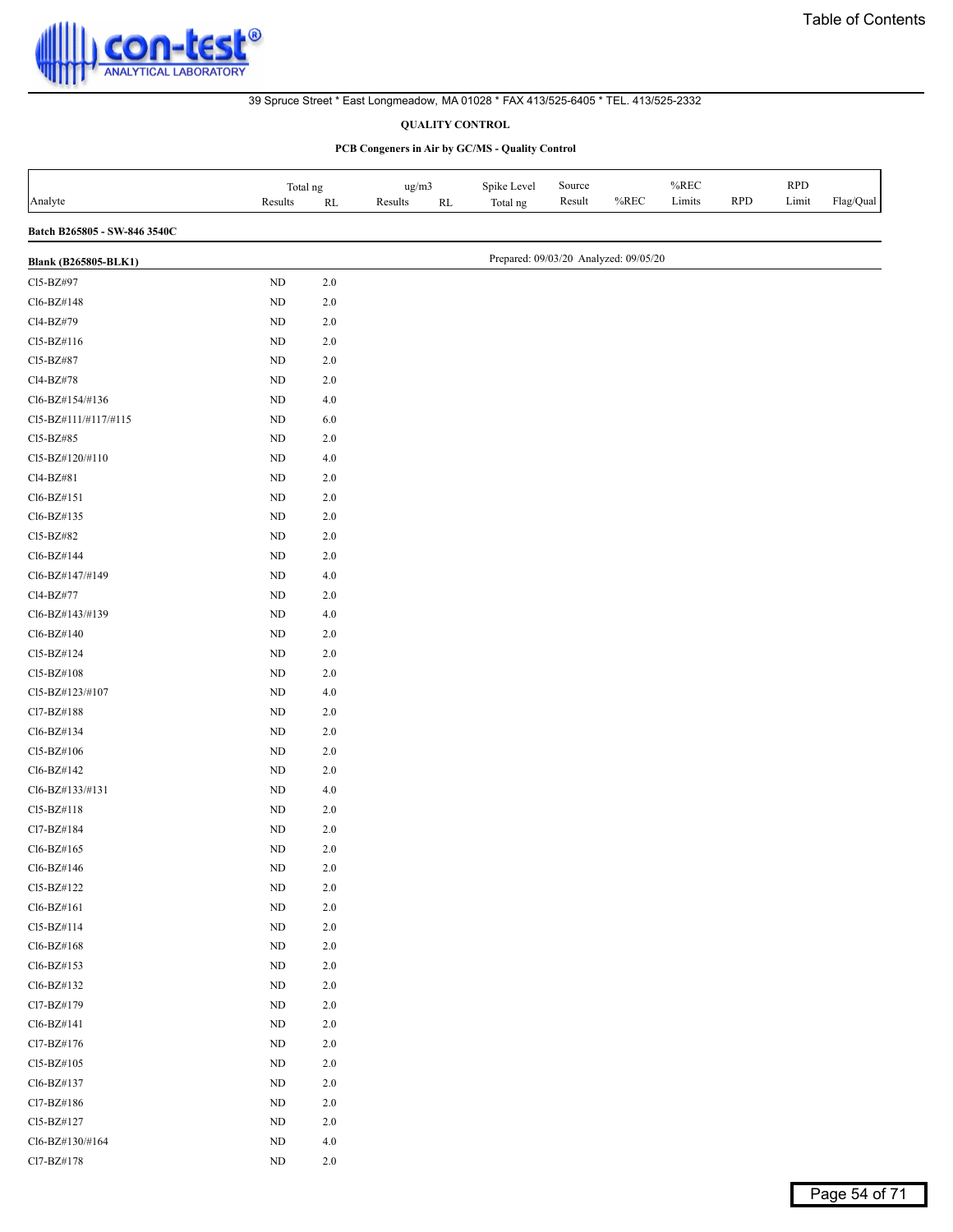#### **QUALITY CONTROL**

| Analyte                         | Total ng<br>Results | $\mathbf{RL}$ | ug/m3<br>Results<br>$\mathbf{RL}$ | Spike Level<br>Total ng               | Source<br>Result | %REC | %REC<br>Limits | <b>RPD</b> | <b>RPD</b><br>Limit | Flag/Qual |
|---------------------------------|---------------------|---------------|-----------------------------------|---------------------------------------|------------------|------|----------------|------------|---------------------|-----------|
| Batch B265805 - SW-846 3540C    |                     |               |                                   |                                       |                  |      |                |            |                     |           |
| <b>Blank (B265805-BLK1)</b>     |                     |               |                                   | Prepared: 09/03/20 Analyzed: 09/05/20 |                  |      |                |            |                     |           |
| Cl6-BZ#138                      | $\rm ND$            | $2.0\,$       |                                   |                                       |                  |      |                |            |                     |           |
| Cl6-BZ#160/#129/#163            | ND                  | $6.0\,$       |                                   |                                       |                  |      |                |            |                     |           |
| Cl6-BZ#158                      | $\rm ND$            | $2.0\,$       |                                   |                                       |                  |      |                |            |                     |           |
| Cl7-BZ#182/#175                 | $\rm ND$            | 4.0           |                                   |                                       |                  |      |                |            |                     |           |
| Cl7-BZ#187                      | $\rm ND$            | $2.0\,$       |                                   |                                       |                  |      |                |            |                     |           |
| Cl7-BZ#183                      | $\rm ND$            | $2.0\,$       |                                   |                                       |                  |      |                |            |                     |           |
| Cl6-BZ#166                      | ND                  | $2.0\,$       |                                   |                                       |                  |      |                |            |                     |           |
| Cl6-BZ#159                      | $\rm ND$            | $2.0\,$       |                                   |                                       |                  |      |                |            |                     |           |
| Cl5-BZ#126                      | ND                  | $2.0\,$       |                                   |                                       |                  |      |                |            |                     |           |
| Cl7-BZ#185                      | ND                  | 2.0           |                                   |                                       |                  |      |                |            |                     |           |
| Cl6-BZ#128/#162                 | ND                  | $4.0\,$       |                                   |                                       |                  |      |                |            |                     |           |
| Cl7-BZ#174                      | ND                  | $2.0\,$       |                                   |                                       |                  |      |                |            |                     |           |
| Cl8-BZ#202                      | $\rm ND$            | 3.0           |                                   |                                       |                  |      |                |            |                     |           |
| Cl6-BZ#167                      | $\rm ND$            | $2.0\,$       |                                   |                                       |                  |      |                |            |                     |           |
| Cl7-BZ#181                      | $\rm ND$            | 2.0           |                                   |                                       |                  |      |                |            |                     |           |
| Cl7-BZ#177                      | $\rm ND$            | $2.0\,$       |                                   |                                       |                  |      |                |            |                     |           |
| Cl8-BZ#200/#204                 | $\rm ND$            | 6.0           |                                   |                                       |                  |      |                |            |                     |           |
| Cl7-BZ#171                      | $\rm ND$            | 2.0           |                                   |                                       |                  |      |                |            |                     |           |
| Cl7-BZ#173                      | $\rm ND$            | $2.0\,$       |                                   |                                       |                  |      |                |            |                     |           |
| Cl8-BZ#197                      | ND                  | 3.0           |                                   |                                       |                  |      |                |            |                     |           |
| Cl7-BZ#172                      | ND                  | 2.0           |                                   |                                       |                  |      |                |            |                     |           |
| Cl6-BZ#156                      | $\rm ND$            | $2.0\,$       |                                   |                                       |                  |      |                |            |                     |           |
| Cl7-BZ#192                      | $\rm ND$            | $2.0\,$       |                                   |                                       |                  |      |                |            |                     |           |
| Cl6-BZ#157                      | ND                  | $2.0\,$       |                                   |                                       |                  |      |                |            |                     |           |
| Cl7-BZ#180                      | $\rm ND$            | $2.0\,$       |                                   |                                       |                  |      |                |            |                     |           |
| Cl7-BZ#193                      | $\rm ND$            | $2.0\,$       |                                   |                                       |                  |      |                |            |                     |           |
| Cl8-BZ#199                      | $\rm ND$            | 3.0           |                                   |                                       |                  |      |                |            |                     |           |
| Cl7-BZ#191                      | $\rm ND$            | $2.0\,$       |                                   |                                       |                  |      |                |            |                     |           |
| Cl8-BZ#198                      | $\rm ND$            | $3.0\,$       |                                   |                                       |                  |      |                |            |                     |           |
| Cl8-BZ#201                      | ND                  | $3.0$         |                                   |                                       |                  |      |                |            |                     |           |
| Cl7-BZ#170                      | $\rm ND$            | $2.0\,$       |                                   |                                       |                  |      |                |            |                     |           |
| Cl7-BZ#190                      | $\rm ND$            | $2.0\,$       |                                   |                                       |                  |      |                |            |                     |           |
| Cl8-BZ#196                      | $\rm ND$            | $3.0\,$       |                                   |                                       |                  |      |                |            |                     |           |
| Cl8-BZ#203                      | $\rm ND$            | $3.0\,$       |                                   |                                       |                  |      |                |            |                     |           |
| Cl6-BZ#169                      | ND                  | 2.0           |                                   |                                       |                  |      |                |            |                     |           |
| Cl9-BZ#208                      | ND                  | 3.0           |                                   |                                       |                  |      |                |            |                     |           |
| Cl9-BZ#207                      | $\rm ND$            | $3.0$         |                                   |                                       |                  |      |                |            |                     |           |
| Cl7-BZ#189                      | $\rm ND$            | $2.0\,$       |                                   |                                       |                  |      |                |            |                     |           |
| Cl8-BZ#195                      | $\rm ND$            | $3.0\,$       |                                   |                                       |                  |      |                |            |                     |           |
| Cl8-BZ#194                      | ND                  | $3.0$         |                                   |                                       |                  |      |                |            |                     |           |
| Cl8-BZ#205                      | $\rm ND$            | $3.0\,$       |                                   |                                       |                  |      |                |            |                     |           |
| Cl9-BZ#206                      | ND                  | $3.0$         |                                   |                                       |                  |      |                |            |                     |           |
| Cl10-BZ#209                     | ND                  | 3.0           |                                   |                                       |                  |      |                |            |                     |           |
| Surrogate: Tetrachloro-m-xylene | 41.1                |               |                                   | 50.0                                  |                  | 82.1 | $40 - 140$     |            |                     |           |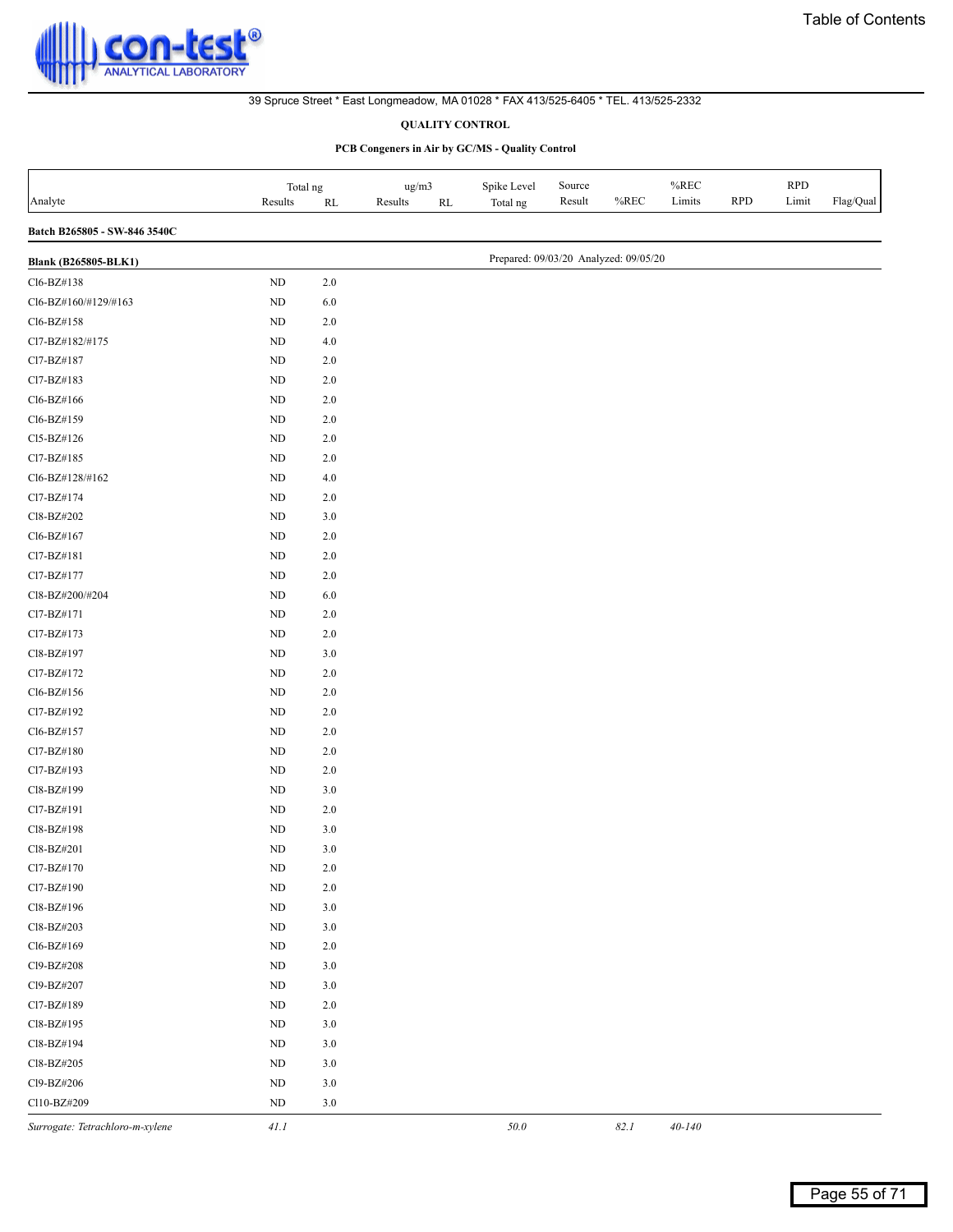

#### **QUALITY CONTROL**

|                                 | Total ng |         | ug/m3         | Spike Level | Source                                |      | %REC       |            | <b>RPD</b> |           |
|---------------------------------|----------|---------|---------------|-------------|---------------------------------------|------|------------|------------|------------|-----------|
| Analyte                         | Results  | RL      | Results<br>RL | Total ng    | Result                                | %REC | Limits     | <b>RPD</b> | Limit      | Flag/Qual |
| Batch B265805 - SW-846 3540C    |          |         |               |             |                                       |      |            |            |            |           |
| LCS (B265805-BS1)               |          |         |               |             | Prepared: 09/03/20 Analyzed: 09/05/20 |      |            |            |            |           |
| Cl2-BZ#8                        | 36.9     | $1.0\,$ |               | 50.0        |                                       | 73.9 | $40 - 140$ |            |            |           |
| Cl3-BZ#18                       | 38.2     | 1.0     |               | 50.0        |                                       | 76.5 | 40-140     |            |            |           |
| Cl3-BZ#28                       | 33.4     | 1.0     |               | 50.0        |                                       | 66.8 | 40-140     |            |            |           |
| Cl4-BZ#52                       | 31.9     | 2.0     |               | 50.0        |                                       | 63.8 | $40 - 140$ |            |            |           |
| Cl4-BZ#44                       | 35.2     | 2.0     |               | 50.0        |                                       | 70.3 | 40-140     |            |            |           |
| Cl4-BZ#66                       | 36.4     | 2.0     |               | 50.0        |                                       | 72.7 | 40-140     |            |            |           |
| Cl5-BZ#90/#101                  | 41.8     | 4.0     |               | 50.0        |                                       | 83.6 | 40-140     |            |            |           |
| Cl4-BZ#81                       | 42.8     | 2.0     |               | 50.0        |                                       | 85.6 | $40 - 140$ |            |            |           |
| Cl4-BZ#77                       | 42.8     | 2.0     |               | 50.0        |                                       | 85.6 | $40 - 140$ |            |            |           |
| Cl5-BZ#123/#107                 | 39.2     | 4.0     |               | 50.0        |                                       | 78.3 | $40 - 140$ |            |            |           |
| Cl5-BZ#118                      | 45.0     | $2.0$   |               | 50.0        |                                       | 90.1 | $40 - 140$ |            |            |           |
| Cl5-BZ#114                      | 42.4     | 2.0     |               | 50.0        |                                       | 84.7 | 40-140     |            |            |           |
| Cl6-BZ#153                      | 42.7     | 2.0     |               | 50.0        |                                       | 85.3 | 40-140     |            |            |           |
| Cl5-BZ#105                      | 38.9     | 2.0     |               | 50.0        |                                       | 77.7 | 40-140     |            |            |           |
| Cl6-BZ#138                      | 39.8     | 2.0     |               | 50.0        |                                       | 79.7 | $40 - 140$ |            |            |           |
| Cl7-BZ#187                      | 43.1     | 2.0     |               | 50.0        |                                       | 86.1 | $40 - 140$ |            |            |           |
| Cl5-BZ#126                      | 34.4     | 2.0     |               | 50.0        |                                       | 68.8 | $40 - 140$ |            |            |           |
| Cl6-BZ#128/#162                 | 35.5     | 4.0     |               | 50.0        |                                       | 71.0 | 40-140     |            |            |           |
| Cl6-BZ#167                      | 41.1     | 2.0     |               | 50.0        |                                       | 82.2 | 40-140     |            |            |           |
| Cl6-BZ#156                      | 43.1     | 2.0     |               | 50.0        |                                       | 86.2 | 40-140     |            |            |           |
| Cl6-BZ#157                      | 46.4     | 2.0     |               | 50.0        |                                       | 92.8 | $40 - 140$ |            |            |           |
| Cl7-BZ#180                      | 58.0     | $2.0$   |               | 50.0        |                                       | 116  | $40 - 140$ |            |            |           |
| Cl7-BZ#170                      | 42.7     | 2.0     |               | 50.0        |                                       | 85.4 | 40-140     |            |            |           |
| Cl6-BZ#169                      | 47.3     | 2.0     |               | 50.0        |                                       | 94.6 | 40-140     |            |            |           |
| Cl7-BZ#189                      | 46.1     | 2.0     |               | 50.0        |                                       | 92.2 | 40-140     |            |            |           |
| Cl8-BZ#195                      | 44.7     | 3.0     |               | 50.0        |                                       | 89.3 | 40-140     |            |            |           |
| Cl9-BZ#206                      | 46.7     | 3.0     |               | 50.0        |                                       | 93.4 | $40 - 140$ |            |            |           |
| Cl10-BZ#209                     | 53.8     | 3.0     |               | 50.0        |                                       | 108  | $40 - 140$ |            |            |           |
| Surrogate: Tetrachloro-m-xylene | 52.1     |         |               | 50.0        |                                       | 104  | $40 - 140$ |            |            |           |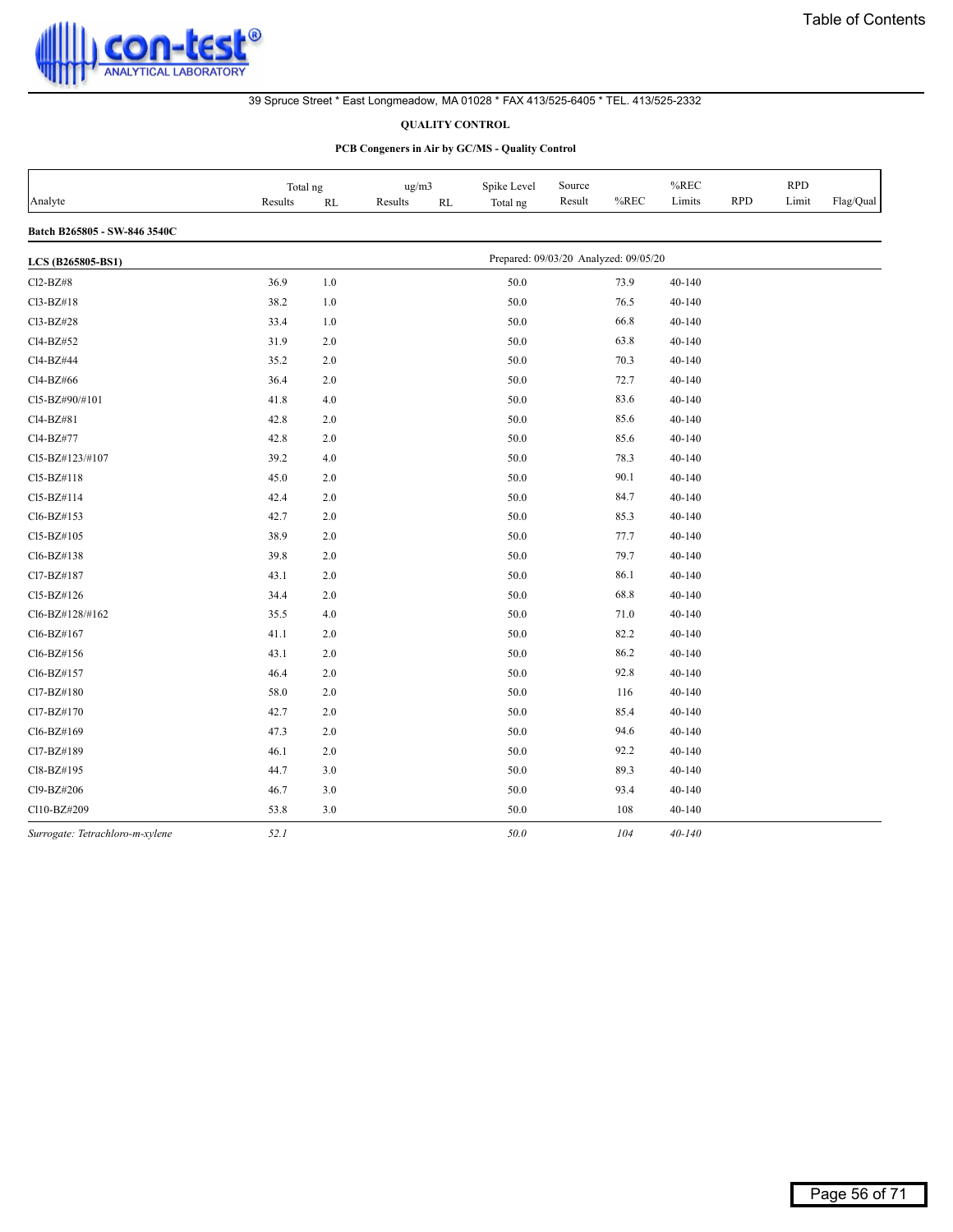

#### **QUALITY CONTROL**

|                                 | Total ng |               | ug/m3                    | Spike Level                           | Source |      | %REC       |            | <b>RPD</b> |           |
|---------------------------------|----------|---------------|--------------------------|---------------------------------------|--------|------|------------|------------|------------|-----------|
| Analyte                         | Results  | $\mathbf{RL}$ | Results<br>$\mathbf{RL}$ | Total ng                              | Result | %REC | Limits     | <b>RPD</b> | Limit      | Flag/Qual |
| Batch B265805 - SW-846 3540C    |          |               |                          |                                       |        |      |            |            |            |           |
| LCS Dup (B265805-BSD1)          |          |               |                          | Prepared: 09/03/20 Analyzed: 09/05/20 |        |      |            |            |            |           |
| Cl2-BZ#8                        | 36.4     | 1.0           |                          | 50.0                                  |        | 72.8 | 40-140     | 1.38       | 30         |           |
| Cl3-BZ#18                       | 37.2     | 1.0           |                          | 50.0                                  |        | 74.4 | 40-140     | 2.70       | 30         |           |
| Cl3-BZ#28                       | 33.7     | 1.0           |                          | 50.0                                  |        | 67.4 | 40-140     | 0.965      | 30         |           |
| Cl4-BZ#52                       | 32.5     | 2.0           |                          | 50.0                                  |        | 64.9 | 40-140     | 1.78       | 30         |           |
| Cl4-BZ#44                       | 35.9     | 2.0           |                          | 50.0                                  |        | 71.9 | 40-140     | 2.23       | 30         |           |
| Cl4-BZ#66                       | 37.8     | 2.0           |                          | 50.0                                  |        | 75.7 | 40-140     | 3.97       | 30         |           |
| Cl5-BZ#90/#101                  | 39.3     | 4.0           |                          | 50.0                                  |        | 78.6 | 40-140     | 6.24       | 30         |           |
| Cl4-BZ#81                       | 40.8     | 2.0           |                          | 50.0                                  |        | 81.5 | 40-140     | 4.90       | 30         |           |
| Cl4-BZ#77                       | 40.6     | 2.0           |                          | 50.0                                  |        | 81.1 | 40-140     | 5.43       | 30         |           |
| Cl5-BZ#123/#107                 | 37.1     | 4.0           |                          | 50.0                                  |        | 74.1 | 40-140     | 5.54       | 30         |           |
| Cl5-BZ#118                      | 42.8     | 2.0           |                          | 50.0                                  |        | 85.6 | 40-140     | 5.12       | 30         |           |
| Cl5-BZ#114                      | 40.9     | 2.0           |                          | 50.0                                  |        | 81.7 | 40-140     | 3.61       | 30         |           |
| Cl6-BZ#153                      | 40.7     | 2.0           |                          | 50.0                                  |        | 81.5 | 40-140     | 4.62       | 30         |           |
| Cl5-BZ#105                      | 37.1     | 2.0           |                          | 50.0                                  |        | 74.2 | 40-140     | 4.64       | 30         |           |
| Cl6-BZ#138                      | 37.9     | 2.0           |                          | 50.0                                  |        | 75.9 | 40-140     | 4.92       | 30         |           |
| Cl7-BZ#187                      | 40.1     | 2.0           |                          | 50.0                                  |        | 80.2 | 40-140     | 7.16       | 30         |           |
| Cl5-BZ#126                      | 33.1     | 2.0           |                          | 50.0                                  |        | 66.1 | 40-140     | 4.04       | 30         |           |
| Cl6-BZ#128/#162                 | 33.4     | 4.0           |                          | 50.0                                  |        | 66.7 | 40-140     | 6.18       | 30         |           |
| Cl6-BZ#167                      | 39.2     | 2.0           |                          | 50.0                                  |        | 78.3 | 40-140     | 4.78       | 30         |           |
| Cl6-BZ#156                      | 41.2     | 2.0           |                          | 50.0                                  |        | 82.3 | 40-140     | 4.62       | 30         |           |
| Cl6-BZ#157                      | 43.9     | 2.0           |                          | 50.0                                  |        | 87.9 | 40-140     | 5.44       | 30         |           |
| Cl7-BZ#180                      | 55.2     | 2.0           |                          | 50.0                                  |        | 110  | 40-140     | 4.89       | 30         |           |
| Cl7-BZ#170                      | 40.1     | 2.0           |                          | 50.0                                  |        | 80.2 | 40-140     | 6.29       | 30         |           |
| Cl6-BZ#169                      | 45.7     | 2.0           |                          | 50.0                                  |        | 91.4 | 40-140     | 3.51       | 30         |           |
| Cl7-BZ#189                      | 45.6     | 2.0           |                          | 50.0                                  |        | 91.3 | 40-140     | 1.05       | 30         |           |
| Cl8-BZ#195                      | 43.8     | 3.0           |                          | 50.0                                  |        | 87.6 | 40-140     | 2.01       | 30         |           |
| Cl9-BZ#206                      | 46.2     | 3.0           |                          | 50.0                                  |        | 92.4 | 40-140     | 1.12       | 30         |           |
| Cl10-BZ#209                     | 52.5     | 3.0           |                          | 50.0                                  |        | 105  | 40-140     | 2.28       | 30         |           |
| Surrogate: Tetrachloro-m-xylene | 51.1     |               |                          | 50.0                                  |        | 102  | $40 - 140$ |            |            |           |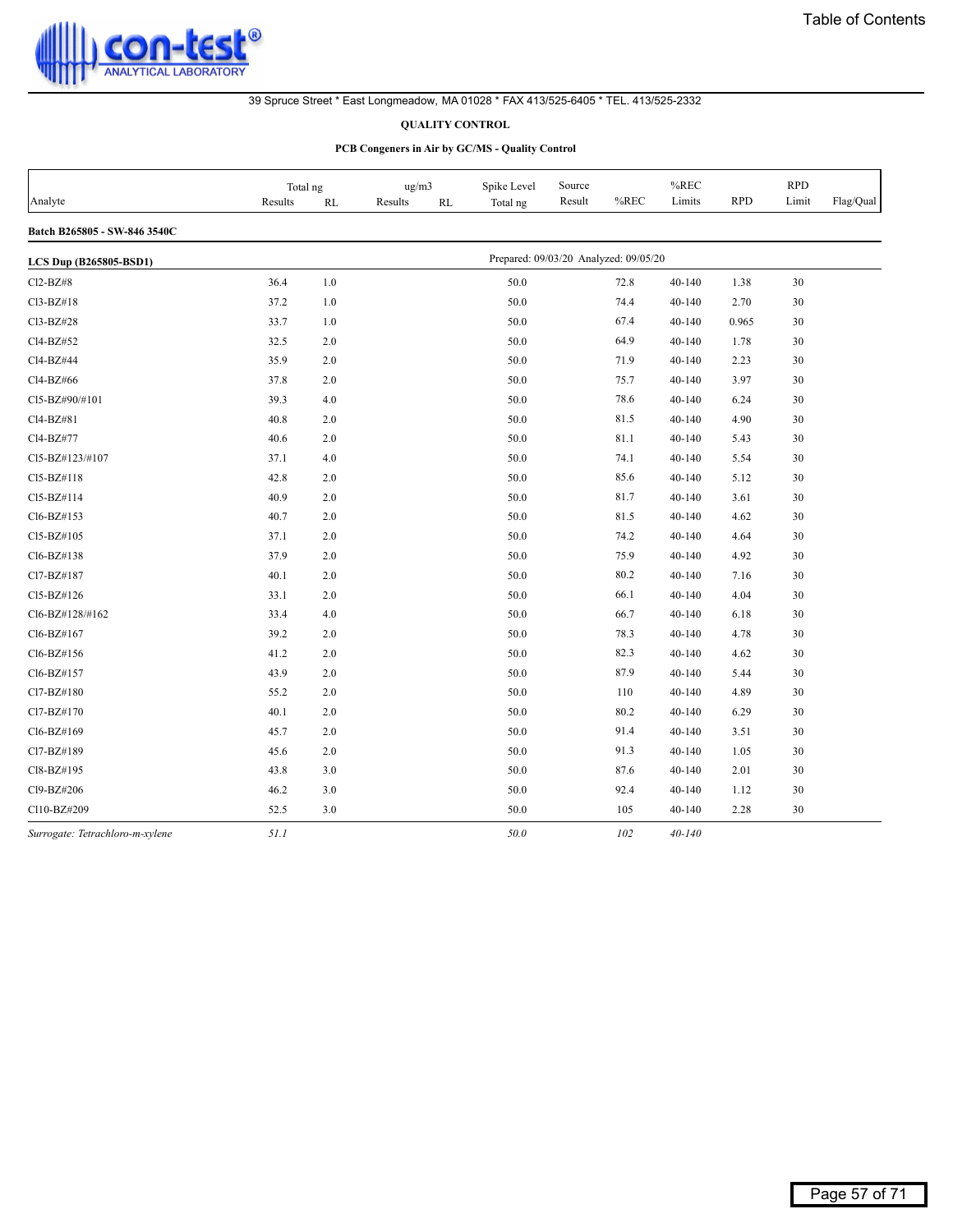#### **QUALITY CONTROL**

<span id="page-57-0"></span>

| Analyte                      | Total ng<br>Results | $\mathbf{RL}$ | $\rm ug/m3$<br>Results<br>$\mathbf{RL}$ | Spike Level<br>Total ng               | Source<br>Result | $\%$ REC | $\%$ REC<br>Limits | <b>RPD</b> | <b>RPD</b><br>Limit | $\rm Flag/Qual$ |
|------------------------------|---------------------|---------------|-----------------------------------------|---------------------------------------|------------------|----------|--------------------|------------|---------------------|-----------------|
| Batch B265807 - SW-846 3540C |                     |               |                                         |                                       |                  |          |                    |            |                     |                 |
| <b>Blank (B265807-BLK1)</b>  |                     |               |                                         | Prepared: 09/03/20 Analyzed: 09/06/20 |                  |          |                    |            |                     |                 |
| $Cl1-BZ#1$                   | $\rm ND$            | $1.0\,$       |                                         |                                       |                  |          |                    |            |                     |                 |
| Cl1-BZ#2                     | $\rm ND$            | $1.0\,$       |                                         |                                       |                  |          |                    |            |                     | $V-20$          |
| $Cl1-BZ#3$                   | $\rm ND$            | $1.0\,$       |                                         |                                       |                  |          |                    |            |                     | $V-20$          |
| Cl2-BZ#4/#10                 | $\rm ND$            | $2.0\,$       |                                         |                                       |                  |          |                    |            |                     |                 |
| Cl2-BZ#9                     | $\rm ND$            | $1.0\,$       |                                         |                                       |                  |          |                    |            |                     |                 |
| Cl2-BZ#7                     | $\rm ND$            | $1.0\,$       |                                         |                                       |                  |          |                    |            |                     |                 |
| $Cl2-BZ\#6$                  | $\rm ND$            | $1.0\,$       |                                         |                                       |                  |          |                    |            |                     |                 |
| $Cl2-BZ#5$                   | $\rm ND$            | $1.0\,$       |                                         |                                       |                  |          |                    |            |                     |                 |
| Cl2-BZ#8                     | $\rm ND$            | $1.0\,$       |                                         |                                       |                  |          |                    |            |                     |                 |
| Cl3-BZ#19                    | $\rm ND$            | $1.0\,$       |                                         |                                       |                  |          |                    |            |                     |                 |
| Cl2-BZ#14                    | $\rm ND$            | $1.0\,$       |                                         |                                       |                  |          |                    |            |                     |                 |
| Cl3-BZ#30                    | $\rm ND$            | $1.0\,$       |                                         |                                       |                  |          |                    |            |                     |                 |
| Cl3-BZ#18                    | $\rm ND$            | $1.0\,$       |                                         |                                       |                  |          |                    |            |                     |                 |
| Cl2-BZ#11                    | $\rm ND$            | $1.0\,$       |                                         |                                       |                  |          |                    |            |                     |                 |
| Cl3-BZ#17                    | $\rm ND$            | $1.0\,$       |                                         |                                       |                  |          |                    |            |                     |                 |
| Cl2-BZ#12                    | $\rm ND$            | $2.0\,$       |                                         |                                       |                  |          |                    |            |                     |                 |
| Cl3-BZ#27                    | $\rm ND$            | $1.0\,$       |                                         |                                       |                  |          |                    |            |                     |                 |
| Cl2-BZ#13                    | $\rm ND$            | $1.0\,$       |                                         |                                       |                  |          |                    |            |                     |                 |
| Cl3-BZ#24                    | $\rm ND$            | $1.0\,$       |                                         |                                       |                  |          |                    |            |                     |                 |
| Cl3-BZ#16                    | $\rm ND$            | $1.0\,$       |                                         |                                       |                  |          |                    |            |                     |                 |
| Cl3-BZ#32                    | $\rm ND$            | $1.0\,$       |                                         |                                       |                  |          |                    |            |                     |                 |
| Cl2-BZ#15                    | $\rm ND$            | $2.0\,$       |                                         |                                       |                  |          |                    |            |                     |                 |
| Cl3-BZ#34                    | $\rm ND$            | $1.0\,$       |                                         |                                       |                  |          |                    |            |                     |                 |
| Cl4-BZ#54                    | $\rm ND$            | 2.0           |                                         |                                       |                  |          |                    |            |                     |                 |
| Cl3-BZ#23                    | $\rm ND$            | $1.0\,$       |                                         |                                       |                  |          |                    |            |                     |                 |
| Cl3-BZ#29                    | $\rm ND$            | $1.0\,$       |                                         |                                       |                  |          |                    |            |                     |                 |
| Cl4-BZ#50                    | $\rm ND$            | $2.0\,$       |                                         |                                       |                  |          |                    |            |                     |                 |
| Cl3-BZ#26                    | $\rm ND$            | $1.0\,$       |                                         |                                       |                  |          |                    |            |                     |                 |
| Cl3-BZ#25                    | $\rm ND$            | $1.0\,$       |                                         |                                       |                  |          |                    |            |                     |                 |
| Cl4-BZ#53                    | $\rm ND$            | $2.0\,$       |                                         |                                       |                  |          |                    |            |                     |                 |
| Cl3-BZ#31                    | ND                  | 1.0           |                                         |                                       |                  |          |                    |            |                     |                 |
| Cl3-BZ#28                    | $\rm ND$            | $1.0\,$       |                                         |                                       |                  |          |                    |            |                     | $R-05$          |
| Cl3-BZ#33/#21/#20            | $\rm ND$            | $3.0$         |                                         |                                       |                  |          |                    |            |                     |                 |
| Cl4-BZ#51                    | $\rm ND$            | $2.0\,$       |                                         |                                       |                  |          |                    |            |                     |                 |
| Cl4-BZ#45                    | $\rm ND$            | $2.0\,$       |                                         |                                       |                  |          |                    |            |                     |                 |
| Cl3-BZ#22                    | $\rm ND$            | $1.0\,$       |                                         |                                       |                  |          |                    |            |                     |                 |
| Cl4-BZ#46                    | $\rm ND$            | $2.0\,$       |                                         |                                       |                  |          |                    |            |                     |                 |
| Cl4-BZ#73                    | $\rm ND$            | $2.0\,$       |                                         |                                       |                  |          |                    |            |                     |                 |
| Cl4-BZ#69                    | $\rm ND$            | $2.0\,$       |                                         |                                       |                  |          |                    |            |                     |                 |
| Cl4-BZ#43                    | $\rm ND$            | $2.0\,$       |                                         |                                       |                  |          |                    |            |                     |                 |
| Cl3-BZ#36                    | $\rm ND$            | $1.0\,$       |                                         |                                       |                  |          |                    |            |                     |                 |
| Cl4-BZ#52                    | $\rm ND$            | $2.0\,$       |                                         |                                       |                  |          |                    |            |                     |                 |
| Cl4-BZ#48                    | $\rm ND$            | $2.0\,$       |                                         |                                       |                  |          |                    |            |                     |                 |
| Cl4-BZ#49                    | $\rm ND$            | $2.0\,$       |                                         |                                       |                  |          |                    |            |                     |                 |
| Cl5-BZ#104                   | $\rm ND$            | $2.0\,$       |                                         |                                       |                  |          |                    |            |                     |                 |
| Cl4-BZ#47/#65/#62            | $\rm ND$            | $6.0\,$       |                                         |                                       |                  |          |                    |            |                     |                 |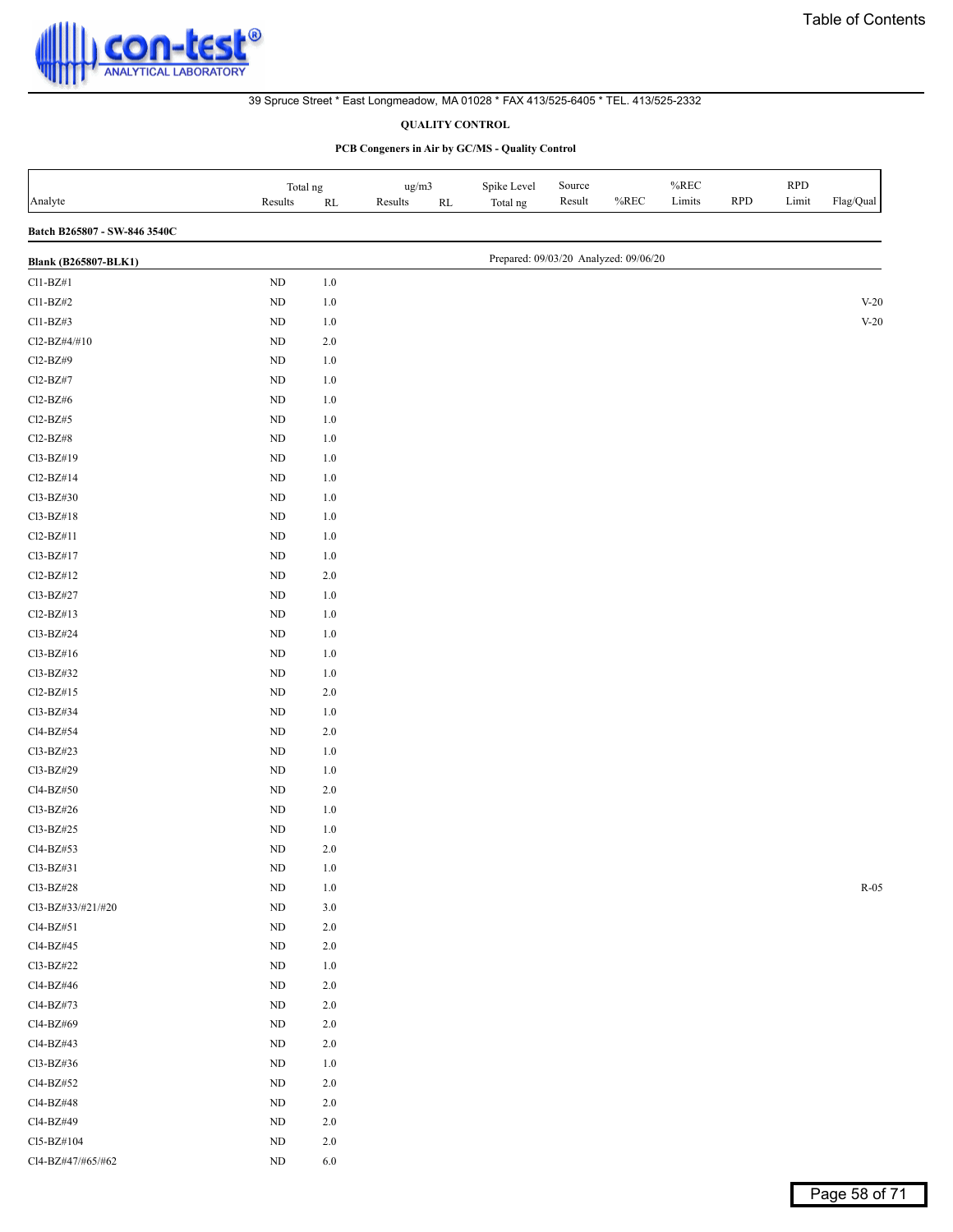#### **QUALITY CONTROL**

| Analyte                      | Total ng<br>Results | $\mathbf{RL}$ | ug/m3<br>Results<br>$\mathbf{RL}$ | Spike Level<br>Total ng               | Source<br>Result | %REC | $\%$ REC<br>Limits | <b>RPD</b> | <b>RPD</b><br>Limit | Flag/Qual |
|------------------------------|---------------------|---------------|-----------------------------------|---------------------------------------|------------------|------|--------------------|------------|---------------------|-----------|
| Batch B265807 - SW-846 3540C |                     |               |                                   |                                       |                  |      |                    |            |                     |           |
| <b>Blank (B265807-BLK1)</b>  |                     |               |                                   | Prepared: 09/03/20 Analyzed: 09/06/20 |                  |      |                    |            |                     |           |
| Cl4-BZ#75                    | $\rm ND$            | 2.0           |                                   |                                       |                  |      |                    |            |                     |           |
| Cl3-BZ#39                    | $\rm ND$            | $1.0\,$       |                                   |                                       |                  |      |                    |            |                     |           |
| Cl3-BZ#38                    | $\rm ND$            | $1.0\,$       |                                   |                                       |                  |      |                    |            |                     |           |
| Cl4-BZ#44                    | $\rm ND$            | $2.0\,$       |                                   |                                       |                  |      |                    |            |                     |           |
| Cl4-BZ#59                    | $\rm ND$            | $2.0\,$       |                                   |                                       |                  |      |                    |            |                     |           |
| Cl4-BZ#42                    | $\rm ND$            | $2.0\,$       |                                   |                                       |                  |      |                    |            |                     |           |
| Cl4-BZ#71                    | $\rm ND$            | $2.0\,$       |                                   |                                       |                  |      |                    |            |                     |           |
| Cl3-BZ#35                    | ND                  | $1.0\,$       |                                   |                                       |                  |      |                    |            |                     |           |
| Cl4-BZ#41                    | $\rm ND$            | $2.0\,$       |                                   |                                       |                  |      |                    |            |                     |           |
| Cl5-BZ#96                    | $\rm ND$            | $2.0\,$       |                                   |                                       |                  |      |                    |            |                     |           |
| Cl4-BZ#72                    | ${\rm ND}$          | $2.0\,$       |                                   |                                       |                  |      |                    |            |                     |           |
| Cl5-BZ#103                   | ${\rm ND}$          | $2.0\,$       |                                   |                                       |                  |      |                    |            |                     |           |
| Cl4-BZ#64                    | $\rm ND$            | $2.0\,$       |                                   |                                       |                  |      |                    |            |                     |           |
| Cl4-BZ#40/#68                | ${\rm ND}$          | $4.0\,$       |                                   |                                       |                  |      |                    |            |                     |           |
| Cl3-BZ#37                    | $\rm ND$            | $1.0\,$       |                                   |                                       |                  |      |                    |            |                     |           |
| Cl5-BZ#100                   | $\rm ND$            | $2.0\,$       |                                   |                                       |                  |      |                    |            |                     |           |
| Cl5-BZ#94                    | $\rm ND$            | $2.0\,$       |                                   |                                       |                  |      |                    |            |                     |           |
| Cl4-BZ#57                    | $\rm ND$            | $2.0\,$       |                                   |                                       |                  |      |                    |            |                     |           |
| Cl4-BZ#67/#58                | $\rm ND$            | $4.0\,$       |                                   |                                       |                  |      |                    |            |                     |           |
| Cl5-BZ#102                   | $\rm ND$            | $2.0\,$       |                                   |                                       |                  |      |                    |            |                     |           |
| Cl4-BZ#61                    | $\rm ND$            | $2.0\,$       |                                   |                                       |                  |      |                    |            |                     |           |
| Cl5-BZ#98                    | $\rm ND$            | $2.0\,$       |                                   |                                       |                  |      |                    |            |                     |           |
| Cl5-BZ#93                    | $\rm ND$            | $4.0\,$       |                                   |                                       |                  |      |                    |            |                     |           |
| Cl4-BZ#76                    | $\rm ND$            | $2.0\,$       |                                   |                                       |                  |      |                    |            |                     |           |
| Cl4-BZ#63                    | ND                  | $2.0\,$       |                                   |                                       |                  |      |                    |            |                     |           |
| Cl5-BZ#88/#95                | $\rm ND$            | $4.0\,$       |                                   |                                       |                  |      |                    |            |                     |           |
| Cl5-BZ#121                   | $\rm ND$            | $2.0\,$       |                                   |                                       |                  |      |                    |            |                     |           |
| Cl4-BZ#74                    | $\rm ND$            | $2.0\,$       |                                   |                                       |                  |      |                    |            |                     |           |
| Cl6-BZ#155                   | ${\rm ND}$          | 2.0           |                                   |                                       |                  |      |                    |            |                     |           |
| Cl4-BZ#70                    | $\rm ND$            | 2.0           |                                   |                                       |                  |      |                    |            |                     |           |
| Cl5-BZ#91                    | $\rm ND$            | $2.0\,$       |                                   |                                       |                  |      |                    |            |                     |           |
| Cl4-BZ#66                    | $\rm ND$            | $2.0\,$       |                                   |                                       |                  |      |                    |            |                     |           |
| Cl4-BZ#80/#55                | $\rm ND$            | $4.0\,$       |                                   |                                       |                  |      |                    |            |                     |           |
| Cl5-BZ#92                    | $\rm ND$            | $2.0\,$       |                                   |                                       |                  |      |                    |            |                     |           |
| Cl5-BZ#89/#84                | $\rm ND$            | 4.0           |                                   |                                       |                  |      |                    |            |                     |           |
| Cl4-BZ#56                    | $\rm ND$            | $2.0\,$       |                                   |                                       |                  |      |                    |            |                     |           |
| Cl5-BZ#90/#101               | $\rm ND$            | $4.0$         |                                   |                                       |                  |      |                    |            |                     |           |
| Cl5-BZ#113                   | $\rm ND$            | $2.0\,$       |                                   |                                       |                  |      |                    |            |                     |           |
| Cl4-BZ#60                    | $\rm ND$            | $2.0\,$       |                                   |                                       |                  |      |                    |            |                     |           |
| Cl5-BZ#99                    | $\rm ND$            | $2.0\,$       |                                   |                                       |                  |      |                    |            |                     |           |
| Cl6-BZ#150                   | $\rm ND$            | $2.0\,$       |                                   |                                       |                  |      |                    |            |                     |           |
| Cl6-BZ#152                   | $\rm ND$            | $2.0\,$       |                                   |                                       |                  |      |                    |            |                     |           |
| Cl5-BZ#119/#83               | $\rm ND$            | 4.0           |                                   |                                       |                  |      |                    |            |                     |           |
| Cl5-BZ#125/#112/#86          | $\rm ND$            | $6.0\,$       |                                   |                                       |                  |      |                    |            |                     |           |
| Cl5-BZ#109                   | $\rm ND$            | 2.0           |                                   |                                       |                  |      |                    |            |                     |           |
| Cl6-BZ#145                   | $\rm ND$            | $2.0\,$       |                                   |                                       |                  |      |                    |            |                     |           |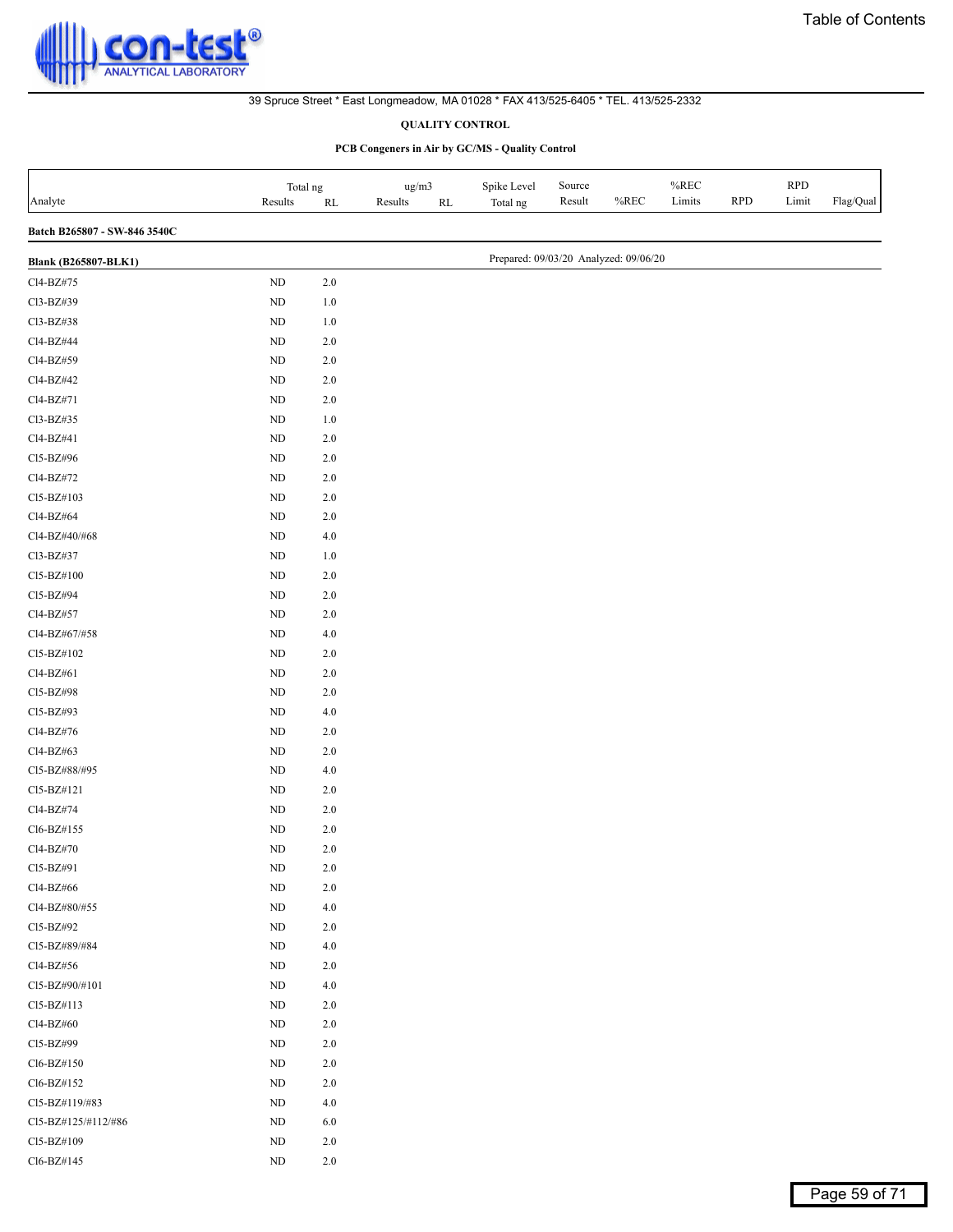#### **QUALITY CONTROL**

| Analyte                      | Total ng<br>Results | $\mathbf{RL}$ | ug/m3<br>Results<br>$\mathbf{RL}$ | Spike Level<br>Total ng               | Source<br>Result | $%$ REC | $\%$ REC<br>Limits | <b>RPD</b> | <b>RPD</b><br>Limit | Flag/Qual |
|------------------------------|---------------------|---------------|-----------------------------------|---------------------------------------|------------------|---------|--------------------|------------|---------------------|-----------|
| Batch B265807 - SW-846 3540C |                     |               |                                   |                                       |                  |         |                    |            |                     |           |
| <b>Blank (B265807-BLK1)</b>  |                     |               |                                   | Prepared: 09/03/20 Analyzed: 09/06/20 |                  |         |                    |            |                     |           |
| Cl5-BZ#97                    | $\rm ND$            | $2.0$         |                                   |                                       |                  |         |                    |            |                     |           |
| Cl6-BZ#148                   | ${\rm ND}$          | 2.0           |                                   |                                       |                  |         |                    |            |                     |           |
| Cl4-BZ#79                    | ${\rm ND}$          | $2.0$         |                                   |                                       |                  |         |                    |            |                     |           |
| Cl5-BZ#116                   | ${\rm ND}$          | $2.0$         |                                   |                                       |                  |         |                    |            |                     |           |
| Cl5-BZ#87                    | $\rm ND$            | 2.0           |                                   |                                       |                  |         |                    |            |                     |           |
| Cl4-BZ#78                    | $\rm ND$            | $2.0\,$       |                                   |                                       |                  |         |                    |            |                     |           |
| Cl6-BZ#154/#136              | $\rm ND$            | 4.0           |                                   |                                       |                  |         |                    |            |                     |           |
| CI5-BZ#111/#117/#115         | ND                  | 6.0           |                                   |                                       |                  |         |                    |            |                     |           |
| Cl5-BZ#85                    | $\rm ND$            | $2.0\,$       |                                   |                                       |                  |         |                    |            |                     |           |
| Cl5-BZ#120/#110              | ND                  | $4.0\,$       |                                   |                                       |                  |         |                    |            |                     |           |
| Cl4-BZ#81                    | $\rm ND$            | $2.0$         |                                   |                                       |                  |         |                    |            |                     |           |
| Cl6-BZ#151                   | ND                  | 2.0           |                                   |                                       |                  |         |                    |            |                     |           |
| Cl6-BZ#135                   | $\rm ND$            | 2.0           |                                   |                                       |                  |         |                    |            |                     |           |
| Cl5-BZ#82                    | ND                  | $2.0$         |                                   |                                       |                  |         |                    |            |                     |           |
| Cl6-BZ#144                   | $\rm ND$            | $2.0$         |                                   |                                       |                  |         |                    |            |                     |           |
| Cl6-BZ#147/#149              | $\rm ND$            | 4.0           |                                   |                                       |                  |         |                    |            |                     |           |
| Cl4-BZ#77                    | $\rm ND$            | 2.0           |                                   |                                       |                  |         |                    |            |                     |           |
| Cl6-BZ#143/#139              | $\rm ND$            | 4.0           |                                   |                                       |                  |         |                    |            |                     |           |
| Cl6-BZ#140                   | ND                  | 2.0           |                                   |                                       |                  |         |                    |            |                     |           |
| Cl5-BZ#124                   | $\rm ND$            | 2.0           |                                   |                                       |                  |         |                    |            |                     |           |
| Cl5-BZ#108                   | $\rm ND$            | $2.0\,$       |                                   |                                       |                  |         |                    |            |                     |           |
| Cl5-BZ#123/#107              | $\rm ND$            | 4.0           |                                   |                                       |                  |         |                    |            |                     |           |
| Cl7-BZ#188                   | $\rm ND$            | 2.0           |                                   |                                       |                  |         |                    |            |                     |           |
| Cl6-BZ#134                   | ND                  | 2.0           |                                   |                                       |                  |         |                    |            |                     |           |
| Cl5-BZ#106                   | $\rm ND$            | $2.0$         |                                   |                                       |                  |         |                    |            |                     |           |
| Cl6-BZ#142                   | $\rm ND$            | $2.0\,$       |                                   |                                       |                  |         |                    |            |                     |           |
| Cl6-BZ#133/#131              | $\rm ND$            | 4.0           |                                   |                                       |                  |         |                    |            |                     |           |
| Cl5-BZ#118                   | $\rm ND$            | 2.0           |                                   |                                       |                  |         |                    |            |                     |           |
| Cl7-BZ#184                   | $\rm ND$            | 2.0           |                                   |                                       |                  |         |                    |            |                     |           |
| Cl6-BZ#165                   | $\rm ND$            | $2.0$         |                                   |                                       |                  |         |                    |            |                     |           |
| Cl6-BZ#146                   | $\rm ND$            | $2.0\,$       |                                   |                                       |                  |         |                    |            |                     |           |
| Cl5-BZ#122                   | $\rm ND$            | $2.0\,$       |                                   |                                       |                  |         |                    |            |                     |           |
| Cl6-BZ#161                   | $\rm ND$            | 2.0           |                                   |                                       |                  |         |                    |            |                     |           |
| Cl5-BZ#114                   | $\rm ND$            | $2.0\,$       |                                   |                                       |                  |         |                    |            |                     |           |
| Cl6-BZ#168                   | $\rm ND$            | $2.0\,$       |                                   |                                       |                  |         |                    |            |                     |           |
| Cl6-BZ#153                   | $\rm ND$            | $2.0\,$       |                                   |                                       |                  |         |                    |            |                     |           |
| Cl6-BZ#132                   | $\rm ND$            | $2.0\,$       |                                   |                                       |                  |         |                    |            |                     |           |
| Cl7-BZ#179                   | $\rm ND$            | $2.0\,$       |                                   |                                       |                  |         |                    |            |                     |           |
| $Cl6-BZ#141$                 | $\rm ND$            | $2.0\,$       |                                   |                                       |                  |         |                    |            |                     |           |
| Cl7-BZ#176                   | $\rm ND$            | $2.0\,$       |                                   |                                       |                  |         |                    |            |                     |           |
| Cl5-BZ#105                   | ND                  | $2.0\,$       |                                   |                                       |                  |         |                    |            |                     |           |
| Cl6-BZ#137                   | $\rm ND$            | $2.0\,$       |                                   |                                       |                  |         |                    |            |                     |           |
| Cl7-BZ#186                   | $\rm ND$            | $2.0\,$       |                                   |                                       |                  |         |                    |            |                     |           |
| Cl5-BZ#127                   | $\rm ND$            | 2.0           |                                   |                                       |                  |         |                    |            |                     |           |
| Cl6-BZ#130/#164              | ND                  | 4.0           |                                   |                                       |                  |         |                    |            |                     |           |
| Cl7-BZ#178                   | $\rm ND$            | $2.0\,$       |                                   |                                       |                  |         |                    |            |                     |           |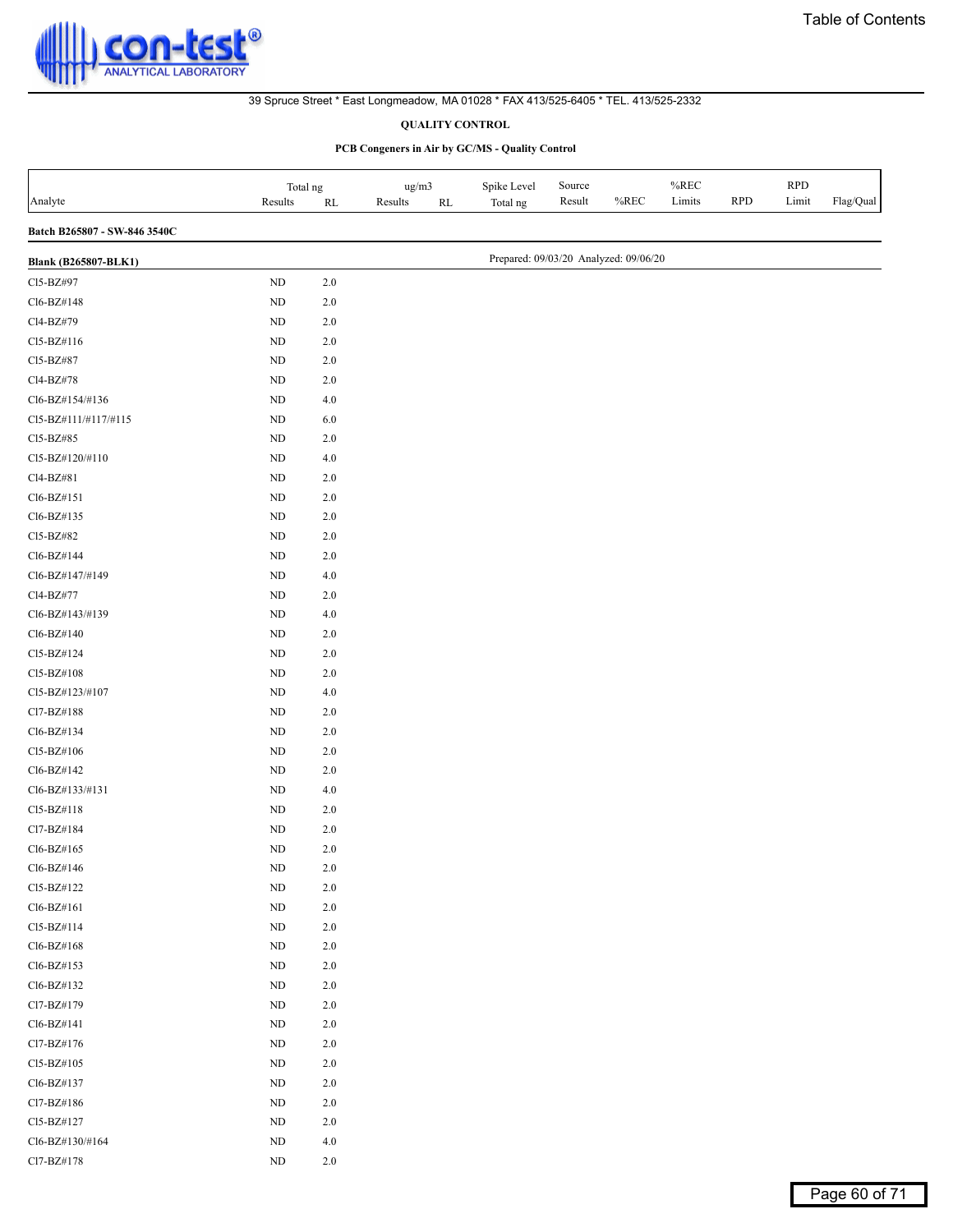#### **QUALITY CONTROL**

| Analyte                         | Total ng<br>Results | RL      | ug/m3<br>Results<br>$\mathbf{RL}$ | Spike Level<br>Total ng               | Source<br>Result | %REC | $\%$ REC<br>Limits | RPD | <b>RPD</b><br>Limit | ${\rm Flag/Qual}$ |
|---------------------------------|---------------------|---------|-----------------------------------|---------------------------------------|------------------|------|--------------------|-----|---------------------|-------------------|
| Batch B265807 - SW-846 3540C    |                     |         |                                   |                                       |                  |      |                    |     |                     |                   |
| <b>Blank (B265807-BLK1)</b>     |                     |         |                                   | Prepared: 09/03/20 Analyzed: 09/06/20 |                  |      |                    |     |                     |                   |
| Cl6-BZ#138                      | $\rm ND$            | $2.0\,$ |                                   |                                       |                  |      |                    |     |                     |                   |
| Cl6-BZ#160/#129/#163            | ND                  | $6.0\,$ |                                   |                                       |                  |      |                    |     |                     |                   |
| Cl6-BZ#158                      | ND                  | $2.0\,$ |                                   |                                       |                  |      |                    |     |                     |                   |
| Cl7-BZ#182/#175                 | ND                  | $4.0\,$ |                                   |                                       |                  |      |                    |     |                     |                   |
| Cl7-BZ#187                      | ND                  | $2.0\,$ |                                   |                                       |                  |      |                    |     |                     |                   |
| Cl7-BZ#183                      | ND                  | $2.0\,$ |                                   |                                       |                  |      |                    |     |                     |                   |
| Cl6-BZ#166                      | ND                  | $2.0\,$ |                                   |                                       |                  |      |                    |     |                     |                   |
| Cl6-BZ#159                      | ND                  | $2.0\,$ |                                   |                                       |                  |      |                    |     |                     |                   |
| Cl5-BZ#126                      | ND                  | $2.0\,$ |                                   |                                       |                  |      |                    |     |                     |                   |
| Cl7-BZ#185                      | ND                  | 2.0     |                                   |                                       |                  |      |                    |     |                     |                   |
| Cl6-BZ#128/#162                 | <b>ND</b>           | $4.0\,$ |                                   |                                       |                  |      |                    |     |                     |                   |
| Cl7-BZ#174                      | ND                  | $2.0\,$ |                                   |                                       |                  |      |                    |     |                     |                   |
| Cl8-BZ#202                      | ND                  | 3.0     |                                   |                                       |                  |      |                    |     |                     |                   |
| Cl6-BZ#167                      | ND                  | $2.0\,$ |                                   |                                       |                  |      |                    |     |                     |                   |
| Cl7-BZ#181                      | $\rm ND$            | $2.0\,$ |                                   |                                       |                  |      |                    |     |                     |                   |
| Cl7-BZ#177                      | ND                  | $2.0\,$ |                                   |                                       |                  |      |                    |     |                     |                   |
| Cl8-BZ#200/#204                 | ND                  | $6.0\,$ |                                   |                                       |                  |      |                    |     |                     |                   |
| Cl7-BZ#171                      | ND                  | $2.0\,$ |                                   |                                       |                  |      |                    |     |                     |                   |
| Cl7-BZ#173                      | ND                  | $2.0\,$ |                                   |                                       |                  |      |                    |     |                     |                   |
| Cl8-BZ#197                      | ND                  | $3.0$   |                                   |                                       |                  |      |                    |     |                     |                   |
| Cl7-BZ#172                      | ND                  | $2.0\,$ |                                   |                                       |                  |      |                    |     |                     |                   |
| Cl6-BZ#156                      | <b>ND</b>           | $2.0\,$ |                                   |                                       |                  |      |                    |     |                     |                   |
| Cl7-BZ#192                      | ND                  | $2.0\,$ |                                   |                                       |                  |      |                    |     |                     |                   |
| Cl6-BZ#157                      | ND                  | $2.0\,$ |                                   |                                       |                  |      |                    |     |                     |                   |
| Cl7-BZ#180                      | ND                  | $2.0\,$ |                                   |                                       |                  |      |                    |     |                     |                   |
| Cl7-BZ#193                      | ND                  | $2.0\,$ |                                   |                                       |                  |      |                    |     |                     |                   |
| Cl8-BZ#199                      | ND                  | $3.0$   |                                   |                                       |                  |      |                    |     |                     |                   |
| Cl7-BZ#191                      | ND                  | $2.0\,$ |                                   |                                       |                  |      |                    |     |                     |                   |
| Cl8-BZ#198                      | ND                  | 3.0     |                                   |                                       |                  |      |                    |     |                     |                   |
| Cl8-BZ#201                      | ND                  | $3.0$   |                                   |                                       |                  |      |                    |     |                     |                   |
| Cl7-BZ#170                      | $\rm ND$            | $2.0\,$ |                                   |                                       |                  |      |                    |     |                     |                   |
| Cl7-BZ#190                      | ND                  | $2.0\,$ |                                   |                                       |                  |      |                    |     |                     |                   |
| Cl8-BZ#196                      | ND                  | $3.0$   |                                   |                                       |                  |      |                    |     |                     |                   |
| Cl8-BZ#203                      | ND                  | $3.0\,$ |                                   |                                       |                  |      |                    |     |                     |                   |
| Cl6-BZ#169                      | $\rm ND$            | $2.0\,$ |                                   |                                       |                  |      |                    |     |                     |                   |
| Cl9-BZ#208                      | ND                  | $3.0$   |                                   |                                       |                  |      |                    |     |                     |                   |
| Cl9-BZ#207                      | $\rm ND$            | $3.0$   |                                   |                                       |                  |      |                    |     |                     | $V-20$            |
| Cl7-BZ#189                      | ND                  | 2.0     |                                   |                                       |                  |      |                    |     |                     |                   |
| Cl8-BZ#195                      | ND                  | $3.0$   |                                   |                                       |                  |      |                    |     |                     |                   |
| Cl8-BZ#194                      | ND                  | $3.0$   |                                   |                                       |                  |      |                    |     |                     |                   |
| Cl8-BZ#205                      | ND                  | $3.0\,$ |                                   |                                       |                  |      |                    |     |                     |                   |
| Cl9-BZ#206                      | ND                  | $3.0$   |                                   |                                       |                  |      |                    |     |                     |                   |
| Cl10-BZ#209                     | <b>ND</b>           | $3.0\,$ |                                   |                                       |                  |      |                    |     |                     | $V-20$            |
|                                 |                     |         |                                   |                                       |                  |      |                    |     |                     |                   |
| Surrogate: Tetrachloro-m-xylene | 58.9                |         |                                   | $50.0\,$                              |                  | II8  | $40\hbox{-} 140$   |     |                     |                   |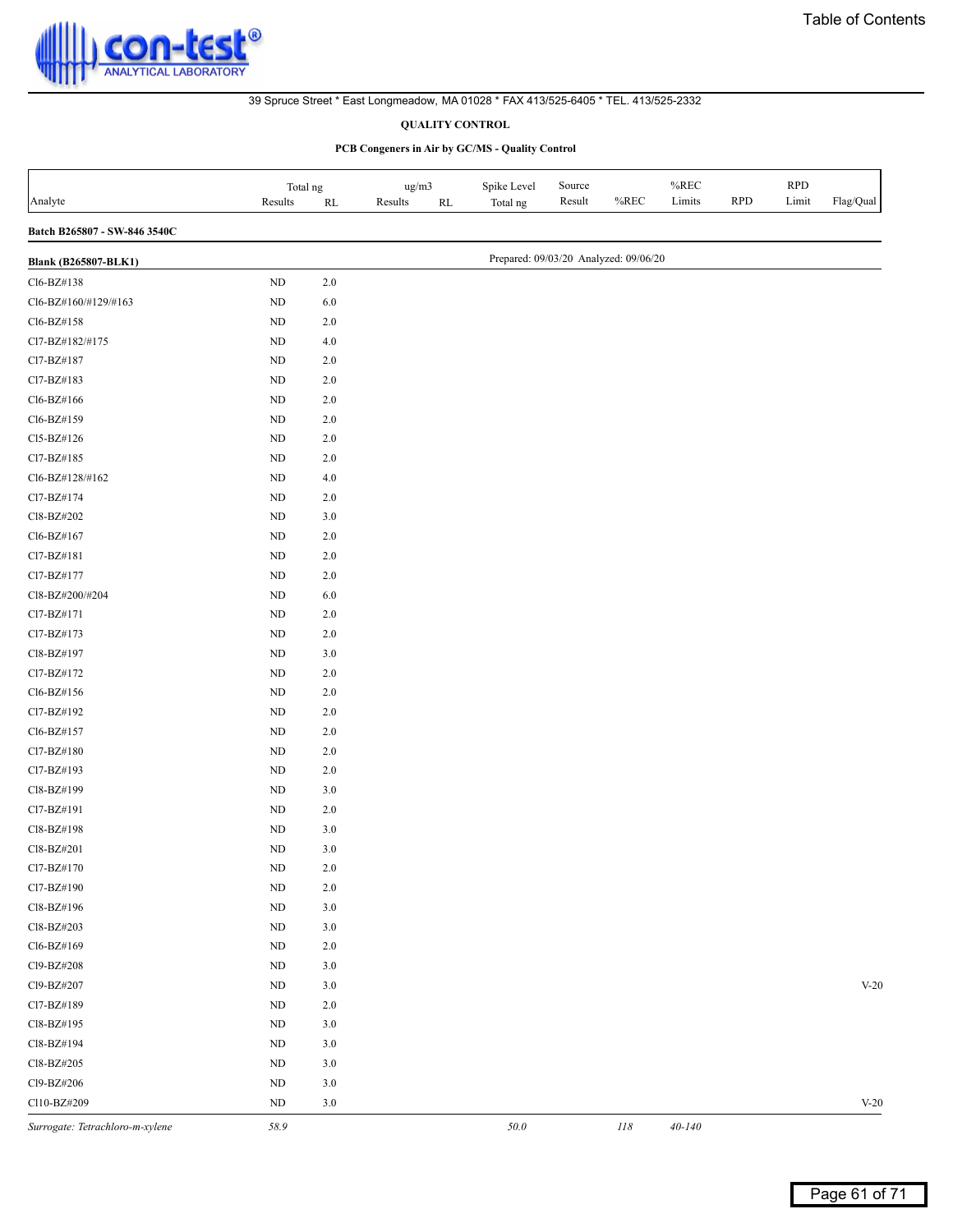

#### **QUALITY CONTROL**

|                                 | Total ng |         | ug/m3   |    | Spike Level                           | Source |      | $%$ REC    |            | <b>RPD</b> |           |
|---------------------------------|----------|---------|---------|----|---------------------------------------|--------|------|------------|------------|------------|-----------|
| Analyte                         | Results  | RL      | Results | RL | Total ng                              | Result | %REC | Limits     | <b>RPD</b> | Limit      | Flag/Qual |
| Batch B265807 - SW-846 3540C    |          |         |         |    |                                       |        |      |            |            |            |           |
| LCS (B265807-BS1)               |          |         |         |    | Prepared: 09/03/20 Analyzed: 09/06/20 |        |      |            |            |            |           |
| Cl2-BZ#8                        | 33.8     | $1.0\,$ |         |    | 50.0                                  |        | 67.7 | 40-140     |            |            |           |
| Cl3-BZ#18                       | 34.5     | $1.0\,$ |         |    | 50.0                                  |        | 68.9 | 40-140     |            |            |           |
| Cl3-BZ#28                       | 40.8     | $1.0$   |         |    | 50.0                                  |        | 81.6 | 40-140     |            |            | $R-05$    |
| Cl4-BZ#52                       | 28.5     | 2.0     |         |    | 50.0                                  |        | 56.9 | 40-140     |            |            |           |
| Cl4-BZ#44                       | 31.3     | 2.0     |         |    | 50.0                                  |        | 62.6 | 40-140     |            |            |           |
| Cl4-BZ#66                       | 33.4     | 2.0     |         |    | 50.0                                  |        | 66.9 | 40-140     |            |            |           |
| Cl5-BZ#90/#101                  | 34.2     | 4.0     |         |    | 50.0                                  |        | 68.4 | 40-140     |            |            |           |
| Cl4-BZ#81                       | 34.0     | 2.0     |         |    | 50.0                                  |        | 67.9 | 40-140     |            |            |           |
| Cl4-BZ#77                       | 34.2     | 2.0     |         |    | 50.0                                  |        | 68.3 | 40-140     |            |            |           |
| Cl5-BZ#123/#107                 | 31.0     | 4.0     |         |    | 50.0                                  |        | 62.1 | 40-140     |            |            |           |
| Cl5-BZ#118                      | 37.5     | 2.0     |         |    | 50.0                                  |        | 75.0 | 40-140     |            |            |           |
| Cl5-BZ#114                      | 34.0     | 2.0     |         |    | 50.0                                  |        | 68.0 | $40 - 140$ |            |            |           |
| Cl6-BZ#153                      | 34.2     | 2.0     |         |    | 50.0                                  |        | 68.4 | 40-140     |            |            |           |
| Cl5-BZ#105                      | 31.3     | 2.0     |         |    | 50.0                                  |        | 62.6 | 40-140     |            |            |           |
| Cl6-BZ#138                      | 32.3     | 2.0     |         |    | 50.0                                  |        | 64.5 | 40-140     |            |            |           |
| Cl7-BZ#187                      | 33.2     | $2.0\,$ |         |    | 50.0                                  |        | 66.4 | 40-140     |            |            |           |
| Cl5-BZ#126                      | 28.3     | 2.0     |         |    | 50.0                                  |        | 56.5 | 40-140     |            |            |           |
| Cl6-BZ#128/#162                 | 28.0     | 4.0     |         |    | 50.0                                  |        | 56.0 | 40-140     |            |            |           |
| Cl6-BZ#167                      | 32.9     | 2.0     |         |    | 50.0                                  |        | 65.8 | 40-140     |            |            |           |
| Cl6-BZ#156                      | 34.5     | 2.0     |         |    | 50.0                                  |        | 69.1 | 40-140     |            |            |           |
| Cl6-BZ#157                      | 37.4     | 2.0     |         |    | 50.0                                  |        | 74.7 | 40-140     |            |            |           |
| Cl7-BZ#180                      | 46.3     | 2.0     |         |    | 50.0                                  |        | 92.7 | 40-140     |            |            |           |
| Cl7-BZ#170                      | 33.4     | $2.0\,$ |         |    | 50.0                                  |        | 66.8 | 40-140     |            |            |           |
| Cl6-BZ#169                      | 38.5     | $2.0\,$ |         |    | 50.0                                  |        | 77.0 | 40-140     |            |            |           |
| Cl7-BZ#189                      | 37.3     | 2.0     |         |    | 50.0                                  |        | 74.6 | $40 - 140$ |            |            |           |
| Cl8-BZ#195                      | 35.5     | 3.0     |         |    | 50.0                                  |        | 71.1 | 40-140     |            |            |           |
| Cl9-BZ#206                      | 38.0     | 3.0     |         |    | 50.0                                  |        | 76.0 | 40-140     |            |            |           |
| Cl10-BZ#209                     | 43.1     | 3.0     |         |    | 50.0                                  |        | 86.3 | 40-140     |            |            |           |
| Surrogate: Tetrachloro-m-xylene | 47.7     |         |         |    | 50.0                                  |        | 95.4 | $40 - 140$ |            |            |           |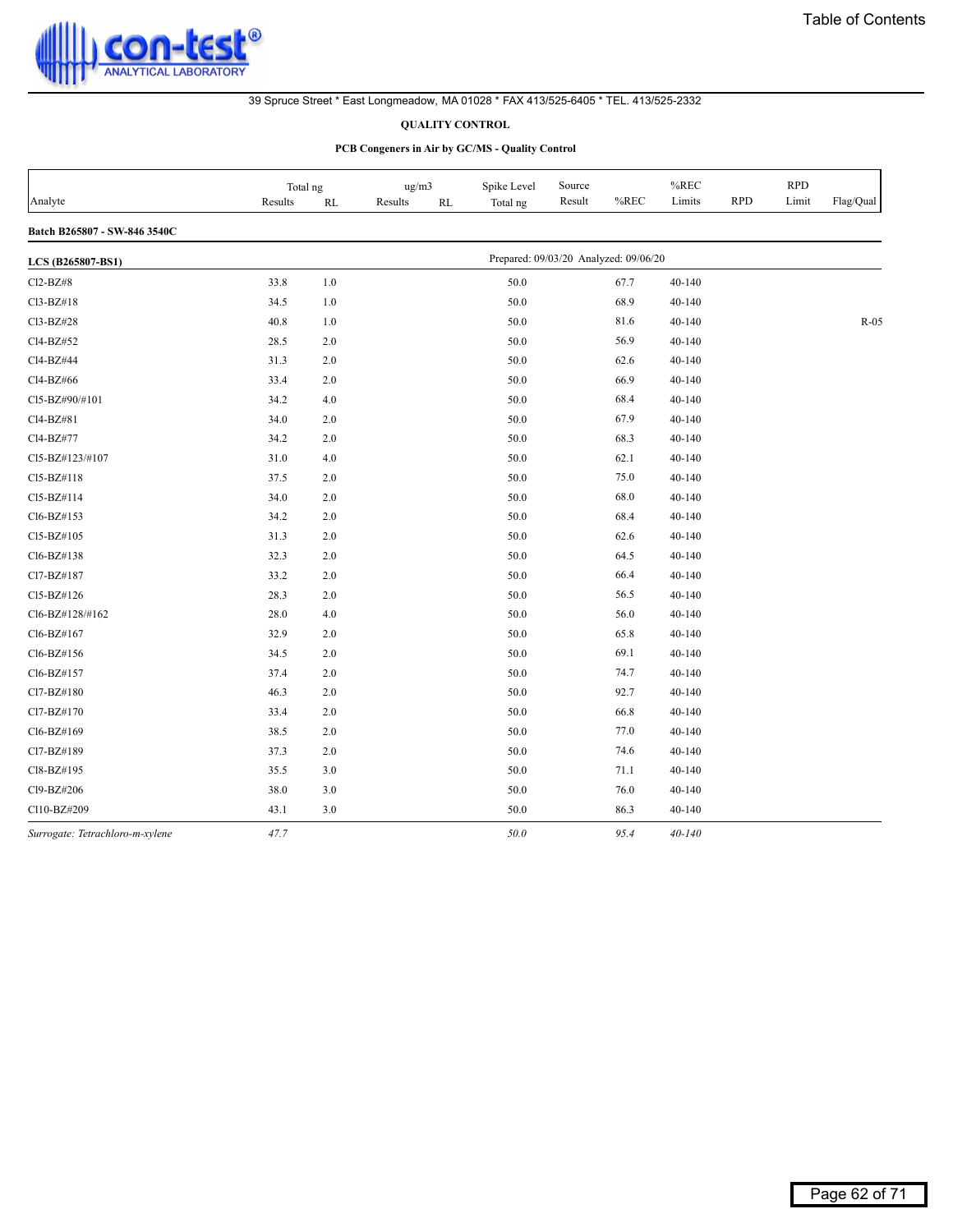

#### **QUALITY CONTROL**

|                                 | Total ng |         | ug/m3         | Spike Level | Source                                |      | %REC       |            | <b>RPD</b> |                         |
|---------------------------------|----------|---------|---------------|-------------|---------------------------------------|------|------------|------------|------------|-------------------------|
| Analyte                         | Results  | RL      | Results<br>RL | Total ng    | Result                                | %REC | Limits     | <b>RPD</b> | Limit      | ${\rm Flag}/{\rm Qual}$ |
| Batch B265807 - SW-846 3540C    |          |         |               |             |                                       |      |            |            |            |                         |
| <b>LCS Dup (B265807-BSD1)</b>   |          |         |               |             | Prepared: 09/03/20 Analyzed: 09/06/20 |      |            |            |            |                         |
| Cl2-BZ#8                        | 30.2     | $1.0\,$ |               | 50.0        |                                       | 60.5 | 40-140     | 11.3       | 30         |                         |
| Cl3-BZ#18                       | 30.3     | 1.0     |               | 50.0        |                                       | 60.6 | 40-140     | 12.9       | 30         |                         |
| Cl3-BZ#28                       | 27.2     | 1.0     |               | 50.0        |                                       | 54.4 | $40 - 140$ | 39.9       | 30         | $R-05$                  |
| Cl4-BZ#52                       | 25.3     | 2.0     |               | 50.0        |                                       | 50.6 | 40-140     | 11.7       | 30         |                         |
| Cl4-BZ#44                       | 27.1     | 2.0     |               | 50.0        |                                       | 54.2 | 40-140     | 14.4       | 30         |                         |
| Cl4-BZ#66                       | 28.7     | 2.0     |               | 50.0        |                                       | 57.4 | $40 - 140$ | 15.3       | 30         |                         |
| Cl5-BZ#90/#101                  | 30.0     | 4.0     |               | 50.0        |                                       | 60.0 | $40 - 140$ | 13.1       | 30         |                         |
| Cl4-BZ#81                       | 31.1     | 2.0     |               | 50.0        |                                       | 62.2 | 40-140     | 8.79       | 30         |                         |
| Cl4-BZ#77                       | 31.4     | 2.0     |               | 50.0        |                                       | 62.9 | 40-140     | 8.32       | 30         |                         |
| Cl5-BZ#123/#107                 | 28.1     | 4.0     |               | 50.0        |                                       | 56.3 | 40-140     | 9.76       | 30         |                         |
| Cl5-BZ#118                      | 33.0     | 2.0     |               | 50.0        |                                       | 65.9 | 40-140     | 12.9       | 30         |                         |
| Cl5-BZ#114                      | 31.0     | 2.0     |               | 50.0        |                                       | 61.9 | 40-140     | 9.27       | 30         |                         |
| Cl6-BZ#153                      | 30.8     | 2.0     |               | 50.0        |                                       | 61.6 | 40-140     | 10.5       | 30         |                         |
| Cl5-BZ#105                      | 28.6     | 2.0     |               | 50.0        |                                       | 57.3 | $40 - 140$ | 8.94       | 30         |                         |
| Cl6-BZ#138                      | 29.0     | 2.0     |               | 50.0        |                                       | 58.1 | 40-140     | 10.5       | 30         |                         |
| Cl7-BZ#187                      | 30.3     | 2.0     |               | 50.0        |                                       | 60.7 | 40-140     | 9.08       | 30         |                         |
| Cl5-BZ#126                      | 25.7     | 2.0     |               | 50.0        |                                       | 51.5 | $40 - 140$ | 9.35       | 30         |                         |
| Cl6-BZ#128/#162                 | 25.5     | 4.0     |               | 50.0        |                                       | 51.1 | $40 - 140$ | 9.27       | 30         |                         |
| Cl6-BZ#167                      | 30.0     | 2.0     |               | 50.0        |                                       | 59.9 | 40-140     | 9.39       | 30         |                         |
| Cl6-BZ#156                      | 31.4     | 2.0     |               | 50.0        |                                       | 62.7 | 40-140     | 9.62       | 30         |                         |
| Cl6-BZ#157                      | 34.2     | 2.0     |               | 50.0        |                                       | 68.3 | 40-140     | 8.92       | 30         |                         |
| Cl7-BZ#180                      | 42.5     | 2.0     |               | 50.0        |                                       | 85.0 | 40-140     | 8.65       | 30         |                         |
| Cl7-BZ#170                      | 30.7     | 2.0     |               | 50.0        |                                       | 61.4 | 40-140     | 8.41       | 30         |                         |
| Cl6-BZ#169                      | 35.2     | 2.0     |               | 50.0        |                                       | 70.4 | 40-140     | 8.86       | 30         |                         |
| Cl7-BZ#189                      | 34.8     | 2.0     |               | 50.0        |                                       | 69.6 | $40 - 140$ | 6.83       | 30         |                         |
| Cl8-BZ#195                      | 33.5     | 3.0     |               | 50.0        |                                       | 66.9 | $40 - 140$ | 6.00       | 30         |                         |
| Cl9-BZ#206                      | 35.3     | 3.0     |               | 50.0        |                                       | 70.7 | 40-140     | 7.27       | 30         |                         |
| C110-BZ#209                     | 39.9     | 3.0     |               | 50.0        |                                       | 79.8 | 40-140     | 7.82       | 30         | $V-06$                  |
| Surrogate: Tetrachloro-m-xylene | 42.5     |         |               | 50.0        |                                       | 85.1 | $40 - 140$ |            |            |                         |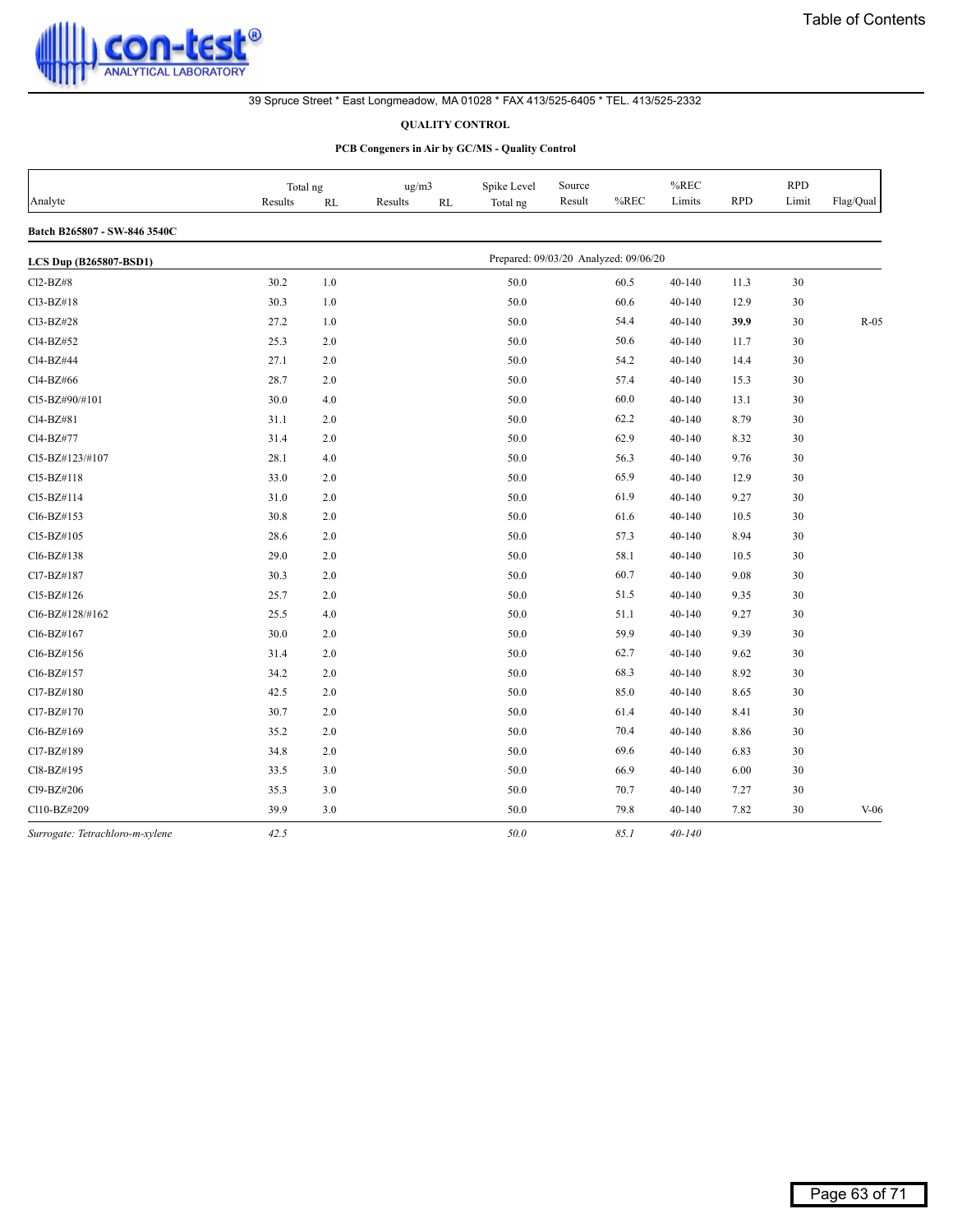<span id="page-63-0"></span>

# **FLAG/QUALIFIER SUMMARY**

- QC result is outside of established limits.
- Ü Wide recovery limits established for difficult compound.
- á Wide RPD limits established for difficult compound.
- # Data exceeded client recommended or regulatory level
- ND Not Detected
- RL Reporting Limit is at the level of quantitation (LOQ)
- DL Detection Limit is the lower limit of detection determined by the MDL study
- MCL Maximum Contaminant Level

Percent recoveries and relative percent differences (RPDs) are determined by the software using values in the calculation which have not been rounded.

No results have been blank subtracted unless specified in the case narrative section.

- Laboratory fortified blank duplicate RPD is outside of control limits. Reduced precision is anticipated for any reported value for this compound. R-05
- The surrogate recovery for this sample is not available due to sample dilution below the surrogate reporting limit required from high analyte concentration and/or matrix interferences. S-01
- Continuing calibration verification (CCV) did not meet method specifications and was biased on the high side for this compound. V-06
- Continuing calibration verification (CCV) did not meet method specifications and was biased on the high side. Data validation is not affected since sample result was "not detected" for this compound. V-20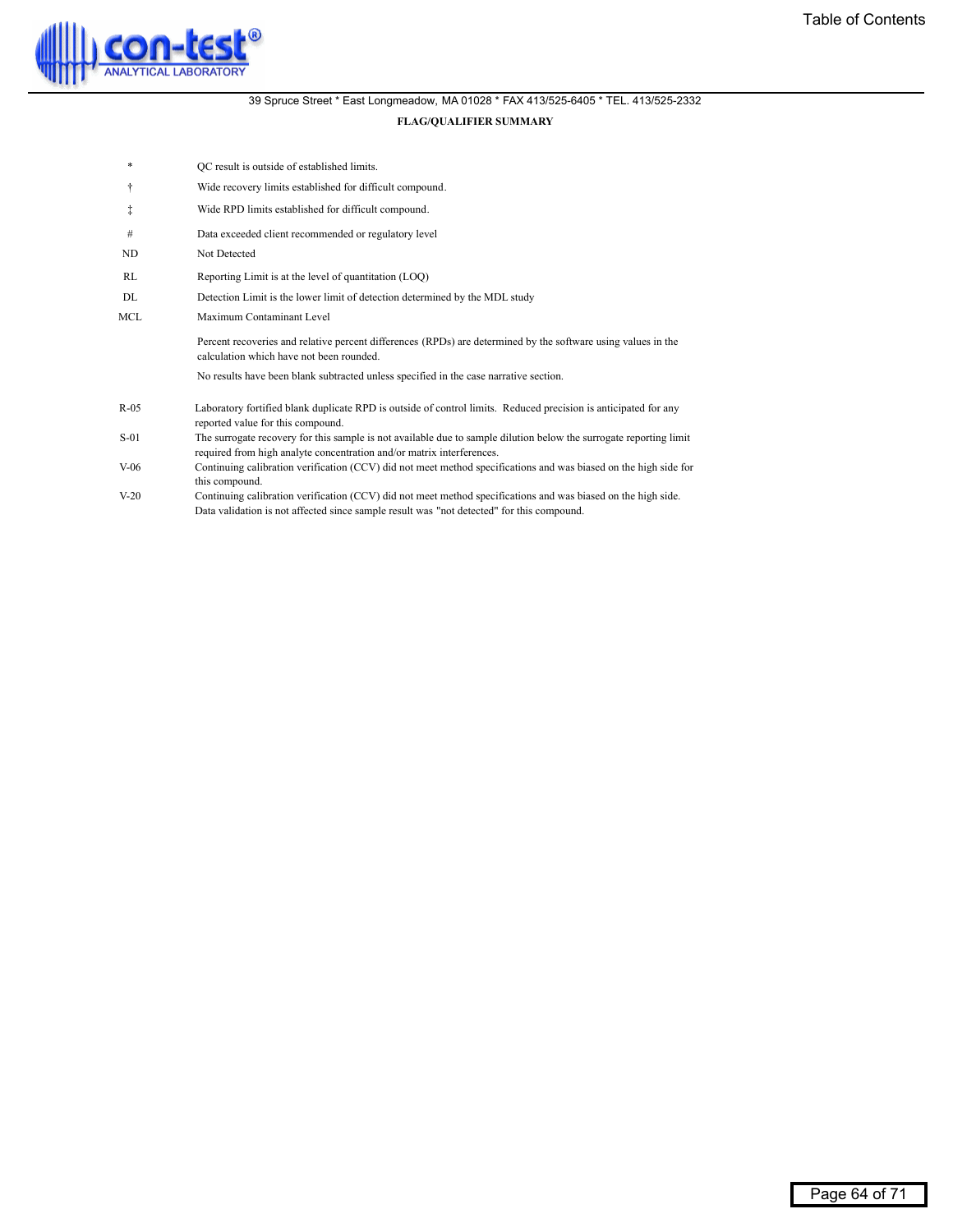<span id="page-64-0"></span>

# **INTERNAL STANDARD AREAAND RT SUMMARY**

| Internal Standard           | Response | RT           | Reference<br>Response   | Reference<br>RT | Area % | Area %<br>Limits         | RT Diff   | RT Diff<br>Limit | Q |
|-----------------------------|----------|--------------|-------------------------|-----------------|--------|--------------------------|-----------|------------------|---|
| LCS (B265805-BS1)           |          |              | Lab File ID: F2024904.D |                 |        | Analyzed: 09/05/20 06:47 |           |                  |   |
| Phenanthrene-d10            | 1091777  | 42.028       | 1335920                 | 42.028          | 82     | $50 - 200$               | 0.0000    | $+/-0.50$        |   |
| Chrysene-d12                | 751124   | 84.436       | 1018197                 | 84.444          | 74     | $50 - 200$               | $-0.0080$ | $+/-0.50$        |   |
| Perylene-d12                | 755166   | $\bf{0}$     | 1083753                 | $\bf{0}$        | 70     | $50 - 200$               | 0.0000    | $+/-0.50$        |   |
| LCS Dup (B265805-BSD1)      |          |              | Lab File ID: F2024905.D |                 |        | Analyzed: 09/05/20 08:33 |           |                  |   |
| Phenanthrene-d10            | 1145569  | 42.026       | 1335920                 | 42.028          | 86     | $50 - 200$               | $-0.0020$ | $+/-0.50$        |   |
| Chrysene-d12                | 863191   | 84.434       | 1018197                 | 84.444          | 85     | $50 - 200$               | $-0.0100$ | $+/-0.50$        |   |
| Perylene-d12                | 837503   | $\mathbf{0}$ | 1083753                 | $\mathbf{0}$    | 77     | $50 - 200$               | 0.0000    | $+/-0.50$        |   |
|                             |          |              |                         |                 |        | Analyzed: 09/05/20 10:20 |           |                  |   |
| <b>Blank (B265805-BLK1)</b> | 1348298  | 42.02        | Lab File ID: F2024906.D | 42.028          | 101    | $50 - 200$               |           | $+/-0.50$        |   |
| Phenanthrene-d10            |          |              | 1335920                 |                 |        |                          | $-0.0080$ |                  |   |
| Chrysene-d12                | 1000830  | 84.437       | 1018197                 | 84.444          | 98     | $50 - 200$               | $-0.0070$ | $+/-0.50$        |   |
| Pervlene-d12                | 962642   | $\bf{0}$     | 1083753                 | $\bf{0}$        | 89     | $50 - 200$               | 0.0000    | $+/-0.50$        |   |
| F-312-06 (2010220-01)       |          |              | Lab File ID: F2024907.D |                 |        | Analyzed: 09/05/20 12:06 |           |                  |   |
| Phenanthrene-d10            | 1246894  | 42.028       | 1335920                 | 42.028          | 93     | $50 - 200$               | 0.0000    | $+/-0.50$        |   |
| Chrysene-d12                | 918931   | 84.444       | 1018197                 | 84.444          | 90     | $50 - 200$               | 0.0000    | $+/-0.50$        |   |
| Perylene-d12                | 861655   | $\bf{0}$     | 1083753                 | $\bf{0}$        | 80     | $50 - 200$               | 0.0000    | $+/-0.50$        |   |
| F-312-Dup-07 (2010220-02)   |          |              | Lab File ID: F2024908.D |                 |        | Analyzed: 09/05/20 13:53 |           |                  |   |
| Phenanthrene-d10            | 1177337  | 42.02        | 1335920                 | 42.028          | 88     | $50 - 200$               | $-0.0080$ | $+/-0.50$        |   |
| Chrysene-d12                | 877812   | 84.436       | 1018197                 | 84.444          | 86     | $50 - 200$               | $-0.0080$ | $+/-0.50$        |   |
| Perylene-d12                | 808999   | $\bf{0}$     | 1083753                 | $\bf{0}$        | 75     | $50 - 200$               | 0.0000    | $+/-0.50$        |   |
| F-304-18 (2010220-04)       |          |              | Lab File ID: F2024909.D |                 |        | Analyzed: 09/05/20 15:39 |           |                  |   |
| Phenanthrene-d10            | 1420042  | 42.028       | 1335920                 | 42.028          | 106    | $50 - 200$               | 0.0000    | $+/-0.50$        |   |
| Chrysene-d12                | 1187993  | 84.444       | 1018197                 | 84.444          | 117    | $50 - 200$               | 0.0000    | $+/-0.50$        |   |
| Perylene-d12                | 1180703  | $\bf{0}$     | 1083753                 | $\bf{0}$        | 109    | $50 - 200$               | 0.0000    | $+/-0.50$        |   |
| F-309-26 (2010220-05)       |          |              | Lab File ID: F2024910.D |                 |        | Analyzed: 09/05/20 17:26 |           |                  |   |
| Phenanthrene-d10            | 1426422  | 42.036       | 1335920                 | 42.028          | 107    | $50 - 200$               | 0.0080    | $+/-0.50$        |   |
| Chrysene-d12                | 1159337  | 84.444       | 1018197                 | 84.444          | 114    | $50$ - $200\,$           | 0.0000    | $+/-0.50$        |   |
| Perylene-d12                | 1137292  | $\mathbf{0}$ | 1083753                 | $\overline{0}$  | 105    | $50 - 200$               | 0.0000    | $+/-0.50$        |   |
| F-205-30 (2010220-06)       |          |              | Lab File ID: F2024911.D |                 |        | Analyzed: 09/05/20 19:12 |           |                  |   |
| Phenanthrene-d10            | 1327914  | 42.041       | 1335920                 | 42.028          | 99     | $50 - 200$               | 0.0130    | $+/-0.50$        |   |
| Chrysene-d12                | 1004904  | 84.442       | 1018197                 | 84.444          | 99     | $50 - 200$               | $-0.0020$ | $+/-0.50$        |   |
| Perylene-d12                | 980997   | $\mathbf{0}$ | 1083753                 | $\bf{0}$        | 91     | $50 - 200$               | 0.0000    | $+/-0.50$        |   |
| F-210-28 (2010220-07)       |          |              | Lab File ID: F2024912.D |                 |        | Analyzed: 09/05/20 20:59 |           |                  |   |
| Phenanthrene-d10            | 1292676  | 42.041       | 1335920                 | 42.028          | 97     | $50 - 200$               | 0.0130    | $+/-0.50$        |   |
| Chrysene-d12                | 971511   | 84.449       | 1018197                 | 84.444          | 95     | $50 - 200$               | 0.0050    | $+/-0.50$        |   |
| Perylene-d12                | 1009639  | $\mathbf{0}$ | 1083753                 | $\bf{0}$        | 93     | $50 - 200$               | 0.0000    | $+/-0.50$        |   |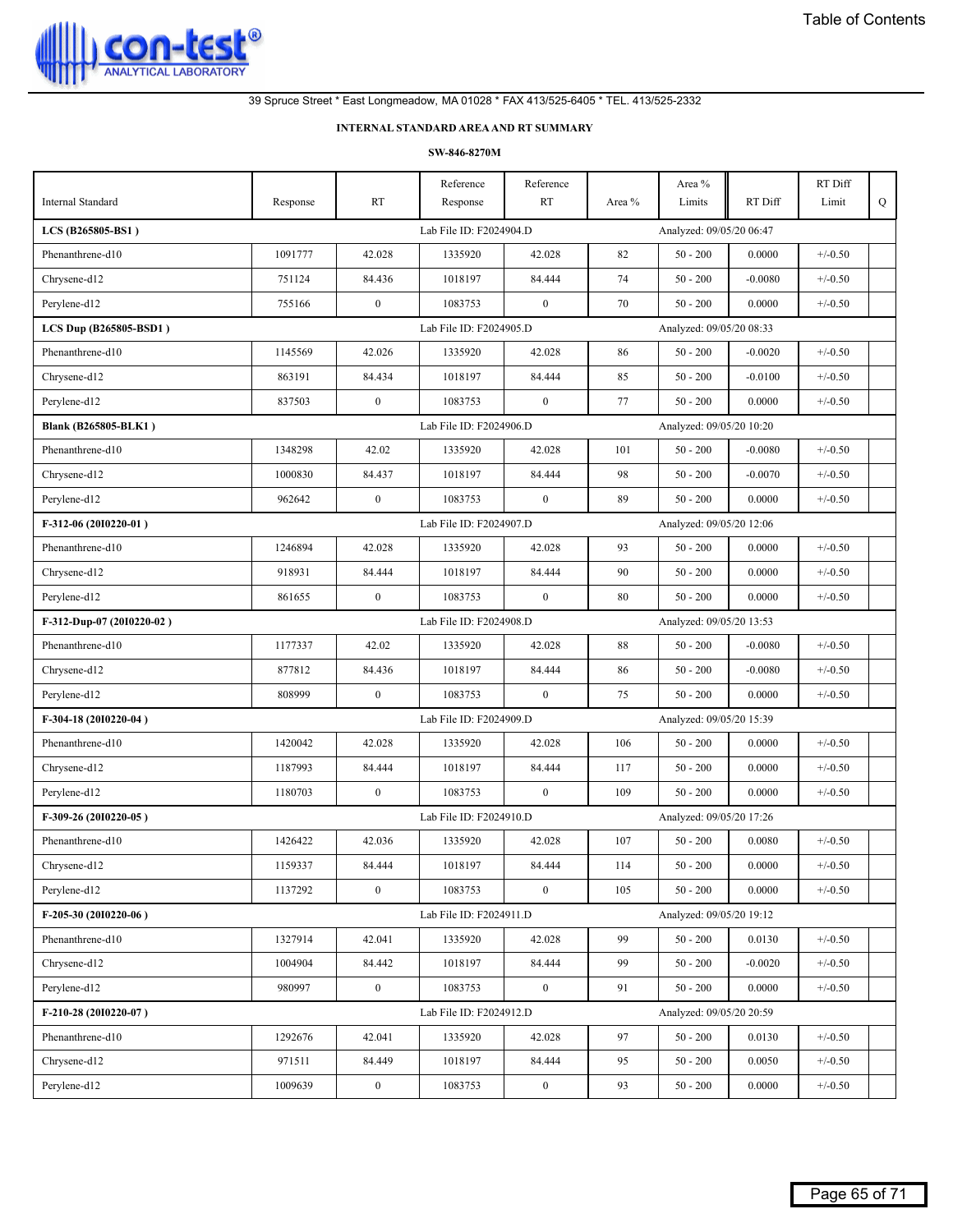

#### **INTERNAL STANDARD AREAAND RT SUMMARY**

#### **SW-846-8270M**

| Internal Standard     | Response | <b>RT</b>    | Reference<br>Response   | Reference<br><b>RT</b> | Area % | Area %<br>Limits         | RT Diff   | RT Diff<br>Limit | Q |
|-----------------------|----------|--------------|-------------------------|------------------------|--------|--------------------------|-----------|------------------|---|
| F-214-21 (2010220-08) |          |              | Lab File ID: F2024913.D |                        |        | Analyzed: 09/05/20 22:46 |           |                  |   |
| Phenanthrene-d10      | 1133810  | 42.033       | 1335920                 | 42.028                 | 85     | $50 - 200$               | 0.0050    | $+/-0.50$        |   |
| Chrysene-d12          | 830024   | 84.442       | 1018197                 | 84.444                 | 82     | $50 - 200$               | $-0.0020$ | $+/-0.50$        |   |
| Perylene-d12          | 813640   | $\mathbf{0}$ | 1083753                 | $\mathbf{0}$           | 75     | $50 - 200$               | 0.0000    | $+/-0.50$        |   |
| F-103-19 (2010220-09) |          |              | Lab File ID: F2024914.D |                        |        | Analyzed: 09/06/20 00:32 |           |                  |   |
| Phenanthrene-d10      | 1470720  | 42.041       | 1335920                 | 42.028                 | 110    | $50 - 200$               | 0.0130    | $+/-0.50$        |   |
| Chrysene-d12          | 1160530  | 84.449       | 1018197                 | 84.444                 | 114    | $50 - 200$               | 0.0050    | $+/-0.50$        |   |
| Perylene-d12          | 1168718  | $\mathbf{0}$ | 1083753                 | $\mathbf{0}$           | 108    | $50 - 200$               | 0.0000    | $+/-0.50$        |   |
| LCS (B265807-BS1)     |          |              | Lab File ID: F2024915.D |                        |        | Analyzed: 09/06/20 02:19 |           |                  |   |
| Phenanthrene-d10      | 1409995  | 42.028       | 1335920                 | 42.028                 | 106    | $50 - 200$               | 0.0000    | $+/-0.50$        |   |
| Chrysene-d12          | 1115167  | 84.452       | 1018197                 | 84.444                 | 110    | $50 - 200$               | 0.0080    | $+/-0.50$        |   |
| Perylene-d12          | 1105100  | $\theta$     | 1083753                 | $\mathbf{0}$           | 102    | $50 - 200$               | 0.0000    | $+/-0.50$        |   |

#### **INTERNAL STANDARD AREAAND RT SUMMARY**

#### **SW-846-8270M**

| Internal Standard           | Response | <b>RT</b>      | Reference<br>Response   | Reference<br><b>RT</b> | Area % | Area %<br>Limits         | RT Diff   | RT Diff<br>Limit | Q |
|-----------------------------|----------|----------------|-------------------------|------------------------|--------|--------------------------|-----------|------------------|---|
| LCS Dup (B265807-BSD1)      |          |                | Lab File ID: F2024918.D |                        |        | Analyzed: 09/06/20 06:20 |           |                  |   |
| Phenanthrene-d10            | 1398644  | 42.033         | 1352201                 | 42.02                  | 103    | $50 - 200$               | 0.0130    | $+/-0.50$        |   |
| Chrysene-d12                | 1031292  | 84.449         | 1075315                 | 84.444                 | 96     | $50 - 200$               | 0.0050    | $+/-0.50$        |   |
| Perylene-d12                | 986159   | $\overline{0}$ | 1096033                 | $\mathbf{0}$           | 90     | $50 - 200$               | 0.0000    | $+/-0.50$        |   |
| <b>Blank (B265807-BLK1)</b> |          |                | Lab File ID: F2024919.D |                        |        | Analyzed: 09/06/20 08:06 |           |                  |   |
| Phenanthrene-d10            | 1363675  | 42.036         | 1352201                 | 42.02                  | 101    | $50 - 200$               | 0.0160    | $+/-0.50$        |   |
| Chrysene-d12                | 1065695  | 84.459         | 1075315                 | 84.444                 | 99     | $50 - 200$               | 0.0150    | $+/-0.50$        |   |
| Perylene-d12                | 1058639  | $\mathbf{0}$   | 1096033                 | $\mathbf{0}$           | 97     | $50 - 200$               | 0.0000    | $+/-0.50$        |   |
| F-312-HF-51 (2010220-03)    |          |                | Lab File ID: F2024920.D |                        |        | Analyzed: 09/06/20 09:53 |           |                  |   |
| Phenanthrene-d10            | 1480410  | 42.056         | 1352201                 | 42.02                  | 109    | $50 - 200$               | 0.0360    | $+/-0.50$        |   |
| Chrysene-d12                | 1089939  | 84.465         | 1075315                 | 84.444                 | 101    | $50 - 200$               | 0.0210    | $+/-0.50$        |   |
| Perylene-d12                | 1101613  | $\theta$       | 1096033                 | $\mathbf{0}$           | 101    | $50 - 200$               | 0.0000    | $+/-0.50$        |   |
| F-312-HF-51 (2010220-03RE1) |          |                | Lab File ID: F2024930.D |                        |        | Analyzed: 09/07/20 03:38 |           |                  |   |
| Phenanthrene-d10            | 1312748  | 42.026         | 1352201                 | 42.02                  | 97     | $50 - 200$               | 0.0060    | $+/-0.50$        |   |
| Chrysene-d12                | 929095   | 84.442         | 1075315                 | 84.444                 | 86     | $50 - 200$               | $-0.0020$ | $+/-0.50$        |   |
| Perylene-d12                | 882321   | $\overline{0}$ | 1096033                 | $\mathbf{0}$           | 81     | $50 - 200$               | 0.0000    | $+/-0.50$        |   |

# **INTERNAL STANDARD AREAAND RT SUMMARY**

|                   |          |                  | $\sim$ $\sim$<br>Reference<br>.  | Reference |        | 0/2<br>Area       |         | RT Diff         |  |
|-------------------|----------|------------------|----------------------------------|-----------|--------|-------------------|---------|-----------------|--|
| Internal Standard | Response | <b>DT</b><br>171 | Response<br>$\sim$ $\sim$ $\sim$ | <b>RT</b> | Area % | $    -$<br>Limits | RT Diff | $   -$<br>Limit |  |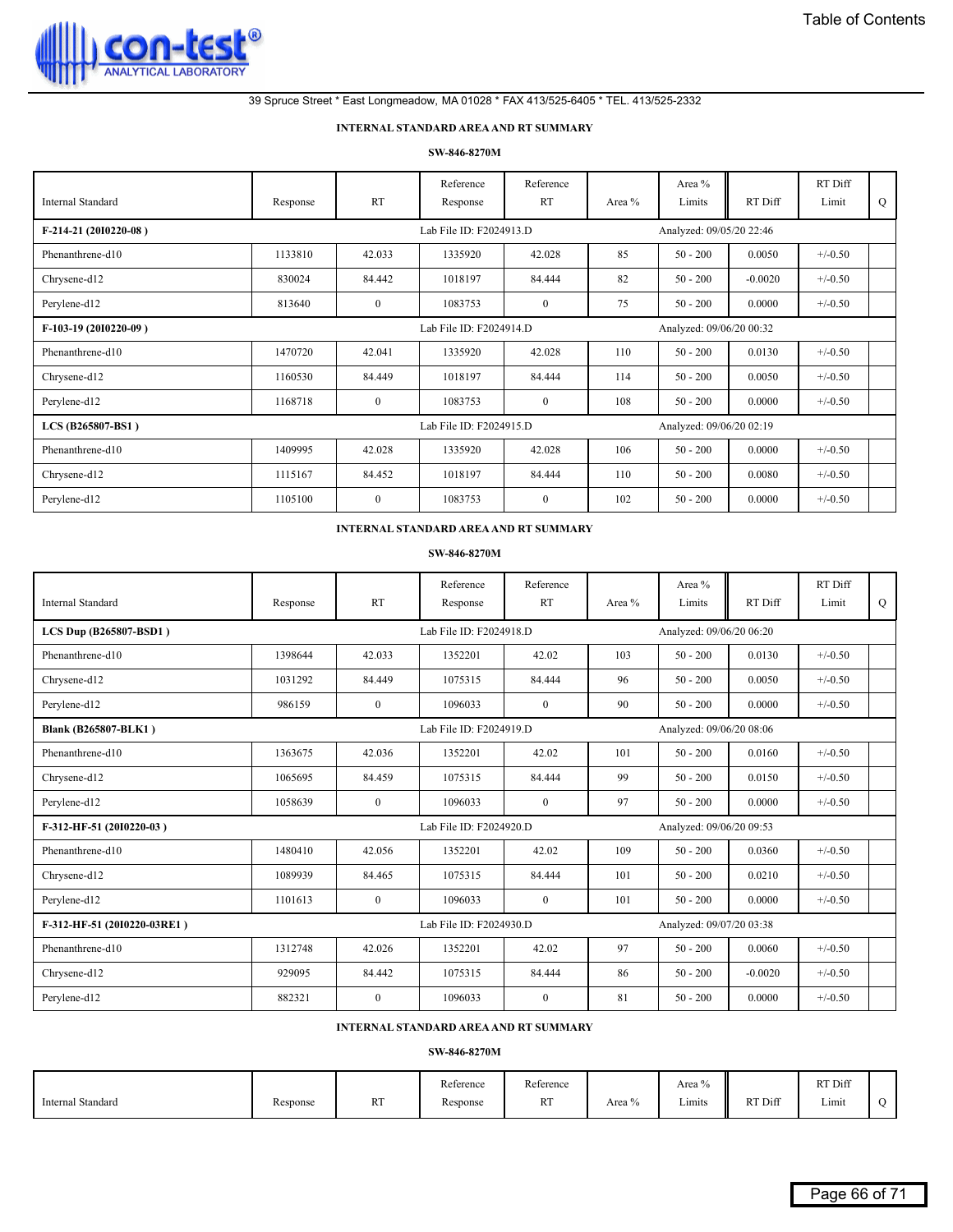

# **INTERNAL STANDARD AREAAND RT SUMMARY**

#### **SW-846-8270M**

| <b>Internal Standard</b>     | Response | <b>RT</b>        | Reference<br>Response   | Reference<br><b>RT</b> | Area % | Area $\%$<br>Limits      | RT Diff   | RT Diff<br>Limit | Q      |
|------------------------------|----------|------------------|-------------------------|------------------------|--------|--------------------------|-----------|------------------|--------|
| F-312-06 (2010220-01RE1)     |          |                  | Lab File ID: F2025104.D |                        |        | Analyzed: 09/07/20 09:33 |           |                  |        |
|                              |          |                  |                         |                        |        |                          |           |                  |        |
| Phenanthrene-d10             | 1322783  | 42.026           | 1408101                 | 42.028                 | 94     | $50 - 200$               | $-0.0020$ | $+/-0.50$        |        |
| Chrysene-d12                 | 960004   | 84.442           | 1071899                 | 84.452                 | 90     | $50 - 200$               | $-0.0100$ | $+/-0.50$        |        |
| Perylene-d12                 | 894607   | $\boldsymbol{0}$ | 1041347                 | $\mathbf{0}$           | 86     | $50 - 200$               | 0.0000    | $+/-0.50$        |        |
| F-312-Dup-07 (2010220-02RE1) |          |                  | Lab File ID: F2025105.D |                        |        | Analyzed: 09/07/20 11:20 |           |                  |        |
| Phenanthrene-d10             | 1439577  | 42.028           | 1408101                 | 42.028                 | 102    | $50 - 200$               | 0.0000    | $+/-0.50$        |        |
| Chrysene-d12                 | 1028512  | 84.444           | 1071899                 | 84.452                 | 96     | $50 - 200$               | $-0.0080$ | $+/-0.50$        |        |
| Perylene-d12                 | 1016524  | $\boldsymbol{0}$ | 1041347                 | $\mathbf{0}$           | 98     | $50 - 200$               | 0.0000    | $+/-0.50$        |        |
| F-304-18 (2010220-04RE1)     |          |                  | Lab File ID: F2025106.D |                        |        | Analyzed: 09/07/20 13:06 |           |                  |        |
| Phenanthrene-d10             | 1404859  | 42.026           | 1408101                 | 42.028                 | 100    | $50 - 200$               | $-0.0020$ | $+/-0.50$        |        |
| Chrysene-d12                 | 966811   | 84.442           | 1071899                 | 84.452                 | 90     | $50 - 200$               | $-0.0100$ | $+/-0.50$        |        |
| Perylene-d12                 | 966404   | $\boldsymbol{0}$ | 1041347                 | $\mathbf{0}$           | 93     | $50 - 200$               | 0.0000    | $+/-0.50$        |        |
| F-309-26 (2010220-05RE1)     |          |                  | Lab File ID: F2025107.D |                        |        | Analyzed: 09/07/20 14:53 |           |                  |        |
| Phenanthrene-d10             | 1384968  | 42.028           | 1408101                 | 42.028                 | 98     | $50 - 200$               | 0.0000    | $+/-0.50$        |        |
| Chrysene-d12                 | 900662   | 84.444           | 1071899                 | 84.452                 | 84     | $50 - 200$               | $-0.0080$ | $+/-0.50$        |        |
| Perylene-d12                 | 911130   | $\boldsymbol{0}$ | 1041347                 | $\mathbf{0}$           | 87     | $50 - 200$               | 0.0000    | $+/-0.50$        |        |
| F-210-28 (2010220-07RE1)     |          |                  | Lab File ID: F2025109.D |                        |        | Analyzed: 09/07/20 18:26 |           |                  |        |
| Phenanthrene-d10             | 1285350  | 42.021           | 1408101                 | 42.028                 | 91     | $50 - 200$               | $-0.0070$ | $+/-0.50$        |        |
| Chrysene-d12                 | 850844   | 84.444           | 1071899                 | 84.452                 | 79     | $50 - 200$               | $-0.0080$ | $+/-0.50$        |        |
| Perylene-d12                 | 170935   | $\boldsymbol{0}$ | 1041347                 | $\mathbf{0}$           | 16     | $50 - 200$               | 0.0000    | $+/-0.50$        | $\ast$ |
| F-214-21 (2010220-08RE1)     |          |                  | Lab File ID: F2025110.D |                        |        | Analyzed: 09/07/20 20:12 |           |                  |        |
| Phenanthrene-d10             | 1358714  | 42.028           | 1408101                 | 42.028                 | 96     | $50 - 200$               | 0.0000    | $+/-0.50$        |        |
| Chrysene-d12                 | 897026   | 84.444           | 1071899                 | 84.452                 | 84     | $50 - 200$               | $-0.0080$ | $+/-0.50$        |        |
| Perylene-d12                 | 168216   | $\mathbf{0}$     | 1041347                 | $\mathbf{0}$           | 16     | $50 - 200$               | 0.0000    | $+/-0.50$        | $\ast$ |
| F-103-19 (2010220-09RE1)     |          |                  | Lab File ID: F2025112.D |                        |        | Analyzed: 09/07/20 23:45 |           |                  |        |
| Phenanthrene-d10             | 1267651  | 42.026           | 1408101                 | 42.028                 | 90     | $50 - 200$               | $-0.0020$ | $+/-0.50$        |        |
| Chrysene-d12                 | 790831   | 84.442           | 1071899                 | 84.452                 | 74     | $50 - 200$               | $-0.0100$ | $+/-0.50$        |        |
| Perylene-d12                 | 341905   | $\mathbf{0}$     | 1041347                 | $\boldsymbol{0}$       | 33     | $50 - 200$               | 0.0000    | $+/-0.50$        | $\ast$ |

**INTERNAL STANDARD AREAAND RT SUMMARY**

| Internal Standard        | Response | <b>RT</b> | Reference<br>Response    | Reference<br><b>RT</b> | Area % | Area %<br>Limits         | RT Diff | RT Diff<br>Limit |  |
|--------------------------|----------|-----------|--------------------------|------------------------|--------|--------------------------|---------|------------------|--|
| F-205-30 (2010220-06RE1) |          |           | Lab File ID: F2025204B.D |                        |        | Analyzed: 09/08/20 11:36 |         |                  |  |
| Phenanthrene-d10         | 1160682  | 42.079    | 1297127                  | 42.064                 | 89     | $50 - 200$               | 0.0150  | $+/-0.50$        |  |
| Chrysene-d12             | 738011   | 84.488    | 923080                   | 84.48                  | 80     | $50 - 200$               | 0.0080  | $+/-0.50$        |  |
| Perylene-d12             | 722234   |           | 867658                   | $\mathbf{0}$           | 83     | $50 - 200$               | 0.0000  | $+/-0.50$        |  |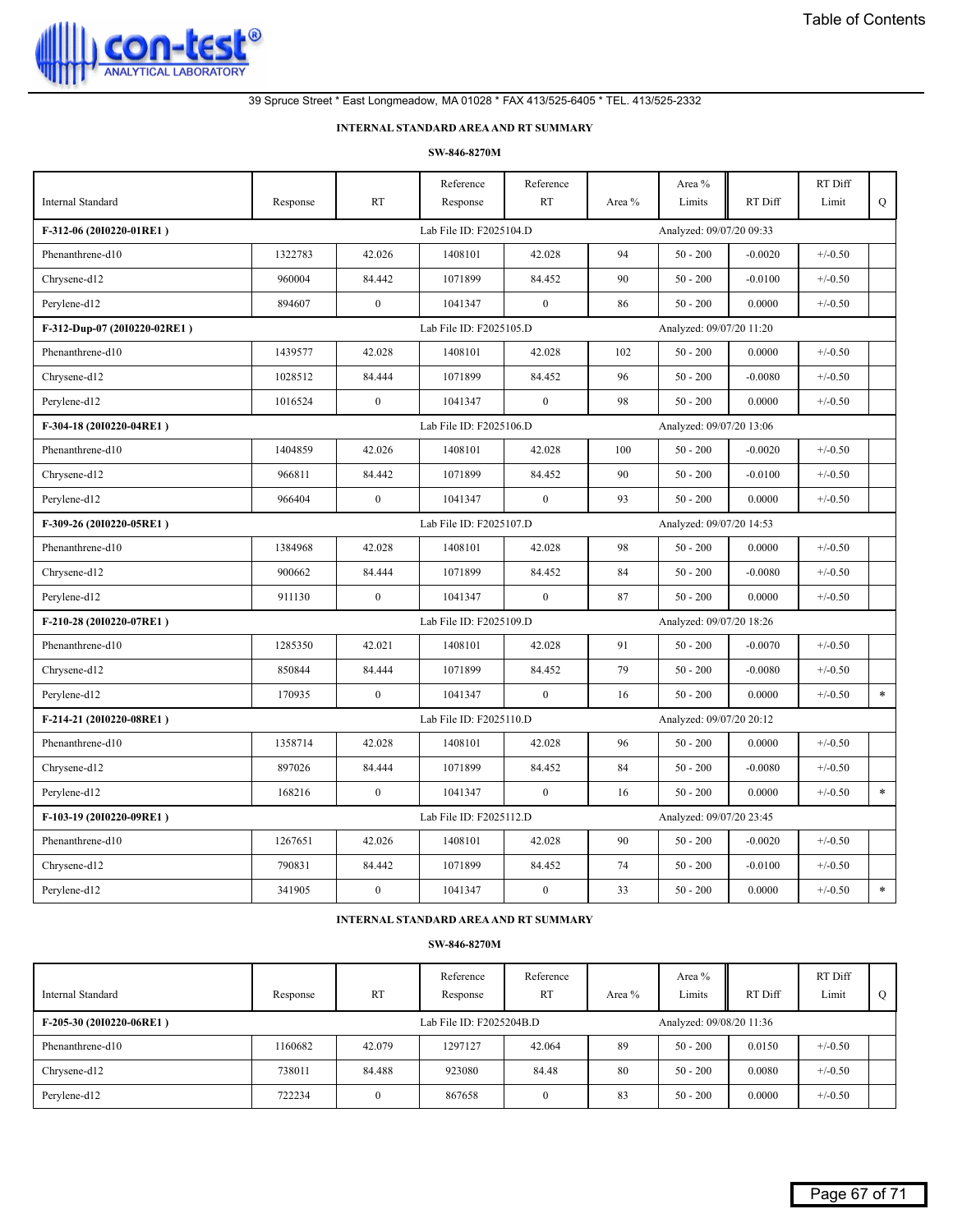<span id="page-67-0"></span>

#### **CONTINUING CALIBRATION CHECK**

|                 |             |            |               |             | <b>RESPONSE FACTOR</b> | ' DRIFT<br>% DIFF |     |              |  |
|-----------------|-------------|------------|---------------|-------------|------------------------|-------------------|-----|--------------|--|
| <b>COMPOUND</b> | <b>TYPE</b> | <b>STD</b> | $\sim$<br>UU. | <b>ICAL</b> | CCV                    | MIN(f)            | CCV | LIMIT $(f#)$ |  |

# Column to be used to flag Response Factor and %Diff/Drift values with an asterisk

\* Values outside of QC limits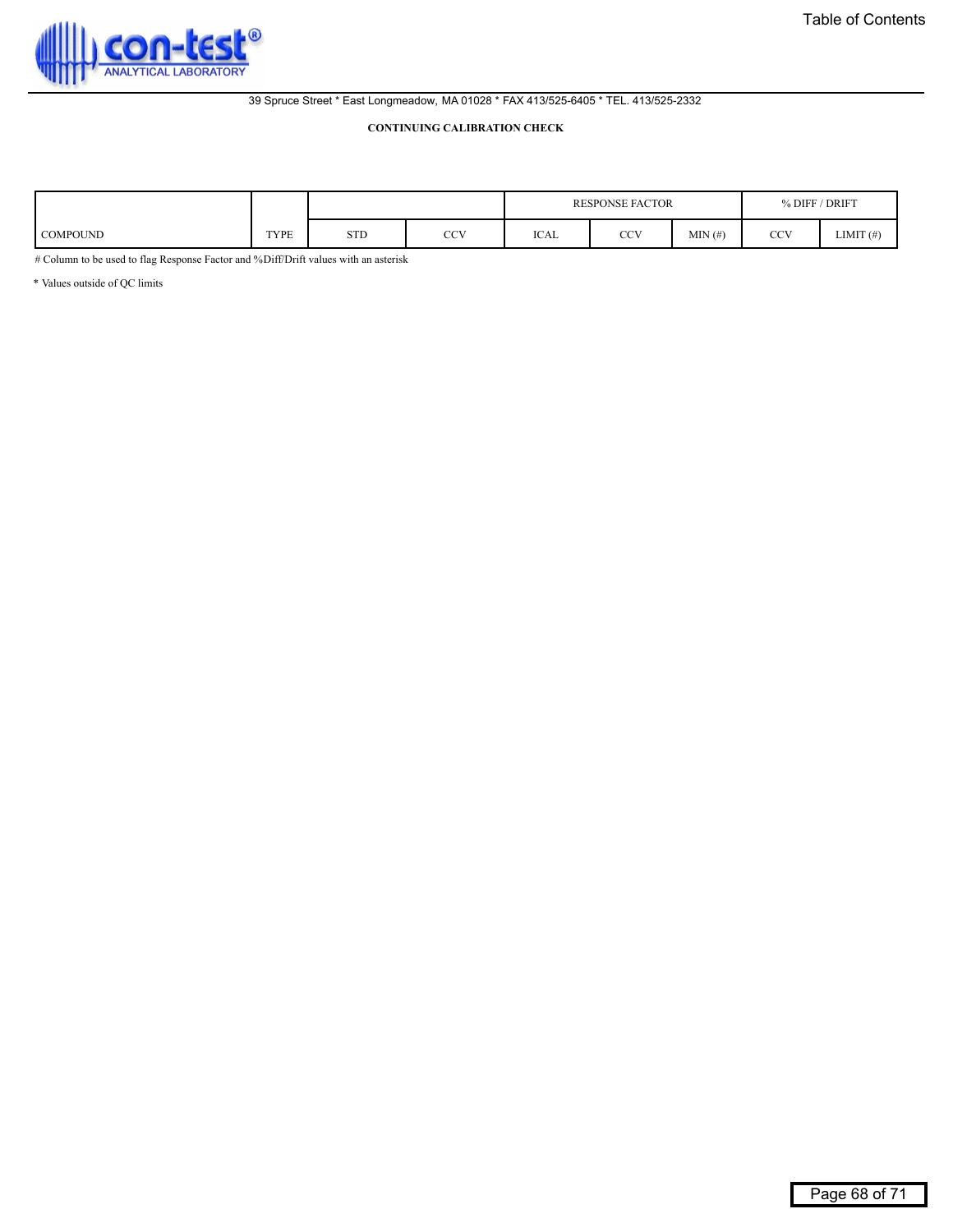<span id="page-68-0"></span>

**CERTIFICATIONS**

**Certified Analyses included in this Report**

**Analyte Certifications**

**No certified Analyses included in this Report**

The CON-TEST Environmental Laboratory operates under the following certifications and accreditations:

| Code           | Description                                  | Number               | Expires    |
|----------------|----------------------------------------------|----------------------|------------|
| AIHA           | AIHA-LAP, LLC - ISO17025:2017                | 100033               | 03/1/2022  |
| MA             | Massachusetts DEP                            | <b>M-MA100</b>       | 06/30/2021 |
| CT.            | Connecticut Department of Publilc Health     | PH-0567              | 09/30/2021 |
| NY <sub></sub> | New York State Department of Health          | 10899 NELAP          | 04/1/2021  |
| NH-S           | New Hampshire Environmental Lab              | <b>2516 NELAP</b>    | 02/5/2021  |
| RI             | Rhode Island Department of Health            | LAO00112             | 12/30/2020 |
| NC             | North Carolina Div. of Water Quality         | 652                  | 12/31/2020 |
| $_{\rm NJ}$    | New Jersey DEP                               | MA007 NELAP          | 06/30/2021 |
| FL             | Florida Department of Health                 | <b>E871027 NELAP</b> | 06/30/2021 |
| <b>VT</b>      | Vermont Department of Health Lead Laboratory | LL015036             | 07/30/2021 |
| <b>ME</b>      | <b>State of Maine</b>                        | 2011028              | 06/9/2021  |
| VA             | Commonwealth of Virginia                     | 460217               | 12/14/2020 |
| $NH-P$         | New Hampshire Environmental Lab              | <b>2557 NELAP</b>    | 09/6/2021  |
| VT-DW          | Vermont Department of Health Drinking Water  | VT-255716            | 06/12/2021 |
| NC-DW          | North Carolina Department of Health          | 25703                | 07/31/2021 |
| PA             | Commonwealth of Pennsylvania DEP             | 68-05812             | 06/30/2021 |
| MI             | Dept. of Env. Great Lakes, and Energy        | 9100                 | 10/1/2020  |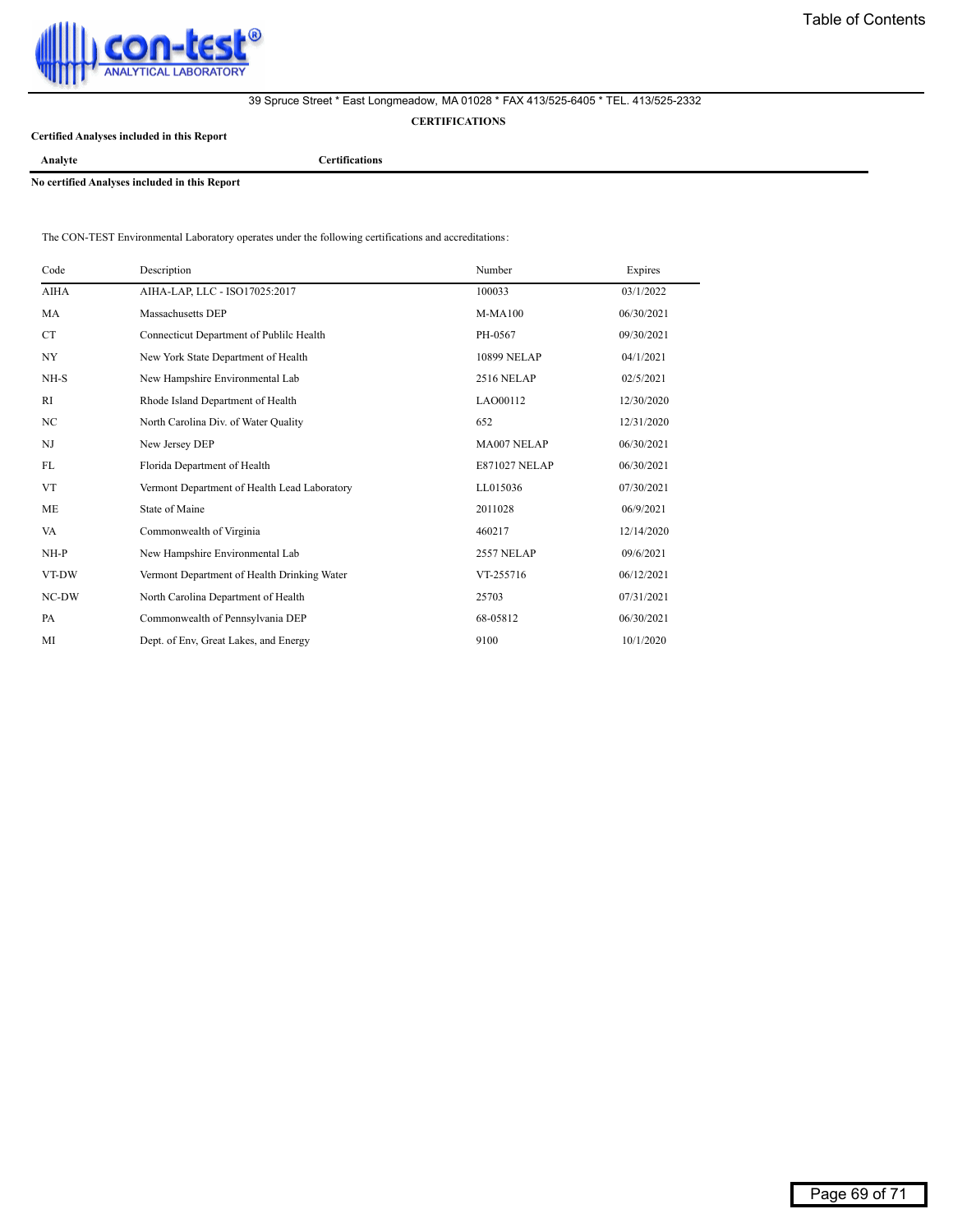<span id="page-69-0"></span>

| $\mathcal{Z}$              | đ<br>$\frac{1}{\sigma}$<br>Page                                   |                   | Please fill out completely,              | sign, date and retain the<br>yellow copy for your | records                                              | Summa canisters and                            | flow controllers must be | returned within 15 days of<br>receipt or rental fees will                        | <b>Tidde</b>     | For summa canister and      | flow controller                                                                   | information please refer<br>to Con-Test's Air Media | Agreement                     | Controller <sup>1</sup> D<br>Flow<br>Summa Can<br>$\overline{a}$ |                                     |                                                                             |                                                   |                                      |                                |                                 |                                                             |                                                    |                                                                         | SC = SOIL GAS<br>Matrix Codes:                                                                                                                                          | = INDOOR AIR<br>≤             | $\angle AMB = \angle AMBIENT$<br>SS = SUB SLAB | $BL = BLANK$<br>$D = DUP$              | $O = Other$                  |                                        |                       |                                | Soxhlet<br><b>PCB ONLY</b>                     | Non Soxhlet                       |
|----------------------------|-------------------------------------------------------------------|-------------------|------------------------------------------|---------------------------------------------------|------------------------------------------------------|------------------------------------------------|--------------------------|----------------------------------------------------------------------------------|------------------|-----------------------------|-----------------------------------------------------------------------------------|-----------------------------------------------------|-------------------------------|------------------------------------------------------------------|-------------------------------------|-----------------------------------------------------------------------------|---------------------------------------------------|--------------------------------------|--------------------------------|---------------------------------|-------------------------------------------------------------|----------------------------------------------------|-------------------------------------------------------------------------|-------------------------------------------------------------------------------------------------------------------------------------------------------------------------|-------------------------------|------------------------------------------------|----------------------------------------|------------------------------|----------------------------------------|-----------------------|--------------------------------|------------------------------------------------|-----------------------------------|
| Doc #378 Rev 1_03242017    | 39 Spruce Street<br>East Longmeadow, MA 01028<br><b>REQUESTED</b> | <b>ANALYSIS</b>   | $\mathbf{\tilde{r}}$<br>$\ddot{\bullet}$ | <u>য়মলাক্র</u>                                   | 602                                                  | OPUZEVO<br>$\mathbb{H}^{\downarrow\downarrow}$ | らっと                      | Lab Receipt Pressure<br><b>Final Pressure</b><br><b>Initial Pressure</b><br>   9 |                  | 1142 Z S                    |                                                                                   |                                                     |                               | $t$ <sup>+</sup> $d$<br>u 483.<br><u>6 a.J.</u>                  | $\overline{\phantom{a}}$            |                                                                             | ÷,                                                |                                      |                                |                                 |                                                             |                                                    |                                                                         |                                                                                                                                                                         |                               |                                                | <b>MUSE</b><br>OD                      | ANALYTICAL LABORATORY        | <b>Ethnik</b> .com                     |                       | <b>NEWCARE AIRWARY CANGERS</b> | Chromatogram<br>Other<br><b>WRTA</b><br>$\Box$ | AIHA-LAP,LLC                      |
|                            |                                                                   |                   |                                          |                                                   | $\mathbf{E}% _{T}=\mathbf{E}_{T}\cdot\mathbf{E}_{T}$ |                                                |                          | $\mathbb{Z}$                                                                     |                  |                             | $m_{0,3}$<br>$\frac{N}{C}$                                                        | Ã<br>्<br>र                                         | Volume<br>Matrix<br>Flow Rate | es<br>E<br>Ë<br>Ğ<br>ma i tem<br>Ē                               | 7084.87<br>MIA<br>$L_{\mu}$<br>4.92 | 7.84.8<br>$\triangle$<br>F,<br>$\frac{1}{\mathcal{L}_{\text{eff}}}$<br>4.42 | ŕ٩<br>55m<br>τ<br>$\tilde{\zeta}$                 | $-290 - 64$<br>۱T۸.<br>S<br>4.924m   | TORY &                         | 7084.84                         | 208434                                                      | 7.84.84                                            | 28487                                                                   | Please use the following codes to indicate possible sample<br>H - High; M - Medium; L - Low; C - Clean; U - Unknown<br>concentration within the Conc Code column above: | <b>Standard Beatlement</b>    | <b>MA MCP Required</b>                         | <b>MCP Certification Form Required</b> | <b>CT RCP Required</b>       | <b>RCP Certification Form Required</b> | Other                 |                                | <b>MWRA</b><br>Municipality                    | School<br><b>MBTA</b><br>Ŋ        |
| http://www.contestlabs.com | CHAIN OF CUSTODY RECORD (AIR)                                     |                   | 10-Day<br>7-Day                          | <b>The Communication</b><br>建筑器<br>Due Date       | 3-Day<br>$1$ Day                                     | 4-Dav<br>$2-Day$                               |                          | EXCEL<br>Y<br>ă<br>Format:                                                       | Other:           | CLP Like Data Pkg Required  | $\underline{\mathfrak{h}}_{\mathbf{m}}$ bruit $\mathfrak{h}_{v} \in$<br>Email To: | ٧<br>$\int$ pricy<br>Fax To $#$                     | <b>Duration</b>               | هلي<br>Sampled<br>Minures<br>Total<br>Date/Time<br>Ending        | 1440<br><b>PEPA</b>                 | JHHD<br>con.                                                                | 0, 2,<br>052<br>$\frac{1}{2}$ $\frac{1}{2}$<br>a. | 1440<br>$\sum_{i=1}^{n}$<br>ida<br>T | $\frac{1}{2}$<br>$\frac{1}{2}$ | $rac{9}{2}$<br>$\sum_{i=1}^{n}$ | <b>Ohh!</b><br>$\frac{1}{2}$                                | <b>OHAI</b><br>$\sum_{i=1}^{n}$                    | <b>SHA</b><br>$\frac{1}{25}$                                            |                                                                                                                                                                         |                               |                                                |                                        |                              |                                        |                       |                                | ┘<br>Government                                | Brownfield<br>21J<br>Federal<br>Ĝ |
|                            | Phone: 413-525-2332                                               |                   | Email: info@contestlabs.com              |                                                   |                                                      |                                                |                          |                                                                                  |                  |                             |                                                                                   |                                                     | Collection Data               | Beginning<br>Date/Time                                           | 110<br>्न्द्र्व,                    | $\frac{2\sqrt{2}}{6}$<br>100<br>$\sum_{i=1}^{\infty}$                       | ्<br>१९४<br><u> हिन्दू</u><br>$\sigma'$           | $\frac{\sqrt{2}}{2}$<br>$\hat{a}$    | $\frac{1}{2}$<br>Ą<br>博        | 듸<br>$\frac{1}{\ln 2}$          | $\frac{1}{2}$<br>$\Delta$<br>$\frac{d\omega}{2}$<br>SS<br>S | $\frac{1}{2}$<br>$\frac{ \mathbf{z} }{ z }$        | $\mathbf{u}$<br>$\frac{1}{\sqrt{2}}$                                    |                                                                                                                                                                         | Date/Time:                    | $9/3/1000 - 120$                               | Date/Time:                             | Date/Time:                   |                                        | Date/Time:            | ×<br>mey                       | Project Entity<br>Date/Time:                   | Date/Time:                        |
| 201022                     |                                                                   | Fax: 413-525-6405 |                                          | Grap Service<br>Ę                                 |                                                      |                                                | High School<br>Buchants  | 260361563                                                                        | ひこく              |                             | Newbaner<br>ں<br>آبا                                                              | $\bigoplus$<br>$\tilde{\mathcal{C}}$                | Cilent Use                    | Client Sample ID / Description                                   | ئ<br>ڊ<br>$-3/2$<br>یما             | $512 - 000 - 515$                                                           | $-312 - HF$                                       | $304 - 18$<br>حلما                   | $309 - 200$<br>ا<br>ملما       | $205 - 30$<br>$\pmb{\cdot}$     | $\pmb{\cdot}$<br>$\frac{1}{20}$<br>Ą                        | $\overline{\mathcal{L}}$<br><b>Hy</b><br>ا<br>لمبا | $\tilde{\hat{\lambda}}$<br>$\overline{\hat{C}}$<br>$\overrightarrow{L}$ |                                                                                                                                                                         |                               |                                                |                                        |                              | $\overline{5}$<br>Z                    |                       |                                |                                                |                                   |
|                            | WEST CONTROVERS                                                   |                   |                                          | Address:                                          | Phone:                                               |                                                | Project Location:        | Project Number:                                                                  | Project Manager: | Con-Test Quote Name/Number: | Invoice Recipient:                                                                | Sampled By $\sqrt{1/3}$                             | Lab Use                       | Work Order#<br>Con-Test                                          |                                     | $\mathfrak{c}^4$                                                            | $\omega$                                          | 丁                                    | ١Ŋ                             | $\rightarrow$                   | J.                                                          | صة                                                 | $\mathcal{L}_{\mathcal{L}}$                                             | Comments                                                                                                                                                                | Kelinquistied by: (signature) |                                                | (signature)<br>Received by:            | Relinquished by: (signature) |                                        | pignature<br>Receiver | $\frac{0}{2}$                  | Relipedished by: (signature)                   | Received by: (signature)          |

 $\langle \hat{X}_\alpha \rangle$ 

# [Table of Contents](#page-1-0)

Page 70 of 71

 $\mathcal{L}$